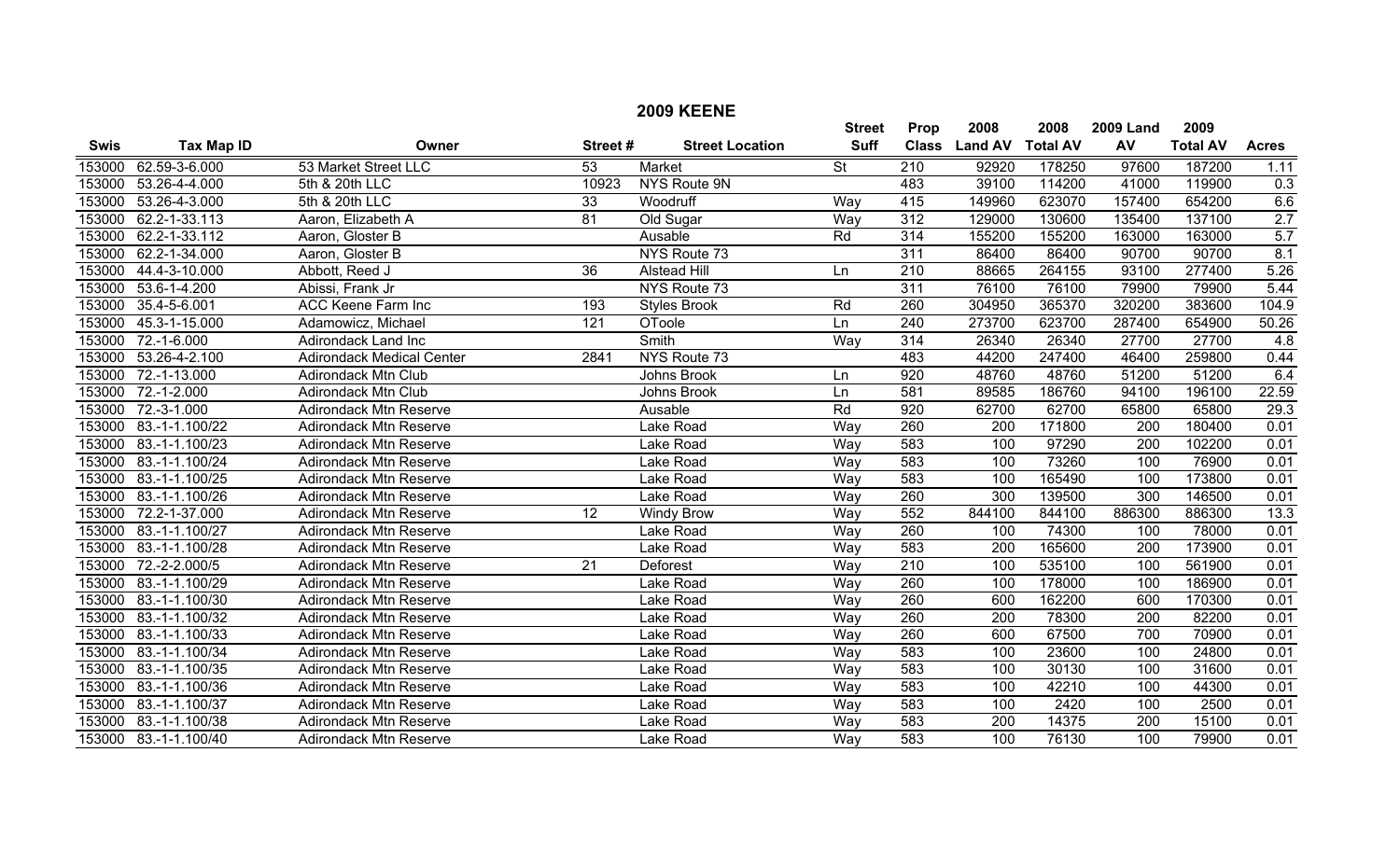| <b>Swis</b> | <b>Tax Map ID</b>   | Owner                         | Street#          | <b>Street Location</b> | <b>Street</b><br><b>Suff</b> | <b>Prop</b><br><b>Class</b> | 2008<br><b>Land AV</b> | 2008<br><b>Total AV</b> | <b>2009 Land</b><br>AV | 2009<br><b>Total AV</b> | <b>Acres</b>      |
|-------------|---------------------|-------------------------------|------------------|------------------------|------------------------------|-----------------------------|------------------------|-------------------------|------------------------|-------------------------|-------------------|
|             |                     |                               |                  |                        |                              |                             |                        |                         |                        |                         |                   |
| 153000      | 83.-1-1.100/41      | <b>Adirondack Mtn Reserve</b> |                  | Lake Road              | Way                          | 260<br>260                  | 600                    | 234800                  | 600<br>700             | 246500                  | 0.01              |
| 153000      | 83.-1-1.100/42      | <b>Adirondack Mtn Reserve</b> |                  | Lake Road              | Way                          |                             | 700                    | 138800                  |                        | 145700                  | 0.01              |
| 153000      | $92.-1-8.100$       | <b>Adirondack Mtn Reserve</b> |                  | Lake Road              | Way                          | 910                         | 78200                  | 78200                   | 82100                  | 82100                   | 83.4              |
| 153000      | 72.2-1-27.000       | <b>Adirondack Mtn Reserve</b> |                  | NYS Route 73           |                              | 311                         | 7500                   | 7500                    | 7900                   | 7900                    | 0.71              |
| 153000      | 83.-1-1.100/31      | <b>Adirondack Mtn Reserve</b> |                  | Lake Road              | Wav                          | 260                         | 300                    | 84000                   | 300                    | 88200                   | 0.01              |
| 153000      | 83.-1-1.100/21      | <b>Adirondack Mtn Reserve</b> |                  | Lake Road              | Way                          | 583                         | 200                    | 152150                  | 300                    | 159800                  | 0.01              |
| 153000      | 83.-1-1.100/19      | <b>Adirondack Mtn Reserve</b> |                  | Lake Road              | Wav                          | 583                         | 200                    | 169100                  | 300                    | 177600                  | 0.01              |
| 153000      | 72.2-1-24.000       | <b>Adirondack Mtn Reserve</b> |                  | <b>St Huberts</b>      | Rd                           | 311                         | 6300                   | 6300                    | 6600                   | 6600                    | 0.6               |
| 153000      | 72.-2-2.000/4       | <b>Adirondack Mtn Reserve</b> | 88               | Morgans                | Way                          | 210                         | 300                    | 656000                  | 300                    | 688800                  | 0.01              |
| 153000      | 72.-2-2.000/2       | Adirondack Mtn Reserve        | 34               | Deforest               | Way                          | 210                         | 100                    | 404500                  | 100                    | 424700                  | 0.01              |
| 153000      | $72.2 - 1 - 47.000$ | <b>Adirondack Mtn Reserve</b> | 137              | Ausable                | Rd                           | 583                         | 1048800                | 3888265                 | 1101300                | 4082700                 | 36.7              |
| 153000      | 72.-2-2.000/1       | <b>Adirondack Mtn Reserve</b> | $\overline{87}$  | Morgans                | Way                          | $\overline{210}$            | 100                    | 446500                  | 100                    | 468800                  | 0.01              |
| 153000      | $72.-2-.000$        | <b>Adirondack Mtn Reserve</b> | $\overline{12}$  | Morgans                | Way                          | 583                         | 1484420                | 1484420                 | 1558600                | 1558600                 | 160               |
| 153000      | 72.-2-1.000         | <b>Adirondack Mtn Reserve</b> | 32               | Lake Road              | Wav                          | 583                         | 2304600                | 2304600                 | 2419800                | 2419800                 | 641.4             |
| 153000      | 72.2-1-40.002       | <b>Adirondack Mtn Reserve</b> | $\overline{82}$  | Ausable                | Rd                           | 280                         | 205600                 | 678700                  | 215800                 | 712600                  | 5.7               |
| 153000      | $83.-1-1.100$       | <b>Adirondack Mtn Reserve</b> | $\overline{735}$ | Lake Road              | Way                          | 583                         | 17917800               | 17917800                | 18813700               | 18813700                | 4971.51           |
| 153000      | 83.-1-1.100/1       | <b>Adirondack Mtn Reserve</b> |                  | Lake Road              | Wav                          | 583                         | 100                    | 70495                   | 100                    | 74000                   | 0.01              |
| 153000      | 83.-1-1.100/2       | <b>Adirondack Mtn Reserve</b> |                  | Lake Road              | Way                          | 583                         | 200                    | 80730                   | 200                    | 84800                   | 0.01              |
| 153000      | 83.-1-1.100/3       | <b>Adirondack Mtn Reserve</b> |                  | Lake Road              | Way                          | 583                         | 100                    | 67965                   | 100                    | 71400                   | 0.01              |
| 153000      | 83.-1-1.100/4       | <b>Adirondack Mtn Reserve</b> |                  | Lake Road              | Way                          | 583                         | 200                    | 108215                  | 200                    | 113600                  | 0.01              |
| 153000      | 83.-1-1.100/20      | <b>Adirondack Mtn Reserve</b> |                  | Lake Road              | Way                          | 583                         | 200                    | 100280                  | 200                    | 105300                  | 0.01              |
| 153000      | 83.-1-1.100/5       | <b>Adirondack Mtn Reserve</b> |                  | Lake Road              | Way                          | 583                         | $\overline{200}$       | 828000                  | 200                    | 869400                  | 0.01              |
| 153000      | 83.-1-1.100/7       | <b>Adirondack Mtn Reserve</b> |                  | Lake Road              | Way                          | 583                         | 100                    | 91080                   | 100                    | 95600                   | 0.01              |
| 153000      | 83.-1-1.100/8       | <b>Adirondack Mtn Reserve</b> |                  | Lake Road              | Wav                          | 583                         | 100                    | 148200                  | 100                    | 155600                  | $\overline{0.01}$ |
| 153000      | 83.-1-1.100/9       | <b>Adirondack Mtn Reserve</b> |                  | Lake Road              | Way                          | 583                         | 200                    | 98900                   | $\overline{200}$       | 103800                  | 0.01              |
| 153000      | 83.-1-1.100/10      | <b>Adirondack Mtn Reserve</b> |                  | Lake Road              | Way                          | 583                         | 200                    | 95100                   | 300                    | 99900                   | 0.01              |
| 153000      | 83.-1-1.100/11      | <b>Adirondack Mtn Reserve</b> |                  | Lake Road              | Way                          | 583                         | 100                    | 80615                   | 100                    | 84600                   | 0.01              |
| 153000      | 83.-1-1.100/12      | <b>Adirondack Mtn Reserve</b> |                  | Lake Road              | Way                          | 583                         | 100                    | 152150                  | 100                    | 159800                  | 0.01              |
| 153000      | 83.-1-1.100/13      | <b>Adirondack Mtn Reserve</b> |                  | Lake Road              | Way                          | 583                         | 100                    | 47730                   | 100                    | 50100                   | 0.01              |
| 153000      | 83.-1-1.100/14      | <b>Adirondack Mtn Reserve</b> |                  | Lake Road              | Way                          | 583                         | 100                    | 98900                   | 100                    | 103800                  | 0.01              |
| 153000      | 83.-1-1.100/15      | <b>Adirondack Mtn Reserve</b> |                  | Lake Road              | Way                          | 583                         | 100                    | 214820                  | 100                    | 225600                  | 0.01              |
| 153000      | 83.-1-1.100/16      | <b>Adirondack Mtn Reserve</b> |                  | Lake Road              | Way                          | 583                         | 100                    | 107530                  | 100                    | 112900                  | 0.01              |
| 153000      | 83.-1-1.100/17      | <b>Adirondack Mtn Reserve</b> |                  | Lake Road              | Way                          | 583                         | 100                    | 104650                  | 100                    | 109900                  | 0.01              |
| 153000      | 83.-1-1.100/18      | <b>Adirondack Mtn Reserve</b> |                  | Lake Road              | Way                          | 583                         | 100                    | 15530                   | 100                    | 16300                   | 0.01              |

## **2009 KEENE**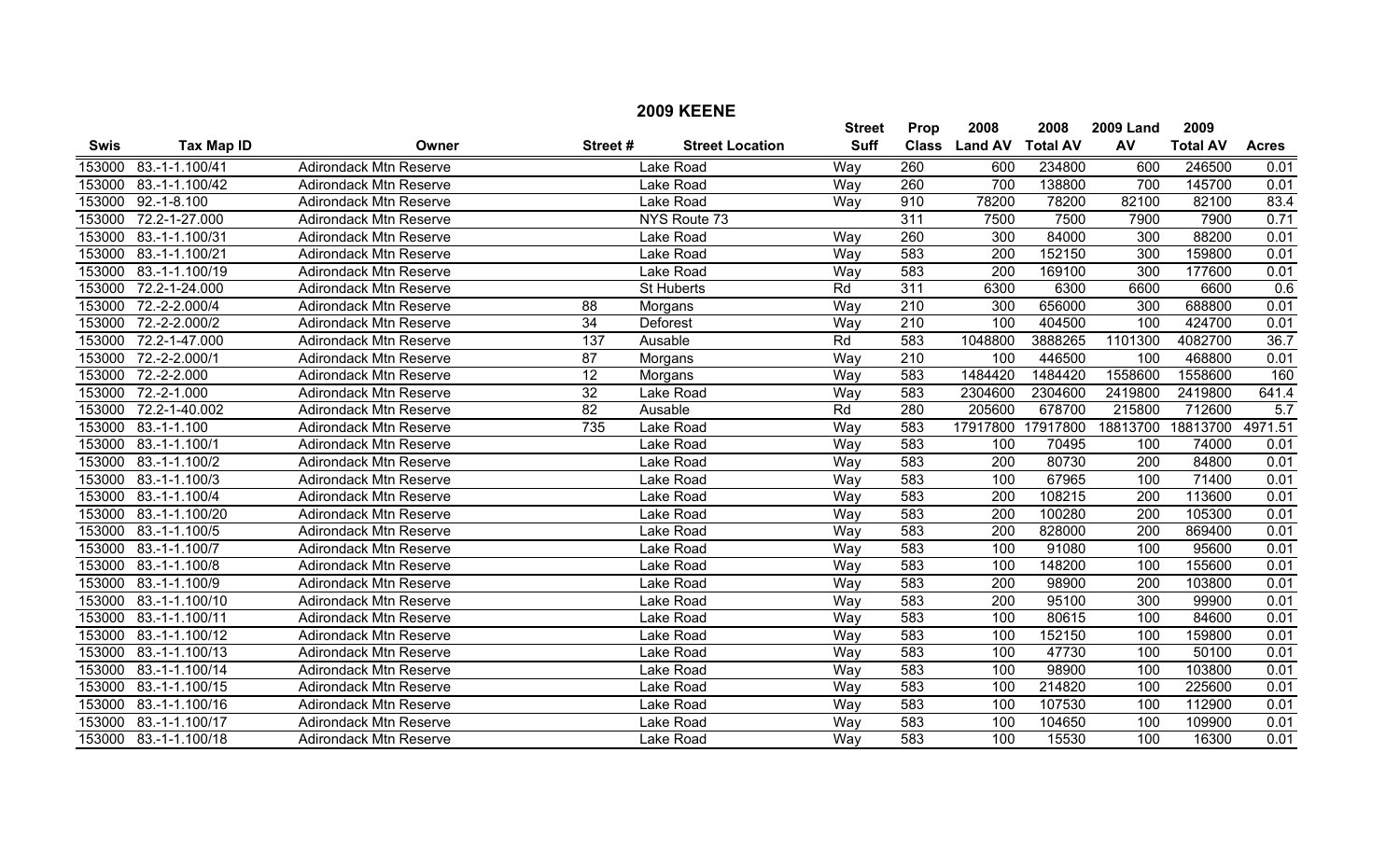|             | <b>2009 KEENE</b> |                               |                 |                        |               |                  |                |                 |                  |                 |                  |
|-------------|-------------------|-------------------------------|-----------------|------------------------|---------------|------------------|----------------|-----------------|------------------|-----------------|------------------|
|             |                   |                               |                 |                        | <b>Street</b> | Prop             | 2008           | 2008            | <b>2009 Land</b> | 2009            |                  |
| <b>Swis</b> | <b>Tax Map ID</b> | Owner                         | Street#         | <b>Street Location</b> | <b>Suff</b>   | <b>Class</b>     | <b>Land AV</b> | <b>Total AV</b> | AV               | <b>Total AV</b> | <b>Acres</b>     |
| 153000      | 83.-1-1.100/6     | <b>Adirondack Mtn Reserve</b> |                 | <b>Lake Road</b>       | Way           | 583              | 100            | 150765          | 100              | 158300          | 0.01             |
| 153000      | 72.2-1-21.000/1   | <b>Adirondack Mtn Reserve</b> |                 | Noonmark Trail         | Way           | $\overline{210}$ | 300            | 1507000         | 400              | 1582400         | 0.01             |
| 153000      | 83.-1-1.100/39    | <b>Adirondack Mtn Reserve</b> |                 | Lake Road              | Way           | 583              | 100            | 15525           | 100              | 16300           | 0.01             |
| 153000      | 72.-2-2.000/3     | <b>Adirondack Mtn Reserve</b> | 72              | Morgans                | Way           | 210              | 300            | 501400          | 300              | 526500          | 0.01             |
| 153000      | 72.-2-2.000/7     | <b>Adirondack Mtn Reserve</b> | 70              | Deforest               | Way           | 210              | 100            | 555000          | $\overline{200}$ | 582800          | 0.01             |
| 153000      | 72.2-1-6.000      | <b>Adirondack Mtn Reserve</b> | $\overline{12}$ | St Huberts             | Rd            | 210              | 146100         | 310992          | 153400           | 326500          | $\overline{0.9}$ |
| 153000      | 72.2-1-7.000      | <b>Adirondack Mtn Reserve</b> | 233             | Ausable                | Rd            | 583              | 239315         | 794650          | 251300           | 834400          | 54.53            |
| 153000      | 73.-1-24.000      | <b>Adirondack Mtn Reserve</b> |                 | NYS Route 73           |               | 583              | 23120          | 23120           | 24300            | 24300           | 3.5              |
| 153000      | 73.-1-25.300      | Adirondack Mtn Reserve        |                 | NYS Route 73           |               | 314              | 32430          | 32430           | 34100            | 34100           | 8.3              |
| 153000      | 72.2-1-12.001     | <b>Adirondack Mtn Reserve</b> |                 | Ausable                | Rd            | 322              | 66800          | 66800           | 70100            | 70100           | 49.5             |
| 153000      | 72.2-1-13.001     | <b>Adirondack Mtn Reserve</b> |                 | Ausable                | Rd            | 311              | 10600          | 10600           | 11100            | 11100           | 1.1              |
| 153000      | 72.-2-2.000/6     | <b>Adirondack Mtn Reserve</b> | $\overline{52}$ | <b>Deforest</b>        | Way           | 260              | 100            | 2104800         | 100              | 2210000         | $\overline{2}$   |
| 153000      | 72.2-1-21.000     | <b>Adirondack Mtn Reserve</b> | $\overline{28}$ | Noonmark Trail         | Way           | 280              | 291900         | 462400          | 306500           | 485500          | 6.1              |
| 153000      | 62.-1-3.111       | Adrians Acres Inc             |                 | <b>Adrians Acres</b>   | Ln            | 322              | 153240         | 153240          | 160900           | 160900          | 30.85            |
| 153000      | 63.-2-71.100      | Adrians Acres Inc             |                 | Phelps Brook           | Ln            | $\overline{311}$ | 43360          | 43360           | 45500            | 45500           | 8.2              |
| 153000      | 62.12-5-48.000    | Adrians Acres Inc             |                 | Phelps Brook           | Ln            | $\overline{314}$ | 1600           | 1600            | 1700             | 1700            | 0.5              |
| 153000      | 62.12-5-43.000    | Adrians Acres Inc             |                 | <b>Phelps Brook</b>    | Ln            | 314              | 200            | 200             | 200              | 200             | 0.2              |
| 153000      | 62.2-4-1.000      | Adrians Acres Inc             |                 | <b>Adrians Acres</b>   | Ln            | 322              | 143400         | 143400          | 150600           | 150600          | 28.3             |
| 153000      | 63.-2-51.000      | Adrians Acres Inc             | 42              | Raven                  | Way           | 312              | 12310          | 12310           | 12800            | 12900           | $\overline{1}$   |
| 153000      | 63.-2-60.100      | Adrians Acres Inc             |                 | Phelps Brook           | Ln            | 322              | 173650         | 173650          | 182300           | 182300          | 79.06            |
| 153000      | 62.2-1-19.100     | Adrians Acres Inc             |                 | <b>Adrians Acres</b>   | Ln            | 322              | 57800          | 57800           | 60700            | 60700           | 25.68            |
| 153000      | 62.2-3-54.100     | Adrians Acres Inc             |                 | <b>Adrians Acres</b>   | Ln            | 311              | 65300          | 65300           | 68600            | 68600           | 6.07             |
| 153000      | 62.2-3-55.000     | Adrians Acres Inc             |                 | <b>Adrians Acres</b>   | Ln            | 311              | 73300          | 73300           | 77000            | 77000           | 6.73             |
| 153000      | 62.2-3-56.000     | Adrians Acres Inc             |                 | <b>Adrians Acres</b>   | Ln            | 314              | 500            | 500             | 500              | 500             | 5.53             |
| 153000      | 53.4-1-45.000     | Airport                       |                 | NYS Route 73           |               | 330              | 133400         | 133400          | 140100           | 140100          | 53.8             |
| 153000      | 53.4-1-44.000     | <b>Airport Town Shed</b>      | 2253            | NYS Route 73           |               | 651              | 45200          | 160900          | 47400            | 168900          | 172.1            |
| 153000      | 72.2-1-32.000     | Alexander, Mary E             | 33              | Neilson                | Way           | 210              | 170200         | 496300          | 178700           | 521100          | 2.3              |
| 153000      | 62.2-3-32.001     | Alfert, Arnold L              | 300             | <b>Adrians Acres</b>   | Ln            | 260              | 172000         | 222900          | 180600           | 234000          | 2.49             |
| 153000      | 44.3-1-54.000     | Allen, Carelette              |                 | NYS Route 73           |               | 322              | 92600          | 92600           | 97200            | 97200           | 35               |
| 153000      | 62.59-1-1.000     | Allen, Craig W                | 76              | Johns Brook            | Ln            | 210              | 78660          | 252770          | 82600            | 265400          | 0.8              |
| 153000      | 53.2-3-20.220     | Allen, Samuel D Jr            |                 | Jackson                | Rd            | 311              | 199200         | 199200          | 209200           | 209200          | 8.07             |
| 153000      | 53.2-3-20.230     | Allen, Samuel D Jr            |                 | Jackson                | Rd            | 311              | 189300         | 189300          | 198800           | 198800          | 7.35             |
| 153000      | 53.2-3-15.000     | Allen, Samuel D Jr            | 147             | Jackson                | Rd            | 210              | 172300         | 585600          | 180900           | 614900          | 3.49             |
| 153000      | 72.2-1-15.000     | Alley, James B Jr             | $\overline{24}$ | Ausable                | Rd            | 210              | 198243         | 299000          | 208200           | 321500          | 6.67             |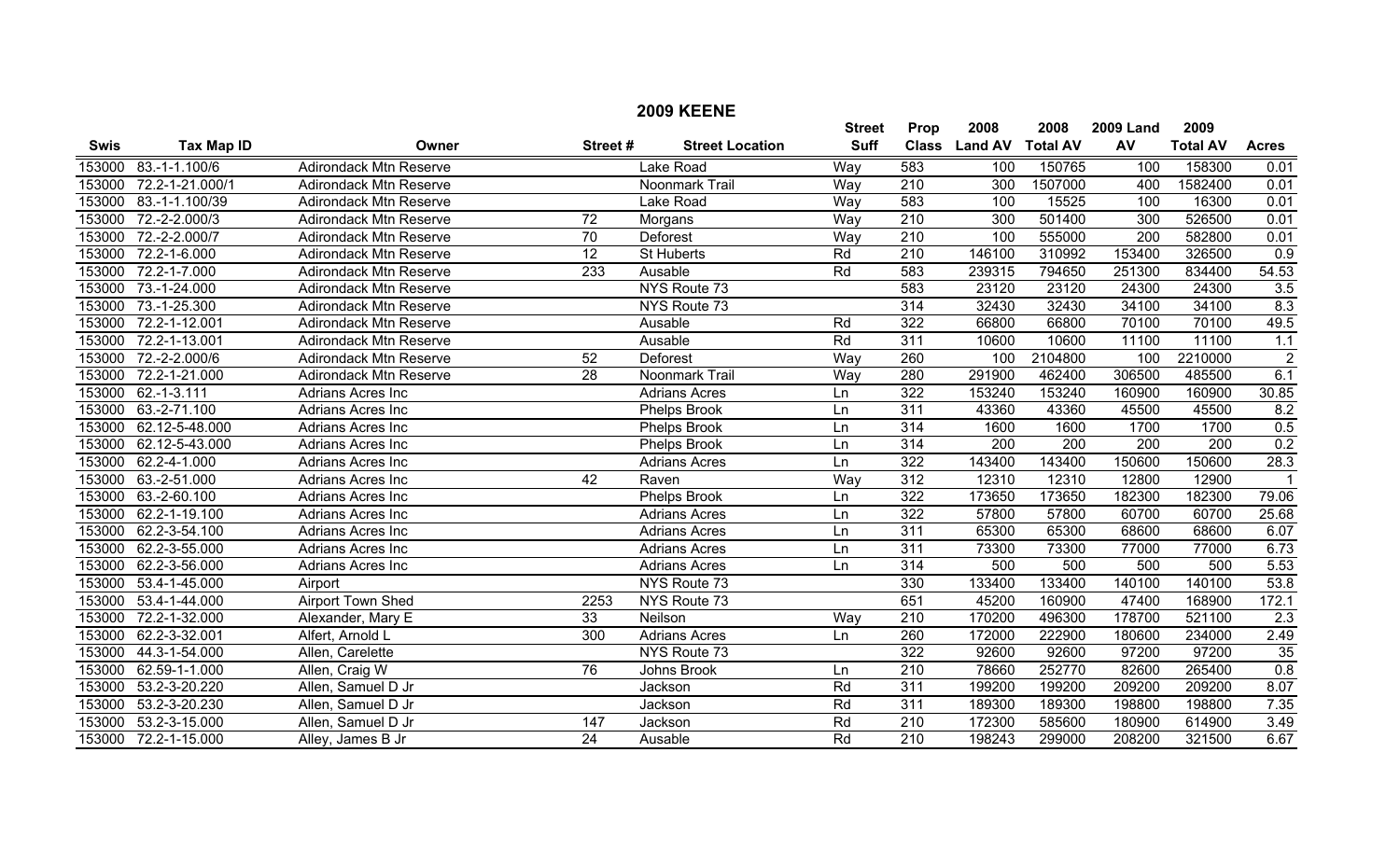|             |                       |                       |                  | <b>2009 KEENE</b>      |                              |                      |                          |         |                        |                         |                |
|-------------|-----------------------|-----------------------|------------------|------------------------|------------------------------|----------------------|--------------------------|---------|------------------------|-------------------------|----------------|
| <b>Swis</b> | <b>Tax Map ID</b>     | Owner                 | Street#          | <b>Street Location</b> | <b>Street</b><br><b>Suff</b> | Prop<br><b>Class</b> | 2008<br>Land AV Total AV | 2008    | <b>2009 Land</b><br>AV | 2009<br><b>Total AV</b> | <b>Acres</b>   |
|             | 153000 62.16-5-11.001 | <b>Allo LLC</b>       | 1770             | NYS Route 73           |                              | 483                  | 50140                    | 305900  | 52700                  | 321200                  | 0.42           |
| 153000      | 44.2-1-44.100         | Aloisi, Anita         |                  | NYS Route 9N           |                              | 322                  | 79810                    | 79810   | 83800                  | 83800                   | 15.4           |
| 153000      | 44.2-1-44.200         | Aloisi, Anita E       |                  | NYS Route 9N           |                              | 322                  | 79810                    | 79810   | 83800                  | 83800                   | 15.4           |
| 153000      | 53.26-2-1.112         | Althof, Matthew       | 2858             | NYS Route 73           |                              | $\overline{210}$     | 9000                     | 56600   | 9400                   | 59400                   | 0.14           |
| 153000      | 53.2-3-42.000         | Amsterlaw, William R  | 10802            | NYS Route 9N           |                              | 210                  | 70700                    | 320300  | 74200                  | 235000                  | $\mathbf 1$    |
| 153000      | 45.3-1-30.032         | Anderson, Mary E      | 906              | Hurricane              | Rd                           | 240                  | 283100                   | 427200  | 297300                 | 448600                  | 12.77          |
| 153000      | $72.-1-8.000$         | <b>Andrew Emily</b>   |                  | Johns Brook            | Ln                           | 312                  | 38410                    | 38410   | 40300                  | 40300                   | 8.8            |
| 153000      | 62.15-1-17.000        | Andrew, Joseph D Jr   | 86               | Johns Brook            | Ln                           | 210                  | 160700                   | 503200  | 168800                 | 528400                  | 1.4            |
| 153000      | 62.16-5-20.000        | Andrews, Robert A     | 1818             | NYS Route 73           |                              | $\overline{210}$     | 47265                    | 157550  | 49600                  | 165400                  | 0.3            |
| 153000      | 72.2-1-25.000         | Andrews, Woodbury H   | 24               | Ausable                | Rd                           | 210                  | 158600                   | 1154400 | 166500                 | 1212100                 | 1.18           |
| 153000      | 44.3-1-24.000         | Anglemyer, Phyllis M  |                  | <b>Bartlett</b>        | Rd                           | 312                  | 83490                    | 87170   | 87600                  | 91500                   | 13.3           |
| 153000      | 62.12-5-12.000        | Ashe, Donald          | 16               | Beede                  | Ln                           | 210                  | 60950                    | 170890  | 64000                  | 179400                  | 0.7            |
| 153000      | 62.12-5-13.000        | Ashe, Ronald          | $\overline{28}$  | Beede                  | Ln                           | $\overline{210}$     | 71530                    | 114660  | 75100                  | 120400                  | 0.7            |
|             | 153000 63.-2-15.200   | Ashe, Ronald J        | $\overline{246}$ | <b>Stage Coach</b>     | Way                          | $\overline{312}$     | 45655                    | 52100   | 47900                  | 54700                   | $\overline{2}$ |
|             | 153000 62.12-5-14.000 | Ashe, Ronald L        |                  | Beede                  | Ln                           | 311                  | 15530                    | 15530   | 16300                  | 16300                   | 0.84           |
| 153000      | 72.2-1-48.000         | Ashmead, Duffield III | 168              | Ausable                | Rd                           | 210                  | 96500                    | 305700  | 101300                 | 321000                  | 0.4            |
| 153000      | 44.2-1-16.001         | Asselin Kate T        |                  | <b>Bartlett</b>        | Rd                           | 314                  | 54740                    | 54740   | 57500                  | 57500                   | 9.5            |
|             | 153000 53.27-1-6.000  | Auer, Elizabeth J     | 1282             | Hurricane              | Rd                           | $\overline{210}$     | 78545                    | 179860  | 82500                  | 188900                  | 3.2            |
| 153000      | 53.26-4-11.000        | Auer, Harrison H      | 10901            | NYS Route 9N           |                              | $\overline{210}$     | 68770                    | 210170  | 72200                  | 220700                  | 1.1            |
| 153000      | 72.8-1-21.000         | Auer, Harrison H      | 37               | St Huberts             | Rd                           | 210                  | 107530                   | 200100  | 112900                 | 210100                  | 3.07           |
| 153000      | 62.12-1-5.000         | Auer, Henry P         | 29               | Holt                   | Rd                           | $\overline{210}$     | 92460                    | 197690  | 97100                  | 207600                  | 7.5            |
| 153000      | 44.19-1-47.000        | Auer, Tina S          | 45               | Church                 | $\overline{\mathsf{St}}$     | $\overline{210}$     | 68890                    | 178595  | 72300                  | 187500                  | 1.23           |
| 153000      | 54.1-1-38.000         | Austin, Donna Reed    |                  | Hurricane              | Rd                           | $\overline{314}$     | 47000                    | 47000   | 15000                  | 15000                   | 7.8            |
| 153000      | 53.27-4-1.000         | Austin, Richard C     | 10863            | NYS Route 9N           |                              | $\overline{210}$     | 85675                    | 303600  | 90000                  | 318800                  | 3.9            |
| 153000      | 44.19-1-28.200        | Baldwin, Matthew J    | 2950             | NYS Route 73           |                              | 210                  | 46460                    | 180780  | 48800                  | 189800                  | 0.59           |
| 153000      | 53.2-3-10.000         | Bales, Robert T       | $\overline{2}$   | Moose Hill             | Way                          | $\overline{210}$     | 234800                   | 629960  | 246600                 | 661500                  | 8.5            |
| 153000      | 54.3-1-73.100         | Barber, Kenneth       | $\overline{4}$   | Hurricane              | Rd                           | 260                  | 102900                   | 133300  | 108100                 | 140000                  | 6.5            |
| 153000      | 62.2-1-27.100         | Bardin, Wayne C       | 62               | Porter Mill            | Way                          | 240                  | 198400                   | 859000  | 208400                 | 902000                  | 25.5           |
| 153000      | 62.15-1-18.000        | Barnum, Joan          | 82               | Johns Brook            | Ln                           | 210                  | 96300                    | 221500  | 101100                 | 232600                  | 0.4            |
| 153000      | 62.2-3-38.100         | Barrett, Ann B        |                  | <b>Adrians Acres</b>   | Ln                           | $\overline{314}$     | 158900                   | 158900  | 166800                 | 166800                  | 5.32           |
| 153000      | 62.2-3-28.000         | Barrett, James M      | 157              | <b>Adrians Acres</b>   | Ln                           | $\overline{210}$     | 200500                   | 718200  | 210500                 | 754100                  | 5.2            |
| 153000      | 44.19-1-24.000        | Bassarab Kirk         | 3076             | NYS Route 73           |                              | 260                  | 39560                    | 58190   | 41500                  | 61100                   | 0.4            |
| 153000      | 53.2-1-58.000         | Bassett, Jill C       | 166              | Gristmill              | Ln                           | $\overline{210}$     | 39560                    | 100280  | 41500                  | 105300                  | 0.4            |
|             | 153000 62.2-3-51.100  | Bauer, Andrew T       | $\overline{86}$  | <b>Rugged Ridge</b>    | Way                          | $\overline{314}$     | 148700                   | 148700  | 156100                 | 156100                  | 3.9            |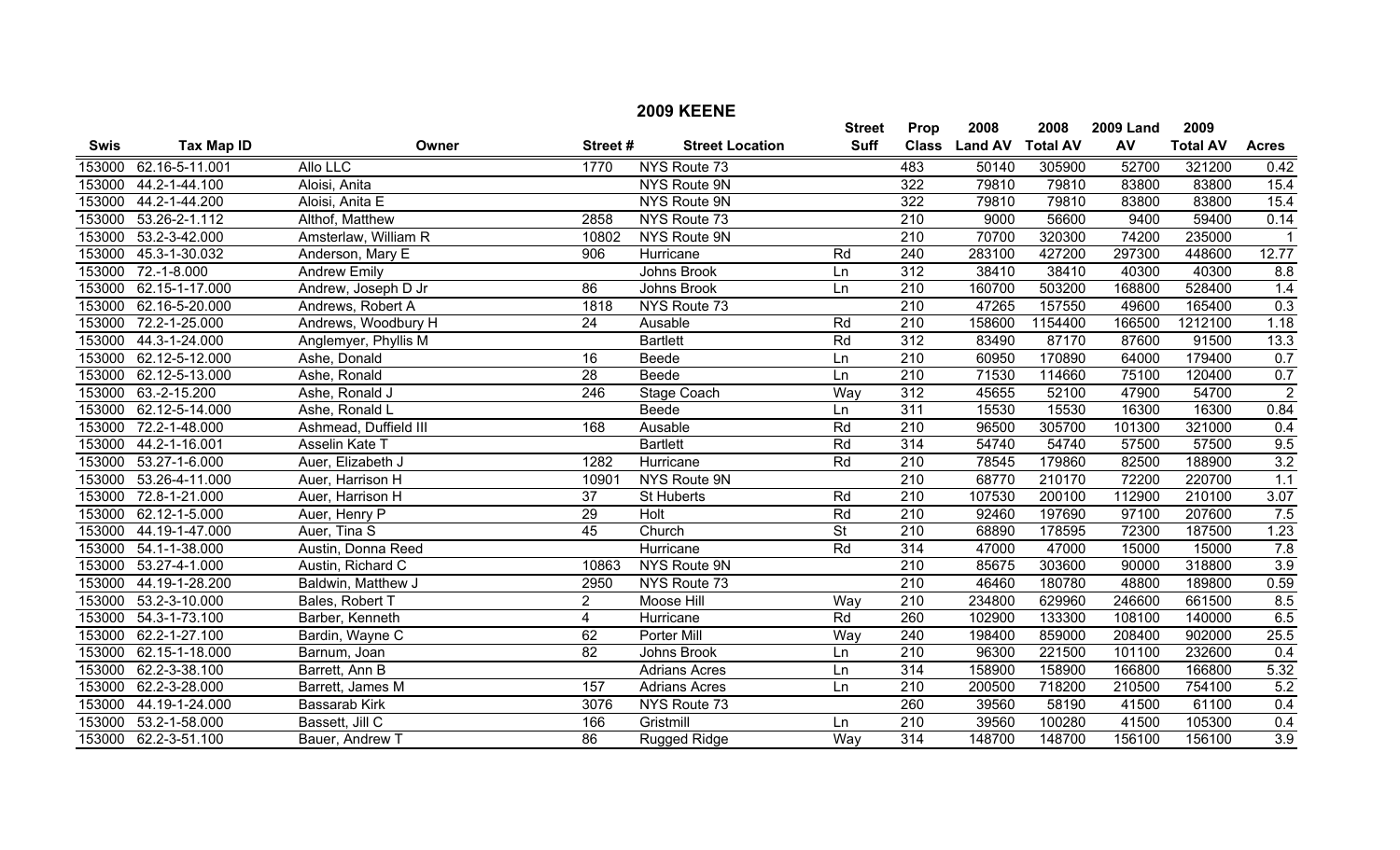|             |                      |                           |                 | <b>2009 KEENE</b>      |                          |                  |                |                 |                  |                 |                         |
|-------------|----------------------|---------------------------|-----------------|------------------------|--------------------------|------------------|----------------|-----------------|------------------|-----------------|-------------------------|
|             |                      |                           |                 |                        | <b>Street</b>            | Prop             | 2008           | 2008            | <b>2009 Land</b> | 2009            |                         |
| <b>Swis</b> | <b>Tax Map ID</b>    | Owner                     | Street#         | <b>Street Location</b> | <b>Suff</b>              | <b>Class</b>     | <b>Land AV</b> | <b>Total AV</b> | AV               | <b>Total AV</b> | <b>Acres</b>            |
| 153000      | $63.-2-3.100$        | <b>Beede Farm LLC</b>     | 229             | Beede                  | Ln                       | 280              | 327290         | 712540          | 343700           | 748200          | 97.2                    |
| 153000      | 72.-1-9.000          | Beede Farm LLC            |                 | Johns Brook            | Ln                       | 312              | 44620          | 47380           | 46800            | 49700           | 13                      |
| 153000      | 62.12-3-2.000        | <b>Beede Farm LLC</b>     |                 | <b>Beede</b>           | Ln                       | 314              | 101600         | 101600          | 106700           | 106700          | 2.7                     |
| 153000      | 72.-1-10.000         | <b>Beede Farm LLC</b>     |                 | <b>Johns Brook</b>     | Ln                       | $\overline{322}$ | 41400          | 41400           | 43500            | 43500           | 11.7                    |
| 153000      | 62.12-2-9.000        | Beede Farm LLC            | 155             | Beede                  | Ln                       | 260              | 143500         | 656600          | 150600           | 689400          | 4.7                     |
| 153000      | 72.8-1-10.100        | Bejnar, Craig             |                 | NYS Route 73           |                          | $\overline{322}$ | 59900          | 59900           | 62900            | 62900           | 50.35                   |
| 153000      | 72.8-1-4.100         | Bejnar, Craig R           |                 | NYS Route 73           |                          | $\overline{322}$ | 137800         | 137800          | 144700           | 144700          | 87.18                   |
| 153000      | 72.2-1-51.000        | Bejnar, Craig R           | 195             | Ausable                | Rd                       | 260              | 239400         | 533000          | 251300           | 559600          | 17.9                    |
| 153000      | $53.2 - 2 - 1.100$   | Bell Meadow Way HOA Inc   |                 | <b>Bell Meadow</b>     | Way                      | 323              | 100            | 100             | 100              | 100             | 3.68                    |
| 153000      | 62.59-3-7.000        | Bell, Tina                | 51              | Market                 | $\overline{\mathsf{St}}$ | 210              | 40600          | 134440          | 42700            | 141200          | 0.2                     |
| 153000      | 62.-1-23.002         | Benschop, Hugo            | $\overline{13}$ | Panther                | Path                     | 210              | 205000         | 499700          | 215300           | 524700          | 5.64                    |
| 153000      | 44.2-1-1.000         | Bernard, James H          |                 | <b>Bartlett</b>        | Rd                       | 314              | 15870          | 15870           | 16700            | 16700           | $\overline{1}$          |
| 153000      | 44.2-1-61.121        | Bernard, James H          | 100             | Lacy                   | Rd                       | $\overline{240}$ | 144130         | 328500          | 151300           | 344900          | 30.8                    |
| 153000      | 62.2-1-20.000        | Bickford, Jane S          | 103             | Mason Young            | Ln                       | 260              | 135500         | 230000          | 142300           | 241500          | 7.8                     |
| 153000      | 45.3-1-28.000        | Biesemeyer, Marion E      | 837             | Hurricane              | Rd                       | 418              | 290100         | 498050          | 304700           | 523000          | 13.53                   |
| 153000      | 54.1-1-9.000         | Biesemeyer, Marion E      |                 | Hurricane              | Rd                       | 314              | 26200          | 26200           | 27500            | 27500           | 5                       |
| 153000      | 45.3-1-27.000        | Biesemeyer, Marion E      |                 | Hurricane              | Rd                       | 314              | 14100          | 14100           | 14800            | 14800           | 1.36                    |
| 153000      | 44.19-1-28.100       | Biesemeyer, Robert M      | 2946            | NYS Route 73           |                          | 464              | 85800          | 174200          | 90100            | 182900          | $\mathbf{3}$            |
| 153000      | 53.2-1-29.100        | Biesmeyer, Robert M       | 397             | <b>Hulls Falls</b>     | Rd                       | $\overline{210}$ | 95450          | 501285          | 100200           | 526300          | 5.48                    |
| 153000      | 62.59-2-17.000       | Bigelow, Carl A           | $\overline{7}$  | Adirondack             | $\overline{\mathsf{St}}$ | $\overline{210}$ | 50600          | 208270          | 53100            | 218700          | 0.37                    |
| 153000      | 45.3-1-57.000        | Bishko, Alexandra B       |                 | Hurricane              | Rd                       | 314              | 186200         | 186200          | 195500           | 195500          | 8.75                    |
| 153000      | 53.2-1-43.001        | Blackmer, Betsy W         | 114             | Gristmill              | Ln                       | $\overline{210}$ | 71990          | 470810          | 75600            | 494400          | 1.7                     |
| 153000      | 72.2-1-46.000        | Blaicher, Elizabeth M     | 99              | Ausable                | Rd                       | 260              | 94200          | 173000          | 98900            | 181600          | 0.37                    |
| 153000      | 62.2-1-42.000        | Blair, Jack G             | 40              | Old Sugar              | Way                      | 311              | 134900         | 134900          | 141600           | 141600          | 4.17                    |
| 153000      | 44.2-1-47.111        | <b>Blakaitis, Larry F</b> | $\overline{19}$ | Coyote                 | Way                      | $\overline{240}$ | 146510         | 499790          | 153900           | 524800          | 63.5                    |
| 153000      | 54.1-1-46.001        | Blakeslee-Collin, Carol   |                 | Schaefer               | Rd                       | 311              | 178000         | 178000          | 186900           | 186900          | 8.38                    |
| 153000      | 44.2-1-39.000        | Boardman, William H III   |                 | <b>Irish Hill</b>      | Ln                       | $\overline{240}$ | 314024         | 684900          | 329700           | 719100          | 91.35                   |
| 153000      | 62.16-5-24.000       | Boardman, William H III   |                 | NYS Route 73           |                          | 314              | 113850         | 113850          | 119500           | 119500          | 5.2                     |
| 153000      | 62.16-5-23.000       | Boardman, William H III   | 53              | Ranney                 | Way                      | 260              | 152145         | 391000          | 159800           | 410600          | 5.9                     |
| 153000      | 45.3-1-9.000         | Boardman, William H Jr    | 15              | <b>Red Fox</b>         | Way                      | $\overline{210}$ | 194400         | 629300          | 204200           | 660800          | 6.82                    |
| 153000      | 45.3-1-31.000        | Bogardus, Joseph B        | 892             | Hurricane              | Rd                       | $\overline{210}$ | 156600         | 713800          | 164400           | 749500          | $\overline{\mathbf{1}}$ |
| 153000      | 62.59-1-20.000       | Boisvert, Claude          | 6               | Adirondack             | $\overline{\mathsf{St}}$ | 210              | 17250          | 137660          | 18100            | 144500          | 0.1                     |
| 153000      | 53.2-1-34.002        | Boivin, Douglas V         | 268             | <b>Hulls Falls</b>     | Rd                       | 260              | 70840          | 119950          | 74300            | 125900          | 1.53                    |
|             | 153000 54.3-2-17.000 | Bordley, James IV         | 59              | Round Top              | Ln                       | 260              | 134205         | 276700          | 140900           | 290500          | 5.2                     |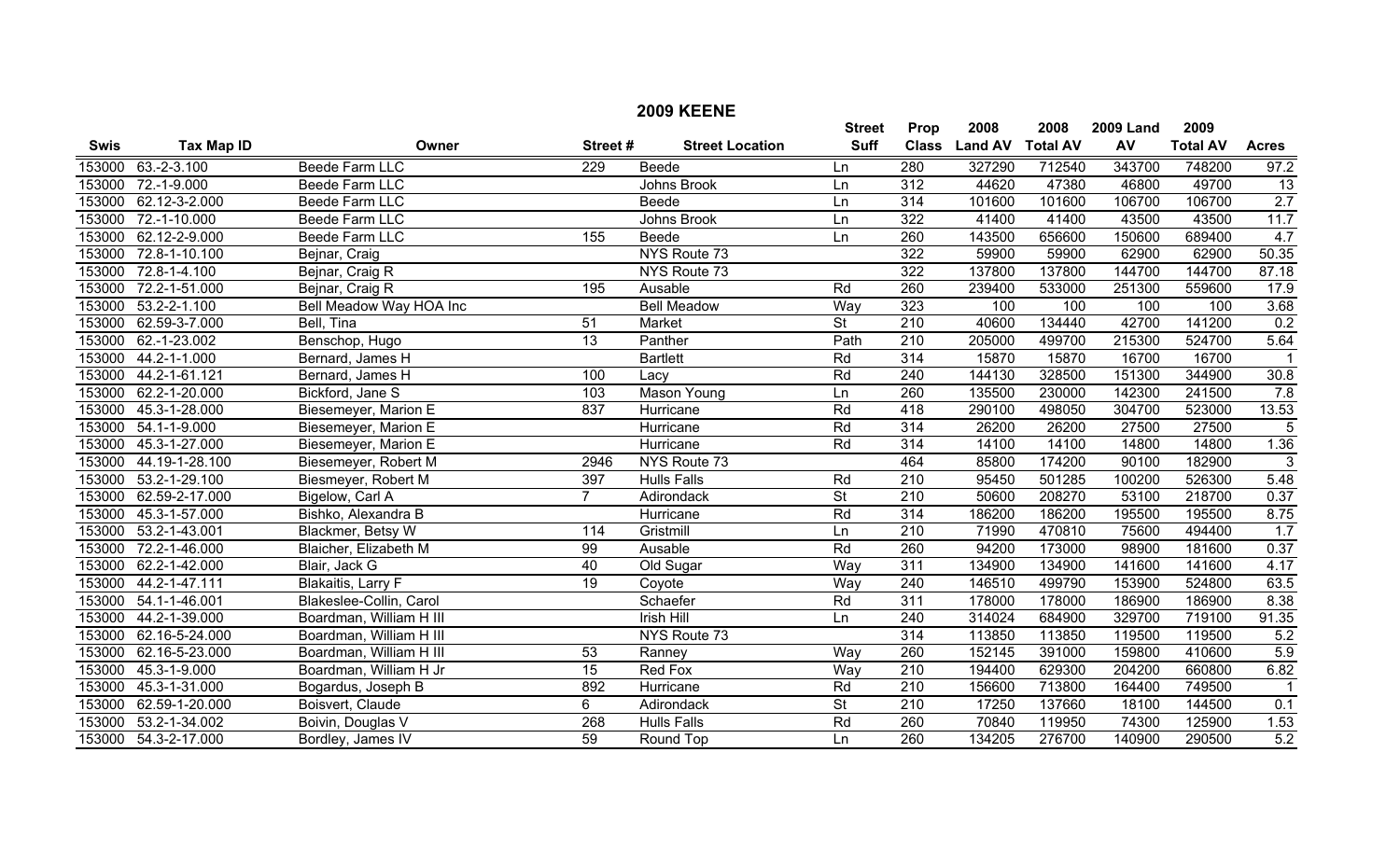|             |                      |                           |                  | <b>2009 KEENE</b>      |                              |                      |                        |                         |                        |                         |                 |
|-------------|----------------------|---------------------------|------------------|------------------------|------------------------------|----------------------|------------------------|-------------------------|------------------------|-------------------------|-----------------|
| <b>Swis</b> | <b>Tax Map ID</b>    | Owner                     | Street#          | <b>Street Location</b> | <b>Street</b><br><b>Suff</b> | Prop<br><b>Class</b> | 2008<br><b>Land AV</b> | 2008<br><b>Total AV</b> | <b>2009 Land</b><br>AV | 2009<br><b>Total AV</b> | <b>Acres</b>    |
|             | 153000 62.59-2-8.000 | Both, Alana W             | $\overline{25}$  | Adirondack             | $\overline{\mathsf{St}}$     | $\overline{220}$     | 56580                  | 357650                  | 59400                  | 375500                  | 0.5             |
| 153000      | 44.2-1-13.000        | Both, Thomas              |                  | NYS Route 9N           |                              | 311                  | 4800                   | 4800                    | 5000                   | 5000                    | 0.1             |
| 153000      | 44.2-1-45.110        | Both, Thomas F            |                  | <b>NYS Route 9N</b>    |                              | 322                  | 154680                 | 154680                  | 162400                 | 162400                  | 96.3            |
| 153000      | 44.2-1-44.300        | Both, Thomas F            | 11391            | NYS Route 9N           |                              | 240                  | 106375                 | 171350                  | 111700                 | 179900                  | 20.6            |
| 153000      | 44.2-1-30.002        | Both, Thomas F            | 178              | <b>Styles Brook</b>    | Rd                           | 240                  | 138000                 | 580980                  | 144900                 | 610000                  | 27.1            |
| 153000      | 45.3-1-65.200        | Boula, Rodney C           | $\overline{13}$  | Geiser                 | Way                          | $\overline{210}$     |                        |                         | 155000                 | 350000                  | 2.78            |
| 153000      | 62.4-1-39.001        | Boutte, Alice C           | 43               | Dunham                 | Ln                           | 260                  | 157550                 | 318440                  | 165500                 | 334400                  | 22.6            |
| 153000      | 62.4-1-41.001        | Boutte, Thomas J          | $\overline{18}$  | Dunham                 | Ln                           | $\overline{210}$     | 63940                  | 229890                  | 67200                  | 241400                  | 0.6             |
| 153000      | 62.12-5-70.000       | Bowers, Stephen D         | 1884             | NYS Route 73           |                              | 210                  | 53300                  | 164800                  | 55900                  | 173000                  | 0.3             |
| 153000      | 53.2-1-20.000        | Boyle, Robert L Jr        | 10763            | NYS Route 9N           |                              | 210                  | 71070                  | 133800                  | 74600                  | 140500                  | 1.54            |
| 153000      | 44.4-2-36.113        | Boynton, Cynthia M        | 11141            | NYS Route 9N           |                              | $\overline{210}$     | 76360                  | 131680                  | 80200                  | 138300                  | 5.06            |
| 153000      | 53.27-2-8.100        | Boynton, Gregory L        |                  | Hurricane              | Rd                           | 314                  | 18500                  | 18500                   | 19400                  | 19400                   | 0.54            |
| 153000      | 53.2-3-40.002        | Boynton, Gregory L        | 10782            | NYS Route 9N           |                              | $\overline{210}$     | 72800                  | 199300                  | 76500                  | 209300                  | 1.38            |
| 153000      | 53.27-2-9.000        | Boynton, Stephen          | 15               | Hill Top               | Ln                           | 210                  | 42205                  | 123170                  | 44300                  | 129300                  | 0.5             |
| 153000      | $53.4 - 1 - 6.200$   | Bradbury, Monica L        | 141              | <b>Hulls Falls</b>     | Rd                           | $\overline{210}$     | 85000                  | 378000                  | 89300                  | 396900                  | 3.22            |
| 153000      | 53.27-3-5.003        | Brady, Darlene A          | 10885            | NYS Route 9N           |                              | $\overline{210}$     | 71875                  | 113850                  | 75400                  | 119500                  | 1.52            |
| 153000      | 44.2-1-52.000        | <b>Braham Cemetery</b>    | 165              | Limekiln               | Rd                           | 695                  | 4800                   | 4800                    | 5000                   | 5000                    | 0.1             |
| 153000      | 44.2-1-8.000         | Brammer, Christian        | 11621            | NYS Route 9N           |                              | 240                  | 145015                 | 619390                  | 152300                 | 650400                  | 39.6            |
| 153000      | 72.8-1-18.000        | Bratt, Judith A           | 38               | St Huberts             | Rd                           | $\overline{210}$     | 97750                  | 258980                  | 102600                 | 271900                  | 1.8             |
| 153000      | 44.-1-6.000          | Brennan, Timothy P        | $\overline{20}$  | Murphy                 | Way                          | 322                  | 62680                  | 62680                   | 65800                  | 65800                   | $\overline{16}$ |
| 153000      | $53.-1-2.110$        | Bresko, Cordova L         |                  | NYS Route 73           |                              | 322                  | 68540                  | 68540                   | 72000                  | 72000                   | 64.1            |
| 153000      | 44.4-3-7.000         | <b>Brettle Camp Trust</b> | 55               | Limekiln               | Rd                           | 260                  | 123400                 | 156200                  | 129600                 | 164000                  | 49              |
| 153000      | 54.3-1-14.000        | Broderick, J Forrest      | $\overline{242}$ | Hurricane              | Rd                           | 210                  | 167600                 | 284400                  | 176000                 | 298600                  | 2.4             |
| 153000      | 72.2-1-2.000         | Broe, Charles A Sr        | 256              | <b>Beers Bridge</b>    | Way                          | 260                  | 39445                  | 84295                   | 41400                  | 88500                   | 1.3             |
| 153000      | 62.2-2-5.001         | <b>Brookhollow Trust</b>  | 34               | Airport                | Rd                           | $\overline{210}$     | 41400                  | 482500                  | 43400                  | 506600                  | 0.4             |
| 153000      | 62.2-1-30.002        | <b>Brooknoll Trust</b>    | 41               | Airport                | Rd                           | 260                  | 110800                 | 495000                  | 116400                 | 519800                  | 7.15            |
| 153000      | 62.2-1-26.000        | Broughton, Alan T         | 61               | Porter Mill            | Way                          | 280                  | 166600                 | 318600                  | 174900                 | 334500                  | 3.1             |
| 153000      | 54.3-1-13.000        | Brown, Deborah            |                  | Hurricane              | Rd                           | 314                  | 138700                 | 138700                  | 145600                 | 145600                  | 3.65            |
| 153000      | 54.3-1-15.003        | Brown, Deborah            | 252              | Hurricane              | Rd                           | $\overline{210}$     | 179300                 | 277400                  | 188300                 | 291300                  | 3.91            |
| 153000      | 62.2-1-13.000        | Brown, Jeffrey R          |                  | <b>Adrians Acres</b>   | Ln                           | 314                  | 12600                  | 12600                   | 13200                  | 13200                   | 4.2             |
| 153000      | 53.26-2-1.113        | Brown, Jonathan F         | 2860             | NYS Route 73           |                              | 210                  | 10900                  | 80600                   | 11400                  | 65800                   | 0.17            |
| 153000      | 62.2-1-14.000        | Brown, Ronald A           |                  | <b>Adrians Acres</b>   | Ln                           | 314                  | 12600                  | 12600                   | 13200                  | 13200                   | 4.2             |
| 153000      | 44.4-2-9.002         | Brown, William T          | 1044             | Hurricane              | Rd                           | $\overline{210}$     | 236700                 | 344300                  | 248500                 | 361500                  | 8.01            |
|             | 153000 44.4-2-22.000 | Bruce, James H            | $\overline{89}$  | Corvette               | $\overline{Dr}$              | $\overline{210}$     | 228000                 | 366600                  | 239400                 | 384900                  | 8.68            |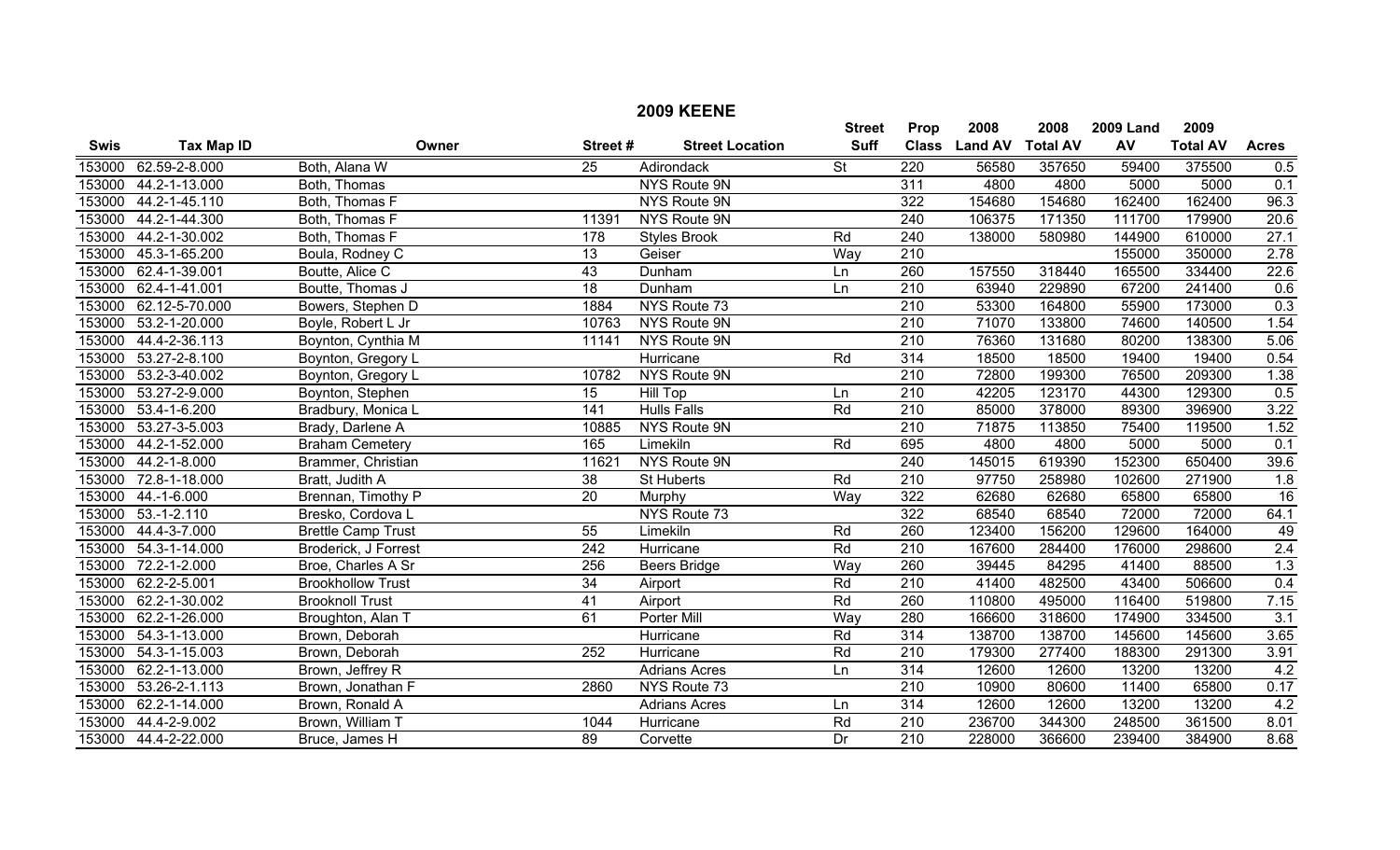|             |                       |                         |                 | <b>2009 KEENE</b>      |                          |                  |                |                 |                  |                 |                |
|-------------|-----------------------|-------------------------|-----------------|------------------------|--------------------------|------------------|----------------|-----------------|------------------|-----------------|----------------|
|             |                       |                         |                 |                        | <b>Street</b>            | Prop             | 2008           | 2008            | <b>2009 Land</b> | 2009            |                |
| <b>Swis</b> | <b>Tax Map ID</b>     | Owner                   | Street#         | <b>Street Location</b> | <b>Suff</b>              | <b>Class</b>     | <b>Land AV</b> | <b>Total AV</b> | AV               | <b>Total AV</b> | <b>Acres</b>   |
| 153000      | 35.4-5-3.000          | Bruce, Malcolm P        | 11717           | NYS Route 9N           |                          | $\overline{210}$ | 51640          | 103615          | 54200            | 108800          | 1.2            |
| 153000      | 35.4-5-4.000          | Bruce, Malcolm P        | 11720           | NYS Route 9N           |                          | 270              | 86410          | 98840           | 90700            | 103800          | 4.1            |
| 153000      | 35.4-5-2.000          | Bruce, Malcolm P        |                 | NYS Route 9N           |                          | $\overline{311}$ | 83106          | 83106           | 87300            | 87300           | 9.5            |
| 153000      | 35.4-5-1.000          | Bruce, Malcolm P        |                 | <b>NYS Route 9N</b>    |                          | 311              | 59170          | 59170           | 62100            | 62100           | 2.64           |
| 153000      | 62.59-4-15.000        | Bruckert-Holland, Frank | 12              | <b>Trails End</b>      | Way                      | 210              | 85330          | 298770          | 89600            | 313700          | 0.9            |
| 153000      | 44.3-1-29.000         | Bruha, Charles          | 250             | <b>Alstead Hill</b>    | Ln                       | 210              | 46460          | 176990          | 48700            | 185800          | 0.59           |
|             | 153000 62.12-5-40.000 | Brush, Suzanne M        | 110             | Levi Lamb              | Way                      | 260              | 95800          | 170450          | 100600           | 179000          | 2.4            |
| 153000      | 62.59-2-1.000         | Buchanan, Michael R     | 70              | Market                 | $\overline{\mathsf{St}}$ | $\overline{210}$ | 64745          | 327100          | 68000            | 289800          | 0.61           |
| 153000      | 62.15-1-10.000        | Bunn, Gerald A          | 196             | Johns Brook            | Ln                       | $\overline{210}$ | 163600         | 349500          | 171800           | 367000          | 1.9            |
|             | 153000 53.-1-12.200   | Bunting, Nancy E        | 35              | Nordic Run             | Wav                      | 210              | 88435          | 507610          | 92900            | 533000          | 5.13           |
|             | 153000 62.2-3-50.000  | Burchenal, Joan R       |                 | <b>Adrians Acres</b>   | Ln                       | 314              | 140300         | 140300          | 147300           | 147300          | 3.1            |
| 153000      | 62.2-3-52.000         | Burchenal, Joan R       |                 | <b>Adrians Acres</b>   | Ln                       | 314              | 149600         | 149600          | 157100           | 157100          | $\overline{4}$ |
|             | 153000 62.12-5-53.000 | Burchenal, Joan R       |                 | NYS Route 73           |                          | $\overline{314}$ | 125350         | 125350          | 131600           | 131600          | 8.78           |
|             | 153000 62.12-5-61.000 | Burchenal, Joan R       |                 | NYS Route 73           |                          | $\overline{311}$ | 120870         | 120870          | 126900           | 126900          | 7.93           |
|             | 153000 62.16-5-9.000  | Burchenal, Joan R       | 73              | <b>Neville</b>         | Way                      | 240              | 221311         | 605710          | 232400           | 636000          | 14.23          |
|             | 153000 62.16-5-13.002 | Burchenal, Joan R       |                 | NYS Route 73           |                          | 322              | 70610          | 70610           | 74100            | 74100           | 56.3           |
|             | 153000 62.59-1-12.000 | Burke, Sandra           | 12              | Wildflower             | Way                      | 260              | 47380          | 127540          | 49700            | 133900          | 0.3            |
|             | 153000 54.3-1-43.100  | Burnett, Robert M       | $\overline{93}$ | Hurricane              | Rd                       | $\overline{270}$ | 97400          | 129410          | 102300           | 135900          | 5.11           |
|             | 153000 53.6-1-14.000  | Burns, Marjorie E       | $\overline{33}$ | <b>Owls Head</b>       | Ln                       | $\overline{210}$ | 97800          | 437000          | 102600           | 458800          | 5.21           |
|             | 153000 61.-1-2.000    | Burton, Frederick B     |                 | <b>Adrians Acres</b>   | Ln                       | 322              | 44800          | 44800           | 47000            | 47000           | 40             |
|             | 153000 62.15-1-12.000 | Burton, Frederick B     | 186             | Johns Brook            | Ln                       | $\overline{210}$ | 184500         | 266300          | 193700           | 279600          | 4.6            |
|             | 153000 62.15-1-20.000 | Buschman-Kelly, Mary L  | $\overline{22}$ | Gibson                 | Way                      | 280              | 222900         | 813900          | 234000           | 854600          | 8.6            |
| 153000      | 62.4-1-47.000         | Buschman-Kelly, Mary L  |                 | Interbrook             | Ln                       | 314              | 140650         | 140650          | 147700           | 147700          | 9.9            |
| 153000      | 62.15-1-23.100        | Buschman, Charles HG    |                 | Interbrook             | Ln                       | 314              | 1600           | 1600            | 1700             | 1700            | 0.17           |
| 153000      | 62.12-5-26.000        | Butterworth, James E Jr | 20              | Phelps Brook           | Ln                       | 260              | 136390         | 394220          | 143200           | 413900          | 4.54           |
| 153000      | 62.12-5-28.100        | Butterworth, John       |                 | Levi Lamb              | Way                      | 311              |                |                 | 96000            | 96000           | $\overline{4}$ |
| 153000      | 62.12-5-25.000        | Butterworth, John       | 43              | Levi Lamb              | Way                      | $\overline{210}$ | 136275         | 455860          | 143100           | 478700          | 4.54           |
| 153000      | 44.4-3-13.000         | Buysse, Jane            | 4               | <b>Alstead Hill</b>    | Ln                       | 210              | 72565          | 176640          | 76200            | 185500          | 1.87           |
| 153000      | 44.4-3-14.000         | Buysse, Jane            | 6               | <b>Alstead Hill</b>    | Ln                       | $\overline{210}$ | 71760          | 177905          | 75300            | 186800          | 1.78           |
| 153000      | 62.12-5-4.000         | Buysse, Michael J       | 1912            | NYS Route 73           |                          | $\overline{210}$ | 63825          | 200215          | 67000            | 210200          | 0.6            |
| 153000      | 63.-2-21.000          | Buysse, Michael J       | 166             | Stage Coach            | Way                      | 260              | 58190          | 103200          | 61100            | 108400          | 0.7            |
| 153000      | 72.2-1-30.000         | Byram, Samuel W         | $\overline{7}$  | <b>St Huberts</b>      | Rd                       | 260              | 157600         | 180000          | 165500           | 189000          | 1.1            |
| 153000      | 54.1-1-21.120         | Byrne, Jeffrey B        |                 | Hurricane              | Rd                       | 311              |                |                 | 111500           | 111500          | 7.5            |
|             | 153000 54.1-1-21.110  | Byrne, Timothy P        | 681             | Hurricane              | Rd                       | $\overline{240}$ |                |                 | 192700           | 260400          | 18.23          |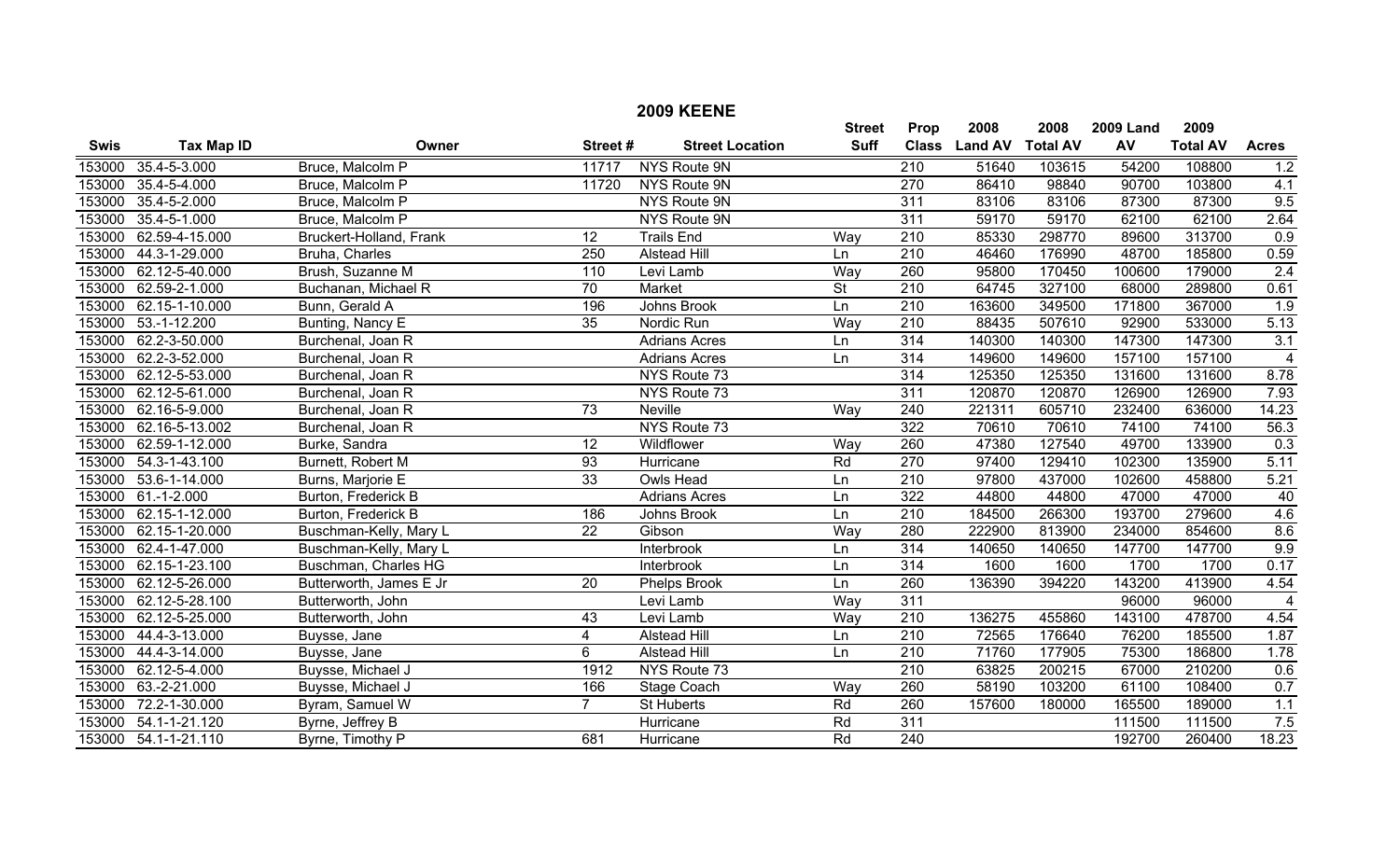|             |                     |                                 |                 | <b>2009 KEENE</b>      |                 |                  |                |                 |                  |                 |                         |
|-------------|---------------------|---------------------------------|-----------------|------------------------|-----------------|------------------|----------------|-----------------|------------------|-----------------|-------------------------|
|             |                     |                                 |                 |                        | <b>Street</b>   | Prop             | 2008           | 2008            | <b>2009 Land</b> | 2009            |                         |
| <b>Swis</b> | <b>Tax Map ID</b>   | Owner                           | Street#         | <b>Street Location</b> | <b>Suff</b>     | <b>Class</b>     | <b>Land AV</b> | <b>Total AV</b> | AV               | <b>Total AV</b> | <b>Acres</b>            |
| 153000      | $54.1 - 1 - 16.111$ | Callander Claudia A             | 634             | Hurricane              | Rd              | $\overline{210}$ | 166000         | 433928          | 174300           | 455600          | 2.06                    |
| 153000      | $54.1 - 1 - 16.113$ | Callander, Palange C            |                 | Hurricane              | Rd              | 311              | 141654         | 141654          | 148700           | 148700          | 5.28                    |
| 153000      | 44.3-1-63.200       | Cameron, Glen G                 | 3329            | NYS Route 73           |                 | 270              | 39100          | 68400           | 41000            | 71800           | 0.38                    |
| 153000      | 54.3-1-69.400       | Camp Nutmeg LLC                 | 64              | <b>Baxter Mountain</b> | Ln              | 210              | 152919         | 658690          | 160500           | 691600          | 8.73                    |
| 153000      | 44.4-2-2.000        | Campbell, James H               | 11300           | NYS Route 9N           |                 | 260              | 48500          | 74400           | 50900            | 78100           | 1.5                     |
| 153000      | 44.3-1-21.111       | Caner, Harrison K III           | 116             | <b>Clifford Falls</b>  | Ln              | 240              | 269169         | 487600          | 282600           | 512000          | 160.4                   |
| 153000      | 62.59-2-23.000      | Caner, Nathaniel M              | $\overline{11}$ | Nature                 | Way             | $\overline{210}$ | 35995          | 156990          | 37800            | 164800          | 0.2                     |
| 153000      | 44.19-1-33.100      | Carey, Alan J                   | 47              | Church                 | $\overline{St}$ | $\overline{210}$ | 72105          | 170890          | 75700            | 179400          | 1.7                     |
| 153000      | 63.-2-83.000        | Carifa, William T               |                 | <b>Phelps Brook</b>    | Ln              | 311              | 103270         | 103270          | 108400           | 108400          | 3.4                     |
| 153000      | 63.-2-82.000        | Carifa, William T               |                 | Phelps Brook           | Ln              | 311              | 105000         | 105000          | 110200           | 110200          | 3.6                     |
| 153000      | 44.19-1-19.000      | Carlin, Eugene P                | 186             | <b>Gilmore Hill</b>    | Rd              | $\overline{210}$ | 28290          | 78200           | 29700            | 82100           | 0.2                     |
| 153000      | $54.1 - 1 - 8.001$  | Carlson, Thomas Z               | $\overline{31}$ | <b>Fisk</b>            | Way             | $\overline{210}$ | 200900         | 287200          | 211000           | 301600          | 8.19                    |
| 153000      | $53.2 - 2 - 2.100$  | Carman, Joseph E Jr             | $\overline{30}$ | <b>Bell Meadow</b>     | Way             | $\overline{210}$ | 68310          | 289230          | 71700            | 303700          | 1.01                    |
| 153000      | 44.2-1-47.200       | Carmen, Jeffrey A               | 40              | Coyote                 | Way             | 210              | 93495          | 322230          | 98100            | 338300          | 5.1                     |
| 153000      | 44.3-1-6.100        | Carr, Michael T                 | 527             | Alstead Hill           | Ln              | $\overline{210}$ | 117070         | 300020          | 122900           | 315000          | 8.9                     |
| 153000      | 62.2-3-53.000       | Carr, Richard T Jr              | 104             | <b>Rugged Ridge</b>    | Way             | $\overline{210}$ | 171200         | 586245          | 179800           | 615600          | 2.88                    |
| 153000      | 44.19-1-45.000      | Cary, Teresa M                  | 39              | Church                 | <b>St</b>       | 210              | 44600          | 165000          | 46800            | 173200          | 0.51                    |
| 153000      | $53.6 - 1 - 5.111$  | Cascade Development Inc         |                 | NYS Route 73           |                 | 322              | 79300          | 79300           | 83300            | 83300           | 31.39                   |
| 153000      | 54.3-1-30.100       | Catudal, Jacques                | 9977            | NYS Route 9N           |                 | 322              | 298500         | 298500          | 313400           | 313400          | 85.84                   |
| 153000      | 53.6-1-20.000       | Chace, Eugene                   | 85              | <b>Owls Head</b>       | Ln              | 322              | 119200         | 119200          | 125200           | 125200          | $\overline{21.33}$      |
| 153000      | 62.12-3-8.009       | <b>Chalet Bleu Realty Trust</b> | 122             | Beede                  | Ln              | $\overline{210}$ | 138300         | 839000          | 145300           | 881000          | $\overline{4}$          |
| 153000      | 62.4-1-4.100        | <b>Chalets Trust</b>            | 266             | Johns Brook            | Ln              | 280              | 282800         | 653400          | 297000           | 686100          | 12.55                   |
| 153000      | $45.-2-7.002$       | Chambers, Douglas               | 771             | <b>Styles Brook</b>    | Rd              | 322              | 88800          | 88800           | 93200            | 93200           | 22.24                   |
| 153000      | 45.-2-9.000         | Chambers, Douglas               |                 | <b>Styles Brook</b>    | Rd              | $\overline{314}$ | 1300           | 1300            | 1400             | 1400            | $\overline{0.27}$       |
| 153000      | 53.2-1-11.120       | <b>Champlain National Bank</b>  | 10849           | <b>NYS Route 9N</b>    |                 | 462              | 76500          | 144600          | 80300            | 151800          | $\overline{\mathbf{1}}$ |
| 153000      | 63.-2-49.000        | Chang, Mu-Chian                 | 412             | <b>Jim Estes</b>       | Way             | 260              | 62330          | 74900           | 65400            | 78600           | 3                       |
| 153000      | 44.19-1-27.000      | Chapin, Thomas                  | 2975            | NYS Route 73           |                 | 280              | 120000         | 312400          | 126000           | 328000          | 31.7                    |
| 153000      | 53.2-3-20.100       | Childs, Joshua H                | 62              | <b>Corliss Point</b>   | Way             | 240              | 312600         | 758200          | 328200           | 796100          | 60                      |
| 153000      | 72.2-1-17.000       | Christiansen, Stephen B         | 16              | <b>Icy Brook</b>       | Way             | 260              | 162200         | 292100          | 170300           | 306700          | 1.53                    |
| 153000      | 72.8-1-29.000       | Christiansen, Stephen B         | 1371            | NYS Route 73           |                 | 210              | 101820         | 217188          | 106900           | 228000          | 2.37                    |
| 153000      | 53.6-1-5.311        | Christie, Michael B             |                 | NYS Route 73           |                 | 314              | 96546          | 96546           | 101400           | 101400          | 4.34                    |
| 153000      | 53.6-1-5.200        | Christie, Michael B             |                 | NYS Route 73           |                 | 314              | 104000         | 104000          | 109200           | 109200          | 9.7                     |
| 153000      | 62.16-5-17.001      | Christoffel-Pell, Anitra S      | 1794            | NYS Route 73           |                 | $\overline{210}$ | 91885          | 363285          | 96400            | 381400          | $\overline{1}$          |
| 153000      | 54.3-1-36.110       | Cipriani, Maria                 |                 | <b>NYS Route 9N</b>    |                 | $\overline{311}$ | 63700          | 63700           | 66900            | 66900           | 4.4                     |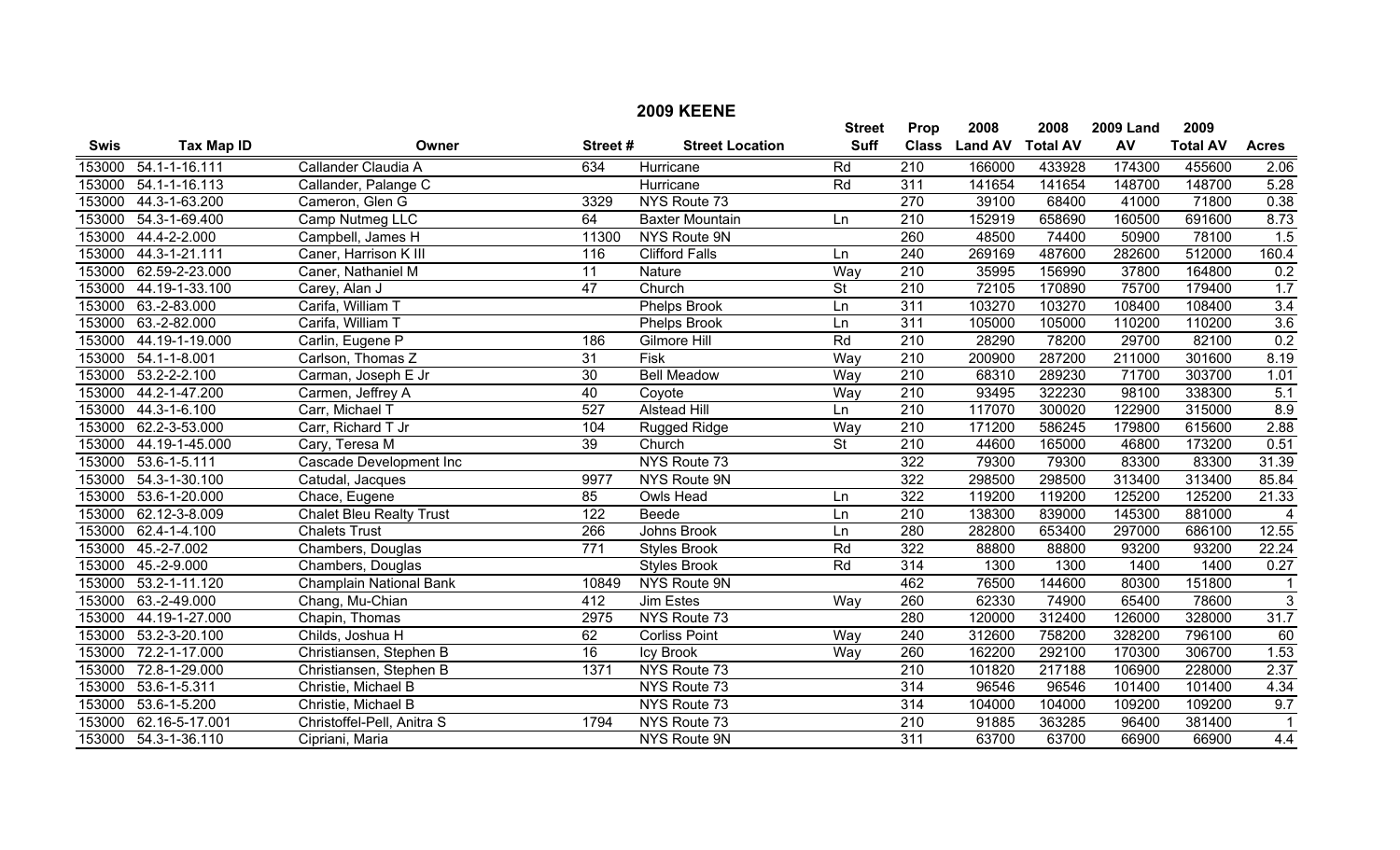|             |                    |                                      |                 | <b>2009 KEENE</b>      |                          |                  |                |                 |                  |                 |                  |
|-------------|--------------------|--------------------------------------|-----------------|------------------------|--------------------------|------------------|----------------|-----------------|------------------|-----------------|------------------|
|             |                    |                                      |                 |                        | <b>Street</b>            | Prop             | 2008           | 2008            | <b>2009 Land</b> | 2009            |                  |
| <b>Swis</b> | <b>Tax Map ID</b>  | Owner                                | Street#         | <b>Street Location</b> | <b>Suff</b>              | <b>Class</b>     | <b>Land AV</b> | <b>Total AV</b> | AV               | <b>Total AV</b> | <b>Acres</b>     |
| 153000      | 54.3-1-36.200      | Cipriani, Maria                      | 10076           | NYS Route 9N           |                          | 240              | 238400         | 348100          | 250300           | 365500          | 12.6             |
| 153000      | 45.3-1-12.000      | Clague, Monique W                    |                 | <b>OToole</b>          | Ln                       | 314              | 176600         | 176600          | 185400           | 185400          | 8.14             |
| 153000      | 54.1-1-26.000      | Clague, Monique W                    | 55              | <b>Red Fox</b>         | Way                      | $\overline{240}$ | 260300         | 481400          | 273300           | 505500          | 11.09            |
| 153000      | 54.1-1-16.002      | Clague, Monique W                    |                 | Hurricane              | Rd                       | 321              | 181000         | 181000          | 190000           | 190000          | 28.91            |
| 153000      | 45.3-1-14.210      | Clague, Monique W                    |                 | <b>OToole</b>          | Ln                       | 322              | 238500         | 238500          | 250400           | 250400          | 24.86            |
| 153000      | 72.2-1-53.000      | <b>Clark Family Trust</b>            | $\overline{17}$ | Felsenheim             | Way                      | 260              | 135800         | 218300          | 142600           | 229200          | $\overline{0.8}$ |
| 153000      | 44.3-1-34.120      | <b>Clark RPA Trust</b>               |                 | <b>Alstead Hill</b>    | Ln                       | 314              |                |                 | 7618             | 7618            | 2.93             |
| 153000      | 44.3-1-34.110      | <b>Clark RPA Trust</b>               |                 | <b>Alstead Hill</b>    | Ln                       | 314              |                |                 | 23608            | 23608           | 4.54             |
| 153000      | 44.3-1-34.220      | Clark, Alice D                       |                 | <b>Alstead Hill</b>    | Ln                       | 311              |                |                 | 124198           | 124198          | 21.33            |
| 153000      | 44.3-1-34.210      | Clark, Alice D                       | 275             | <b>Alstead Hill</b>    | Ln                       | 215              |                |                 | 42834            | 256644          | 5.47             |
| 153000      | $53.-1-29.000$     | Clark, John                          | 3436            | NYS Route 73           |                          | $\overline{210}$ | 85100          | 225290          | 89400            | 236600          | 3.79             |
| 153000      | 44.3-1-30.200      | Clark, Richard W Jr                  |                 | <b>Alstead Hill</b>    | Ln                       | 322              | 32320          | 32320           | 33900            | 33900           | 11.32            |
| 153000      | 44.3-1-16.000      | Clark, William                       | 420             | <b>Alstead Hill</b>    | Ln                       | 260              | 79810          | 141910          | 83800            | 149000          | 4.6              |
| 153000      | 53.2-1-37.100      | Clement, Frederick TJ Jr             | 198             | <b>Hulls Falls</b>     | Rd                       | $\overline{240}$ | 151685         | 305210          | 159300           | 320500          | 23.3             |
| 153000      | 53.2-1-36.032      | Clement, Frederick TJ Jr             |                 | <b>Hulls Falls</b>     | Rd                       | 322              | 106605         | 106605          | 111900           | 111900          | 60               |
| 153000      | 53.4-1-53.100      | Clifford, Jean A                     | 125             | Airport                | Rd                       | $\overline{240}$ | 115000         | 240400          | 120700           | 252400          | 11.3             |
| 153000      | 44.4-3-17.000      | Clubhouse Investors Inc              | 41              | Alstead Hill           | Ln                       | 449              | 92805          | 213500          | 97500            | 224200          | 9.68             |
| 153000      | 54.3-2-11.000      | <b>Cobblers Cove Real Estate LLC</b> | 154             | Round Top              | Ln                       | 210              | 168180         | 730020          | 176600           | 511000          | 7.8              |
| 153000      | 44.2-1-6.000       | Coby, Scott                          |                 | Lacy                   | Rd                       | 322              | 77050          | 77050           | 80900            | 80900           | 60               |
| 153000      | 44.2-1-56.002      | Coby, Scott SA                       | 238             | Lacy                   | Rd                       | $\overline{240}$ | 291070         | 463800          | 305600           | 487000          | 113.42           |
| 153000      | 44.2-1-4.000       | Coby, Scott SA                       |                 | Lacy                   | Rd                       | 322              | 203900         | 203900          | 214100           | 214100          | 102              |
| 153000      | 62.2-3-47.000      | Coe, Nicholas PW                     | $\overline{27}$ | Rugged Ridge           | Way                      | $\overline{210}$ | 114700         | 599700          | 120500           | 629700          | 1.8              |
| 153000      | 54.3-1-2.000       | Cohen, Marie                         |                 | Schaefer               | Rd                       | $\overline{311}$ | 149400         | 149400          | 156900           | 156900          | 4.5              |
| 153000      | $54.3 - 1 - 4.000$ | Cohen, Marie                         | $\overline{72}$ | Schaefer               | Rd                       | 240              | 224000         | 465600          | 235200           | 488900          | $\overline{35}$  |
| 153000      | 44.19-1-32.100     | Cohn, Lisa A                         | $\overline{55}$ | Church                 | $\overline{\mathsf{St}}$ | 210              | 67740          | 266570          | 71100            | 279900          | 1.42             |
| 153000      | 53.4-1-55.000      | Cole, Joyce S                        |                 | NYS Route 73           |                          | $\overline{314}$ | 11000          | 11000           | 11600            | 11600           | 1.7              |
| 153000      | 54.3-1-35.001      | Collins, Lyman P                     | $\overline{84}$ | <b>Baxter Mountain</b> | Ln                       | 260              | 156800         | 193400          | 164700           | 203100          | 22.36            |
| 153000      | 62.12-2-12.000     | Colt, Hope Cheney L                  |                 | Beede                  | Ln                       | 314              | 11600          | 11600           | 12200            | 12200           | 0.1              |
| 153000      | 62.12-2-11.000     | Colt, Hope Cheney L                  | $\overline{99}$ | <b>Beede</b>           | Ln                       | 260              | 131560         | 403305          | 138200           | 423500          | 5.9              |
| 153000      | 62.12-2-10.000     | Colt, Hope CL                        |                 | Beede                  | Ln                       | 210              | 178500         | 284900          | 187400           | 299100          | 9.4              |
| 153000      | 44.4-3-18.000      | Combs, Donna A                       | 65              | <b>Alstead Hill</b>    | Ln                       | 210              | 84525          | 176640          | 88800            | 185500          | 3.79             |
| 153000      | 62.12-1-14.000     | Combs, Richard M IV                  |                 | Mason Young            | Ln                       | 311              | 44100          | 44100           | 46300            | 46300           | $9\,$            |
| 153000      | $71.-1-4.000$      | Condon, George P                     |                 | Johns Brook            | Ln                       | 314              | 18800          | 18800           | 19700            | 19700           | 4.4              |
|             | 153000 71.-1-3.000 | Condon, George P                     |                 | Johns Brook            | Ln                       | $\overline{314}$ | 23000          | 23000           | 24200            | 24200           | 4.9              |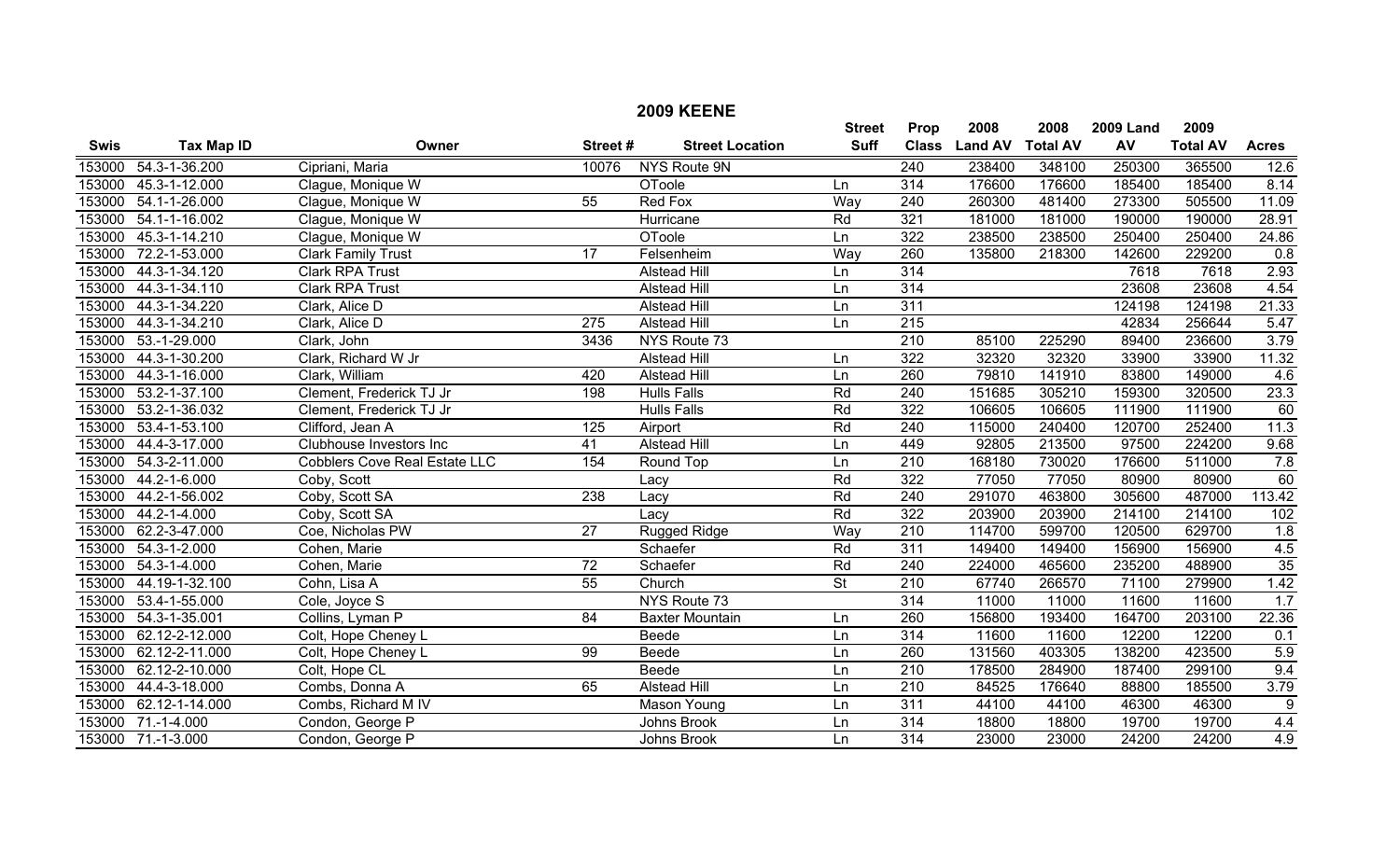|             |                      |                         |                 | <b>2009 KEENE</b>      |                 |                  |                |                 |                  |                 |                |
|-------------|----------------------|-------------------------|-----------------|------------------------|-----------------|------------------|----------------|-----------------|------------------|-----------------|----------------|
|             |                      |                         |                 |                        | <b>Street</b>   | Prop             | 2008           | 2008            | <b>2009 Land</b> | 2009            |                |
| <b>Swis</b> | <b>Tax Map ID</b>    | Owner                   | Street#         | <b>Street Location</b> | <b>Suff</b>     | <b>Class</b>     | <b>Land AV</b> | <b>Total AV</b> | AV               | <b>Total AV</b> | <b>Acres</b>   |
| 153000      | 62.12-1-18.000       | Cook, Dean R            | 1915            | NYS Route 73           |                 | $\overline{210}$ | 40800          | 125300          | 42900            | 131600          | 0.2            |
| 153000      | 72.8-1-13.130        | Cook, Sara J            | 63              | <b>Beers Bridge</b>    | Way             | 260              | 112700         | 146600          | 118300           | 153900          | 2.1            |
| 153000      | 62.4-1-22.001        | Cook, Sara J            | $\overline{38}$ | <b>Beers Bridge</b>    | Way             | $\overline{240}$ | 168100         | 614000          | 176500           | 644700          | 34.8           |
| 153000      | $53.6 - 1 - 4.111$   | Cookson, Gail M         |                 | NYS Route 73           |                 | 314              | 69300          | 69300           | 72800            | 72800           | 3.78           |
| 153000      | 54.1-1-34.003        | Costello, John          | 79              | Cavanaugh              | Ln              | 260              | 265400         | 322600          | 278600           | 338700          | 84.5           |
| 153000      | 44.4-2-10.200        | Craig, David            | 60              | Mannings               | Way             | $\overline{210}$ | 109250         | 249550          | 114700           | 262000          | 9.34           |
| 153000      | 72.8-1-9.100         | Craig, Eric             |                 | NYS Route 73           |                 | 314              | 108000         | 108000          | 113400           | 113400          | 5              |
| 153000      | 44.19-1-44.000       | Cram, Stanley           | $\overline{37}$ | Church                 | $\overline{St}$ | $\overline{210}$ | 42100          | 175100          | 44300            | 183900          | 0.43           |
| 153000      | 62.12-5-16.000       | Crawford, Elizabeth S   | 50              | Beede                  | Ln              | 210              | 97290          | 202630          | 102200           | 212800          | 1.7            |
| 153000      | 62.12-5-15.000       | Crawford, Stewart       | 44              | Beede                  | Ln              | 210              | 46920          | 126730          | 49300            | 133100          | 0.3            |
| 153000      | 53.26-2-1.114        | Creighton, Deborah E    | $\overline{2}$  | Church                 | $\overline{St}$ | $\overline{210}$ | 22400          | 116800          | 23500            | 122600          | 0.35           |
| 153000      | 72.8-1-13.200        | Crichton, Rebecca       | 68              | <b>Beers Bridge</b>    | Way             | $\overline{210}$ | 98210          | 270710          | 103100           | 284200          | 1.9            |
| 153000      | 72.2-1-38.000        | Cronin, John W          |                 | Ausable                | Rd              | $\overline{311}$ | 111100         | 111100          | 116700           | 116700          | 0.9            |
| 153000      | 62.12-2-14.000       | Cross, Matthew A        | 59              | <b>Beede</b>           | Ln              | 270              | 22080          | 23580           | 23200            | 24800           | 0.12           |
| 153000      | 63.-2-10.000         | Crowl, Brian            | 160             | Round Top              | Ln              | $\overline{210}$ | 130530         | 298890          | 137000           | 313800          | 3.3            |
| 153000      | 44.3-1-6.200         | Crowningshield, Donna M | 497             | <b>Alstead Hill</b>    | Ln              | $\overline{210}$ | 80040          | 167210          | 84100            | 175600          | $\overline{3}$ |
| 153000      | 62.15-1-23.200       | Cummin, Lesley D        | 3               | Smith                  | Way             | 240              | 352400         | 622300          | 370000           | 653400          | 19.23          |
| 153000      | 54.3-1-21.200        | Curran, Michael W       | 288             | Hurricane              | Rd              | 240              | 263800         | 1164000         | 277000           | 1222200         | 56.8           |
| 153000      | 62.2-3-10.000        | Curtis, William G       | $\overline{11}$ | <b>Bobcat Basin</b>    | Way             | 260              | 179500         | 230300          | 188500           | 241800          | 3.2            |
| 153000      | 63.-2-18.000         | Daleo, Michael          | 186             | Stage Coach            | Way             | 314              | 108220         | 138120          | 113600           | 145000          | 4.86           |
| 153000      | 53.6-1-5.312         | Daley, Scott B          |                 | NYS Route 73           |                 | $\overline{314}$ | 95820          | 95820           | 51975            | 51975           | 4.24           |
| 153000      | 54.3-2-14.000        | Daly, James             |                 | Round Top              | Ln              | 314              | 127900         | 127900          | 134300           | 134300          | 7.2            |
| 153000      | 62.12-5-59.000       | Daniels, C Ross         |                 | <b>Neville</b>         | Way             | 312              | 49570          | 49570           | 51000            | 52000           | 0.5            |
| 153000      | 62.12-5-62.000       | Daniels, George T       | 1834            | NYS Route 73           |                 | 418              | 93955          | 336260          | 98700            | 353100          | 1.26           |
| 153000      | 62.12-5-63.000       | Daniels, George T       | 1838            | NYS Route 73           |                 | $\overline{210}$ | 41400          | 178940          | 43500            | 187900          | 0.23           |
| 153000      | 44.4-2-35.000        | DAuria, Joseph          | 11062           | NYS Route 9N           |                 | 210              | 91500          | 194600          | 96000            | 204300          | 5.5            |
| 153000      | 44.4-2-10.120        | DAuria, Joseph V        |                 | NYS Route 9N           |                 | 311              | 71200          | 71200           | 74800            | 74800           | 5.6            |
| 153000      | 44.4-2-10.110        | DAuria, Joseph V        | 11076           | NYS Route 9N           |                 | 312              | 116900         | 180500          | 122700           | 189500          | 13.81          |
| 153000      | 54.1-1-7.320         | Davidson, Elizabeth     |                 | Woodpecker             | Way             | $\overline{210}$ | 244300         | 874200          | 256500           | 917900          | 8.26           |
| 153000      | 62.12-3-6.000        | Davis Nathaniel         | 25              | Phelps Brook           | Ln              | 210              | 134320         | 257370          | 141000           | 270200          | 4.23           |
| 153000      | 53.26-1-8.000        | Davis, Gary L           | 41              | <b>Bell Meadow</b>     | Way             | 260              | 77770          | 174100          | 81700            | 160000          | 2.62           |
| 153000      | 62.4-1-12.001        | Davis, Jennifer VH      | 40              | <b>Rushing Brook</b>   | Way             | 260              | 123200         | 337330          | 129400           | 354200          | 3.4            |
| 153000      | 62.4-1-29.001        | Davis, Jennifer VH      |                 | NYS Route 73           |                 | 314              | 7200           | 7200            | 7600             | 7600            | 0.1            |
|             | 153000 62.4-1-49.001 | Davis, Jennifer VH      |                 | NYS Route 73           |                 | $\overline{322}$ | 92000          | 92000           | 96600            | 96600           | 12.8           |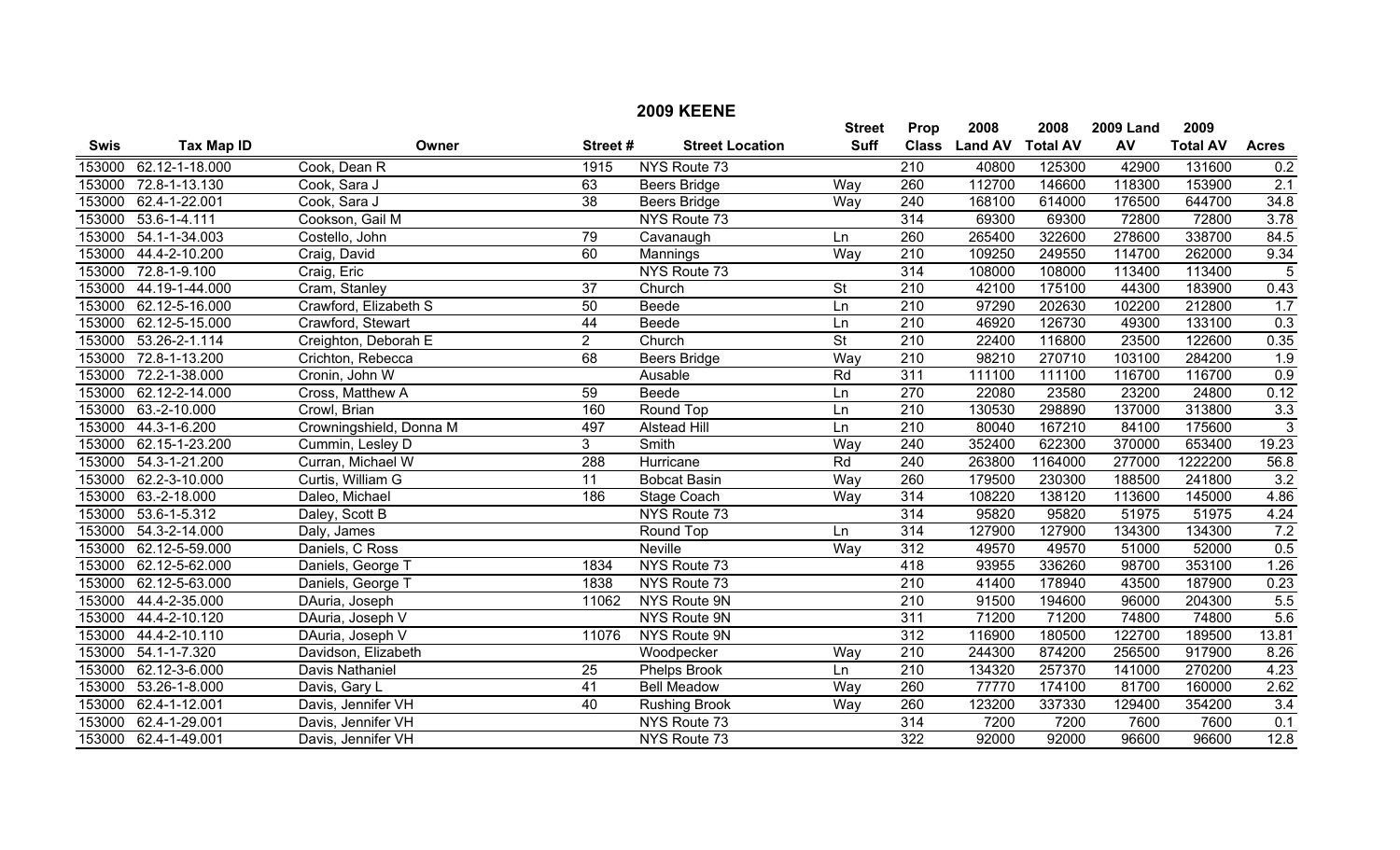|             |                   |                          |                 | <b>2009 KEENE</b>      |                          |                  |                |                 |                  |                 |                  |
|-------------|-------------------|--------------------------|-----------------|------------------------|--------------------------|------------------|----------------|-----------------|------------------|-----------------|------------------|
|             |                   |                          |                 |                        | <b>Street</b>            | Prop             | 2008           | 2008            | <b>2009 Land</b> | 2009            |                  |
| <b>Swis</b> | <b>Tax Map ID</b> | Owner                    | Street#         | <b>Street Location</b> | <b>Suff</b>              | <b>Class</b>     | <b>Land AV</b> | <b>Total AV</b> | AV               | <b>Total AV</b> | <b>Acres</b>     |
| 153000      | 44.19-1-37.000    | Davis, Paul              | 2873            | NYS Route 73           |                          | $\overline{210}$ | 67735          | 190440          | 71200            | 200000          | 1.01             |
| 153000      | 44.3-1-33.000     | Davis, Peter P           | 299             | <b>Alstead Hill</b>    | Ln                       | $\overline{240}$ | 98670          | 125700          | 103600           | 132000          | 19.99            |
| 153000      | 44.2-1-46.000     | Davis, Peter P           |                 | NYS Route 9N           |                          | 314              | 23460          | 23460           | 24600            | 24600           | 7.5              |
| 153000      | 53.26-4-14.002    | Dayton, Rebecca          | 494             | <b>Hulls Falls</b>     | Rd                       | 270              | 67740          | 89500           | 71200            | 94000           | -1               |
| 153000      | 45.3-1-35.072     | Decesare, Anthony P      | 1002            | Hurricane              | Rd                       | $\overline{210}$ | 200100         | 346300          | 290482           | 436682          | 15.28            |
| 153000      | $53.-1-13.000$    | Defendorf, Frederick I   | 3315            | NYS Route 73           |                          | 314              | 62100          | 62100           | 65200            | 65200           | $\overline{3.7}$ |
| 153000      | 44.3-1-44.400     | Deighan, Daniel K        |                 | Eisenglass             | Way                      | 314              | 92850          | 92850           | 78100            | 78100           | 8.49             |
| 153000      | 44.3-1-44.300     | Deighan, Daniel K        |                 | Eisenglass             | Way                      | $\overline{240}$ | 126675         | 742200          | 87800            | 559200          | 10.26            |
| 153000      | 44.3-1-44.200     | Deighan, Daniel K        |                 | Eisenglass             | Way                      | $\overline{314}$ | 92050          | 92050           | 78100            | 78100           | 8.5              |
| 153000      | 44.3-1-44.100     | Deighan, Daniel K        | 33              | Gilmore Hill           | Rd                       | 322              | 181460         | 181460          | 90100            | 90100           | 99               |
| 153000      | 63.-2-53.200      | Delafield, Lawrence H    |                 | Beede                  | Ln                       | 314              | 48420          | 48420           | 50800            | 50800           | 4.3              |
| 153000      | 63.-2-53.110      | Delafield, Lawrence H    |                 | <b>Phelps Brook</b>    | Ln                       | $\overline{314}$ | 54280          | 54280           | 57000            | 57000           | $\overline{5}$   |
| 153000      | 63.-2-50.000      | Delafield, Lawrence H    | $\overline{42}$ | Raven                  | Way                      | 314              | 20930          | 20930           | 22000            | 22000           | $\overline{1}$   |
| 153000      | 63.-2-67.140      | Delaney, Suzanne A       |                 | <b>Beede</b>           | Ln                       | 314              | 120980         | 120980          | 127000           | 127000          | 5.5              |
| 153000      | 63.-2-67.130      | Delaney, Suzanne A       |                 | <b>Phelps Brook</b>    | Ln                       | 314              | 105800         | 105800          | 111100           | 111100          | $\overline{3.7}$ |
| 153000      | 63.-2-53.300      | Delefield, Lawrence H    |                 | Beede                  | Ln                       | 312              | 48185          | 51750           | 50600            | 54300           | 4.3              |
| 153000      | 53.2-3-7.000      | Delisa, Jane             |                 | Jackson                | Rd                       | 314              | 7500           | 7500            | 7900             | 7900            | 0.72             |
| 153000      | 53.2-3-8.120      | Delisa, Jane A           |                 | Jackson                | Rd                       | 311              | 182200         | 182200          | 191300           | 191300          | 8.37             |
| 153000      | 44.2-1-29.001     | Demetriades, James E     | $\overline{29}$ | Coyote                 | Way                      | $\overline{240}$ | 118600         | 261750          | 124500           | 274800          | 13.01            |
| 153000      | 54.1-1-4.503      | Deming, Jenifer H        | 571             | Hurricane              | Rd                       | $\overline{210}$ | 236600         | 554100          | 248400           | 581800          | 8                |
| 153000      | 44.3-1-65.000     | Deming, John A           | 3342            | NYS Route 73           |                          | 270              | 36900          | 49900           | 17200            | 26300           | 0.4              |
| 153000      | 54.1-1-55.002     | Demuszka, Michel         | 478             | Hurricane              | Rd                       | $\overline{210}$ | 215448         | 257374          | 226200           | 270200          | 32.5             |
| 153000      | 54.1-1-49.112     | Demuszka, Michel         |                 | Hurricane              | Rd                       | $\overline{240}$ | 273500         | 428900          | 287100           | 450300          | 16.81            |
| 153000      | 53.4-1-57.000     | Dennis James M           | 84              | Airport                | Rd                       | 210              | 63700          | 121300          | 66900            | 127400          | 0.88             |
| 153000      | 62.2-1-19.200     | Dennis, Anna P           | 103             | Mason Young            | Ln                       | $\overline{312}$ | 220800         | 222400          | 231800           | 233500          | 10.26            |
| 153000      | 53.4-1-56.000     | Dennis, Anne P           | $\overline{90}$ | Airport                | Rd                       | $\overline{210}$ | 73100          | 207600          | 76800            | 218000          | 1.4              |
| 153000      | 62.59-3-5.000     | Dennis, Anne P           | 61              | <b>Market</b>          | $\overline{\mathsf{St}}$ | 210              | 63600          | 249100          | 66800            | 261600          | 0.5              |
| 153000      | 72.8-1-7.003      | Denny, Margaret M        |                 | NYS Route 73           |                          | 314              | 53820          | 53820           | 56500            | 56500           | 0.44             |
| 153000      | 72.8-1-5.003      | Denny, Margaret M        | 1435            | NYS Route 73           |                          | $\overline{210}$ | 60835          | 143140          | 63900            | 150300          | 0.56             |
| 153000      | 54.3-1-54.000     | Denton, Robert           |                 | <b>NYS Route 9N</b>    |                          | 322              | 110400         | 110400          | 115900           | 115900          | 10.7             |
| 153000      | 53.26-4-18.000    | DePalma, Scott M         | 8               | Fairview               | Way                      | $\overline{210}$ | 74890          | 303330          | 78600            | 318500          | 2.16             |
| 153000      | 44.3-1-31.000     | Dermatis & Wood Cemetery |                 | <b>Alstead Hill</b>    | Ln                       | 695              | 11850          | 11850           | 12400            | 12400           | 0.4              |
| 153000      | 44.3-1-30.100     | Dermatis, Walter G       | 292             | <b>Alstead Hill</b>    | Ln                       | 260              | 129030         | 185150          | 135500           | 194400          | 26.78            |
| 153000      | 62.12-3-5.003     | Derr, Andrew F III       | 61              | <b>Phelps Brook</b>    | Ln                       | 260              | 137540         | 384910          | 144500           | 404200          | 4.7              |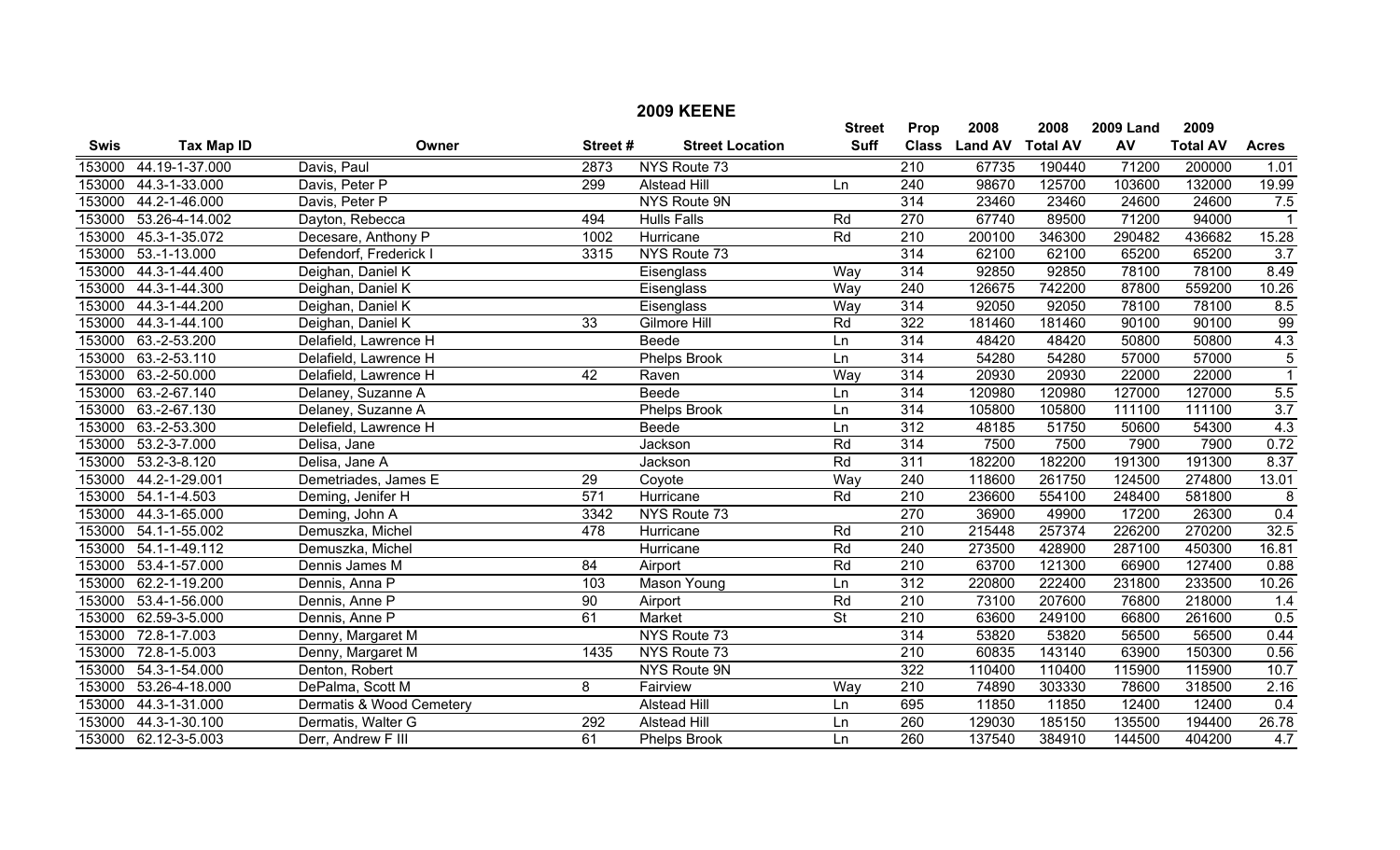|             |                     |                          |                 | <b>2009 KEENE</b>      |                          |                  |                |                 |                  |                 |                  |
|-------------|---------------------|--------------------------|-----------------|------------------------|--------------------------|------------------|----------------|-----------------|------------------|-----------------|------------------|
|             |                     |                          |                 |                        | <b>Street</b>            | Prop             | 2008           | 2008            | <b>2009 Land</b> | 2009            |                  |
| <b>Swis</b> | <b>Tax Map ID</b>   | Owner                    | Street#         | <b>Street Location</b> | <b>Suff</b>              | <b>Class</b>     | <b>Land AV</b> | <b>Total AV</b> | AV               | <b>Total AV</b> | <b>Acres</b>     |
| 153000      | 44.4-2-31.000       | Devaney, Paul E          | 43              | Corvette               | Dr                       | $\overline{210}$ | 249700         | 602300          | 262200           | 632400          | 9.7              |
| 153000      | 54.3-1-34.003       | Deyo, David R            | 10050           | NYS Route 9N           |                          | 418              | 113160         | 285430          | 118800           | 299700          | 10.7             |
| 153000      | 44.4-2-8.002        | Deyo, David R            | 62              | <b>Granite Hills</b>   | Way                      | $\overline{210}$ | 95335          | 314410          | 100100           | 330100          | 6.51             |
| 153000      | 53.2-1-53.052       | Deyo, Kristy L           | 106             | <b>Molly Nye</b>       | Ln                       | $\overline{210}$ | 84065          | 232530          | 88300            | 244200          | 3.6              |
| 153000      | 44.4-2-32.120       | Deyo, Linda S            | 10999           | NYS Route 9N           |                          | $\overline{210}$ | 86365          | 210760          | 90700            | 221300          | $\overline{5}$   |
| 153000      | 62.59-1-13.000      | DeZalia, John I          | 8               | Adirondack             | $\overline{\mathsf{St}}$ | 210              | 78550          | 211030          | 82500            | 221600          | $\overline{0.8}$ |
| 153000      | 62.4-1-37.000       | Dibblee, Karen M         | 235             | Johns Brook            | Ln                       | $\overline{210}$ | 168300         | 522300          | 176700           | 548400          | 2.5              |
| 153000      | 62.12-5-1.000       | Dickerson, Cynthia       | 1928            | NYS Route 73           |                          | $\overline{210}$ | 92000          | 199990          | 96600            | 210000          | $\overline{1}$   |
| 153000      | 54.3-2-2.000        | Dillingham, Donna M      | 10051           | NYS Route 9N           |                          | $\overline{210}$ | 72105          | 154725          | 75700            | 162500          | 1.72             |
| 153000      | 62.2-3-27.000       | Dixon, Joan              | 140             | <b>Adrians Acres</b>   | Ln                       | 210              | 169300         | 364300          | 177700           | 382500          | 2.2              |
| 153000      | 62.15-1-3.000       | Dixson, Brian J          | $\overline{36}$ | Interbrook             | Ln                       | 260              | 104500         | 165400          | 109800           | 173700          | 0.5              |
| 153000      | 54.3-1-52.001       | Dobrowski, William J     |                 | <b>NYS Route 9N</b>    |                          | $\overline{314}$ | 133236         | 133236          | 139900           | 139900          | 6.8              |
| 153000      | 44.4-2-3.110        | Donahue, Matthew T       | 11234           | NYS Route 9N           |                          | 210              | 92690          | 164910          | 97400            | 173200          | 5.99             |
| 153000      | $53.-1-12.110$      | Doody, Kevin M           |                 | Nordic Run             | Way                      | 311              | 87400          | 87400           | 91800            | 91800           | 12.57            |
| 153000      | 62.2-3-7.000        | Dooling, Joseph F        | 10              | Racoon Ridge           | Way                      | $\overline{210}$ | 179600         | 369200          | 188600           | 387700          | 3.2              |
| 153000      | 62.59-2-29.000      | Doolittle, Susan C       | $\overline{22}$ | <b>Market</b>          | $\overline{\mathsf{St}}$ | 220              | 47270          | 192280          | 49600            | 201900          | 0.3              |
| 153000      | 62.-1-10.000        | Dorrance, John C Jr      | 10              | Snow Shoe              | Way                      | 260              | 199200         | 292400          | 209100           | 307000          | 5.1              |
| 153000      | 62.12-5-69.000      | Downs, Douglas E         | 1880            | NYS Route 73           |                          | $\overline{210}$ | 56240          | 133800          | 59100            | 140500          | 0.5              |
| 153000      | 54.3-1-24.000       | Downs, Janet K           | 9               | <b>Sky High</b>        | Way                      | 312              | 100900         | 105800          | 106000           | 111100          | 21.5             |
| 153000      | 62.12-5-74.000      | Drayton, Constance L     | $\overline{88}$ | <b>Laight Hall</b>     | Ln                       | 210              | 144560         | 488520          | 151700           | 512900          | 5.68             |
| 153000      | 62.12-5-73.000      | Drayton, Constance L     |                 | NYS Route 73           |                          | 311              | 133300         | 133300          | 140000           | 140000          | 9.2              |
| 153000      | 54.1-1-36.000       | Drohan, Gerard           | 101             | Cavanaugh              | Ln                       | 260              | 224300         | 273600          | 235500           | 287300          | 72               |
| 153000      | 44.4-2-33.112       | <b>DSL Lean-To Trust</b> | 10986           | NYS Route 9N           |                          | 280              | 78741          | 281405          | 82700            | 295500          | 3.54             |
| 153000      | 54.3-2-16.000       | Dubois, Thomas C         | 43              | Round Top              | Ln                       | 210              | 141910         | 282120          | 149000           | 296200          | 5.3              |
| 153000      | 62.59-2-25.000      | Dumas, Alden             | $\overline{14}$ | <b>Market</b>          | $\overline{\mathsf{St}}$ | $\overline{210}$ | 47265          | 228970          | 49600            | 240400          | 0.3              |
| 153000      | 54.3-2-4.000        | Dumas, Matthew L         | 10037           | NYS Route 9N           |                          | $\overline{210}$ | 90850          | 181700          | 95400            | 190800          | 4.7              |
| 153000      | 72.2-1-41.001       | Dunham, Edith W          |                 | Ausable                | Rd                       | 260              | 145100         | 346500          | 152300           | 363800          | 0.89             |
| 153000      | 72.2-1-36.001       | Dunham, Edith W          |                 | Coughlin               | Way                      | 311              | 87700          | 87700           | 92100            | 92100           | 0.6              |
| 153000      | 72.2-1-34.003       | Dunham, Peter            | $\overline{32}$ | Neilson                | Way                      | 260              | 182500         | 403500          | 191700           | 423700          | $\overline{3.5}$ |
| 153000      | 45.-2-11.200        | Duvall, Lorraine         | 50              | McDonald               | Ln                       | 240              | 223330         | 689655          | 234500           | 724100          | 79.92            |
| 153000      | 44.19-1-29.000      | Dwight, Warren           | $\overline{71}$ | Church                 | $\overline{\mathsf{St}}$ | 210              | 80385          | 363290          | 84400            | 381500          | 4.15             |
| 153000      | 44.2-1-45.200       | Dwyer, Matthew H         | 11516           | NYS Route 9N           |                          | 240              | 114430         | 318320          | 120100           | 334200          | 10.35            |
| 153000      | 54.1-1-16.200       | Earley, Edward T         | 624             | Hurricane              | Rd                       | $\overline{210}$ | 169000         | 352700          | 177400           | 370300          | 2.2              |
|             | 153000 63.-2-48.000 | Earley, Edward T         | 450             | Jim Estes              | Way                      | 260              | 119370         | 187400          | 125400           | 196800          | 2.26             |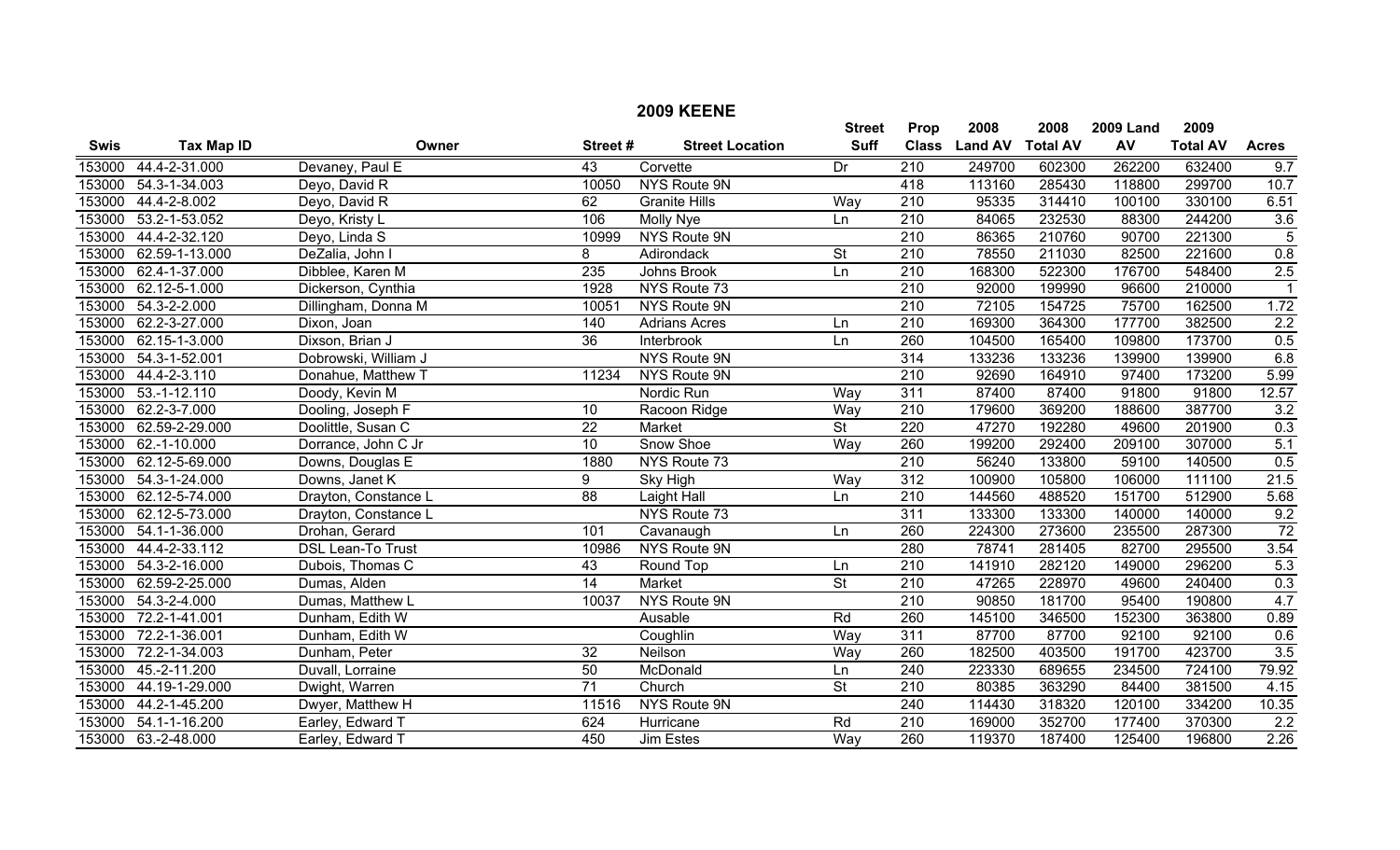|             |                      |                              |                  | <b>2009 KEENE</b>      |                          |                  |                  |         |                  |                 |                    |
|-------------|----------------------|------------------------------|------------------|------------------------|--------------------------|------------------|------------------|---------|------------------|-----------------|--------------------|
|             |                      |                              |                  |                        | <b>Street</b>            | Prop             | 2008             | 2008    | <b>2009 Land</b> | 2009            |                    |
| <b>Swis</b> | <b>Tax Map ID</b>    | Owner                        | Street#          | <b>Street Location</b> | <b>Suff</b>              | <b>Class</b>     | Land AV Total AV |         | AV               | <b>Total AV</b> | <b>Acres</b>       |
| 153000      | 53.27-3-8.400        | East Branch Properties LLC   | 10887            | NYS Route 9N           |                          | 270              | 25875            | 44045   | 27100            | 46200           | 0.23               |
| 153000      | 53.27-3-8.100        | East Branch Properties LLC   | 10889            | <b>NYS Route 9N</b>    |                          | 210              | 35505            | 181915  | 37300            | 191000          | 0.35               |
| 153000      | 53.2-1-17.001        | Eastman, Ann C               | $\overline{142}$ | Gristmill              | Ln                       | 260              | 38985            | 158930  | 41000            | 166900          | 0.38               |
| 153000      | 53.2-1-41.001        | Eberhardt, Rudolf J          | 106              | Gristmill              | Ln                       | $\overline{210}$ | 80730            | 171120  | 84800            | 179700          | $\overline{3.1}$   |
| 153000      | $45.-2-8.002$        | Edelglass, William D         | 733              | <b>Styles Brook</b>    | Rd                       | 260              | 103100           | 379800  | 108300           | 398800          | 7.6                |
| 153000      | 62.59-2-36.000       | Edmonds, Baird               |                  | Market                 | $\overline{\mathsf{St}}$ | 312              | 26680            | 31400   | 28000            | 33000           | 0.16               |
| 153000      | 62.59-2-35.000       | Edmonds, Baird               | $\overline{34}$  | Market                 | $\overline{\mathsf{St}}$ | $\overline{210}$ | 35990            | 239200  | 37800            | 251200          | 0.2                |
| 153000      | 62.4-1-18.001        | Edmonds, Ethel M             | 1565             | NYS Route 73           |                          | 240              | 148235           | 224370  | 155700           | 235600          | 11.16              |
| 153000      | 62.59-3-2.000        | Edmonds, Lee W               | 71               | Market                 | $\overline{\mathsf{St}}$ | 260              | 35880            | 92350   | 37700            | 97000           | 0.2                |
| 153000      | 62.15-1-5.200        | Edmonds, Lynn R              | 10               | Interbrook             | Ln                       | 210              | 169900           | 391300  | 178400           | 345000          | 2.1                |
| 153000      | 62.59-2-34.000       | Edmonds, Nancy               |                  | <b>Market</b>          | $\overline{\mathsf{St}}$ | $\overline{311}$ | 15070            | 15070   | 15800            | 15800           | 0.1                |
| 153000      | 45.-2-7.120          | Edmonds, Nancy               |                  | <b>Styles Brook</b>    | Rd                       | 910              | 40700            | 40700   | 42700            | 42700           | 25.17              |
| 153000      | 45.-2-11.100         | Edmonds, Nancy               |                  | <b>Styles Brook</b>    | Rd                       | 322              | 151900           | 151900  | 159500           | 159500          | 65.98              |
| 153000      | $45.-2-6.000$        | Edmonds, Nancy               | 706              | <b>Styles Brook</b>    | Rd                       | $\overline{210}$ | 71200            | 420600  | 74700            | 441600          | 1.1                |
| 153000      | $36.-2-7.000$        | Edmonds, Nancy               |                  | <b>Styles Brook</b>    | Rd                       | 322              | 75100            | 75100   | 78900            | 78900           | 31.58              |
| 153000      | 53.2-3-33.100        | Eisinger, Dominic            |                  | Hurricane              | Rd                       | 322              | 61100            | 61100   | 64200            | 64200           | $\overline{10.85}$ |
| 153000      | 53.27-2-6.014        | Eisinger, Dominic P          | 1255             | Hurricane              | Rd                       | 210              | 67505            | 206200  | 70900            | 216500          |                    |
| 153000      | 45.3-1-23.000        | <b>Elder Adk Partnership</b> | $\overline{45}$  | OToole                 | Ln                       | 240              | 265900           | 503700  | 279200           | 528900          | 19.7               |
| 153000      | 54.1-1-10.002        | Elfner, Albert H III         | 585              | Hurricane              | Rd                       | 240              | 328100           | 1674500 | 344500           | 1758200         | 59                 |
| 153000      | 72.8-1-31.000        | Elfstrom, Bruce E            | $\overline{72}$  | Deer Brook             | Way                      | 210              | 145590           | 590525  | 152900           | 620100          | 6.6                |
| 153000      | 53.26-1-1.000        | Ellis, Benjamin              | 2867             | NYS Route 73           |                          | $\overline{210}$ | 38400            | 178000  | 40300            | 186900          | 0.26               |
| 153000      | 62.59-2-45.000       | Emrich, Nancy J              | 60               | Market                 | $\overline{\mathsf{St}}$ | 210              | 18060            | 139150  | 19000            | 146100          | 0.1                |
| 153000      | 53.6-1-19.000        | End-Ira Inc                  |                  | NYS Route 73           |                          | 322              | 66000            | 66000   | 69300            | 69300           | 15.32              |
| 153000      | 72.2-1-5.000         | Episcopal Church             | $\overline{22}$  | <b>St Huberts</b>      | Rd                       | 620              | 26200            | 124900  | 27500            | 131100          | 0.4                |
| 153000      | 53.2-1-45.001        | Erenstone, Richard L         |                  | <b>Hulls Falls</b>     | Rd                       | 314              | 50300            | 50300   | 52800            | 52800           | 1.5                |
| 153000      | 53.2-1-51.100        | <b>Essex County</b>          |                  | Molly Nye              | Ln                       | 314              | 71880            | 71880   | 75500            | 75500           | 6.7                |
| 153000      | 35.4-5-5.000         | <b>Essex County</b>          | 11688            | NYS Route 9N           |                          | 942              | 219340           | 219340  | 230300           | 230300          | 125.86             |
| 153000      | 44.19-1-7.000        | <b>Essex County</b>          | 3166             | NYS Route 73           |                          | 210              | 41400            | 53200   | 43500            | 55900           | 0.4                |
| 153000      | 54.3-1-31.000        | <b>Essex County</b>          | 10008            | NYS Route 9N           |                          | 270              | 45885            | 45885   | 44200            | 44300           | 0.4                |
| 153000      | 62.12-2-4.000        | <b>Estes Cemetery</b>        |                  | Beede                  | Ln                       | 695              | 8100             | 8100    | 8500             | 8500            | 0.2                |
| 153000      | 62.12-2-15.013       | Estes, Arthur H              | $\overline{71}$  | Beede                  | Ln                       | $\overline{210}$ | 92115            | 120180  | 96700            | 126200          | 2.1                |
| 153000      | 62.2-1-40.100        | Estes, Duane A               | 190              | Mason Young            | Ln                       | 260              | 210100           | 233200  | 220600           | 244900          | 24.1               |
| 153000      | 44.4-2-1.002         | Estes, Michael L             | 432              | Lacy                   | Rd                       | 240              | 141680           | 372715  | 148800           | 391400          | 91.2               |
|             | 153000 53.26-2-6.000 | Estes, Michael L             |                  | NYS Route 73           |                          | 311              | 29500            | 29500   | 31000            | 31000           | 0.2                |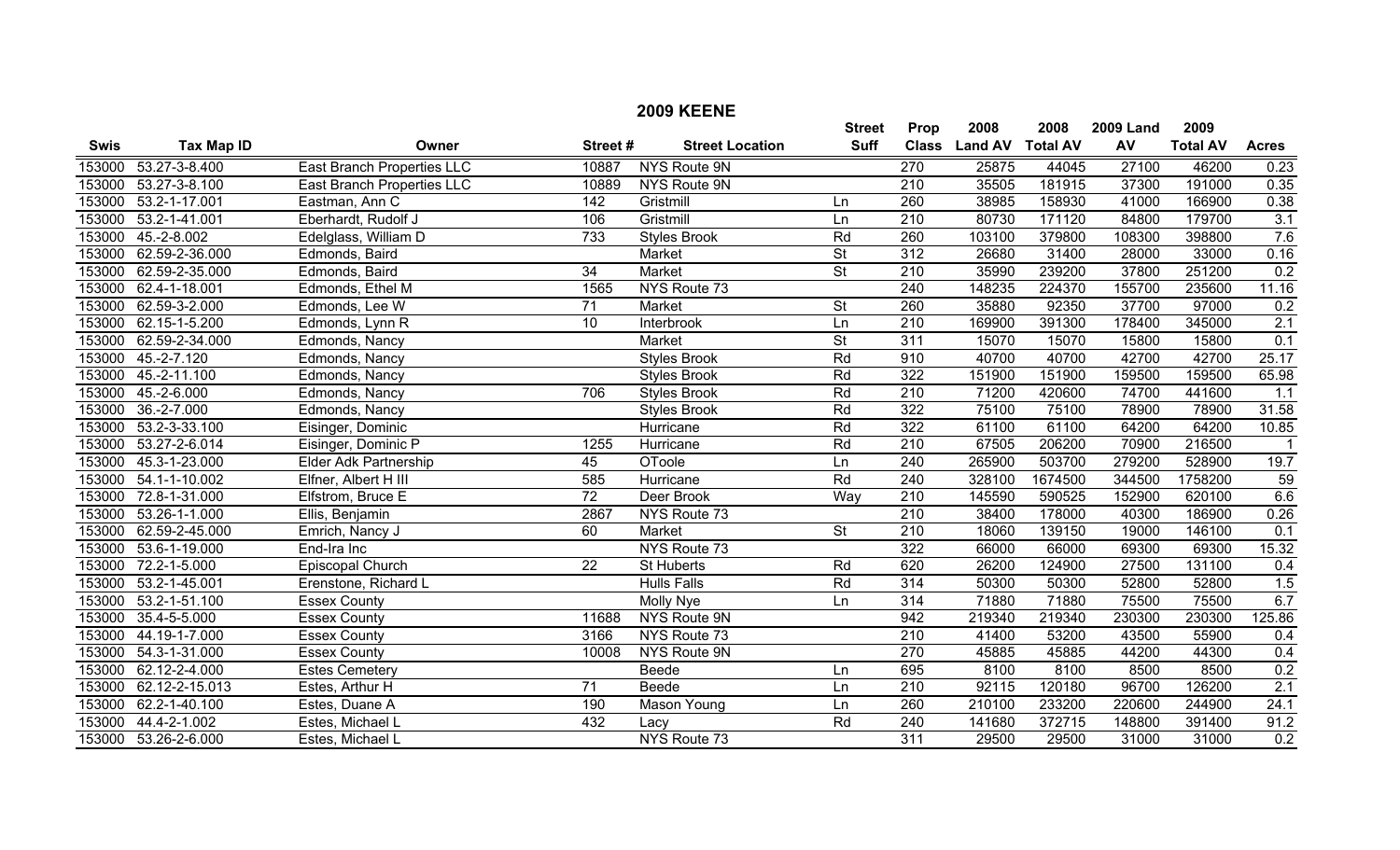|             |                      |                          |                 | <b>2009 KEENE</b>      |                 |                  |                |                 |                  |                 |                  |
|-------------|----------------------|--------------------------|-----------------|------------------------|-----------------|------------------|----------------|-----------------|------------------|-----------------|------------------|
|             |                      |                          |                 |                        | <b>Street</b>   | Prop             | 2008           | 2008            | <b>2009 Land</b> | 2009            |                  |
| <b>Swis</b> | <b>Tax Map ID</b>    | Owner                    | Street#         | <b>Street Location</b> | <b>Suff</b>     | <b>Class</b>     | <b>Land AV</b> | <b>Total AV</b> | AV               | <b>Total AV</b> | <b>Acres</b>     |
| 153000      | 54.3-1-53.000        | Evans, June              | 10073           | NYS Route 9N           |                 | $\overline{210}$ | 87000          | 297500          | 91400            | 312400          | 3.5              |
| 153000      | 53.26-4-19.000       | <b>Fairview Cemetery</b> | $\overline{7}$  | Fairview               | Way             | 695              | 16000          | 16000           | 16800            | 16800           | 2.28             |
| 153000      | 44.4-2-21.200        | Fallon, Brian            | 91              | Corvette               | Dr              | 322              | 256520         | 256520          | 269300           | 269300          | $\overline{17}$  |
| 153000      | $54.3 - 1 - 8.210$   | Farrell, Gregory         | 10238           | NYS Route 9N           |                 | $\overline{312}$ | 218700         | 221800          | 229600           | 232900          | 82.9             |
| 153000      | 62.12-5-58.000       | Farrelly, Louis CR       | $\overline{2}$  | Laight Hall            | Ln              | $\overline{210}$ | 84640          | 249900          | 88900            | 262400          |                  |
| 153000      | 62.12-5-57.000       | Farrelly, Stephen RR     | $\overline{4}$  | Laight Hall            | Ln              | $\overline{210}$ | 93500          | 212640          | 98200            | 223300          | 1.1              |
| 153000      | 53.2-1-15.000        | Fay, James F             | 10815           | NYS Route 9N           |                 | $\overline{210}$ | 86250          | 155830          | 90500            | 163600          | $\overline{4}$   |
| 153000      | 62.59-4-9.000        | Fehlner, John A          | 1775            | NYS Route 73           |                 | $\overline{210}$ | 47270          | 186530          | 49700            | 195900          | 0.3              |
| 153000      | 44.2-1-49.000        | Feitshans, Robert D      | 385             | Lacy                   | Rd              | $\overline{240}$ | 127765         | 190440          | 134200           | 200000          | $\overline{19}$  |
| 153000      | 53.6-1-18.000        | Feller, Joseph C         |                 | NYS Route 73           |                 | 322              | 114770         | 114770          | 120500           | 120500          | 15.03            |
| 153000      | 54.3-1-46.002        | Ferebee, Ryan W          | 10148           | NYS Route 9N           |                 | $\overline{210}$ | 60600          | 160878          | 63600            | 168900          | 0.82             |
| 153000      | 53.26-1-7.000        | Ferebee, Ryan W          | 16              | Gristmill              | Ln              | $\overline{210}$ | 44100          | 122400          | 46300            | 128500          | 0.5              |
| 153000      | 44.19-1-21.000       | Ferebee, Sheila          | 3116            | NYS Route 73           |                 | 210              | 52210          | 79810           | 54800            | 83800           | 2.58             |
| 153000      | 44.4-2-33.120        | Ferebee, William B       | 10994           | NYS Route 9N           |                 | 280              | 33970          | 242550          | 38000            | 257000          | 0.77             |
| 153000      | 62.2-2-12.000        | Fey, Christopher J       | $\overline{24}$ | Airport                | Rd              | $\overline{210}$ | 51635          | 228390          | 54200            | 239800          | 0.7              |
| 153000      | 62.2-2-4.001         | Fey, Christopher J       |                 | NYS Route 73           |                 | 314              | 18000          | 18000           | 18900            | 18900           | 0.2              |
| 153000      | 53.2-1-50.300        | Ficalora, Patricia L     |                 | Molly Nye              | Ln              | 322              | 108790         | 108790          | 114200           | 114200          | 16.2             |
| 153000      | 53.26-4-7.003        | Fish, C Peter            | 508             | <b>Hulls Falls</b>     | Rd              | $\overline{210}$ | 53800          | 162200          | 56500            | 170300          | 0.7              |
| 153000      | 53.26-4-17.000       | Fish, Peter              |                 | Fairview               | Way             | 314              | 53600          | 53600           | 56300            | 56300           | $\overline{2}$   |
| 153000      | 54.1-1-52.110        | Fisk, Samuel H           | 42              | Fisk                   | Way             | 260              | 262400         | 761700          | 275500           | 799800          | 6.25             |
| 153000      | 62.2-3-8.002         | Forbes, Victor B         | 244             | <b>Adrians Acres</b>   | Ln              | $\overline{210}$ | 188900         | 449800          | 198400           | 472300          | 4.1              |
| 153000      | 62.59-2-13.000       | Forman, Philip           | 15              | Adirondack             | $\overline{St}$ | $\overline{210}$ | 35995          | 135700          | 37800            | 142500          | 0.2              |
| 153000      | 53.2-1-61.000        | Forty Six High Peaks     | 47              | Keene Knolls           | Way             | 280              | 74635          | 251740          | 78300            | 264300          | 2.1              |
| 153000      | 72.8-1-12.001        | Fowler, Carolyn J        | $\overline{74}$ | Deer Brook             | Way             | 210              | 109480         | 990730          | 115000           | 1040300         | 2.75             |
| 153000      | 72.8-1-4.200         | Fowler, Carolyn J        |                 | NYS Route 73           |                 | 314              | 55800          | 55800           | 58600            | 58600           | 9.87             |
| 153000      | 72.8-1-10.200        | Fowler, Carolyn J        |                 | NYS Route 73           |                 | 322              | 69000          | 69000           | 72400            | 72400           | 15.08            |
| 153000      | 45.3-1-39.200        | Fraser Karen J           |                 | Leslie Gay             | Ln              | 314              | 206700         | 206700          | 217000           | 217000          | 8.6              |
| 153000      | 45.3-1-39.100        | Fraser, Karen J          |                 | Leslie Gay             | Ln              | 314              | 186200         | 186200          | 195500           | 195500          | 8.61             |
| 153000      | 44.2-1-47.113        | Frawley, Robert          |                 | Lacy                   | Rd              | 322              | 18860          | 18860           | 19800            | 19800           | 10               |
| 153000      | 44.2-1-48.002        | Frawley, Robert G        | 375             | Lacy                   | Rd              | 210              | 68655          | 158240          | 72100            | 166200          | 1.17             |
| 153000      | 54.1-1-54.100        | Frecha, Virginia H       | $\overline{9}$  | Warren                 | Way             | 260              | 263000         | 279200          | 276200           | 293200          | $\overline{25}$  |
| 153000      | 44.19-1-14.000       | French, Sarah W          |                 | Gilmore Hill           | Rd              | 314              | 75100          | 75100           | 78900            | 78900           | 7.4              |
| 153000      | 62.2-1-31.000        | Frick, Julie E           | $\overline{7}$  | Old Sugar              | Way             | 260              | 84200          | 125000          | 88400            | 131200          | $\overline{3.1}$ |
|             | 153000 53.2-3-12.000 | Frisone, John D          | $\overline{71}$ | Jackson                | Rd              | $\overline{210}$ | 168900         | 260400          | 177300           | 273400          | 3.32             |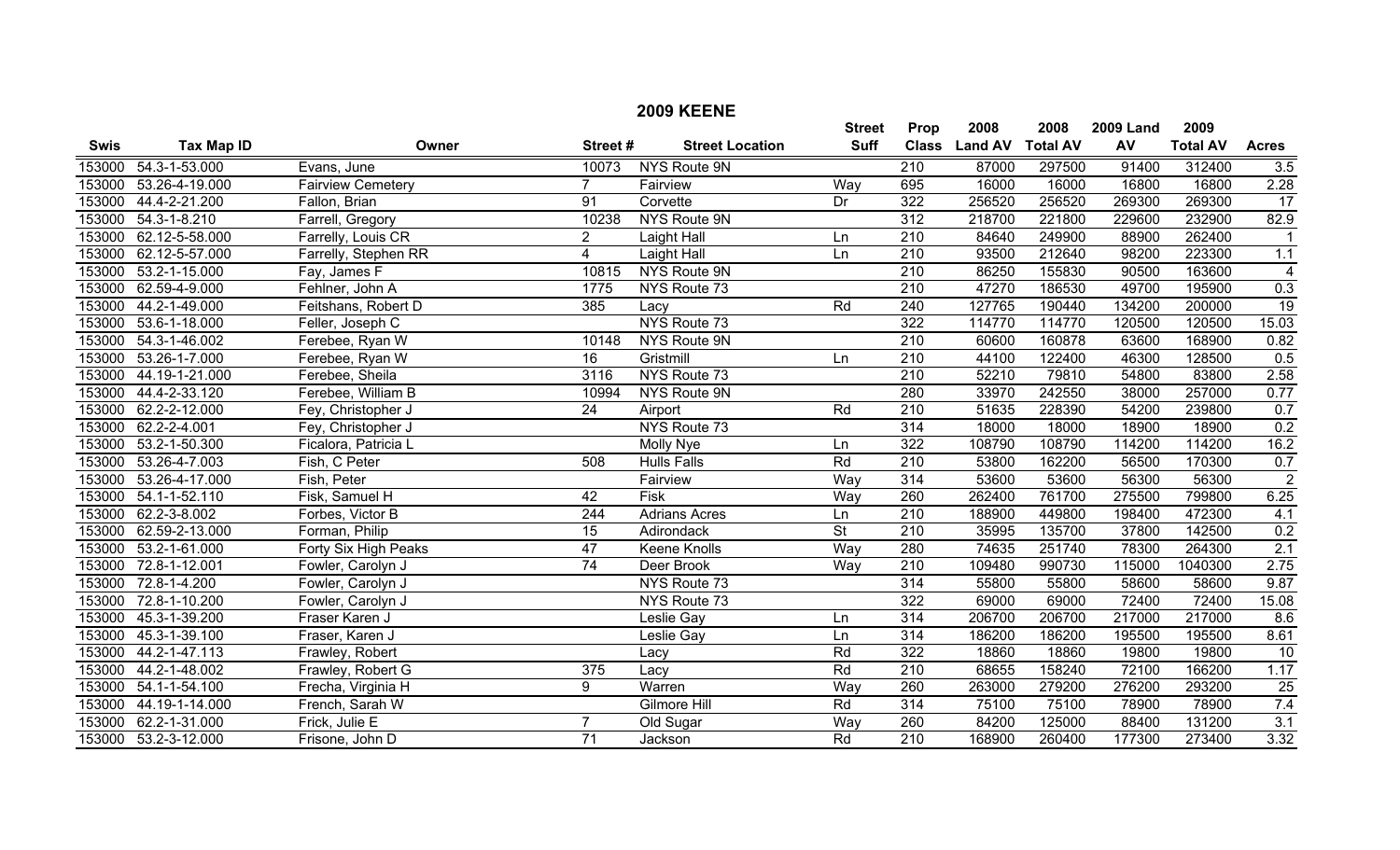|             |                      |                              |                 | <b>2009 KEENE</b>      |               |                  |                |                 |                  |                 |              |
|-------------|----------------------|------------------------------|-----------------|------------------------|---------------|------------------|----------------|-----------------|------------------|-----------------|--------------|
|             |                      |                              |                 |                        | <b>Street</b> | Prop             | 2008           | 2008            | <b>2009 Land</b> | 2009            |              |
| <b>Swis</b> | <b>Tax Map ID</b>    | Owner                        | Street#         | <b>Street Location</b> | <b>Suff</b>   | <b>Class</b>     | <b>Land AV</b> | <b>Total AV</b> | AV               | <b>Total AV</b> | <b>Acres</b> |
| 153000      | 62.2-2-10.000        | Fritzinger, John G Jr        |                 | NYS Route 73           |               | 314              | 70400          | 70400           | 73900            | 73900           | 5.2          |
| 153000      | 62.2-2-6.001         | Fritzinger, John G Jr        | 38              | Airport                | Rd            | 210              | 74400          | 314000          | 78100            | 329700          | 1.6          |
| 153000      | 45.3-1-41.000        | Fuguet, Howard K             |                 | Leslie Gay             | Ln            | 322              | 238200         | 238200          | 250100           | 250100          | 19.9         |
| 153000      | 53.4-1-10.000        | Fuguet, Howard K             |                 | <b>Hulls Falls</b>     | Rd            | $\overline{314}$ | 93265          | 93265           | 97900            | 97900           | 19.8         |
| 153000      | $53.4 - 1 - 4.000$   | Fuguet, Howard K             |                 | <b>Hulls Falls</b>     | Rd            | 322              | 97750          | 97750           | 102600           | 102600          | 15.9         |
| 153000      | 45.3-1-20.000        | Fuguet, Howard K             |                 | Hurricane              | Rd            | 322              | 203100         | 203100          | 213300           | 213300          | 18           |
| 153000      | 45.3-1-18.000        | Fuguet, Howard K             |                 | Hurricane              | Rd            | 322              | 121900         | 121900          | 128000           | 128000          | 53.2         |
| 153000      | 53.4-1-23.001        | Fuguet, Howard K             |                 | <b>Hulls Falls</b>     | Rd            | 912              | 95128          | 95128           | 99900            | 99900           | 100          |
| 153000      | 53.2-3-4.000         | Fuguet, Howard K             | 1211            | Hurricane              | Rd            | $\overline{240}$ | 291700         | 481800          | 306300           | 505900          | 25.63        |
| 153000      | 72.2-1-16.000        | Funchion, Diana              | 68              | Ausable                | Rd            | 260              | 208700         | 356700          | 219100           | 374500          | $\,6$        |
| 153000      | 63.-2-55.000         | Fyfe, Thomas E               | 40              | Raven                  | Way           | 312              | 97290          | 123970          | 102200           | 130200          | 2.7          |
| 153000      | 53.2-3-29.000        | Gaffney, Carolyn G           | $\overline{11}$ | Hickey                 | Ln            | $\overline{312}$ | 115300         | 135000          | 121100           | 141800          | 21.4         |
| 153000      | 62.12-3-7.008        | Gaffney, Richard J           | $\overline{11}$ | <b>Phelps Brook</b>    | Ln            | $\overline{210}$ | 122480         | 383870          | 128600           | 403100          | 2.6          |
| 153000      | 54.3-1-33.001        | Gagnier, Conway J            | 10123           | NYS Route 9N           |               | 270              | 39560          | 47380           | 41500            | 49700           | 0.4          |
| 153000      | 53.27-3-1.000        | Gagnon, Kathleen M           | 10897           | NYS Route 9N           |               | 482              | 40595          | 203670          | 42700            | 213900          | 0.4          |
| 153000      | 53.2-3-45.000        | Gagnon, Kathleen M           | 10820           | NYS Route 9N           |               | $\overline{210}$ | 64900          | 232100          | 68100            | 243700          | 0.9          |
| 153000      | 54.3-2-7.000         | Gagnon, Steven J             |                 | NYS Route 9N           |               | 311              | 83200          | 83200           | 87400            | 87400           | 7.5          |
| 153000      | 72.8-1-13.110        | Galbraith, Carolyn C         | 66              | <b>Beers Bridge</b>    | Way           | 210              | 95340          | 422510          | 100100           | 443600          | 1.46         |
| 153000      | 62.12-1-8.002        | Galeski, Richard             | $\overline{5}$  | <b>Holt</b>            | Rd            | $\overline{210}$ | 91885          | 176200          | 96500            | 185000          | 4.85         |
| 153000      | 62.-1-26.001         | Gallacher, Gregory           |                 | <b>Adrians Acres</b>   | Ln            | 311              | 18200          | 18200           | 19100            | 19100           | 1.94         |
| 153000      | 44.4-2-37.002        | Gallagher, Dennis E          | 11021           | NYS Route 9N           |               | $\overline{240}$ | 171810         | 347420          | 180400           | 364800          | 82.26        |
| 153000      | 72.2-1-28.200        | Gallen, Edward J             | $\overline{23}$ | <b>Windy Brow</b>      | Way           | 260              | 168900         | 326700          | 168900           | 336100          | 2.18         |
| 153000      | 62.12-1-11.300       | Gallogly, Mark T             |                 | Mason Young            | Ln            | 314              | 140600         | 140600          | 147600           | 147600          | 2.84         |
| 153000      | 62.12-1-11.100       | Gallogly, Mark T             | 9               | Thorne                 | Way           | $\overline{210}$ | 178336         | 246691          | 187200           | 259000          | 2.79         |
| 153000      | 62.2-1-16.120        | Gallogly, Mark T             | $\overline{72}$ | <b>Mason Young</b>     | Ln            | $\overline{240}$ | 268400         | 1324600         | 281800           | 1390800         | 10.29        |
| 153000      | 62.2-1-21.000        | Gallogly, Mark T             |                 | <b>Adrians Acres</b>   | Ln            | 311              | 201600         | 201600          | 211700           | 211700          | 9.3          |
| 153000      | 53.4-1-53.300        | Garno, Cheryl A              | 141             | Airport                | Rd            | $\overline{240}$ | 118220         | 284050          | 124200           | 298300          | 45.5         |
| 153000      | 53.4-1-53.200        | Garno, Julie                 | 110             | Airport                | Rd            | 240              | 86930          | 260400          | 91300            | 273400          | 12.1         |
| 153000      | 72.2-1-56.000        | Gelfman, Cecelia E           | 163             | Ausable                | Rd            | $\overline{210}$ | 136900         | 540800          | 143700           | 567800          | 0.8          |
| 153000      | 53.6-1-1.000         | Gelina, Paul                 | 8               | <b>Elis Acres</b>      | Way           | 260              | 83950          | 86710           | 88100            | 91000           | 3.74         |
| 153000      | 53.6-1-9.000         | Gelina, Ruth                 |                 | NYS Route 73           |               | $\overline{210}$ | 101200         | 240695          | 106200           | 252700          | 6.16         |
| 153000      | 44.4-2-21.130        | <b>Gerhardt Family Trust</b> |                 | Hurricane              | Rd            | 314              | 241800         | 241800          | 253900           | 253900          | 22.71        |
| 153000      | 53.26-3-3.001        | Giampaolo, Mandy             | 10916           | NYS Route 9N           |               | 483              | 33700          | 184000          | 35400            | 193200          | 0.2          |
|             | 153000 53.2-3-36.000 | Gifford, Robert              | 10740           | NYS Route 9N           |               | $\overline{210}$ | 64800          | 155900          | 68000            | 163700          | 0.9          |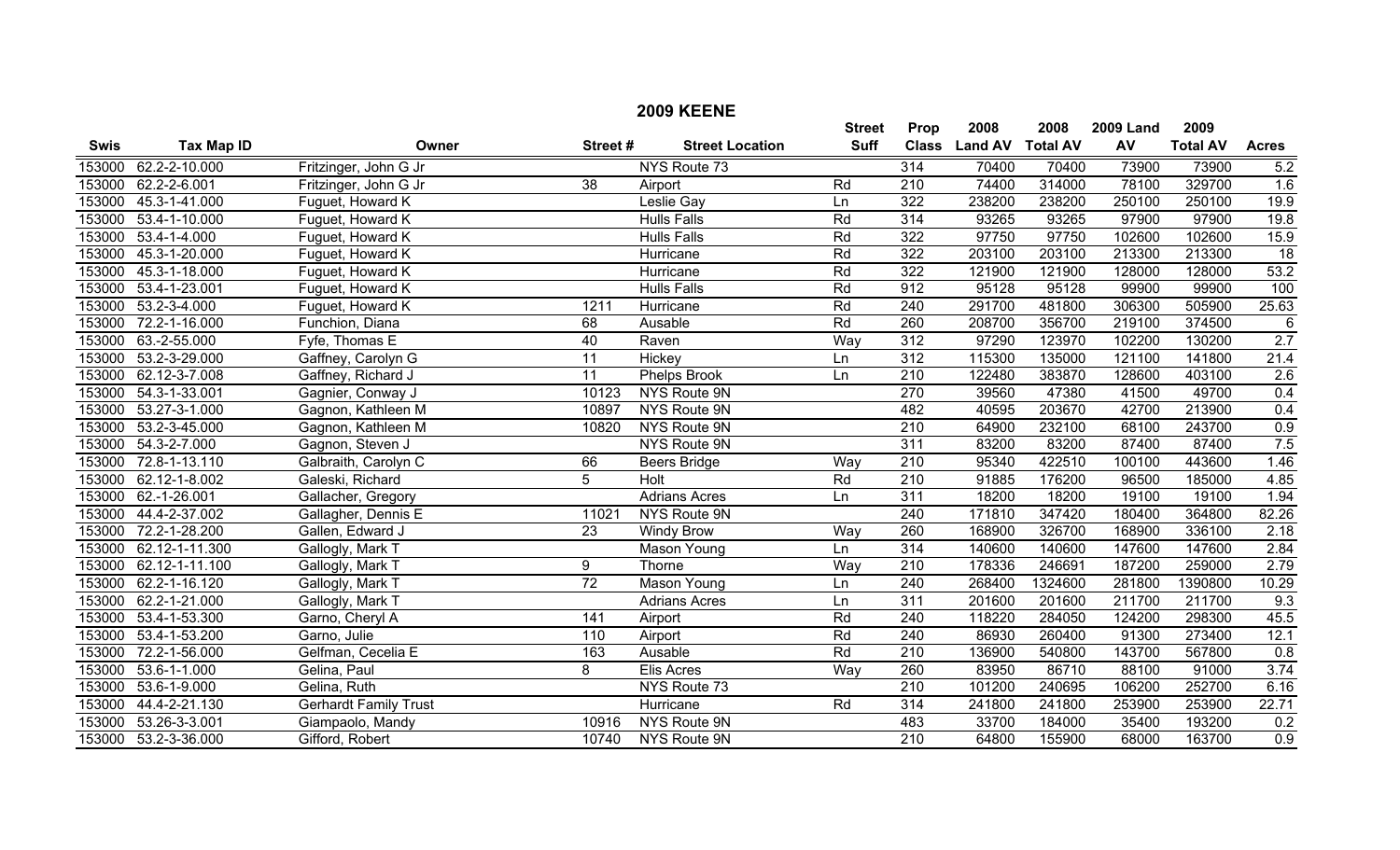|             |                      |                         |                  | <b>2009 KEENE</b>      |                              |                      |                |                         |                  |                         |                  |
|-------------|----------------------|-------------------------|------------------|------------------------|------------------------------|----------------------|----------------|-------------------------|------------------|-------------------------|------------------|
|             |                      | Owner                   |                  |                        | <b>Street</b><br><b>Suff</b> | Prop<br><b>Class</b> | 2008           | 2008<br><b>Total AV</b> | <b>2009 Land</b> | 2009<br><b>Total AV</b> |                  |
| <b>Swis</b> | <b>Tax Map ID</b>    |                         | Street#          | <b>Street Location</b> |                              |                      | <b>Land AV</b> |                         | AV               |                         | <b>Acres</b>     |
| 153000      | $53.2 - 3 - 8.130$   | Giglinto, James T       | $\overline{34}$  | Jackson                | Rd                           | 210                  | 100000         | 231800                  | 105000           | 243400                  | $\overline{7}$   |
| 153000      | 62.2-3-51.200        | Gill, Frank B           |                  | <b>Rugged Ridge</b>    | Way                          | 314                  | 120100         | 120100                  | 126100           | 126100                  | 2.74             |
| 153000      | 62.-1-25.003         | Gill, Frank B           | 109              | Rugged Ridge           | Way                          | 260                  | 208700         | 488700                  | 219100           | 513100                  | 8.01             |
| 153000      | 62.2-3-3.000         | Gilliam, Reginald E     | 362              | <b>Adrians Acres</b>   | Ln                           | 312                  | 183600         | 245400                  | 192800           | 257700                  | 3.6              |
| 153000      | 62.2-3-39.000        | Gilliam, Reginald E     | 362              | <b>Adrians Acres</b>   | Ln                           | 260                  | 161900         | 269100                  | 170000           | 282600                  | 1.51             |
| 153000      | 62.2-3-43.000        | Gilliam, Reginald E     |                  | <b>Adrians Acres</b>   | Ln                           | $\overline{314}$     | 2500           | 2500                    | 2600             | 2600                    | 0.2              |
| 153000      | 62.4-1-46.000        | Gilliland, Janet W      | 100              | <b>Trails End</b>      | Way                          | 240                  | 163990         | 323730                  | 172200           | 339900                  | 15.3             |
| 153000      | 62.4-1-32.001        | Gilliland, Janet W      |                  | NYS Route 73           |                              | 322                  | 85300          | 85300                   | 89600            | 89600                   | 11.85            |
| 153000      | 44.2-1-14.000        | Gillman, Joan R         | 11548            | NYS Route 9N           |                              | $\overline{210}$     | 79580          | 227470                  | 83500            | 238800                  | 2.9              |
| 153000      | 62.59-2-32.000       | Glass, Howard A         | 28               | Market                 | St                           | 210                  | 35880          | 312920                  | 37700            | 328600                  | 0.2              |
| 153000      | 44.2-2-1.000         | Golden Noah A           |                  | <b>Styles Brook</b>    | Rd                           | 314                  | 51980          | 51980                   | 54600            | 54600                   | 2.1              |
| 153000      | 54.3-1-32.000        | Goldman, Alvin          | 10008            | NYS Route 9N           |                              | 260                  | 85790          | 156860                  | 90100            | 164700                  | 3.9              |
| 153000      | 53.27-2-10.000       | Gonyea, Brenda L        | 1291             | Hurricane              | Rd                           | $\overline{210}$     | 36685          | 111435                  | 38500            | 117000                  | 0.3              |
| 153000      | 53.27-2-13.100       | Gonyea, Michael         | 1267             | Hurricane              | Rd                           | $\overline{210}$     | 59570          | 200100                  | 62500            | 210100                  | 0.85             |
| 153000      | $62.-1-4.000$        | Gonyea, Wesley W        | 190              | Rugged Ridge           | Way                          | 260                  | 50400          | 60600                   | 52900            | 63600                   | $\overline{3.7}$ |
| 153000      | 62.4-1-42.000        | Goodwin, James A        | 285              | Johns Brook            | Ln                           | 210                  | 171500         | 305400                  | 180100           | 320700                  | 2.9              |
| 153000      | 44.4-3-5.000         | Goodwin, James A Jr     | 26               | <b>Bark Eater</b>      | Way                          | 210                  | 89585          | 406270                  | 94100            | 426600                  | 4.5              |
| 153000      | 44.2-1-26.000        | Gorman, Kate            |                  | <b>Styles Brook</b>    | Rd                           | 314                  | 45540          | 45540                   | 47800            | 47800                   | 3.5              |
| 153000      | 44.2-1-27.000        | Gorman, Kate H          | 60               | <b>Styles Brook</b>    | Rd                           | $\overline{240}$     | 119485         | 272780                  | 125400           | 286400                  | 12.2             |
| 153000      | 54.1-1-52.200        | Gorry, Patrick J        | $\overline{54}$  | Fisk                   | Way                          | 210                  | 216900         | 457100                  | 227800           | 480000                  | 7.35             |
| 153000      | 53.2-1-52.100        | Gothner, Pamela S       | 40               | <b>Molly Nye</b>       | Ln                           | 240                  | 129375         | 404800                  | 129375           | 389100                  | 32.51            |
| 153000      | 44.3-1-48.000        | Grabowski, Clifford     | $\overline{13}$  | Gilmore Hill           | Rd                           | $\overline{210}$     | 95910          | 270135                  | 100700           | 283600                  | 5.5              |
| 153000      | 54.1-1-32.003        | Graff, Ann C            | 60               | Cavanaugh              | Ln                           | 312                  | 375800         | 424200                  | 394600           | 445400                  | 169.9            |
| 153000      | 45.3-1-36.035        | <b>Graham F Beecher</b> | 949              | Hurricane              | Rd                           | 210                  | 183700         | 428500                  | 192900           | 449900                  | 3.6              |
| 153000      | 44.4-2-12.000        | Graham, Elizabeth A     | 1039             | Hurricane              | Rd                           | 220                  | 161800         | 335100                  | 169900           | 351900                  | 1.5              |
| 153000      | 44.4-2-13.000        | Graham, Elizabeth A     |                  | Hurricane              | Rd                           | 314                  | 140300         | 140300                  | 147300           | 147300                  | 3.1              |
| 153000      | 45.3-1-54.001        | Graham, F Beecher       |                  | Leslie Gay             | Ln                           | 314                  | 100            | 100                     | 100              | 100                     | 0.1              |
| 153000      | 54.3-1-61.002        | Graham, Robert J        | 10131            | NYS Route 9N           |                              | 312                  | 71100          | 75200                   | 74700            | 79000                   | 1.08             |
| 153000      | 63.-2-62.000         | Gray, Richard E         | $\overline{211}$ | Beede                  | Ln                           | 240                  | 179060         | 770200                  | 188000           | 808700                  | 11.8             |
| 153000      | 72.8-1-11.000        | Green, Burt E           |                  | NYS Route 73           |                              | 314                  | 56470          | 56470                   | 59300            | 59300                   | $\overline{1.1}$ |
| 153000      | 63.-2-47.000         | Greenhill, Robert F     |                  | Phelps Brook           | Ln                           | 322                  | 125700         | 125700                  | 132000           | 132000                  | 36.8             |
| 153000      | 62.12-5-10.000       | Gregg Louise L          | 50               | Beede                  | Ln                           | 240                  | 190670         | 660330                  | 200200           | 693300                  | $\overline{11}$  |
| 153000      | 44.19-1-32.200       | Gregory Louis G         | 2926             | NYS Route 73           |                              | $\overline{210}$     | 54050          | 164450                  | 56800            | 172700                  | 0.73             |
|             | 153000 54.3-1-63.001 | Gregory, Edward G       | 10151            | NYS Route 9N           |                              | $\overline{210}$     | 55200          | 202170                  | 58000            | 178000                  | 0.77             |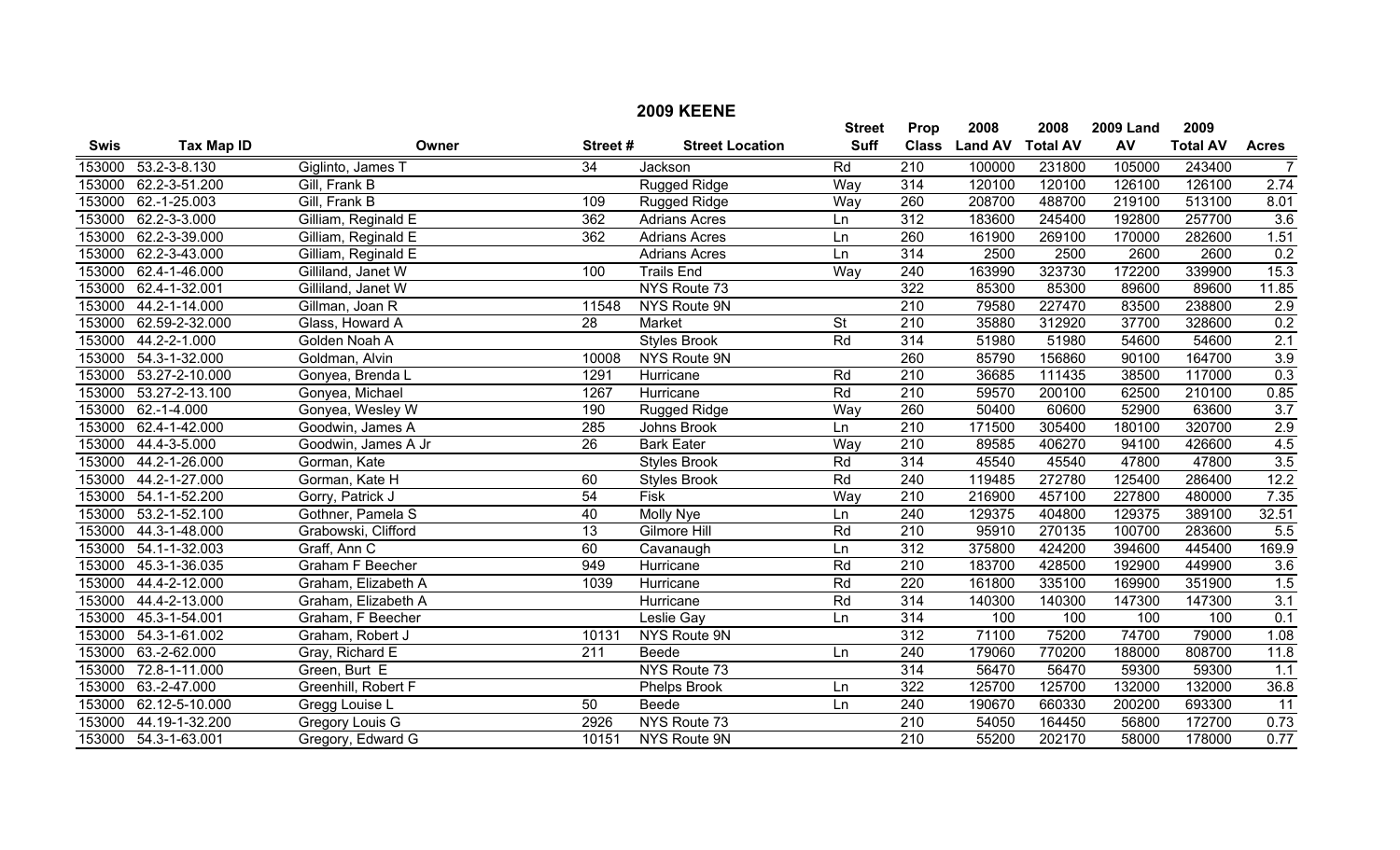|             |                      |                             |                  | <b>2009 KEENE</b>      |                          |                  |                |                 |                  |                 |                         |
|-------------|----------------------|-----------------------------|------------------|------------------------|--------------------------|------------------|----------------|-----------------|------------------|-----------------|-------------------------|
|             |                      |                             |                  |                        | <b>Street</b>            | Prop             | 2008           | 2008            | <b>2009 Land</b> | 2009            |                         |
| <b>Swis</b> | <b>Tax Map ID</b>    | Owner                       | Street#          | <b>Street Location</b> | <b>Suff</b>              | <b>Class</b>     | <b>Land AV</b> | <b>Total AV</b> | AV               | <b>Total AV</b> | <b>Acres</b>            |
|             | 153000 53.2-2-1.220  | Gregory, Kevin L            | 5                | <b>Silver Bear</b>     | Way                      | $\overline{210}$ | 29403          | 192027          | 30800            | 201600          | 0.5                     |
| 153000      | $53.2 - 2 - 1.210$   | Gregory, Kevin L            |                  | Silver Bear            | Way                      | 322              | 171754         | 171754          | 180300           | 180300          | 61.25                   |
| 153000      | 62.12-1-4.000        | Gregory, Louis G            | $\overline{27}$  | <b>Holt</b>            | Rd                       | 311              | 30244          | 30244           | 31800            | 31800           | 0.23                    |
| 153000      | 72.2-1-8.000         | Griffin, William R Jr       | 1234             | NYS Route 73           |                          | 260              | 163900         | 247500          | 172100           | 259900          | 1.7                     |
| 153000      | 62.2-3-14.000        | Grinker, Joel A             | $\overline{216}$ | <b>Adrians Acres</b>   | Ln                       | 210              | 205500         | 339200          | 215800           | 356200          | 5.7                     |
| 153000      | 63.-2-16.100         | Groff, Amy                  |                  | <b>Stage Coach</b>     | Way                      | 311              | 26680          | 26680           | 28000            | 28000           | 3.2                     |
| 153000      | 63.-2-79.001         | Groome, Harry C             |                  | <b>Phelps Brook</b>    | Ln                       | 311              | 107760         | 107760          | 113100           | 113100          | 3.95                    |
| 153000      | 63.-2-70.005         | Groome, Harry C III         | $\overline{84}$  | Groome                 | Way                      | 312              | 202980         | 719440          | 213100           | 755400          | 14.86                   |
| 153000      | 44.3-1-35.000        | Grove, Norman               |                  | <b>Alstead Hill</b>    | Ln                       | 314              | 83835          | 83835           | 88000            | 88000           | 7.9                     |
|             | 153000 53.6-1-8.000  | Gully, Nicholas A           | 3526             | NYS Route 73           |                          | 210              | 79600          | 122100          | 83600            | 128200          | 3.6                     |
| 153000      | 54.3-1-43.200        | Gundensen, Bruce            | 47               | Hurricane              | Rd                       | 240              | 118900         | 226700          | 124800           | 238000          | 16.57                   |
| 153000      | 54.1-1-42.001        | Gunderson, Warren           | 199              | Hickey                 | Ln                       | $\overline{210}$ | 164200         | 281500          | 172400           | 295600          | 3.7                     |
| 153000      | 53.2-1-32.074        | <b>H&amp;M Realty Trust</b> | $\overline{10}$  | <b>Keene Knolls</b>    | Way                      | 210              | 107870         | 537090          | 113200           | 563900          | 2.1                     |
| 153000      | 53.2-1-54.002        | <b>H&amp;M Realty Trust</b> |                  | Molly Nye              | Ln                       | 322              | 113600         | 113600          | 119300           | 119300          | 33.8                    |
|             | 153000 62.59-4-2.000 | Haberle, Penny M            | $\overline{27}$  | Market                 | $\overline{St}$          | $\overline{210}$ | 35990          | 86250           | 37800            | 90600           | 0.2                     |
| 153000      | 72.8-1-26.000        | Hackett, Malachy            |                  | NYS Route 73           |                          | 314              | 5300           | 5300            | 5600             | 5600            | 0.3                     |
| 153000      | 54.3-1-8.100         | Haddad, Elias               |                  | NYS Route 9N           |                          | 322              | 137500         | 137500          | 144400           | 144400          | 43.9                    |
| 153000      | 44.19-1-16.000       | Hade, William               | 3132             | NYS Route 73           |                          | 314              | 49900          | 49900           | 52400            | 52400           | 1.65                    |
| 153000      | 53.4-1-31.000        | Hade, William M             | 19               | Schaefer               | Rd                       | 312              | 38400          | 67300           | 40400            | 70700           | 0.3                     |
| 153000      | 72.8-1-28.000        | Hahn, Lucille W             | 1365             | NYS Route 73           |                          | $\overline{210}$ | 96140          | 158470          | 101000           | 166400          | 1.7                     |
| 153000      | 53.2-1-10.114        | Hale, Edward                | $\overline{19}$  | Cedar Wood             | Way                      | $\overline{210}$ | 117645         | 605480          | 123600           | 635800          | 8.99                    |
| 153000      | 62.59-1-15.000       | Hall, Gail J                | 1819             | NYS Route 73           |                          | 210              | 18060          | 58880           | 18900            | 61800           | 0.11                    |
| 153000      | 44.19-1-10.000       | Hall, Gordon K              | 134              | Gilmore Hill           | Rd                       | 271              | 81300          | 92800           | 85300            | 97400           | 3.2                     |
|             | 153000 62.2-1-40.210 | Hall, Joan E                | 74               | <b>Bobcat Basin</b>    | Way                      | 322              | 174200         | 174200          | 182900           | 182900          | 12.66                   |
| 153000      | $63.-2-3.200$        | Hall, Richard               |                  | Beede                  | Ln                       | $\overline{314}$ | 12310          | 12310           | 12900            | 12900           | $\overline{\mathbf{1}}$ |
| 153000      | 62.2-1-41.310        | Hall, Richard A             | 170              | Mason Young            | Ln                       | 210              | 178400         | 261900          | 187300           | 275000          | 3.1                     |
| 153000      | 62.59-1-17.000       | Hall, Richard L             | 1815             | NYS Route 73           |                          | 454              | 47500          | 235980          | 49900            | 247800          | 0.3                     |
| 153000      | 62.59-2-16.000       | Hall, Richard L             | 9                | Adirondack             | $\overline{\mathsf{St}}$ | 210              | 36110          | 181930          | 37900            | 191000          | 0.2                     |
| 153000      | 62.2-1-40.300        | Hall, Ronald C              | $\overline{240}$ | <b>Mason Young</b>     | Ln                       | $\overline{210}$ | 199800         | 344500          | 209800           | 361700          | 8.89                    |
| 153000      | 62.4-1-7.001         | Hall, Stephen P             | 5                | Evergreen              | Ln                       | 270              | 106260         | 109250          | 111600           | 114700          | 4.8                     |
| 153000      | 62.4-1-10.001        | Hall, Stephen R             | 1577             | NYS Route 73           |                          | 210              | 92920          | 204470          | 97600            | 214700          | 1.1                     |
| 153000      | 62.12-5-55.000       | Hall, William               | $\overline{32}$  | <b>Laight Hall</b>     | Ln                       | 260              | 93725          | 132710          | 98400            | 139300          | 2.5                     |
| 153000      | 62.12-5-47.000       | Hallinan, Edward            | 72               | Levi Lamb              | Way                      | 210              | 139300         | 245400          | 146300           | 257700          | 5.08                    |
|             | 153000 44.4-3-12.000 | Hamill, William HB          | 87               | Church                 | $\overline{\mathsf{St}}$ | $\overline{240}$ | 214130         | 568040          | 224800           | 596400          | 69.4                    |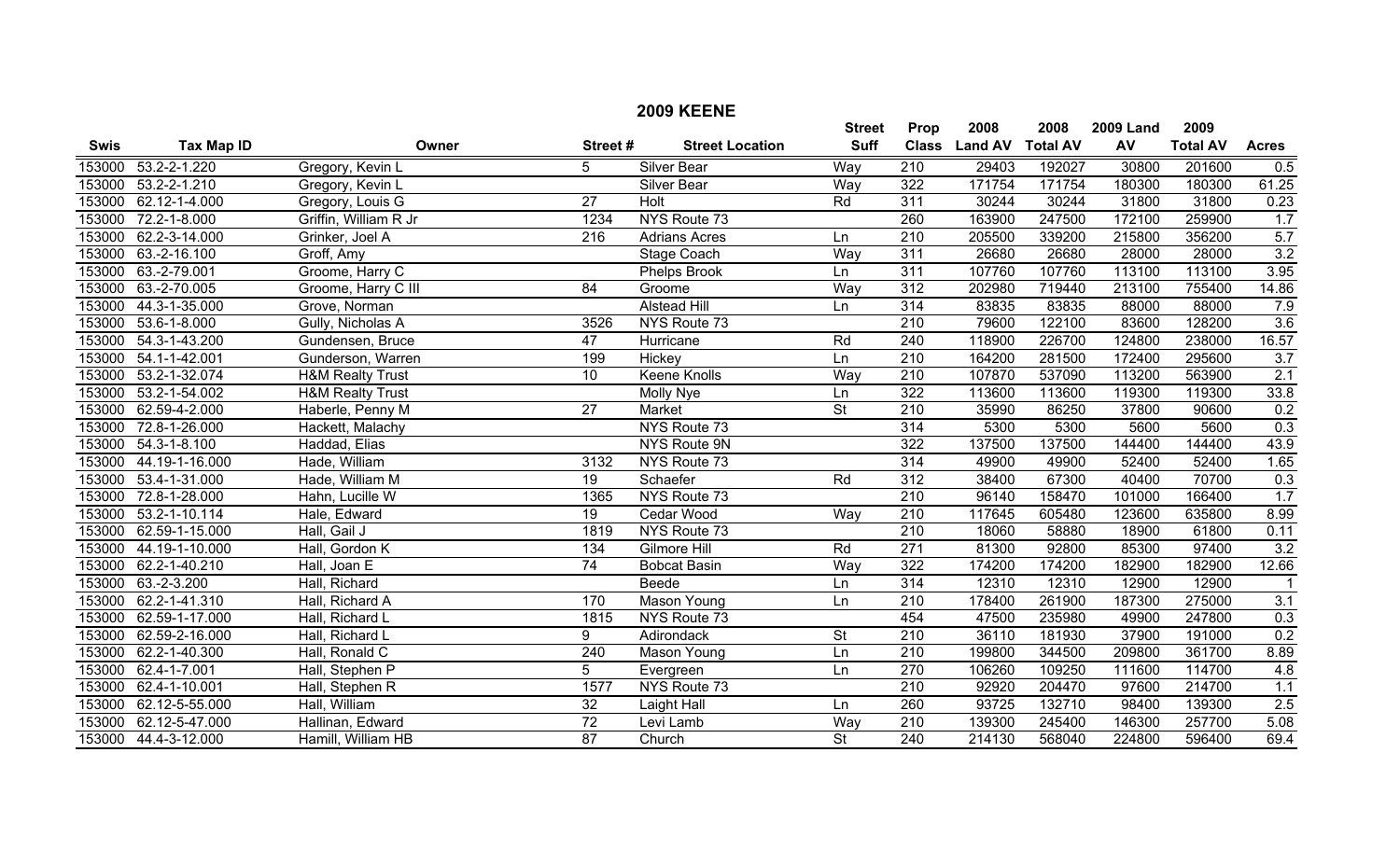|             | <b>2009 KEENE</b>  |                        |                  |                        |                 |                  |                |                 |                  |                 |                |
|-------------|--------------------|------------------------|------------------|------------------------|-----------------|------------------|----------------|-----------------|------------------|-----------------|----------------|
|             |                    |                        |                  |                        | <b>Street</b>   | Prop             | 2008           | 2008            | <b>2009 Land</b> | 2009            |                |
| <b>Swis</b> | <b>Tax Map ID</b>  | Owner                  | Street#          | <b>Street Location</b> | <b>Suff</b>     | <b>Class</b>     | <b>Land AV</b> | <b>Total AV</b> | AV               | <b>Total AV</b> | <b>Acres</b>   |
| 153000      | 44.2-1-61.111      | Hamill, William HB     |                  | Lacy                   | Rd              | $\overline{322}$ | 112590         | 112590          | 118200           | 118200          | 14.12          |
| 153000      | 44.2-1-2.000       | Hamill, William HB     | $\overline{348}$ | <b>Bartlett</b>        | Rd              | 322              | 318550         | 318550          | 334500           | 334500          | 156.5          |
| 153000      | 62.2-2-11.000      | Hamilton, Heidi B      |                  | NYS Route 73           |                 | 311              | 64200          | 64200           | 67400            | 67400           | 4.1            |
| 153000      | 62.59-1-11.000     | Hamilton, Lewis T      |                  | Adirondack             | $\overline{St}$ | 311              | 1800           | 1800            | 1900             | 1900            | 0.24           |
| 153000      | 62.59-1-10.000     | Hamilton, Lewis T      | 13               | Wildflower             | Way             | $\overline{210}$ | 56470          | 252900          | 59200            | 265500          | 0.5            |
| 153000      | 62.12-1-25.000     | Hamilton, Linda        | $\overline{13}$  | <b>Mason Young</b>     | Ln              | 210              | 63830          | 347880          | 67000            | 365300          | 0.6            |
| 153000      | 53.26-2-7.100      | Hamilton, Pamela       | 2842             | NYS Route 73           |                 | $\overline{210}$ | 40600          | 165740          | 42600            | 174000          | 0.37           |
| 153000      | 44.4-2-27.000      | Hammond, Janet T       | 160              | <b>High Meadow</b>     | Way             | 240              | 295300         | 786800          | 310000           | 826100          | 29.68          |
| 153000      | 44.2-1-58.100      | Hanlon, Ann O          | 137              | Limekiln               | Rd              | 260              | 109020         | 383070          | 114400           | 402200          | 28.25          |
| 153000      | 44.2-1-58.200      | Hanlon, Ann O          |                  | Limekiln               | Rd              | 322              | 89930          | 89930           | 94400            | 94400           | 11.9           |
| 153000      | 62.2-1-35.000      | Hannay, Felicity       | 85               | Old Sugar              | Way             | 260              | 194900         | 293800          | 204700           | 308500          | 5.9            |
| 153000      | 63.-2-52.000       | Hanson, Allen          | 42               | Raven                  | Way             | 312              | 20930          | 22540           | 22000            | 23700           | $\overline{1}$ |
| 153000      | 62.2-1-24.000      | Hardin, Douglas R      | 97               | <b>Porter Mill</b>     | Way             | 312              | 323800         | 325400          | 340000           | 341700          | 173.6          |
| 153000      | 62.12-1-33.000     | Hart, Kathleen S       | 1835             | NYS Route 73           |                 | $\overline{210}$ | 36110          | 225170          | 37900            | 236400          | 0.2            |
| 153000      | 44.4-2-25.200      | Hartson, Ann D         | $\overline{32}$  | Corvette               | Dr              | 220              | 216500         | 458600          | 227300           | 481500          | 8.4            |
| 153000      | 53.2-1-11.310      | Hartson, Michael       |                  | Fairview               | Way             | 311              | 45425          | 45425           | 47700            | 47700           | 4.03           |
| 153000      | 53.27-3-4.001      | Hartson, Michael A     | 10883            | NYS Route 9N           |                 | 210              | 72565          | 172270          | 76200            | 180900          | 1.8            |
| 153000      | 54.3-1-39.000      | Hartson, Michael A     | 10               | <b>Bear Brook</b>      | Way             | 312              | 90045          | 97865           | 94600            | 102800          | 8.2            |
| 153000      | 54.3-1-40.000      | Hartson, Michael A     | $\overline{2}$   | <b>Bear Brook</b>      | Way             | $\overline{210}$ | 42205          | 128460          | 44300            | 134900          | 0.5            |
| 153000      | 62.4-1-28.001      | Harvey Lynda M         | $\overline{7}$   | <b>Rushing Brook</b>   | Way             | $\overline{210}$ | 56350          | 184810          | 59200            | 194100          | 0.5            |
| 153000      | 72.8-1-20.000      | Harvey, Carl           | $\overline{31}$  | St Huberts             | Rd              | $\overline{210}$ | 87630          | 194930          | 92000            | 204700          | 0.9            |
| 153000      | $53.2 - 2 - 4.100$ | Haskins, Thomas L      | $\overline{96}$  | <b>Bell Meadow</b>     | Way             | $\overline{210}$ | 79580          | 143290          | 83600            | 150500          | 3.42           |
| 153000      | 54.3-1-45.001      | Haven Hunting Club Inc | 10145            | NYS Route 9N           |                 | 260              | 48900          | 89500           | 51400            | 82740           | 0.6            |
| 153000      | 72.2-1-55.000      | Hawkey, Joan H         | $\overline{20}$  | Adler                  | Way             | 260              | 177400         | 534500          | 186200           | 561200          | $\overline{3}$ |
| 153000      | 45.3-1-47.100      | Haws, Jan W            |                  | Leslie Gay             | Ln              | 314              | 123600         | 123600          | 108100           | 108100          | 1.5            |
| 153000      | 45.3-1-47.200      | Haws, Jan W            | 62               | Leslie Gay             | Ln              | $\overline{210}$ | 237400         | 563400          | 249300           | 475600          | 8.36           |
| 153000      | 45.3-1-46.002      | Haws, Jan W            | 85               | Leslie Gay             | Ln              | 260              | 287600         | 472700          | 301900           | 496300          | 14.4           |
| 153000      | 62.2-3-44.002      | Hay, Taylor S          | 285              | <b>Adrians Acres</b>   | Ln              | 210              | 207000         | 449100          | 217400           | 471600          | 5.81           |
| 153000      | 54.3-1-10.210      | Hayden, James B        | 309              | Hurricane              | Rd              | $\overline{240}$ | 253200         | 399700          | 265900           | 419700          | 13.6           |
| 153000      | 53.2-1-11.110      | Hayden, Jane O         | 10861            | NYS Route 9N           |                 | 473              | 84295          | 273240          | 88500            | 286900          | 5.46           |
| 153000      | $53.-1-17.000$     | Heald, Frank E         | $\overline{84}$  | Hedgehog               | Way             | 322              | 92230          | 92230           | 96800            | 96800           | 48.4           |
| 153000      | 62.59-4-6.000      | Heald, Harold P        | 15               | <b>Maple Tree</b>      | Way             | $\overline{210}$ | 103270         | 201940          | 108400           | 212000          | 2.5            |
| 153000      | 45.3-1-49.002      | Healy, Holly B         | $\overline{32}$  | Leslie Gay             | Ln              | 260              | 279300         | 352400          | 293200           | 370000          | 10.59          |
| 153000      | 45.3-1-19.000      | Healy, Holly B         |                  | Hurricane              | Rd              | $\overline{314}$ | 2200           | 2200            | 2300             | 2300            | 0.2            |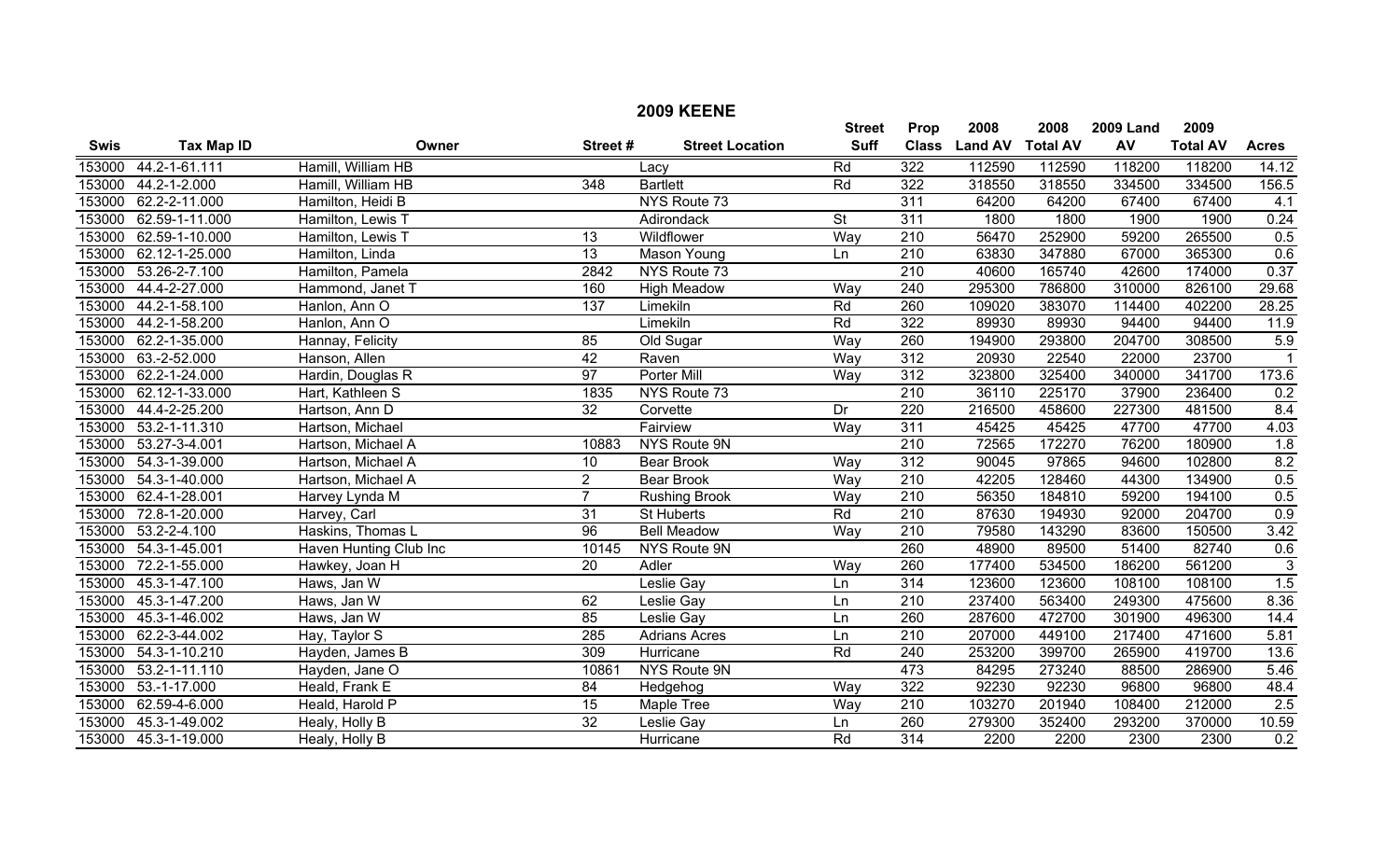|             |                    |                                   |                 | <b>2009 KEENE</b>      |                              |                      |                        |                         |                        |                         |                 |
|-------------|--------------------|-----------------------------------|-----------------|------------------------|------------------------------|----------------------|------------------------|-------------------------|------------------------|-------------------------|-----------------|
| <b>Swis</b> | <b>Tax Map ID</b>  | Owner                             | Street#         | <b>Street Location</b> | <b>Street</b><br><b>Suff</b> | Prop<br><b>Class</b> | 2008<br><b>Land AV</b> | 2008<br><b>Total AV</b> | <b>2009 Land</b><br>AV | 2009<br><b>Total AV</b> | <b>Acres</b>    |
| 153000      | 62.2-1-28.000      | Healy, Patricia M                 | 63              | Airport                | Rd                           | 210                  | 101400                 | 245600                  | 106500                 | 257900                  | 5.7             |
| 153000      | 62.12-1-32.000     | Hendrickson, Cornelius            | 1829            | NYS Route 73           |                              | $\overline{210}$     | 56465                  | 333850                  | 59200                  | 350500                  | 0.5             |
| 153000      | $53.6 - 1 - 5.112$ | Hertzberg Steven                  |                 | NYS Route 73           |                              | 322                  | 94900                  | 94900                   | 99600                  | 99600                   | 19.81           |
| 153000      | 44.3-1-36.200      | Hess, James C                     |                 | Gilmore Hill           | Rd                           | 314                  | 51410                  | 51410                   | 54000                  | 54000                   | $\overline{2}$  |
| 153000      | 54.3-1-3.000       | Heyne Roberta M                   | $\overline{72}$ | Schaefer               | Rd                           | 312                  | 159200                 | 190900                  | 167100                 | 200400                  | 6.16            |
| 153000      | 53.2-3-41.001      | Hickey, Robert A                  | 10862           | NYS Route 9N           |                              | 280                  | 71900                  | 385700                  | 75500                  | 405000                  | 1.2             |
| 153000      | 44.3-1-45.000      | Hickey, Thomas L                  | 3288            | NYS Route 73           |                              | $\overline{210}$     | 90800                  | 222600                  | 95300                  | 233700                  | 4.49            |
| 153000      | 53.26-1-3.100      | <b>High Peaks Development LLC</b> | 2861            | NYS Route 73           |                              | $\overline{210}$     | 65500                  | 241500                  | 68800                  | 253600                  | 0.62            |
| 153000      | 53.26-1-3.200      | High Peaks Development LLC        | 2859            | NYS Route 73           |                              | $\overline{210}$     | 24400                  | 81900                   | 25600                  | 86000                   | 0.38            |
| 153000      | 53.26-2-1.111      | High Peaks Development LLC        | 2856            | NYS Route 73           |                              | 220                  | 39100                  | 155300                  | 41100                  | 163100                  | 0.61            |
| 153000      | 36.-2-12.100       | <b>Highlands Farmers LP</b>       |                 | <b>Styles Brook</b>    | Rd                           | 910                  |                        |                         | 44000                  | 44000                   | $\overline{20}$ |
| 153000      | 36.-2-11.100       | <b>Highlands Farmers LP</b>       | 400             | <b>Styles Brook</b>    | Rd                           | 322                  |                        |                         | 38500                  | 38500                   | 17.5            |
| 153000      | $36. - 2 - 10.100$ | <b>Highlands Farmers LP</b>       |                 | Glen                   | Rd                           | 322                  |                        |                         | 29000                  | 29000                   | $\overline{20}$ |
| 153000      | $36.-2-9.300$      | <b>Highlands Farmers LP</b>       |                 | <b>Styles Brook</b>    | Rd                           | 311                  |                        |                         | 5100                   | 5100                    | 0.2             |
| 153000      | $36.-2-9.100$      | <b>Highlands Farmers LP</b>       |                 | Glen                   | Rd                           | 322                  |                        |                         | 36200                  | 36200                   | 17.45           |
| 153000      | $45.-2-1.000$      | <b>Highlands Farmers LP</b>       |                 | <b>Styles Brook</b>    | Rd                           | 322                  | 83200                  | 83200                   | 87400                  | 87400                   | $\overline{17}$ |
| 153000      | 45.-2-23.000       | <b>Highlands Farmers LP</b>       |                 | <b>Styles Brook</b>    | Rd                           | 322                  | 223400                 | 223400                  | 234600                 | 234600                  | 200             |
| 153000      | 45.-2-16.000       | <b>Highlands Farmers LP</b>       |                 | <b>Styles Brook</b>    | Rd                           | 314                  | 32800                  | 32800                   | 34400                  | 34400                   | 10              |
| 153000      | 45.-2-15.000       | <b>Highlands Farmers LP</b>       |                 | <b>Styles Brook</b>    | Rd                           | $\overline{240}$     | 376800                 | 1175900                 | 395600                 | 1234700                 | 176             |
| 153000      | 45.-2-13.000       | <b>Highlands Farmers LP</b>       |                 | Glen                   | Rd                           | 322                  | 133800                 | 133800                  | 140500                 | 140500                  | 120             |
| 153000      | 45.-2-12.000       | <b>Highlands Farmers LP</b>       |                 | <b>Styles Brook</b>    | Rd                           | 322                  | 133800                 | 133800                  | 140500                 | 140500                  | 120             |
| 153000      | 44.2-1-33.100      | <b>Highlands Farmers LP</b>       |                 | <b>Irish Hill</b>      | Ln                           | 322                  | 33350                  | 33350                   | 35000                  | 35000                   | 25.8            |
| 153000      | $45.-2-.2000$      | <b>Highlands Farmers LP</b>       |                 | <b>Styles Brook</b>    | Rd                           | 322                  | 174700                 | 174700                  | 183400                 | 183400                  | 97.3            |
| 153000      | 36.-2-14.000       | <b>Highlands Farmers LP</b>       |                 | <b>Styles Brook</b>    | Rd                           | $\overline{314}$     | 92690                  | 92690                   | 97300                  | 97300                   | 8.6             |
| 153000      | $45.-2-3.000$      | <b>Highlands Farmers LP</b>       | 98              | OConnell               | Ln                           | $\overline{240}$     | 353000                 | 607300                  | 370700                 | 637700                  | 176.01          |
| 153000      | 45.-2-5.000        | <b>Highlands Farmers LP</b>       |                 | McDonald               | Ln                           | 322                  | 290400                 | 290400                  | 304900                 | 304900                  | 170             |
| 153000      | 45.-2-4.000        | <b>Highlands Farmers LP</b>       | 35              | OConnell               | Ln                           | 240                  | 299700                 | 911300                  | 314700                 | 956900                  | 160             |
| 153000      | 62.15-1-2.000      | Hillock, Carol J                  | 38              | Interbrook             | Ln                           | 260                  | 104500                 | 195600                  | 109700                 | 205400                  | 0.5             |
| 153000      | 62.12-5-52.000     | Hitchcock, Charlotte R            |                 | NYS Route 73           |                              | $\overline{314}$     | 98670                  | 98670                   | 103600                 | 103600                  | 3.85            |
| 153000      | 54.1-1-53.000      | <b>Hoar Andrew</b>                | $\overline{2}$  | Fisk                   | Way                          | 311                  | 212400                 | 212400                  | 223000                 | 223000                  | 9.77            |
| 153000      | 54.1-1-19.001      | Hoar, Andrew                      |                 | <b>Hickey</b>          | Ln                           | 311                  | 198400                 | 198400                  | 208300                 | 208300                  | 8               |
| 153000      | 54.1-1-25.000      | Hoar, Martha                      | 179             | Hickey                 | Ln                           | $\overline{240}$     | 270500                 | 677400                  | 284100                 | 711300                  | 52.7            |
| 153000      | 53.2-3-28.000      | Hoar, Martha JB                   |                 | Hickey                 | Ln                           | 314                  | 66500                  | 66500                   | 69800                  | 69800                   | 9.8             |
| 153000      | 63.-2-72.100       | Hoffman, Edward L Jr              |                 | <b>Phelps Brook</b>    | Ln                           | $\overline{322}$     | 133860                 | 133860                  | 140600                 | 140600                  | 31.03           |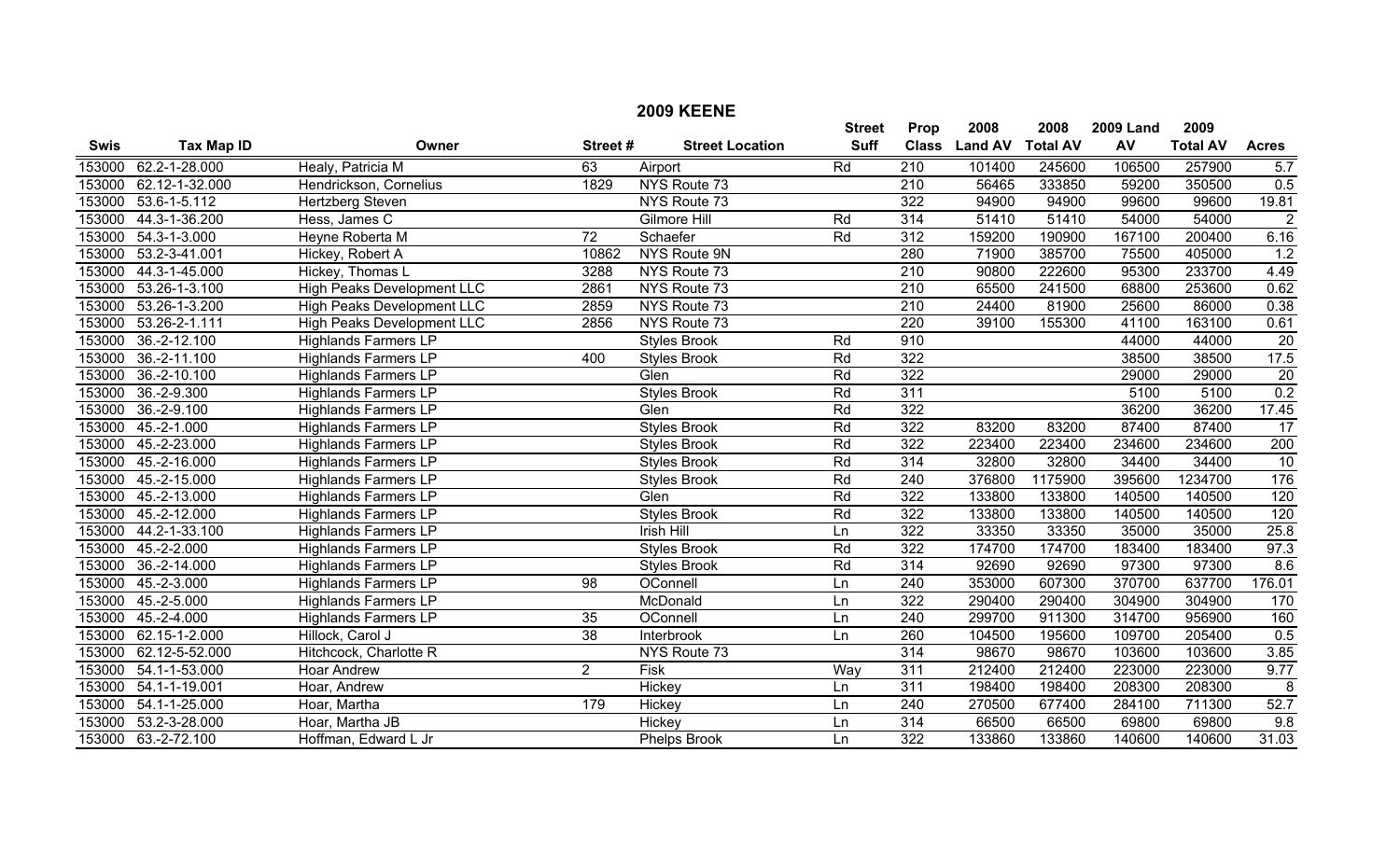|             |                     |                                   |                  | <b>2009 KEENE</b>      |                          |                  |                |                 |                  |                 |                         |
|-------------|---------------------|-----------------------------------|------------------|------------------------|--------------------------|------------------|----------------|-----------------|------------------|-----------------|-------------------------|
|             |                     |                                   |                  |                        | <b>Street</b>            | Prop             | 2008           | 2008            | <b>2009 Land</b> | 2009            |                         |
| <b>Swis</b> | <b>Tax Map ID</b>   | Owner                             | Street#          | <b>Street Location</b> | <b>Suff</b>              | <b>Class</b>     | <b>Land AV</b> | <b>Total AV</b> | AV               | <b>Total AV</b> | <b>Acres</b>            |
| 153000      | 53.27-1-5.000       | Holbrook, Michael P               | 19               | <b>Bucks</b>           | Ln                       | $\overline{210}$ | 38500          | 92400           | 40400            | 97000           | 0.3                     |
| 153000      | 44.3-1-27.001       | Holmes, David C                   | 3344             | NYS Route 73           |                          | $\overline{210}$ | 39560          | 105460          | 41500            | 110700          | 0.4                     |
| 153000      | 54.1-1-49.100       | Holmes, David W                   | $\overline{13}$  | Cavanaugh              | Ln                       | $\overline{210}$ | 207700         | 458200          | 218100           | 481100          | 8.53                    |
| 153000      | 62.2-1-29.000       | <b>Holt Cemetery</b>              | 59               | Airport                | Rd                       | 695              | 14400          | 14400           | 15100            | 15100           | 0.3                     |
| 153000      | 54.1-1-18.000       | Hooker, Jonathan B                |                  | Hurricane              | Rd                       | 322              | 210000         | 210000          | 220500           | 220500          | 47.2                    |
| 153000      | 54.1-1-28.000       | Hooker, Jonathan B                | 722              | Hurricane              | Rd                       | 260              | 418200         | 607500          | 439100           | 637900          | 159.3                   |
| 153000      | 62.2-3-20.001       | Hopkins, Judith F                 | $\overline{200}$ | <b>Adrians Acres</b>   | Ln                       | $\overline{210}$ | 207600         | 708300          | 218000           | 560000          | 5.9                     |
| 153000      | 62.2-3-15.100       | Hopkins, Judith F                 |                  | <b>Adrians Acres</b>   | Ln                       | $\overline{314}$ | 150100         | 150100          | 157600           | 157600          | 4.04                    |
| 153000      | 63.-2-80.001        | Hopper, Arthur F III              | 338              | <b>Jim Estes</b>       | Way                      | 240              | 196880         | 916780          | 206700           | 962600          | 11.24                   |
| 153000      | 54.3-1-29.000       | House, Diana C                    | 9990             | NYS Route 9N           |                          | 210              | 89400          | 200044          | 93800            | 210000          | 3.9                     |
| 153000      | 62.12-5-6.000       | House, Kathryn V                  | 1906             | NYS Route 73           |                          | $\overline{210}$ | 94185          | 227820          | 89900            | 239200          | 1.3                     |
| 153000      | 62.12-1-10.000      | House, Lawrence F                 | 1959             | NYS Route 73           |                          | $\overline{210}$ | 114540         | 265880          | 120300           | 279200          | 6.9                     |
| 153000      | 54.3-1-28.000       | House, Lawrence F                 | 9992             | NYS Route 9N           |                          | $\overline{210}$ | 99300          | 194304          | 104200           | 204000          | 5.4                     |
| 153000      | 53.27-3-8.310       | <b>Housing Assistance Program</b> |                  | NYS Route 9N           |                          | 311              | 13977          | 13977           | 14700            | 14700           | 0.31                    |
| 153000      | 53.27-3-8.340       | Housing Assistance Program        |                  | NYS Route 9N           |                          | $\overline{311}$ | 10821          | 10821           | 11400            | 11400           | 0.24                    |
| 153000      | 53.27-3-8.380       | Housing Assistance Program        |                  | <b>NYS Route 9N</b>    |                          | 311              | 5410           | 5410            | 5700             | 5700            | 0.12                    |
| 153000      | 53.27-3-8.370       | <b>Housing Assistance Program</b> |                  | NYS Route 9N           |                          | 311              | 13526          | 13526           | 14200            | 14200           | 0.3                     |
| 153000      | 53.27-3-8.360       | Housing Assistance Program        |                  | NYS Route 9N           |                          | 311              | 10821          | 10821           | 11400            | 11400           | 0.24                    |
| 153000      | 53.27-3-8.350       | Housing Assistance Program        |                  | NYS Route 9N           |                          | 311              | 10821          | 10821           | 11400            | 11400           | 0.24                    |
| 153000      | 53.27-3-8.330       | <b>Housing Assistance Program</b> |                  | <b>NYS Route 9N</b>    |                          | $\overline{311}$ | 10821          | 10821           | 11400            | 11400           | 0.24                    |
| 153000      | 53.27-3-8.320       | <b>Housing Assistance Program</b> |                  | NYS Route 9N           |                          | 311              | 9468           | 9468            | 9900             | 9900            | 0.21                    |
| 153000      | 72.8-1-6.001        | Houston, Barbara F                | 126              | Deer Brook             | Way                      | 240              | 250200         | 1142400         | 262700           | 1199500         | 19                      |
| 153000      | 62.15-1-14.000      | Howley, M Mavin                   | 138              | Johns Brook            | Ln                       | 260              | 165600         | 290800          | 173800           | 305300          | 2.34                    |
| 153000      | 62.59-4-4.000       | Huchro, Frank Jr                  | $\overline{21}$  | Market                 | $\overline{\mathsf{St}}$ | $\overline{210}$ | 41520          | 233450          | 43600            | 245100          | 0.23                    |
| 153000      | 62.12-1-7.200       | Hudson, John                      | 9                | <b>Holt</b>            | Rd                       | $\overline{270}$ | 47380          | 58995           | 49700            | 61900           | 0.3                     |
| 153000      | 63.-2-17.000        | Hudson, Robert                    | 198              | <b>Stage Coach</b>     | Way                      | 312              | 41400          | 44740           | 43500            | 47000           | $\overline{\mathbf{1}}$ |
| 153000      | 62.16-5-28.000      | Hudson, Robert W                  | 1656             | NYS Route 73           |                          | 210              | 36110          | 122360          | 37900            | 128500          | 0.2                     |
| 153000      | 53.27-1-9.000       | Hughes, Anita S                   | 10902            | NYS Route 9N           |                          | 210              | 47035          | 252430          | 49400            | 265100          | 0.6                     |
| 153000      | 53.6-1-3.000        | Hull, David                       | 3453             | NYS Route 73           |                          | 260              | 47100          | 64100           | 49500            | 67300           | $\overline{\mathbf{1}}$ |
| 153000      | 53.4-1-7.000        | <b>Hulls Falls Cemetery</b>       |                  | <b>Hulls Falls</b>     | Rd                       | 695              | 3400           | 3400            | 3600             | 3600            | 0.07                    |
| 153000      | $53.2 - 3 - 5.001$  | Humphrey, Steven                  | 175              | Jackson                | Rd                       | 210              | 222800         | 448200          | 233900           | 470600          | 8.12                    |
| 153000      | 62.16-5-19.000      | Hurlburt, Brad M                  | 1816             | NYS Route 73           |                          | $\overline{210}$ | 40480          | 228970          | 42500            | 240400          | 0.32                    |
| 153000      | $54.1 - 1 - 1.400$  | Hutchins, Elizabeth E             |                  | Jackson                | Rd                       | $\overline{322}$ | 240100         | 240100          | 194250           | 194250          | 11                      |
|             | 153000 54.1-1-1.300 | Hutchins, Frederick J             |                  | Jackson                | Rd                       | $\overline{322}$ | 226500         | 226500          | 120750           | 120750          | $\overline{13}$         |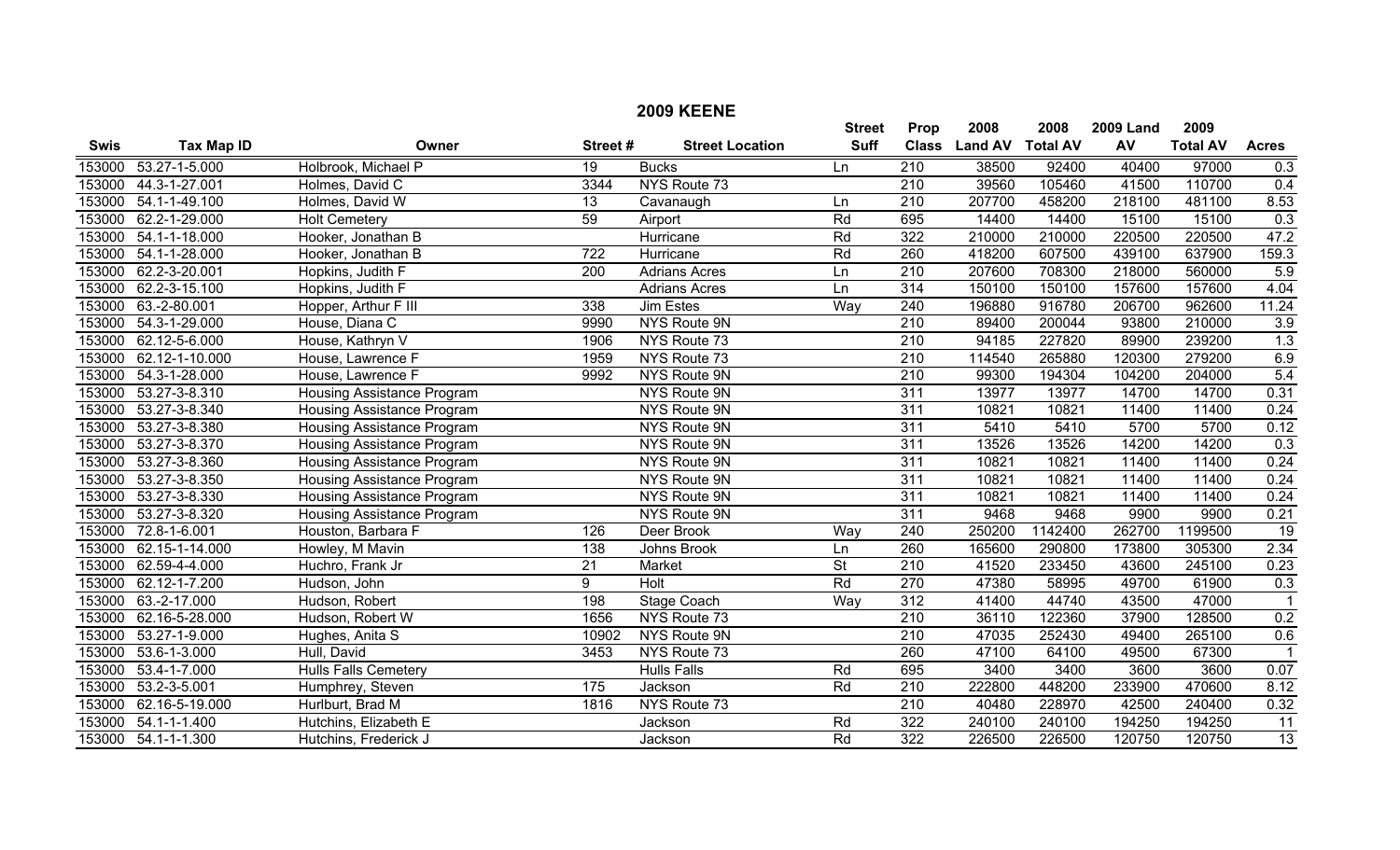| <b>2009 KEENE</b> |                      |                       |                  |                        |               |                  |                |                 |                  |                 |                         |
|-------------------|----------------------|-----------------------|------------------|------------------------|---------------|------------------|----------------|-----------------|------------------|-----------------|-------------------------|
|                   |                      |                       |                  |                        | <b>Street</b> | Prop             | 2008           | 2008            | <b>2009 Land</b> | 2009            |                         |
| <b>Swis</b>       | <b>Tax Map ID</b>    | Owner                 | Street#          | <b>Street Location</b> | <b>Suff</b>   | <b>Class</b>     | <b>Land AV</b> | <b>Total AV</b> | AV               | <b>Total AV</b> | <b>Acres</b>            |
| 153000            | $54.1 - 1 - 1.200$   | Hutchins, John S      |                  | Jackson                | Rd            | 322              | 221700         | 221700          | 99750            | 99750           | $\overline{11}$         |
| 153000            | 54.1-1-1.100         | Hutchins, John S      | 236              | Jackson                | Rd            | 260              | 292400         | 669500          | 307000           | 551250          | 16.1                    |
| 153000            | $54.1 - 1 - 6.000$   | Hutchins, John S      | 282              | Jackson                | Rd            | $\overline{240}$ | 254800         | 343000          | 200000           | 246750          | 14.3                    |
| 153000            | 45.3-1-29.100        | Hutchinson, John E IV |                  | Hurricane              | Rd            | 322              | 180000         | 180000          | 189000           | 189000          | 31.8                    |
| 153000            | 45.3-1-25.000        | Hutchinson, John E IV |                  | Hurricane              | Rd            | 322              | 211000         | 211000          | 221600           | 221600          | 11.7                    |
| 153000            | $53.-1-15.200$       | Hyams, Ira L          | 84               | Nordic Run             | Way           | 210              | 103845         | 366970          | 109000           | 385300          | 8.22                    |
| 153000            | 53.4-1-41.002        | Hyson, Christopher P  |                  | NYS Route 73           |               | 912              | 130420         | 130420          | 136900           | 136900          | 107                     |
| 153000            | 62.12-5-24.000       | Hyson, Christopher P  | 84               | Beede                  | Ln            | 210              | 144785         | 384560          | 152000           | 403800          | 5.72                    |
| 153000            | 72.2-1-35.001        | Iglehart, St Huberts  | 9                | <b>Adler</b>           | Way           | 210              | 129300         | 875700          | 135800           | 919500          | 0.74                    |
| 153000            | 62.12-5-68.000       | Ignatuk, Wayne R      | 1876             | NYS Route 73           |               | 210              | 35880          | 106700          | 37600            | 112000          | 0.2                     |
| 153000            | 62.12-5-7.000        | Interbrook Inc        | 1900             | NYS Route 73           |               | 484              | 103960         | 173650          | 109100           | 182300          | 1.49                    |
| 153000            | 62.12-5-66.000       | Interbrook Inc        | 1866             | NYS Route 73           |               | 484              | 81535          | 417340          | 85600            | 438200          | 0.8                     |
| 153000            | 53.4-1-51.003        | Inwood Meadows LLC    | $\overline{35}$  | <b>Hulls Falls</b>     | Rd            | $\overline{240}$ | 296590         | 651130          | 311400           | 683700          | 194.14                  |
| 153000            | $53.-1-2.130$        | Irrera, Michael J     | 53               | <b>Brown Mountain</b>  | Way           | 210              | 99590          | 432600          | 104500           | 454200          | 6.1                     |
| 153000            | 62.12-5-18.000       | Isham, Gavin B        | 56               | Beede                  | Ln            | $\overline{210}$ | 94415          | 155250          | 99100            | 163000          | 1.3                     |
| 153000            | 53.-1-28.000         | Izzo, William A Jr    |                  | <b>Brown Mountain</b>  | Way           | 314              | 92120          | 92120           | 96700            | 96700           | 8.5                     |
| 153000            | 44.3-1-63.100        | Izzo, William A Jr    | 3317             | NYS Route 73           |               | 415              | 83200          | 344800          | 87300            | 362000          | 2.02                    |
| 153000            | 62.2-3-1.003         | Jackson, Virginia R   | 384              | <b>Adrians Acres</b>   | Ln            | 260              | 276000         | 489200          | 289800           | 513700          | 8.75                    |
| 153000            | 62.2-3-54.200        | Jackson, Virginia R   |                  | <b>Adrians Acres</b>   | Ln            | $\overline{311}$ | 115100         | 115100          | 120900           | 120900          | $\overline{3.5}$        |
| 153000            | 62.2-3-57.001        | Jackson, Virginia R   |                  | <b>Adrians Acres</b>   | Ln            | 311              | 28700          | 28700           | 30100            | 30100           | 2.75                    |
| 153000            | 54.1-1-52.120        | Jacobson, Erik        | 84               | Hickey                 | Ln            | 210              | 148200         | 315517          | 155600           | 331300          | 3.46                    |
| 153000            | $53.-1-7.000$        | James, Judy R         | 3354             | NYS Route 73           |               | 280              | 28290          | 68310           | 12000            | 27000           | 0.4                     |
| 153000            | 72.2-1-50.000        | Janeway, Harold W     | 10               | Felsenheim             | Way           | 260              | 167000         | 436800          | 175300           | 458600          | $\overline{2}$          |
| 153000            | 45.3-1-65.100        | Jaques, Brad M        |                  | Geiser                 | Way           | 311              |                |                 | 62100            | 62100           | 5.2                     |
| 153000            | 54.3-1-10.220        | Jaques, Elizabeth W   | $\overline{200}$ | Schaefer               | Rd            | $\overline{210}$ | 156700         | 511600          | 164600           | 537200          | 4.79                    |
| 153000            | 62.-1-15.000         | Jaques, George        | 71               | Nimrod                 | Trl           | 260              | 70400          | 144200          | 73900            | 151400          | $\overline{\mathbf{1}}$ |
| 153000            | 62.2-3-46.000        | Jaques, George L      | $\overline{11}$  | Rugged Ridge           | Way           | 260              | 236600         | 506000          | 248400           | 531300          | 7.9                     |
| 153000            | 62.12-1-31.000       | Jaques, George L      | 1839             | NYS Route 73           |               | 210              | 87975          | 98980           | 92300            | 103900          | 0.94                    |
| 153000            | 62.12-1-30.000       | Jaques, George L      | 1845             | NYS Route 73           |               | 210              | 95340          | 404840          | 100100           | 425100          | 1.46                    |
| 153000            | 62.12-1-36.200       | Jaques, George L      |                  | NYS Route 73           |               | 311              | 21160          | 21160           | 22200            | 22200           | 0.37                    |
| 153000            | 62.16-5-31.001       | Jeffers, Gregory      | 1778             | NYS Route 73           |               | 483              | 18055          | 231955          | 19000            | 243600          | 0.1                     |
| 153000            | 54.1-1-5.063         | Jeffers, Gregory      | 20               | Dart Brook             | Way           | 210              | 199300         | 703400          | 209300           | 738600          | 4.19                    |
| 153000            | 62.12-1-35.000       | Jeffers, Gregory E    | 1823             | NYS Route 73           |               | 210              | 35765          | 84245           | 37600            | 88500           | 0.2                     |
|                   | 153000 53.2-3-13.000 | Jeffrey, Linda R      |                  | Jackson                | Rd            | $\overline{314}$ | 140300         | 140300          | 147300           | 147300          | $\overline{3.1}$        |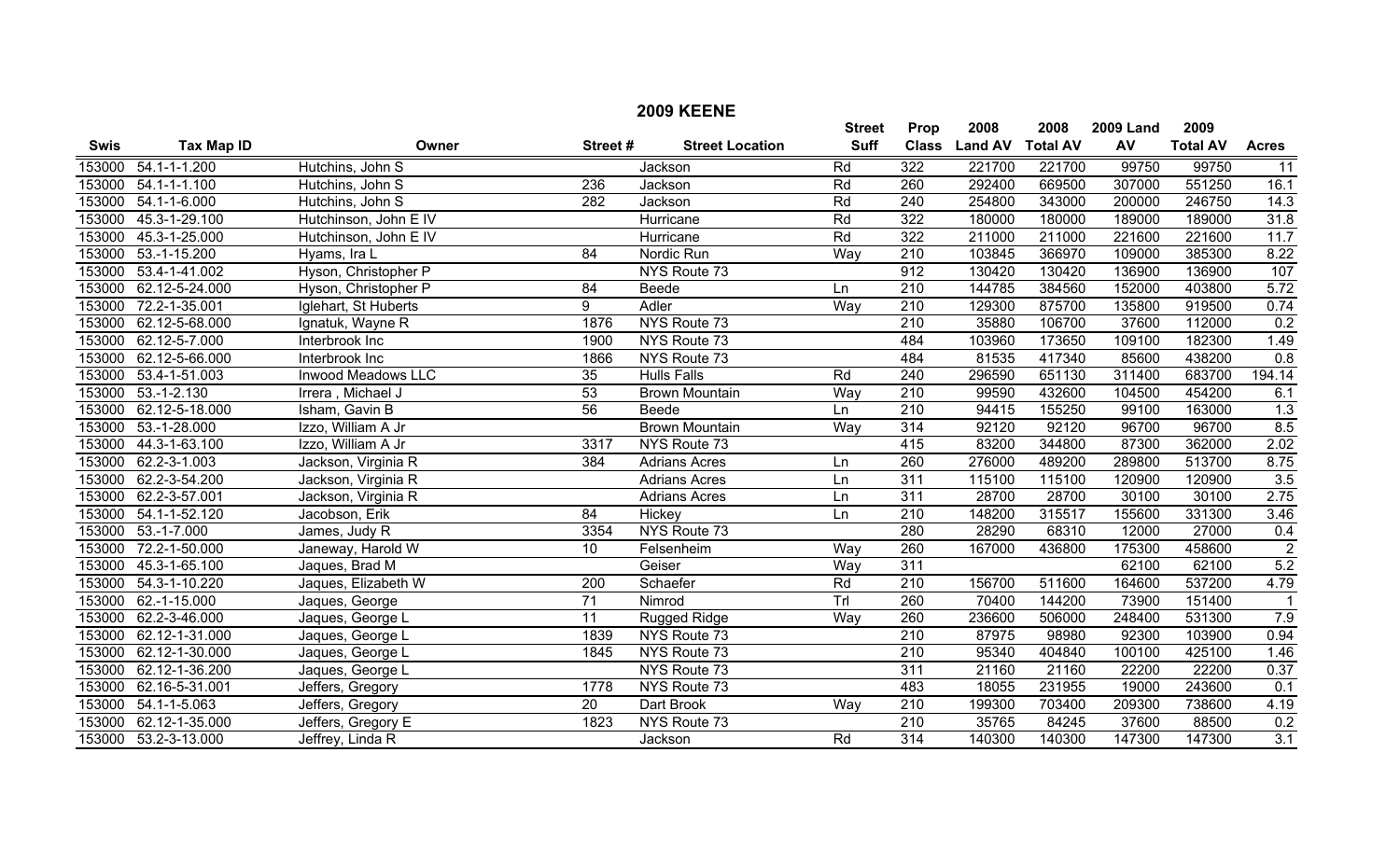| <b>Swis</b> | <b>Tax Map ID</b>   | Owner                       | Street#         | <b>Street Location</b> | <b>Street</b><br><b>Suff</b> | Prop<br><b>Class</b> | 2008<br><b>Land AV</b> | 2008<br><b>Total AV</b> | <b>2009 Land</b><br>AV | 2009<br><b>Total AV</b> | <b>Acres</b>    |
|-------------|---------------------|-----------------------------|-----------------|------------------------|------------------------------|----------------------|------------------------|-------------------------|------------------------|-------------------------|-----------------|
| 153000      | $36.-2-6.110$       | Jennerjahn Trust            |                 | Glen                   | Rd                           | $\overline{912}$     | 220800                 | 305118                  | 231900                 | 320400                  | 80.46           |
| 153000      | $36.-2-6.200$       | Jennerjahn, Ann M           |                 | Glen                   | Rd                           | 311                  | 64285                  | 64285                   | 67500                  | 67500                   | 7.61            |
| 153000      | 36.-2-6.300         | Jennerjahn, Hans P          |                 | Glen                   | Rd                           | 311                  | 81765                  | 81765                   | 85900                  | 85900                   | 11.83           |
| 153000      | 54.3-2-8.000        | Jewett, Edward L            |                 | <b>NYS Route 9N</b>    |                              | 322                  | 218600                 | 218600                  | 229500                 | 229500                  | 12.3            |
| 153000      | 53.2-3-11.000       | Jewett, Ellen               |                 | Jackson                | Rd                           | 314                  | 120400                 | 120400                  | 126400                 | 126400                  | 1.4             |
| 153000      | 53.27-2-4.016       | Jewett, Freeborne G Jr      | 1249            | Hurricane              | Rd                           | 260                  | 41860                  | 73260                   | 43900                  | 76900                   | 0.49            |
| 153000      | 62.59-3-3.000       | Joannette, Ernest R         | 65              | Market                 | $\overline{\mathsf{St}}$     | 210                  | 56235                  | 208730                  | 59100                  | 219200                  | 0.5             |
| 153000      | 62.59-3-4.000       | Joannette, Monique T        |                 | Market                 | $\overline{\mathsf{St}}$     | 311                  | 33700                  | 33700                   | 35400                  | 35400                   | 0.2             |
| 153000      | 62.-1-20.001        | Johantgen, Peter F          | 409             | <b>Adrians Acres</b>   | Ln                           | 312                  | 34300                  | 38600                   | 36000                  | 40500                   | 3.58            |
| 153000      | 63.-2-77.001        | Johnson, Maryellie K        | 16              | <b>Bushnell</b>        | Way                          | 311                  | 98330                  | 98330                   | 103200                 | 103200                  | 2.8             |
| 153000      | 63.-2-54.001        | Johnson, Maryellie K        |                 | Phelps Brook           | Ln                           | 210                  | 124315                 | 915100                  | 130600                 | 960900                  | 2.55            |
| 153000      | 44.2-1-45.120       | Johnson, Stephen P          |                 | <b>Irish Hill</b>      | Ln                           | 322                  | 77280                  | 77280                   | 81100                  | 81100                   | $\overline{12}$ |
| 153000      | 62.59-4-14.000      | Johnston Cynthia F          | 1755            | NYS Route 73           |                              | $\overline{210}$     | 78545                  | 331430                  | 82500                  | 348000                  | 0.8             |
| 153000      | 45.3-1-45.000       | Jones, Alfred               |                 | Leslie Gay             | Ln                           | 314                  | 3200                   | 3200                    | 3400                   | 3400                    | 0.62            |
| 153000      | 45.3-1-44.000       | Jones, Alfred               |                 | Leslie Gay             | Ln                           | 314                  | 131000                 | 131000                  | 137600                 | 137600                  | 3.61            |
| 153000      | 45.3-1-43.000       | Jones, Alfred W             |                 | <b>Leslie Gay</b>      | Ln                           | 314                  | 146600                 | 146600                  | 153900                 | 153900                  | 5.28            |
| 153000      | 45.3-1-42.000       | Jones, Alfred W             |                 | Leslie Gay             | Ln                           | 314                  | 9200                   | 9200                    | 9700                   | 9700                    | 1.75            |
| 153000      | 45.3-1-33.076       | Jones, Alfred W             | 80              | <b>Leslie Gay</b>      | Ln                           | $\overline{240}$     | 256300                 | 475400                  | 269100                 | 499200                  | 59.91           |
| 153000      | 44.3-1-20.000       | Jones, T Stephen            | 378             | <b>Alstead Hill</b>    | Ln                           | 260                  | 94190                  | 144325                  | 98900                  | 151500                  | 8.71            |
| 153000      | 62.15-1-21.000      | Jordan, Henrietta B         | 8               | Gibson                 | Way                          | $\overline{210}$     | 117900                 | 292100                  | 123800                 | 306700                  | 0.63            |
| 153000      | 62.15-1-1.000       | Juckett, Carolyn H          |                 | Interbrook             | Ln                           | 311                  | 1500                   | 1500                    | 1600                   | 1600                    | 0.15            |
| 153000      | 62.59-2-42.000      | Juckett, Edwin H            |                 | <b>Market</b>          | $\overline{\mathsf{St}}$     | 312                  | 44045                  | 47040                   | 46300                  | 49400                   | 0.4             |
| 153000      | 62.59-2-41.000      | Juckett, Edwin H            | 44              | Market                 | $\overline{\mathsf{St}}$     | $\overline{210}$     | 47380                  | 262780                  | 49700                  | 275900                  | 0.3             |
| 153000      | 62.59-1-6.000       | Kalnajs, Leslie             | 44              | Adirondack             | $\overline{\mathsf{St}}$     | 260                  | 148460                 | 308890                  | 155800                 | 324300                  | $\overline{9}$  |
| 153000      | $53.-1-2.140$       | Kaltenbach, Gary            | 73              | <b>Brown Mountain</b>  | Way                          | $\overline{210}$     | 99480                  | 467020                  | 104500                 | 490400                  | 6.1             |
| 153000      | 62.16-5-26.000      | Kaufman, Barbara            | $\overline{36}$ | Ranney                 | Way                          | 260                  | 137770                 | 214130                  | 144600                 | 224800                  | 11.7            |
| 153000      | 62.16-5-29.000      | Kaufman, Peter              |                 | NYS Route 73           |                              | 314                  | 9600                   | 9600                    | 10100                  | 10100                   | 1.2             |
| 153000      | 53.6-1-10.000       | Kavner, David               | 3492            | NYS Route 73           |                              | 260                  | 70600                  | 124600                  | 74100                  | 130800                  | 0.9             |
| 153000      | 44.4-3-16.000       | Keenan, Edward J            |                 | NYS Route 73           |                              | 280                  | 55800                  | 216775                  | 58600                  | 227600                  | 1.6             |
| 153000      | 62.4-1-50.002       | <b>Keene Central School</b> | 33              | Market                 | $\overline{\mathsf{St}}$     | 612                  | 147400                 | 11707400                | 154800                 | 12292800                | 46.3            |
| 153000      | 44.19-1-36.000      | Keene Community Center      | 8               | Church                 | $\overline{\mathsf{St}}$     | 652                  | 125000                 | 315400                  | 131300                 | 331200                  | 9.6             |
| 153000      | 53.27-1-8.002       | Keene Fire District         | 1300            | Hurricane              | Rd                           | 662                  | 21400                  | 350500                  | 22400                  | 368000                  | 0.34            |
| 153000      | 62.59-4-10.000      | Keene Fitness LLC           | $\overline{5}$  | Maple Tree             | Way                          | 432                  | 71300                  | 377940                  | 74800                  | 300800                  | 0.7             |
|             | 153000 54.3-2-9.000 | Keene Lookouts Inc          |                 | Round Top              | Ln                           | 322                  | 151300                 | 151300                  | 158900                 | 158900                  | 29.77           |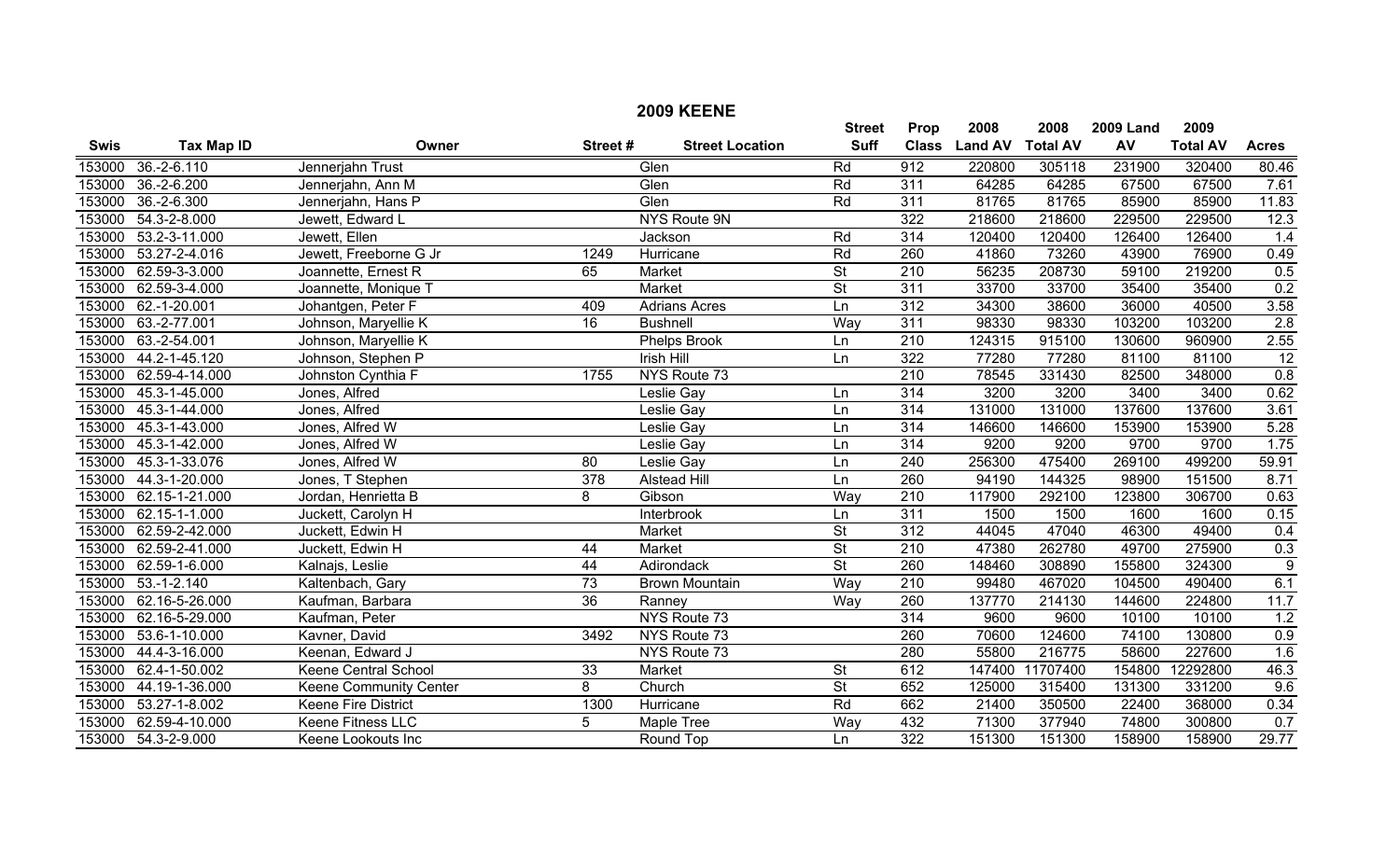|             |                       |                            |                 | <b>2009 KEENE</b>      |                          |                  |                |                 |                  |                 |                   |
|-------------|-----------------------|----------------------------|-----------------|------------------------|--------------------------|------------------|----------------|-----------------|------------------|-----------------|-------------------|
|             |                       |                            |                 |                        | <b>Street</b>            | Prop             | 2008           | 2008            | <b>2009 Land</b> | 2009            |                   |
| <b>Swis</b> | <b>Tax Map ID</b>     | Owner                      | Street#         | <b>Street Location</b> | <b>Suff</b>              | <b>Class</b>     | <b>Land AV</b> | <b>Total AV</b> | AV               | <b>Total AV</b> | <b>Acres</b>      |
| 153000      | 54.3-2-18.000         | Keene Lookouts Inc         |                 | NYS Route 9N           |                          | 322              | 194600         | 194600          | 204300           | 204300          | 14.35             |
| 153000      | 62.16-5-14.003        | Keene Valley Country Club  | 8               | <b>Country Club</b>    | Way                      | 553              | 125810         | 276230          | 132100           | 290000          | 5.5               |
| 153000      | 62.12-5-54.000        | Keene Valley Country Club  | 31              | Neville                | Way                      | $\overline{312}$ | 121210         | 121210          | 123300           | 127300          | 5.15              |
| 153000      | 62.59-4-5.000         | Keene Valley Fire Dist     | $\overline{15}$ | Market                 | $\overline{\mathsf{St}}$ | 662              | 20300          | 255800          | 21300            | 268600          | 0.48              |
| 153000      | 62.12-5-71.000        | Keene Valley Gourmet LLC   | 1888            | NYS Route 73           |                          | 484              | 64900          | 282500          | 68100            | 296600          | 0.51              |
| 153000      | 62.16-5-18.001        | Keene Valley Library Assoc | 1796            | NYS Route 73           |                          | 611              | 8200           | 249100          | 8700             | 261600          | 0.2               |
| 153000      | 62.2-1-23.000         | Keene Valley Mad Kat LLC   | 50              | Mesa                   | Way                      | 240              | 117300         | 302100          | 123200           | 317200          | 27.25             |
| 153000      | 62.15-1-13.000        | Keene Valley Rackets Club  | 156             | Johns Brook            | Ln                       | $\overline{210}$ | 175300         | 382900          | 184000           | 402000          | 3.4               |
| 153000      | $62.12 - 2 - 1.113$   | Keene Valley Video Inc     | 1948            | NYS Route 73           |                          | 449              | 49500          | 78300           | 49500            | 78300           | 0.78              |
| 153000      | 62.15-1-5.300         | Keene Water Dist 2         |                 | Interbrook             | Ln                       | 323              | 73300          | 93300           | 77000            | 98000           | 0.62              |
| 153000      | 62.59-4-11.000        | Kelly, Mary F              | 1767            | NYS Route 73           |                          | 483              | 36110          | 193430          | 37900            | 203100          | 0.2               |
| 153000      | 72.8-1-24.000         | Kelvie, Scudder D          | 46              | St Huberts             | Rd                       | 210              | 56350          | 160100          | 59200            | 168100          | 0.5               |
| 153000      | 62.59-1-24.000        | Kenn, Elizabeth B          | $\mathbf{3}$    | Nigra                  | Way                      | $\overline{312}$ | 56350          | 106260          | 59200            | 111600          | 0.5               |
| 153000      | 44.2-1-53.000         | Kenney, Gerri A            | 177             | Limekiln               | Rd                       | 210              | 84640          | 161580          | 88900            | 169700          | 4.4               |
|             | 153000 63.-2-67.200   | Kernan, Benjamin           | 109             | Phelps Brook           | Ln                       | $\overline{210}$ | 159620         | 385990          | 167600           | 405300          | 8.7               |
|             | 153000 62.12-5-30.000 | Kernan, Benjamin           |                 | Phelps Brook           | Ln                       | 314              | 93725          | 93725           | 98400            | 98400           | 2.4               |
| 153000      | 63.-2-63.000          | Kernan, Benjamin           |                 | <b>Phelps Brook</b>    | Ln                       | 322              | 170900         | 170900          | 179400           | 179400          | 12.9              |
| 153000      | 63.-2-66.200          | Kernan, Benjamin T         |                 | Phelps Brook           | Ln                       | 314              | 94900          | 94900           | 99600            | 99600           | 2.4               |
| 153000      | 63.-2-72.200          | Kerr, David W              |                 | <b>Phelps Brook</b>    | Ln                       | 314              | 116150         | 116150          | 122000           | 122000          | 6.34              |
| 153000      | 53.2-1-33.002         | Kerr, Edward J             | 312             | <b>Hulls Falls</b>     | Rd                       | $\overline{240}$ | 126845         | 238170          | 133200           | 250100          | 18.3              |
| 153000      | 53.4-1-48.002         | <b>KHEB Auerbach TRUST</b> | 2362            | NYS Route 73           |                          | $\overline{240}$ | 116500         | 418490          | 122300           | 439400          | 33.73             |
| 153000      | 53.4-1-32.000         | Kiernan, Carolyn H         |                 | NYS Route 9N           |                          | 314              | 4100           | 4100            | 4300             | 4300            | 0.66              |
| 153000      | 53.27-2-7.006         | Kiernan, Carolyn H         | 10878           | NYS Route 9N           |                          | 210              | 59400          | 184400          | 62400            | 193600          | 0.8               |
| 153000      | 53.2-3-26.000         | Kiernan, Carolyn H         |                 | Spring                 | Way                      | 322              | 128600         | 128600          | 135000           | 135000          | 101.3             |
| 153000      | 54.3-1-41.000         | Kiernan, Corinne S         | 134             | Hurricane              | Rd                       | 260              | 88780          | 113275          | 93200            | 118900          | 4.4               |
| 153000      | 54.3-2-13.000         | Kimball, Christopher P     |                 | Round Top              | Ln                       | $\overline{314}$ | 117700         | 117700          | 123600           | 123600          | 6.48              |
| 153000      | $53.-1-12.120$        | King, Ward W               | 54              | Nordic Run             | Way                      | 210              | 87630          | 244260          | 92000            | 256500          | 5                 |
| 153000      | 53.6-1-4.112          | Kinsella, Richard J        |                 | Owls Head              | Ln                       | 314              | 73800          | 73800           | 77500            | 77500           | 5.1               |
| 153000      | 72.2-1-33.000         | Kirkbride, David B         | $\overline{31}$ | Neilson                | Way                      | $\overline{210}$ | 146100         | 456400          | 153400           | 479200          | 0.9               |
| 153000      | 44.19-1-22.200        | Kirkby, James L            | 3101            | NYS Route 73           |                          | 322              | 90480          | 90480           | 95000            | 95000           | 10.06             |
| 153000      | 62.59-4-1.000         | Kirmer, Patrick            | 31              | Market                 | <b>St</b>                | 210              | 47380          | 176760          | 49800            | 185600          | 0.3               |
| 153000      | 44.3-1-26.000         | Kivistik, Andrew S         | 67              | <b>Bartlett</b>        | Rd                       | 280              | 82150          | 218690          | 86200            | 229600          | $\overline{5}$    |
| 153000      | 53.6-1-21.000         | Klein, Thomas R            |                 | NYS Route 73           |                          | $\overline{314}$ | 62400          | 62400           | 65500            | 65500           | 4.3               |
|             | 153000 44.4-2-25.100  | Kluwe, Tilman E            | 1144            | Hurricane              | Rd                       | $\overline{240}$ | 253000         | 613600          | 265700           | 644300          | $\overline{10.9}$ |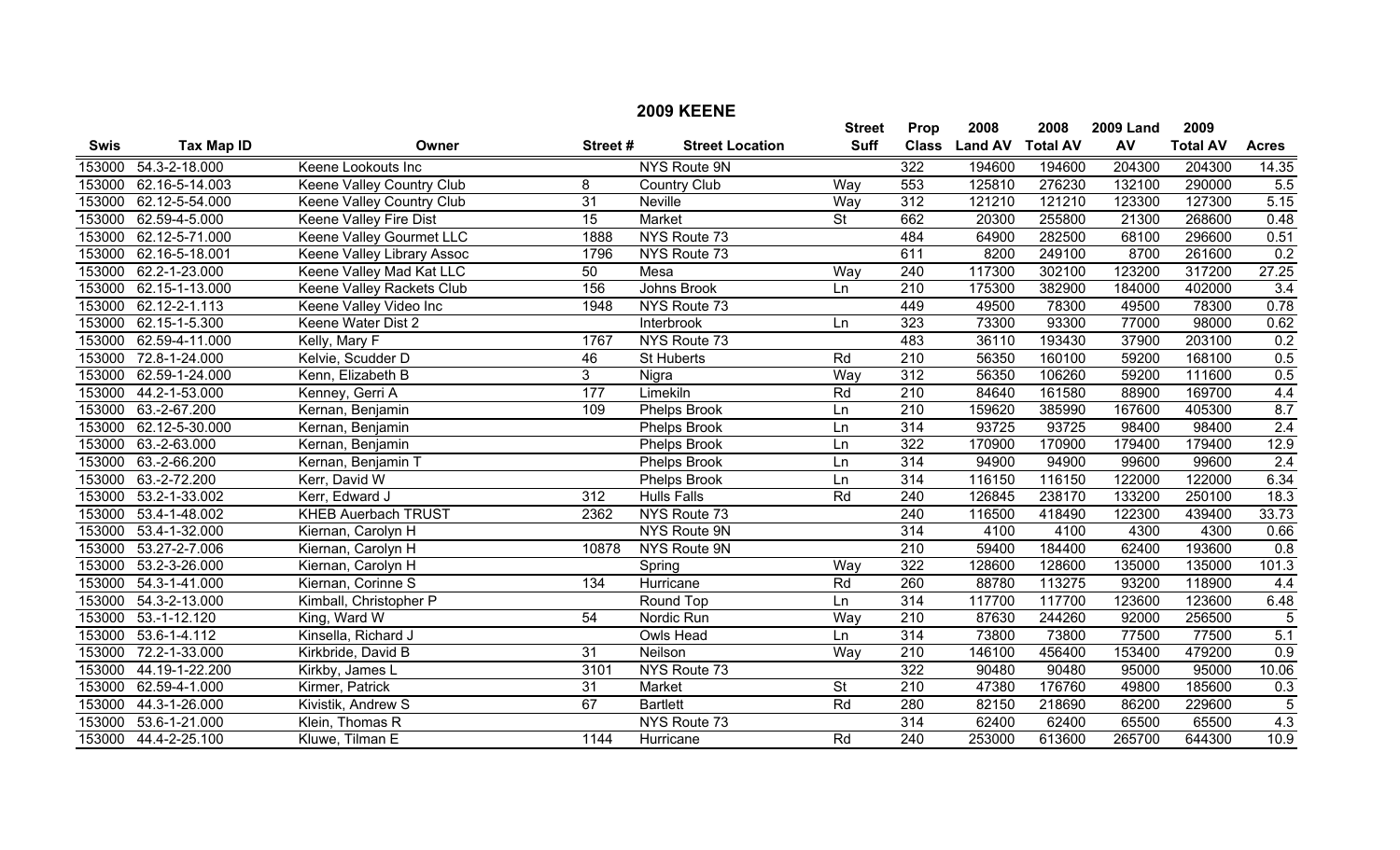|             |                   |                              |                 | <b>2009 KEENE</b>      |                 |                  |                |                 |                  |                 |                   |
|-------------|-------------------|------------------------------|-----------------|------------------------|-----------------|------------------|----------------|-----------------|------------------|-----------------|-------------------|
|             |                   |                              |                 |                        | <b>Street</b>   | Prop             | 2008           | 2008            | <b>2009 Land</b> | 2009            |                   |
| <b>Swis</b> | <b>Tax Map ID</b> | Owner                        | Street#         | <b>Street Location</b> | <b>Suff</b>     | <b>Class</b>     | <b>Land AV</b> | <b>Total AV</b> | AV               | <b>Total AV</b> | <b>Acres</b>      |
| 153000      | 44.19-1-49.100    | Knapp, Conrad J              |                 | NYS Route 73           |                 | 322              | 210000         | 210000          | 220500           | 220500          | 91.93             |
| 153000      | 44.3-1-19.100     | Knapp, Conrad J              | 408             | <b>Alstead Hill</b>    | Ln              | 270              | 87400          | 90970           | 91800            | 95500           | 7.2               |
| 153000      | 44.3-1-32.110     | Knapp, Conrad J              | 330             | <b>Alstead Hill</b>    | Ln              | $\overline{240}$ | 301070         | 346960          | 316100           | 364300          | 144.47            |
| 153000      | 44.3-1-32.200     | Knapp, Kathryn K             | 361             | <b>Alstead Hill</b>    | Ln              | $\overline{270}$ | 98670          | 98670           | 103500           | 103600          | 9.54              |
| 153000      | 53.2-1-24.200     | Knapp, Whitman E             | 19              | Nasons Nubble          | Way             | 210              | 101890         | 614905          | 107000           | 645700          | 9.45              |
| 153000      | 62.2-3-37.000     | Kobak, Carol J               | 42              | Wieschhoff             | Ln              | $\overline{210}$ | 187900         | 422000          | 197300           | 443100          | $\overline{4}$    |
| 153000      | 53.2-1-28.005     | Koehring, John W             | 78              | Fairview               | Way             | 912              | 209070         | 259670          | 219600           | 272700          | 99.09             |
| 153000      | 53.2-1-46.005     | Koehring, John W             | 218             | Gristmill              | Ln              | 240              | 146740         | 521410          | 154100           | 547500          | $\overline{21.5}$ |
| 153000      | 54.1-1-23.000     | Kohlbecker, Nancy D          | 824             | Hurricane              | Rd              | 210              | 211600         | 380300          | 222200           | 399300          | 6.2               |
| 153000      | $53 - 1 - 3.111$  | Kokoris, Anastasios          |                 | NYS Route 73           |                 | 322              | 238510         | 238510          | 250400           | 250400          | 168.43            |
| 153000      | 44.3-1-19.220     | Konowitz, Ronald T           | 433             | <b>Alstead Hill</b>    | Ln              | 240              | 136390         | 211490          | 143200           | 222100          | 29.91             |
| 153000      | 62.59-2-26.000    | Korpan, Michael P            | $\overline{16}$ | Market                 | $\overline{St}$ | 210              | 47380          | 177790          | 49800            | 186700          | 0.3               |
| 153000      | 53.6-1-13.000     | Kostrubiak, Roman            |                 | NYS Route 73           |                 | $\overline{311}$ | 75700          | 75700           | 79500            | 79500           | 5.4               |
| 153000      | 62.12-1-1.200     | Krag, William B Jr           |                 | NYS Route 73           |                 | $\overline{322}$ | 313030         | 313030          | 328700           | 328700          | 10.05             |
| 153000      | 44.4-2-3.200      | Kries, Warren                | 11262           | NYS Route 9N           |                 | $\overline{322}$ | 159000         | 159000          | 167000           | 167000          | 23.7              |
| 153000      | 54.3-1-69.320     | Kucharczyk, Roman            |                 | Round Top              | Ln              | 311              |                |                 | 62600            | 62600           | 5.8               |
| 153000      | 62.59-2-21.000/1  | KV Congregational Church Inc | 1787            | NYS Route 73           |                 | 210              | 2000           | 89600           | 2100             | 94100           | 0.01              |
| 153000      | 62.59-2-21.000    | KV Congregational Church Inc | 1791            | NYS Route 73           |                 | 620              | 90400          | 426600          | 94900            | 447900          | 1.37              |
| 153000      | 62.16-5-30.002    | KV Neighborhood House Inc    | 1782            | NYS Route 73           |                 | 633              | 167700         | 3645500         | 176100           | 3827800         | 7.7               |
| 153000      | 53.2-3-48.000     | LaBarge, David F             | 10858           | NYS Route 9N           |                 | 417              | 82800          | 300610          | 86900            | 315600          | 1.9               |
| 153000      | 44.3-1-32.300     | Lackey, Jonathan             | 395             | <b>Alstead Hill</b>    | Ln              | $\overline{210}$ | 67850          | 105460          | 71200            | 110700          | 4.64              |
| 153000      | 53.27-2-8.200     | LaCroix, Katherine S         | $\overline{13}$ | <b>Hill Top</b>        | Ln              | $\overline{210}$ | 41170          | 104880          | 43200            | 110100          | 0.46              |
| 153000      | 44.2-1-7.000      | Lacy, Benjamin H             |                 | Lacy                   | Rd              | 322              | 83720          | 83720           | 87900            | 87900           | 65.24             |
| 153000      | 44.2-1-5.000      | Lacy, Benjamin H             |                 | Lacy                   | Rd              | $\overline{312}$ | 215395         | 295210          | 226200           | 310000          | 102.8             |
| 153000      | 44.-1-10.000      | Lacy, Benjamin H             | 398             | <b>Bartlett</b>        | Rd              | 912              | 229350         | 229350          | 234177           | 234177          | 134.9             |
| 153000      | 44.-1-16.000      | Lacy, BS                     |                 | <b>Bartlett</b>        | Rd              | 912              | 222390         | 222390          | 233500           | 233500          | 155.7             |
| 153000      | 44.3-1-23.000     | Lacy, BS                     | $\overline{76}$ | <b>Clifford Falls</b>  | Ln              | $\overline{240}$ | 217304         | 328650          | 228200           | 345100          | 70.8              |
| 153000      | 44.2-1-60.000     | Lacy, BS                     |                 | Lacy                   | Rd              | 314              | 67740          | 67740           | 71100            | 71100           | 4.6               |
| 153000      | 44.-1-12.000      | Lacy, BS                     | 153             | <b>Bartlett</b>        | Rd              | 240              | 322702         | 451732          | 338800           | 474300          | 273.9             |
| 153000      | 44.3-1-22.000     | Lacy, BS                     |                 | <b>Clifford Falls</b>  | Ln              | 912              | 3000           | 3000            | 3200             | 3200            | 0.9               |
| 153000      | 44.-1-15.000      | Lacy, Burritt                |                 | <b>Bartlett</b>        | Rd              | 912              | 121315         | 121315          | 127400           | 127400          | 85                |
| 153000      | 44.2-1-31.001     | Lacy, John P                 |                 | <b>Bartlett</b>        | Rd              | 311              | 54740          | 54740           | 57500            | 57500           | 9.5               |
| 153000      | 62.12-5-44.000    | Lambs End LLC                |                 | Levi Lamb              | Way             | 314              | 107410         | 107410          | 112800           | 112800          | 5.5               |
| 153000      | 62.12-5-41.000    | Lambs End LLC                | 124             | Levi Lamb              | Way             | $\overline{210}$ | 123165         | 1813780         | 129400           | 1904500         | 3.2               |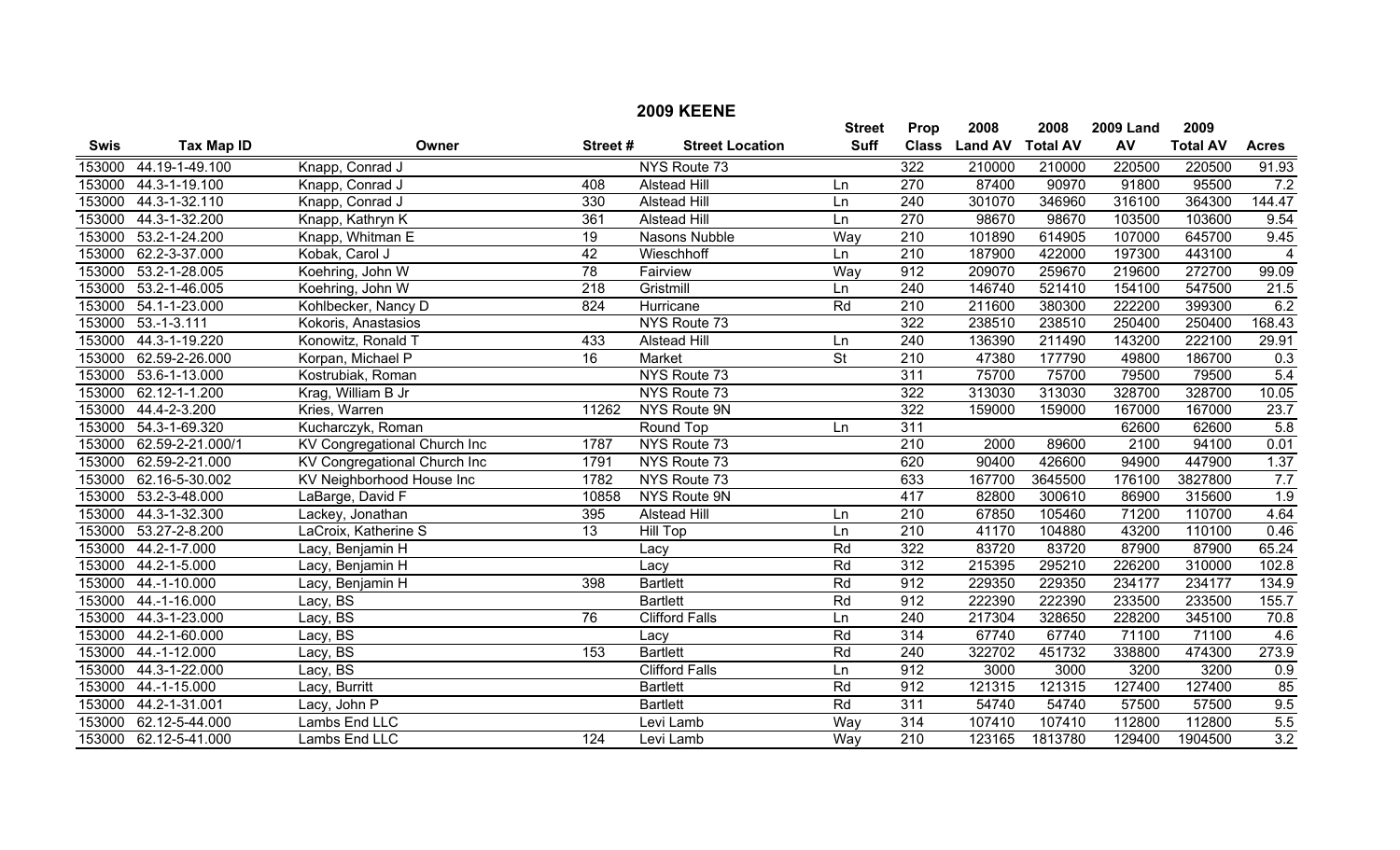|                  |                       |                         |                 | <b>2009 KEENE</b>                        |                              |                             |                        |                         |                        |                         |                 |
|------------------|-----------------------|-------------------------|-----------------|------------------------------------------|------------------------------|-----------------------------|------------------------|-------------------------|------------------------|-------------------------|-----------------|
| <b>Swis</b>      | <b>Tax Map ID</b>     | Owner                   | Street#         | <b>Street Location</b>                   | <b>Street</b><br><b>Suff</b> | <b>Prop</b><br><b>Class</b> | 2008<br><b>Land AV</b> | 2008<br><b>Total AV</b> | <b>2009 Land</b><br>AV | 2009<br><b>Total AV</b> | <b>Acres</b>    |
|                  | 53.2-3-2.210          |                         | $\overline{71}$ |                                          |                              | $\overline{240}$            |                        |                         | 240500                 | 538800                  |                 |
| 153000<br>153000 | 53.4-1-12.000         | Lang, Donald H          |                 | <b>High Meadow</b><br><b>Hulls Falls</b> | Way<br>Rd                    | 314                         | 229080<br>48000        | 513130<br>48000         | 50400                  | 50400                   | 29.6<br>1.14    |
| 153000           |                       | Langmann, John A        |                 |                                          |                              | 312                         | 72200                  |                         | 75800                  | 92800                   |                 |
|                  | 53.4-1-11.200         | Langmann, John A        |                 | <b>Hulls Falls</b>                       | Rd                           |                             |                        | 88400                   |                        |                         | 5.26            |
| 153000           | 53.4-1-13.000         | Langmann, John A        | 136             | <b>Hulls Falls</b>                       | Rd                           | 210                         | 51500                  | 189000                  | 54000                  | 198400                  | 0.65            |
| 153000           | 53.4-1-11.100         | Langmann, John A        |                 | <b>Hulls Falls</b>                       | Rd                           | 322                         | 69400                  | 69400                   | 72900                  | 72900                   | 13.5            |
| 153000           | 53.2-1-37.300         | Langmann, John A        |                 | <b>Hulls Falls</b>                       | Rd                           | 322                         | 96700                  | 96700                   | 101500                 | 101500                  | $\overline{26}$ |
| 153000           | $53.4 - 1 - 6.130$    | Langmann, Vincent G     |                 | <b>Hulls Falls</b>                       | Rd                           | 311                         | 64300                  | 64300                   | 67500                  | 67500                   | 3.66            |
| 153000           | $53.4 - 1 - 6.140$    | Langmann, William T     |                 | <b>Hulls Falls</b>                       | Rd                           | 311                         | 64300                  | 64300                   | 67500                  | 67500                   | 3.66            |
| 153000           | $53.4 - 1 - 6.120$    | Langmann, William T     |                 | <b>Hulls Falls</b>                       | Rd                           | 311                         | 35400                  | 35400                   | 37200                  | 37200                   | 13.3            |
| 153000           | 53.4-1-8.002          | Langmann, William T     | 139             | <b>Hulls Falls</b>                       | Rd                           | 210                         | 103500                 | 193400                  | 108700                 | 203100                  | 5.73            |
| 153000           | 53.2-1-37.200         | Langmann, William T     |                 | <b>Hulls Falls</b>                       | Rd                           | 311                         | 57600                  | 57600                   | 60500                  | 60500                   | 8.8             |
| 153000           | 62.-1-11.002          | Lanyon Wesley E         | $\overline{7}$  | Snow Shoe                                | Way                          | 260                         | 197100                 | 379400                  | 207000                 | 398400                  | 4.88            |
| 153000           | 45.3-1-7.000          | LaPorte, Barbara J      | 150             | OToole                                   | Ln                           | 240                         | 159011                 | 272711                  | 166900                 | 286300                  | 47.7            |
| 153000           | 53.2-3-46.000         | LaRose, Clifford L      | 10830           | NYS Route 9N                             |                              | 210                         | 29400                  | 94200                   | 30900                  | 98900                   | 0.2             |
| 153000           | 62.4-1-8.001          | LaRose, Margaret        | 1585            | NYS Route 73                             |                              | $\overline{270}$            | 92110                  | 198140                  | 96700                  | 208000                  | 2.14            |
| 153000           | 53.2-3-34.001         | LaRow, Frederick J      | $\overline{13}$ | <b>Corliss Point</b>                     | Way                          | $\overline{210}$            | 220800                 | 356600                  | 231800                 | 374400                  | 6.86            |
| 153000           | 62.59-4-13.000        | Lashway, Mary E         |                 | NYS Route 73                             |                              | 210                         | 56350                  | 179520                  | 59200                  | 188500                  | 0.5             |
| 153000           | 62.59-4-12.000        | Lashway, Mary E         |                 | NYS Route 73                             |                              | 311                         | 49110                  | 49110                   | 51600                  | 51600                   | 0.53            |
| 153000           | 44.2-1-17.002         | Lashway, Robert         | 24              | <b>Styles Brook</b>                      | Rd                           | 260                         | 68310                  | 129375                  | 71700                  | 135800                  | 1.1             |
| 153000           | 53.2-1-18.000         | Lashway, Robert         | 10777           | NYS Route 9N                             |                              | $\overline{210}$            | 76245                  | 188000                  | 80100                  | 197400                  | 2.8             |
| 153000           | 72.2-1-4.000          | Laumont, Philippe       | 1336            | NYS Route 73                             |                              | $\overline{240}$            | 300200                 | 642700                  | 315200                 | 674800                  | 73.46           |
| 153000           | 72.8-1-17.200         | Laumont, Philippe E     |                 | NYS Route 73                             |                              | 314                         | 107410                 | 107410                  | 112800                 | 112800                  | 8.85            |
| 153000           | 72.2-1-54.000         | Laurans, Leslie F       | 8               | Felsenheim                               | Way                          | 210                         | 158600                 | 730500                  | 166500                 | 767000                  | 1.2             |
| 153000           | 62.59-2-14.000        | Lawrence, Brett S       | $\overline{11}$ | Adirondack                               | $\overline{\mathsf{St}}$     | $\overline{210}$            | 36110                  | 135130                  | 37900                  | 141900                  | 0.2             |
| 153000           | 63.-2-14.000          | Lawrence, Brett S       | 264             | Stage Coach                              | Wav                          | $\overline{312}$            | 41630                  | 44510                   | 43700                  | 46700                   | $\mathbf{1}$    |
| 153000           | 44.19-1-46.000        | Lawrence, Donald I      | 43              | Church                                   | $\overline{\mathsf{St}}$     | 210                         | 38200                  | 141200                  | 40100                  | 148300                  | 0.3             |
| 153000           | 44.2-1-43.000         | Lawrence, Hazel M       | 11373           | NYS Route 9N                             |                              | 210                         | 76130                  | 176300                  | 79900                  | 185100                  | 2.8             |
| 153000           | 44.19-1-26.000        | Lawrence, Percival H Jr | 3047            | NYS Route 73                             |                              | 210                         | 81900                  | 201600                  | 86000                  | 211700                  | 3.2             |
| 153000           | 44.19-1-22.100        | Lawrence, Percival H Jr |                 | NYS Route 73                             |                              | $\overline{311}$            | 52610                  | 52610                   | 55200                  | 55200                   | 2.5             |
| 153000           | 44.19-1-12.000        | Lawrence, Robin         | 167             | Gilmore Hill                             | Rd                           | 314                         | 69040                  | 69040                   | 72500                  | 72500                   | 6.1             |
| 153000           | 44.19-1-3.000         | Lawrence, Robin         |                 | Gilmore Hill                             | Rd                           | 314                         | 30000                  | 30000                   | 31500                  | 31500                   | $\sqrt{2}$      |
| 153000           | 44.19-1-40.000        | Lawrence, Robin         |                 | NYS Route 73                             |                              | 312                         | 10300                  | 20400                   | 10800                  | 21400                   | 0.19            |
| 153000           | 53.6-1-6.000          | Lawrence, Robin         |                 | NYS Route 73                             |                              | 314                         | 50140                  | 50140                   | 52600                  | 52600                   | 1.8             |
|                  | 153000 44.19-1-39.000 | Lawrence, Robin         | 2885            | NYS Route 73                             |                              | $\overline{210}$            | 29500                  | 103100                  | 31000                  | 108300                  | 0.2             |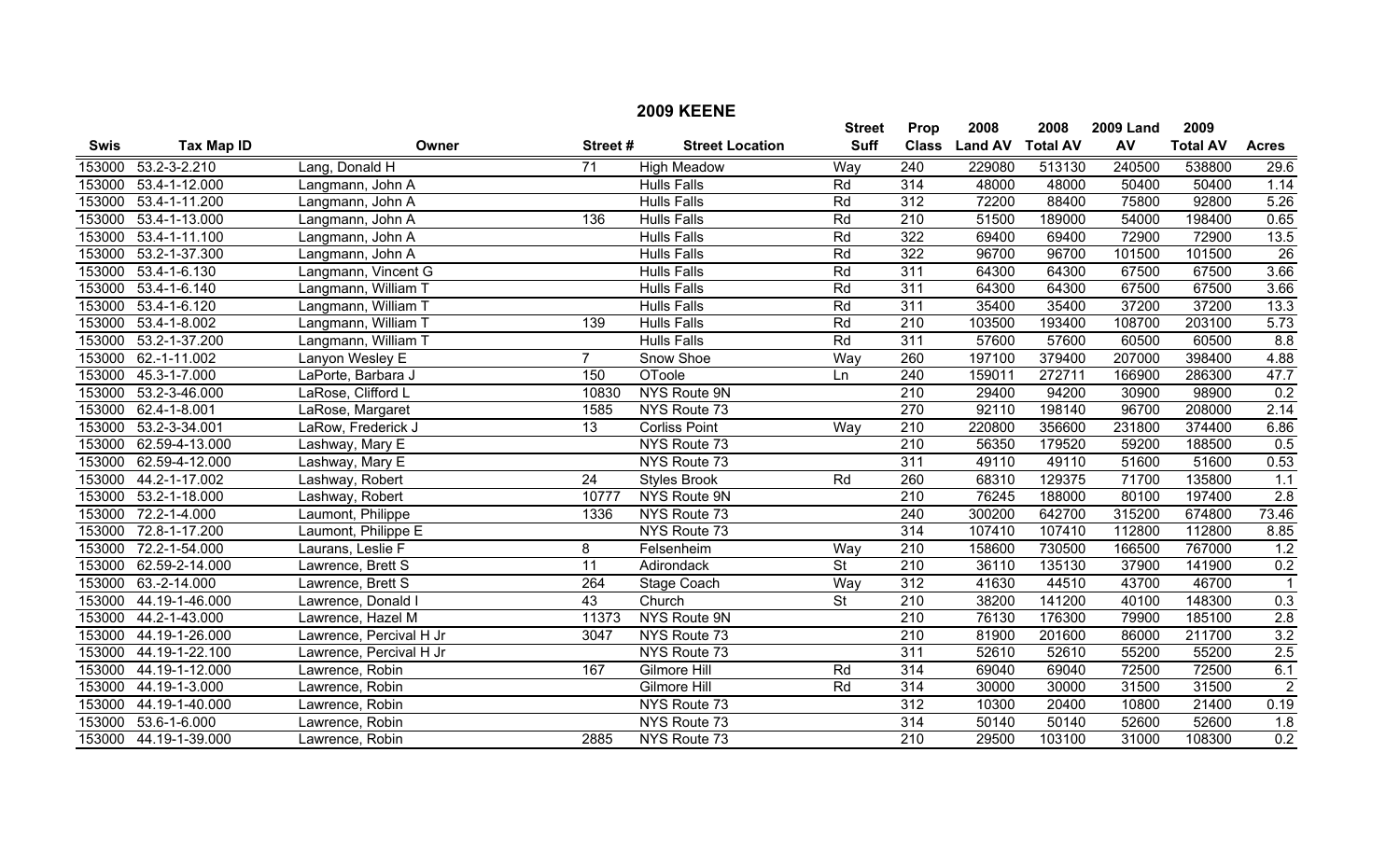|             |                     |                              |                 | <b>2009 KEENE</b>      |               |                  |                  |         |                  |                 |                  |
|-------------|---------------------|------------------------------|-----------------|------------------------|---------------|------------------|------------------|---------|------------------|-----------------|------------------|
|             |                     |                              |                 |                        | <b>Street</b> | Prop             | 2008             | 2008    | <b>2009 Land</b> | 2009            |                  |
| <b>Swis</b> | <b>Tax Map ID</b>   | Owner                        | Street#         | <b>Street Location</b> | <b>Suff</b>   | <b>Class</b>     | Land AV Total AV |         | AV               | <b>Total AV</b> | <b>Acres</b>     |
| 153000      | 54.3-1-5.000        | Lawrence, Robin              |                 | <b>NYS Route 9N</b>    |               | 322              | 77050            | 77050   | 80900            | 80900           | 16.3             |
| 153000      | 44.19-1-11.000      | Lawrence, Robin              |                 | Gilmore Hill           | Rd            | 311              | 76590            | 76590   | 80400            | 80400           | 7.7              |
| 153000      | 62.12-5-11.000      | Lecky, John S                | 1914            | NYS Route 73           |               | 210              | 122590           | 417550  | 128700           | 438400          | 4.9              |
| 153000      | $53.2 - 1 - 2.000$  | LeClair, David R             | 104             | Hedgehog               | Way           | 314              | 18040            | 18040   | 18900            | 18900           | 0.9              |
| 153000      | 44.4-2-36.111       | LeClair, Gina M              |                 | NYS Route 9N           |               | 311              | 53590            | 53590   | 56300            | 56300           | 2.49             |
| 153000      | 62.2-1-43.000       | LeClair, Lance M             |                 | NYS Route 73           |               | $\overline{311}$ | 102700           | 102700  | 107800           | 107800          | 3.24             |
| 153000      | 62.2-1-44.000       | LeClair, Lance M             |                 | NYS Route 73           |               | 311              | 102500           | 102500  | 107600           | 107600          | 3.2              |
| 153000      | 62.2-1-44.000/2009  | LeClair, Lance M             |                 | NYS Route 73           |               | 311              |                  |         | 107600           | 107600          |                  |
| 153000      | 53.27-2-3.004       | LeClair, Marcella A          | 10890           | NYS Route 9N           |               | $\overline{210}$ | 31390            | 101200  | 33000            | 106300          | 0.22             |
| 153000      | 62.16-5-16.001      | LeClair, Martha B            | 1790            | NYS Route 73           |               | $\overline{210}$ | 47265            | 205050  | 49600            | 215300          | 0.3              |
| 153000      | 53.2-1-10.112       | LeClair, Michael J           | 458             | <b>Hulls Falls</b>     | Rd            | 210              | 74060            | 205620  | 77800            | 215900          | 2.03             |
| 153000      | $53.-1-6.000$       | LeClair, Randy M             | 3374            | NYS Route 73           |               | $\overline{210}$ | 87975            | 180670  | 92400            | 189700          | $6\phantom{1}6$  |
| 153000      | 72.8-1-23.000       | LeClair, Raymond P           | $\overline{42}$ | St Huberts             | Rd            | $\overline{210}$ | 48645            | 235520  | 51100            | 247300          | 0.39             |
| 153000      | 62.12-1-6.000       | Lee, Daniel C                | 15              | <b>Holt</b>            | Rd            | 270              | 92115            | 95110   | 96800            | 99900           | $\overline{2}$   |
| 153000      | 62.4-1-15.001       | Lehmann, Theodore            | 65              | Evergreen              | Ln            | 260              | 143865           | 408710  | 151000           | 429100          | $\overline{13}$  |
| 153000      | 54.3-1-10.110       | Leighton, Pamela W           | 283             | Hurricane              | Rd            | 240              | 260200           | 1306500 | 273200           | 1371800         | 11.05            |
| 153000      | 44.2-1-3.001        | Leland Yasmin                | 11392           | NYS Route 9N           |               | 322              | 56000            | 56000   | 58800            | 58800           | 13.8             |
| 153000      | $36.-2-8.000$       | Levy, Mark                   | 47              | <b>Upland Meadows</b>  | Rd            | 260              | 72220            | 100280  | 75800            | 105300          | 2.9              |
| 153000      | 62.12-1-34.000      | Lichtenberg, Horst           | 1827            | NYS Route 73           |               | $\overline{210}$ | 47040            | 178600  | 49400            | 187500          | 0.3              |
| 153000      | 44.2-1-32.001       | Likewise, Diane L            |                 | <b>Bartlett</b>        | Rd            | 311              | 54740            | 54740   | 57500            | 57500           | 9.5              |
| 153000      | 62.-1-14.000        | Lloyd, James E               | $\overline{71}$ | Nimrod                 | Trl           | 260              | 212900           | 226800  | 223500           | 238100          | 72.6             |
| 153000      | 62.2-1-33.111       | Logan, Ann C                 |                 | Ausable                | Rd            | $\overline{311}$ | 133300           | 133300  | 140000           | 140000          | 3.2              |
| 153000      | 62.2-2-8.004        | Lone Pine                    | 133             | Beede                  | Ln            | 240              | 224000           | 829000  | 235200           | 870400          | 20.5             |
| 153000      | 53.2-1-42.003       | Long, William T              | 447             | <b>Hulls Falls</b>     | Rd            | $\overline{240}$ | 119255           | 408830  | 125200           | 429300          | 18.12            |
| 153000      | 62.12-3-3.000       | Longstreth, Lucinda          | $\overline{41}$ | Lowrie                 | Way           | 260              | 139150           | 604670  | 146100           | 634900          | 4.7              |
| 153000      | 62.12-2-8.001       | Loomis, Julia W              |                 | NYS Route 73           |               | $\overline{314}$ | 116610           | 116610  | 122400           | 122400          | 6.49             |
| 153000      | 44.4-2-11.000       | Lorendo, Cam                 | 1034            | Hurricane              | Rd            | 210              | 161700           | 289600  | 169800           | 304100          | 1.5              |
| 153000      | 62.2-3-15.300       | Lower Porter Mtn Water Assoc | 28              | Wieschhoff             | Ln            | 311              | 5800             | 5800    | 6100             | 6100            | 0.55             |
| 153000      | 62.2-3-54.300       | Lower Porter Mtn Water Assoc |                 | <b>Adrians Acres</b>   | Ln            | 314              | 13612            | 13612   | 14300            | 14300           | 0.1              |
| 153000      | 45.3-1-58.000       | Lucas, Anthony F             | $\overline{21}$ | <b>Gulf Brook</b>      | Way           | $\overline{210}$ | 229200           | 670704  | 240600           | 704200          | 7.48             |
| 153000      | 44.4-2-39.001       | Luderowski, Nils E           | 11128           | NYS Route 9N           |               | 240              | 122015           | 314525  | 128200           | 330300          | 10.65            |
| 153000      | 63.-2-22.000        | Ludlow, Amy C                | 164             | Stage Coach            | Way           | 260              | 60490            | 97300   | 63500            | 102200          | 0.84             |
| 153000      | 62.59-1-8.000       | Luthringshauser, C           | $\overline{11}$ | Nigra                  | Way           | 260              | 47265            | 107410  | 49600            | 112800          | 0.3              |
|             | 153000 62.2-3-5.000 | Luthringshauser, Carol K     | $\overline{46}$ | Racoon Ridge           | Way           | $\overline{210}$ | 181600           | 950700  | 190600           | 998200          | $\overline{3.4}$ |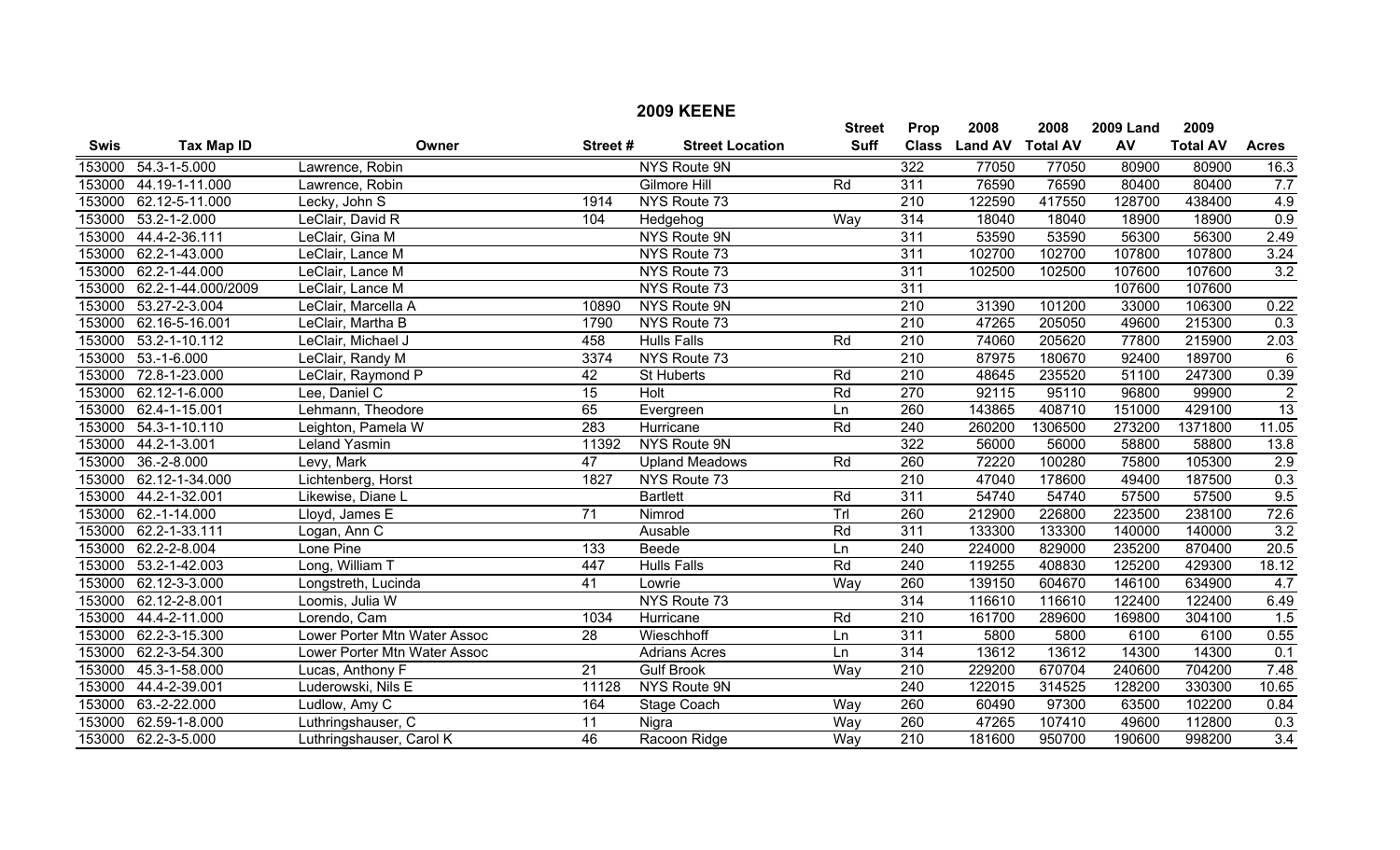|             |                   |                           |                 |                        | <b>Street</b>            | Prop             | 2008           | 2008            | <b>2009 Land</b> | 2009            |                |
|-------------|-------------------|---------------------------|-----------------|------------------------|--------------------------|------------------|----------------|-----------------|------------------|-----------------|----------------|
| <b>Swis</b> | <b>Tax Map ID</b> | Owner                     | Street#         | <b>Street Location</b> | <b>Suff</b>              | <b>Class</b>     | <b>Land AV</b> | <b>Total AV</b> | AV               | <b>Total AV</b> | <b>Acres</b>   |
| 153000      | 62.2-3-6.000      | Luthringshauser, Daniel R |                 | <b>Adrians Acres</b>   | Ln                       | 314              | 104400         | 104400          | 109600           | 109600          | $\overline{3}$ |
| 153000      | 44.2-1-55.000     | Luzine, Marie T           |                 | Lacy                   | Rd                       | $\overline{314}$ | 18860          | 18860           | 19800            | 19800           | 0.7            |
| 153000      | 54.3-1-8.220      | MacArthur, Kenneth E Jr   |                 | <b>NYS Route 9N</b>    |                          | 314              | 100820         | 100820          | 105900           | 105900          | 9.9            |
| 153000      | 63.-2-69.000      | MacDougall, Malcolm D Jr  | 425             | <b>Jim Estes</b>       | Way                      | 312              | 116610         | 120180          | 122500           | 126200          | $\overline{5}$ |
| 153000      | 62.2-3-16.000     | MacHold Adk Partnership   | 184             | <b>Adrians Acres</b>   | Ln                       | $\overline{210}$ | 187900         | 492900          | 197300           | 517500          | $\overline{4}$ |
| 153000      | 62.12-5-31.000    | MacKinnon, Anne           | $\overline{99}$ | Levi Lamb              | Way                      | 312              | 158930         | 200560          | 166900           | 210600          | 8.6            |
| 153000      | 45.3-1-29.200     | MacLeod, Douglas G Jr     | 877             | Hurricane              | Rd                       | $\overline{210}$ | 170200         | 381700          | 178700           | 400800          | 2.3            |
| 153000      | 63.-2-75.000      | MacRory, Ann K            |                 | Phelps Brook           | Ln                       | 311              | 102240         | 102240          | 107400           | 107400          | 3.27           |
| 153000      | 63.-2-74.000      | MacRory, Ann K            |                 | Phelps Brook           | Ln                       | 311              | 102240         | 102240          | 107400           | 107400          | 3.27           |
| 153000      | 63.-2-73.000      | MacRory, Ann K            |                 | Phelps Brook           | Ln                       | 311              | 105460         | 105460          | 110700           | 110700          | 3.64           |
| 153000      | 63.-2-66.100      | MacRory, Ann K            | $\overline{92}$ | Phelps Brook           | Ln                       | $\overline{240}$ | 163990         | 421020          | 172200           | 442100          | 45.1           |
| 153000      | 63.-2-64.300      | MacRory, Ann K            |                 | Phelps Brook           | Ln                       | $\overline{314}$ | 99020          | 99020           | 104000           | 104000          | 2.9            |
| 153000      | 63.-2-64.200      | MacRory, Ann K            |                 | <b>Phelps Brook</b>    | Ln                       | 314              | 105920         | 105920          | 111200           | 111200          | 3.71           |
| 153000      | 63.-2-64.100      | MacRory, Ann K            |                 | Phelps Brook           | Ln                       | 314              | 93270          | 93270           | 97900            | 97900           | 2.2            |
| 153000      | 63.-2-76.000      | MacRory, Ann K            |                 | <b>Phelps Brook</b>    | Ln                       | 311              | 100970         | 100970          | 106000           | 106000          | 3.1            |
| 153000      | 62.59-2-46.000    | Maerker, Frederick E      | 62              | Market                 | $\overline{\mathsf{St}}$ | 210              | 40600          | 185000          | 42600            | 194200          | 0.2            |
| 153000      | 63.-2-60.200      | Mainardi, Margaret D      |                 | Phelps Brook           | Ln                       | 322              | 187910         | 187910          | 197300           | 197300          | 16.62          |
| 153000      | 44.4-3-20.000     | Maioli, Jay H             | 71              | <b>Alstead Hill</b>    | Ln                       | $\overline{210}$ | 80730          | 175490          | 84800            | 184300          | 3.1            |
| 153000      | 44.4-3-19.000     | Maioli, Jay H             |                 | <b>Alstead Hill</b>    | Ln                       | 314              | 18000          | 18000           | 18900            | 18900           | 0.2            |
| 153000      | $44.-1-3.000$     | Mallett, Sharon           | $\overline{95}$ | Murphy                 | Way                      | $\overline{210}$ | 19550          | 63020           | 20600            | 66200           | 0.2            |
| 153000      | 44.4-2-32.100     | Manley, Gary D            | 11009           | NYS Route 9N           |                          | $\overline{210}$ | 81000          | 245000          | 85000            | 257200          | 2.75           |
| 153000      | 53.2-3-44.000     | Manley, Raymond W         | 10818           | NYS Route 9N           |                          | 720              | 152000         | 214800          | 159600           | 225500          | 8.5            |
| 153000      | 62.59-2-37.000    | Manley, Raymond W         | $\overline{36}$ | Market                 | $\overline{\mathsf{St}}$ | $\overline{210}$ | 36110          | 204470          | 37900            | 214700          | 0.2            |
| 153000      | 72.2-1-52.000     | Marble, Sarah D           | 34              | Felsenheim             | Way                      | 260              | 158700         | 300800          | 166600           | 315800          | 1.2            |
| 153000      | 62.12-3-4.100     | March, Patricia D         | 14              | Lowrie                 | Way                      | 260              | 124430         | 292330          | 130600           | 306900          | 2.87           |
| 153000      | 53.27-3-2.100     | Marek, Jan                | 10895           | NYS Route 9N           |                          | $\overline{210}$ | 28405          | 123395          | 29900            | 129600          | 0.29           |
| 153000      | 53.2-3-19.200     | Margay Family LP          |                 | Jackson                | Rd                       | 323              | 1500           | 1500            | 1600             | 1600            | 1.49           |
| 153000      | 62.12-2-5.024     | Marino, Michael J         |                 | NYS Route 73           |                          | 311              | 64520          | 64520           | 67700            | 67700           | 0.76           |
| 153000      | 62.12-2-13.025    | Marino, Michael J         |                 | NYS Route 73           |                          | $\overline{311}$ | 88090          | 88090           | 92500            | 92500           | 2.44           |
| 153000      | 62.2-3-17.000     | Marlatt, James            | 166             | <b>Adrians Acres</b>   | Ln                       | $\overline{210}$ | 183600         | 684200          | 192800           | 718400          | 3.64           |
| 153000      | 44.4-3-9.200      | Marrella, John A          |                 | <b>Alstead Hill</b>    | Ln                       | 311              |                |                 | 200000           | 200000          | 22.6           |
| 153000      | 62.59-2-12.000    | Marsh, Earl G             | $\overline{17}$ | Adirondack             | $\overline{\mathsf{St}}$ | $\overline{210}$ | 17940          | 164450          | 18900            | 172700          | 0.1            |
| 153000      | 62.16-5-33.004    | Marsh, Katherine S        | 1712            | NYS Route 73           |                          | $\overline{210}$ | 106145         | 306020          | 111400           | 321300          | 3.5            |
| 153000      | 62.4-1-51.000     | Marsh, Katherine S        |                 | NYS Route 73           |                          | $\overline{314}$ | 10350          | 10350           | 10900            | 10900           | 0.4            |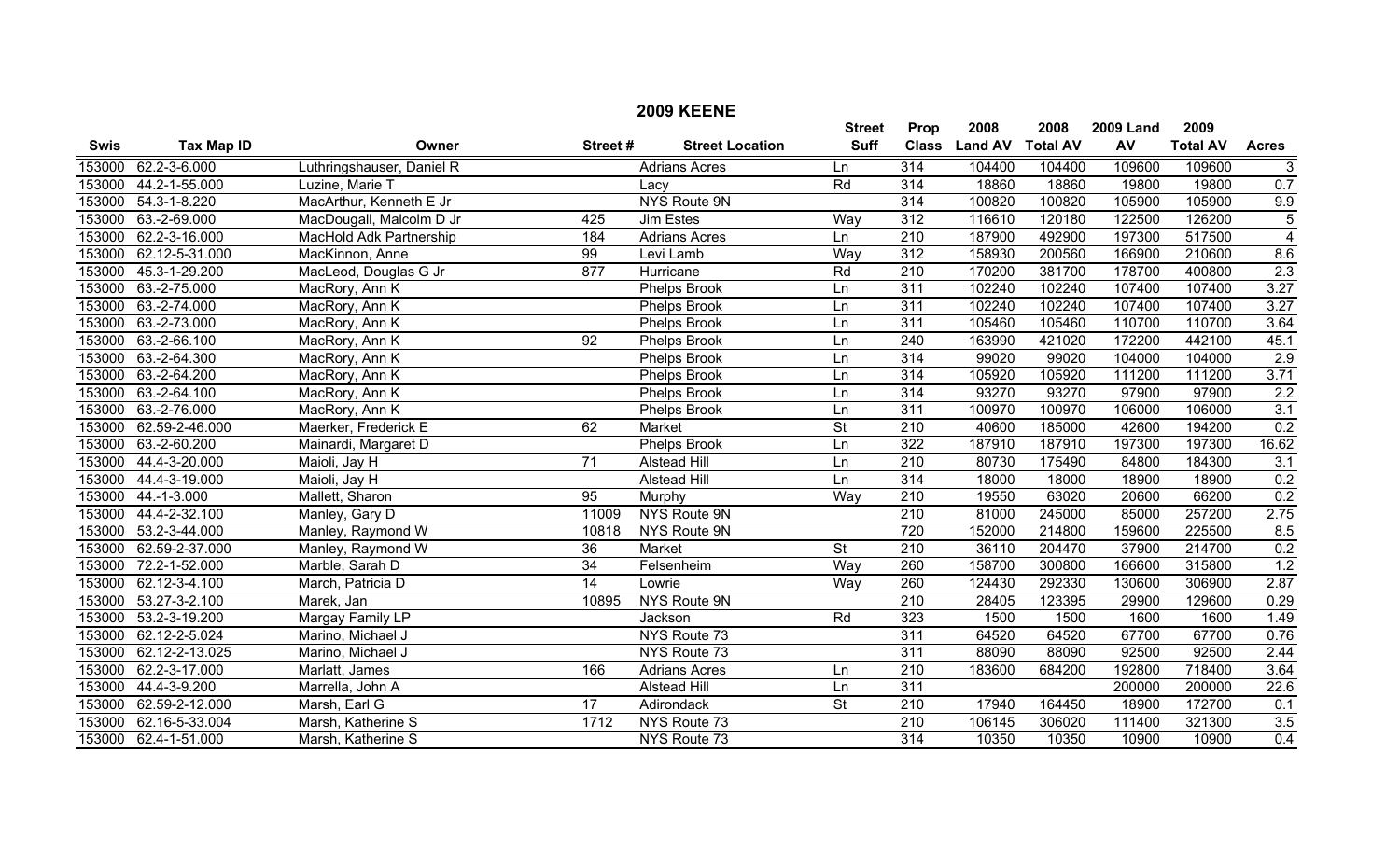|             |                      |                              |                  | <b>2009 KEENE</b>      |               |                  |                |                 |                  |                 |                 |
|-------------|----------------------|------------------------------|------------------|------------------------|---------------|------------------|----------------|-----------------|------------------|-----------------|-----------------|
|             |                      |                              |                  |                        | <b>Street</b> | Prop             | 2008           | 2008            | <b>2009 Land</b> | 2009            |                 |
| <b>Swis</b> | <b>Tax Map ID</b>    | Owner                        | Street#          | <b>Street Location</b> | <b>Suff</b>   | <b>Class</b>     | <b>Land AV</b> | <b>Total AV</b> | AV               | <b>Total AV</b> | <b>Acres</b>    |
| 153000      | 53.26-3-2.001        | Marshall, Brian              | 10918            | <b>NYS Route 9N</b>    |               | 210              | 29800          | 155200          | 31300            | 163000          | 0.2             |
| 153000      | $62.-1-9.000$        | Marshall, David J            | $\overline{34}$  | Snow Shoe              | Way           | 312              | 48800          | 50400           | 51200            | 52900           | 0.5             |
| 153000      | 44.3-1-21.120        | Marshall, Robert S           | 105              | <b>Clifford Falls</b>  | Ln            | $\overline{240}$ | 89820          | 626410          | 94300            | 657700          | 42.6            |
| 153000      | 53.2-3-49.001        | Martin, Peter W              | $\overline{32}$  | <b>Corliss Point</b>   | Way           | $\overline{210}$ | 232800         | 564100          | 244400           | 592300          | 7.72            |
| 153000      | 62.2-3-42.000        | Martyn, Howell               | 35               | Nimrod                 | TrI           | 260              | 129500         | 160900          | 135900           | 168900          | 3.8             |
| 153000      | 53.2-1-65.000        | Mason, Daniel H              | $\overline{32}$  | <b>Keene Knolls</b>    | Way           | $\overline{210}$ | 75210          | 229770          | 79000            | 241300          | 2.2             |
| 153000      | 53.2-1-19.001        | Mason, Daniel H              |                  | Molly Nye              | Ln            | 314              | 24600          | 24600           | 25800            | 25800           | 0.35            |
| 153000      | $72.-1-3.000$        | Masters, James               |                  | Johns Brook            | Ln            | $\overline{312}$ | 22540          | 27490           | 10500            | 15500           | 0.75            |
| 153000      | 54.1-1-33.000        | Matthews Lelia B             |                  | Hurricane              | Rd            | 312              | 217900         | 255500          | 228800           | 268300          | $\overline{12}$ |
| 153000      | 54.1-1-43.000        | Matthews Lelia B             |                  | Hurricane              | Rd            | 322              | 85300          | 85300           | 89600            | 89600           | 32.3            |
| 153000      | 54.1-1-47.003        | Matthews Lelia B             | 400              | Hurricane              | Rd            | 260              | 225900         | 397900          | 237200           | 417800          | 9.9             |
| 153000      | 72.2-1-18.000        | Matthews, Edward E           | $\overline{14}$  | Icy Brook              | Way           | 260              | 161900         | 291600          | 170000           | 306200          | 1.5             |
| 153000      | 54.1-1-44.000        | Matthews, Paul               | $\overline{374}$ | Hurricane              | Rd            | 260              | 266800         | 348900          | 280100           | 366300          | 16.8            |
| 153000      | 53.6-1-22.000        | Mauer, Matthew P             |                  | NYS Route 73           |               | 322              | 122800         | 122800          | 128900           | 128900          | 23.05           |
| 153000      | 62.4-1-45.000        | Maybank, Helena              | $\overline{55}$  | Smith                  | Way           | 260              | 103390         | 242880          | 108500           | 255000          | 2.6             |
| 153000      | 53.2-3-24.100        | Mayer, Gay A                 |                  | Jackson                | Rd            | 314              | 179600         | 179600          | 188600           | 188600          | 6.66            |
| 153000      | 53.2-3-25.000        | Mayer, Gay A                 |                  | Jackson                | Rd            | 314              | 194000         | 194000          | 203700           | 203700          | 7.7             |
| 153000      | 53.2-3-23.100        | Mayer, Kathryn               |                  | Jackson                | Rd            | 314              | 160500         | 160500          | 168500           | 168500          | 5.05            |
| 153000      | 53.2-3-22.100        | Mayer, Kenneth S             |                  | Jackson                | Rd            | 314              | 168200         | 168200          | 176600           | 176600          | 5.79            |
| 153000      | 53.2-3-19.100        | Mayer, Mary W                |                  | Jackson                | Rd            | 322              | 250400         | 250400          | 262900           | 262900          | 14.69           |
| 153000      | 44.3-1-62.003        | McCabe, Erin                 | 3313             | NYS Route 73           |               | $\overline{210}$ | 71645          | 182505          | 75200            | 191600          | 1.65            |
| 153000      | 62.12-1-20.002       | McCabe, Erin M               |                  | NYS Route 73           |               | $\overline{311}$ | 39100          | 39100           | 41100            | 41100           | 0.3             |
| 153000      | 44.4-2-28.000        | McCabe, Thomas J             | $\overline{25}$  | Partridge              | Way           | 240              | 256200         | 481600          | 269000           | 505700          | 12              |
| 153000      | 53.4-1-61.025        | McClelland, Duncan           |                  | Airport                | Rd            | 912              | 96390          | 96390           | 101200           | 101200          | 55              |
| 153000      | 62.4-1-38.000        | McClelland, George K         | 245              | Johns Brook            | Ln            | 314              | 146195         | 146195          | 153500           | 153500          | 4.8             |
| 153000      | 53.4-1-39.001        | McClelland, George K Jr      |                  | Airport                | Rd            | 912              | 93740          | 93740           | 98400            | 98400           | 52.2            |
| 153000      | 53.4-1-26.061        | McClelland, Scott E          |                  | Airport                | Rd            | 322              | 88400          | 88400           | 92800            | 92800           | 42.6            |
| 153000      | 53.4-1-33.000        | McClelland, Vincent          | 46               | Schaefer               | Rd            | 240              | 99590          | 354660          | 104600           | 372400          | 23.2            |
| 153000      | $54.1 - 1 - 2.100$   | McClelland, Vincent          |                  | Hurricane              | Rd            | 322              | 183900         | 183900          | 193100           | 193100          | 25.85           |
| 153000      | 53.4-1-61.100        | McClelland, Vincent          |                  | Ausable                | Rd            | 912              | 102970         | 102970          | 108100           | 108100          | 61.93           |
| 153000      | $62.-1-5.000$        | <b>McClintock Family LLC</b> |                  | Adrians Acres          | Ln            | $\overline{314}$ | 66900          | 66900           | 70200            | 70200           | 2.5             |
| 153000      | $62.-1-6.000$        | <b>McClintock Family LLC</b> | 200              | Rugged Ridge           | Way           | 260              | 177300         | 907300          | 186200           | 952700          | $\overline{3}$  |
| 153000      | 62.-1-19.000         | <b>McClintock Family LLC</b> |                  | <b>Adrians Acres</b>   | Ln            | 314              | 167200         | 167200          | 175600           | 175600          | 5.7             |
|             | 153000 53.2-1-13.200 | McCormick, Thomas K          | 10819            | NYS Route 9N           |               | $\overline{311}$ | 22400          | 22400           | 23500            | 23500           | 1.1             |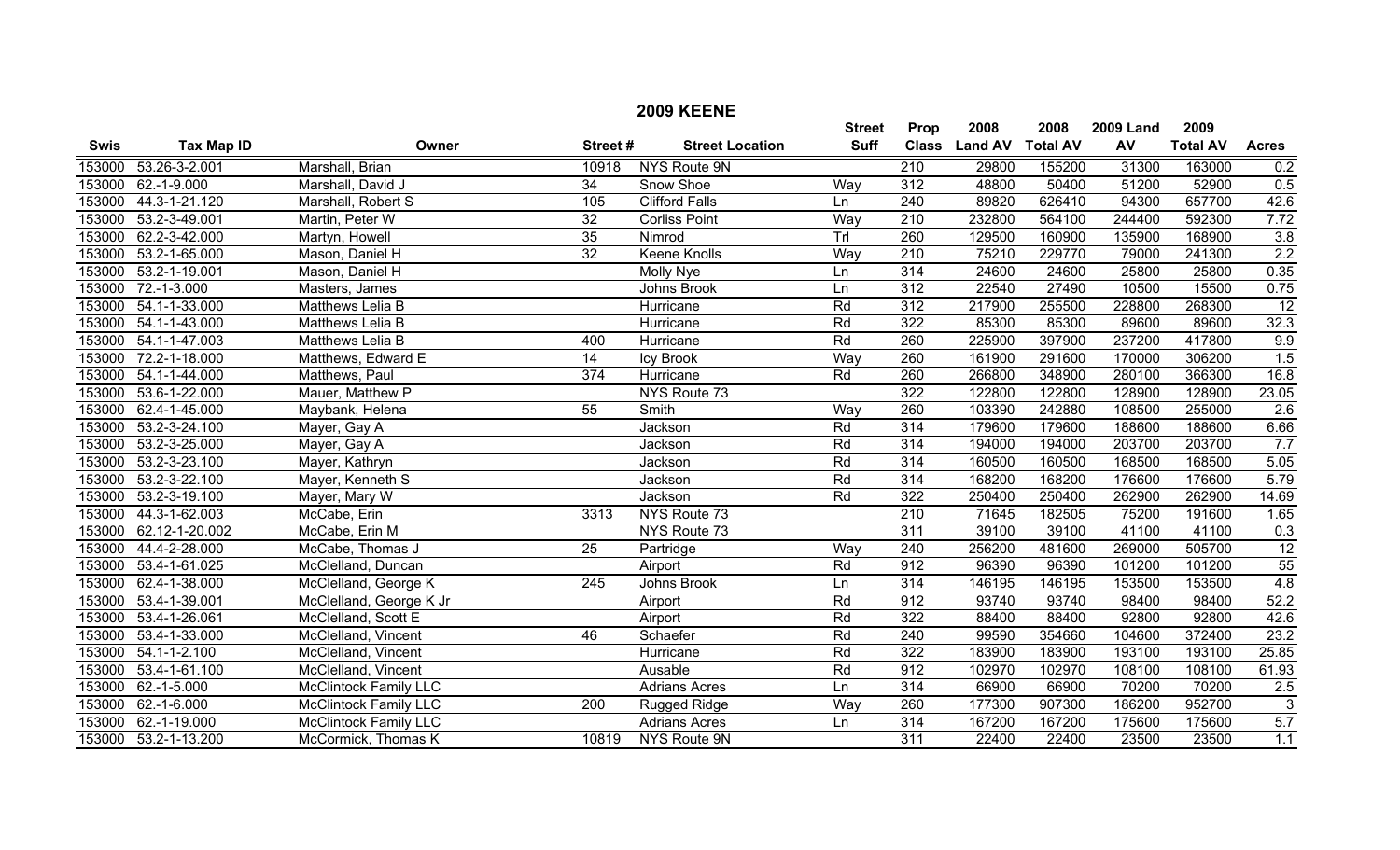|             |                      |                              |                  | <b>2009 KEENE</b>      |               |                  |                |                 |                  |                 |                  |
|-------------|----------------------|------------------------------|------------------|------------------------|---------------|------------------|----------------|-----------------|------------------|-----------------|------------------|
|             |                      |                              |                  |                        | <b>Street</b> | Prop             | 2008           | 2008            | <b>2009 Land</b> | 2009            |                  |
| <b>Swis</b> | <b>Tax Map ID</b>    | Owner                        | Street#          | <b>Street Location</b> | <b>Suff</b>   | <b>Class</b>     | <b>Land AV</b> | <b>Total AV</b> | AV               | <b>Total AV</b> | <b>Acres</b>     |
| 153000      | $53.2 - 1 - 4.000$   | McCourt, Marion F            |                  | <b>Molly Nye</b>       | Ln            | 322              | 124085         | 124085          | 130300           | 130300          | 87               |
| 153000      | 62.12-1-23.002       | McDonough, David J           | 8                | <b>Mason Young</b>     | Ln            | $\overline{210}$ | 75140          | 281404          | 78900            | 295500          | 0.74             |
| 153000      | 62.12-5-5.000        | McDonough, James R           | 1908             | NYS Route 73           |               | $\overline{210}$ | 51750          | 163990          | 54300            | 172200          | 0.4              |
| 153000      | 62.12-1-21.000       | McDonough, James R           |                  | NYS Route 73           |               | 311              | 43820          | 43820           | 46000            | 46000           | 0.4              |
| 153000      | $53.-1-26.000$       | McDonough, Kevin J           | 3                | <b>Brown Mountain</b>  | Way           | 312              | 117530         | 119025          | 123400           | 125000          | 22.78            |
| 153000      | 62.12-1-27.002       | McDonoughs VH Co Inc         | 1901             | NYS Route 73           |               | 484              | 61640          | 258750          | 64700            | 271700          | 0.57             |
| 153000      | 44.4-2-33.200        | McGirl, Brona                | 10989            | NYS Route 9N           |               | $\overline{210}$ | 77200          | 194600          | 81000            | 204300          | 3.07             |
| 153000      | 54.1-1-13.000        | McGuire, Charles             | 570              | Hurricane              | Rd            | 314              | 99000          | 99000           | 104000           | 104000          | 3                |
| 153000      | 62.4-1-21.001        | McHale, Francis G            | 1534             | NYS Route 73           |               | 260              | 107180         | 189060          | 112500           | 198500          | 9.2              |
| 153000      | 44.4-2-30.211        | McMakin, Leigh               | 91               | Corvette               | Dr            | 240              | 254200         | 915700          | 266900           | 961500          | 11.48            |
| 153000      | 44.3-1-49.000        | Meiser, Cynthia E            | 3252             | NYS Route 73           |               | $\overline{210}$ | 83260          | 167900          | 87400            | 176300          | 3.5              |
| 153000      | 45.3-1-52.000        | Meissner, Hanns C            | 965              | Hurricane              | Rd            | $\overline{210}$ | 172100         | 287200          | 180700           | 301600          | 2.5              |
| 153000      | 53.2-1-16.002        | Melville, Sarah A            | 10807            | NYS Route 9N           |               | 210              | 47725          | 129380          | 50100            | 135800          | 0.62             |
| 153000      | 62.2-3-19.002        | Merle-Smith, Fowler          | 146              | <b>Adrians Acres</b>   | Ln            | $\overline{210}$ | 247700         | 1049700         | 260100           | 1102200         | 8.8              |
| 153000      | $54.3 - 1 - 9.100$   | Merle-Smith, Edmund          | 144              | Schaefer               | Rd            | 240              | 238400         | 404200          | 250300           | 424400          | 37.47            |
| 153000      | 62.2-1-15.000        | Merle-Smith, Fowler          |                  | <b>Adrians Acres</b>   | Ln            | 314              | 215900         | 215900          | 226700           | 226700          | 9.5              |
| 153000      | 62.2-1-18.000        | Merle-Smith, Fowler          |                  | <b>Adrians Acres</b>   | Ln            | 314              | 192200         | 192200          | 201800           | 201800          | 8.5              |
| 153000      | 62.15-1-19.000       | Merle-Smith, Kate F          |                  | Interbrook             | Ln            | 314              | 10100          | 10100           | 10600            | 10600           | $\overline{1.3}$ |
| 153000      | 62.12-1-22.001       | Merle-Smith, Katherine S     | 51               | Mason Young            | Ln            | $\overline{250}$ | 219800         | 946100          | 230800           | 993400          | 14.4             |
| 153000      | 62.12-1-38.120       | Merle-Smith, Margaret        |                  | Mason Young            | Ln            | $\overline{240}$ | 264400         | 1341474         | 277600           | 1408500         | 10               |
| 153000      | 62.12-1-28.000       | Merle-Smith, Van S Jr        |                  | NYS Route 73           |               | 311              | 93900          | 93900           | 98600            | 98600           | 1.7              |
| 153000      | 62.12-1-29.000       | Merle-Smith, Van S Jr        |                  | NYS Route 73           |               | 322              | 173600         | 173600          | 182300           | 182300          | 17.3             |
| 153000      | 62.12-1-38.110       | Merle-Smith, VanSantvoord Jr |                  | Mason Young            | Ln            | 312              | 189800         | 193400          | 199300           | 203100          | 4.2              |
| 153000      | $72.-1-7.000$        | Merle-Smith, VanSantvoord Jr |                  | Johns Brook            | Ln            | 312              | 55660          | 55660           | 58400            | 58400           | 17.1             |
| 153000      | 62.2-1-16.110        | Merle-Smith, VanSantvoord Jr |                  | Mason Young            | Ln            | 312              | 209400         | 211000          | 219900           | 221600          | 41.47            |
| 153000      | 62.2-1-16.130        | Merle-Smith, VanSantvoord Jr |                  | Mason Young            | Ln            | 311              | 97400          | 97400           | 102300           | 102300          | 0.72             |
| 153000      | 62.2-1-17.000        | Merle-Smith, VanStanfoord Jr |                  | Mason Young            | Ln            | 321              | 194700         | 194700          | 204400           | 204400          | 35               |
| 153000      | 44.-1-5.000          | Merrill, Duane E             | $\overline{7}$   | Murphy                 | Way           | 260              | 67850          | 83950           | 71200            | 88100           | 14.2             |
| 153000      | 45.3-1-40.002        | Michalik, Thomas             | 986              | Hurricane              | Rd            | 312              | 175200         | 237900          | 184000           | 249800          | 2.8              |
| 153000      | 44.3-1-56.003        | Michelfelder, William        | 3303             | NYS Route 73           |               | $\overline{240}$ | 120520         | 534180          | 126600           | 560900          | 10.4             |
| 153000      | $53.-1-16.000$       | Michelfelder, William        |                  | NYS Route 73           |               | 314              | 80080          | 80080           | 84100            | 84100           | 8.1              |
| 153000      | $53.-1-15.100$       | Michelfelder, William        |                  | NYS Route 73           |               | 322              | 94650          | 94650           | 99400            | 99400           | 10.88            |
| 153000      | 53.2-1-30.200        | Mihill, Lorraine             | 374              | <b>Hulls Falls</b>     | Rd            | $\overline{210}$ | 77015          | 262990          | 80800            | 276100          | 2.5              |
|             | 153000 53.2-1-39.100 | Mikus, Doris                 | $\overline{245}$ | <b>Hulls Falls</b>     | Rd            | $\overline{210}$ | 72450          | 171810          | 76100            | 180400          | 2.21             |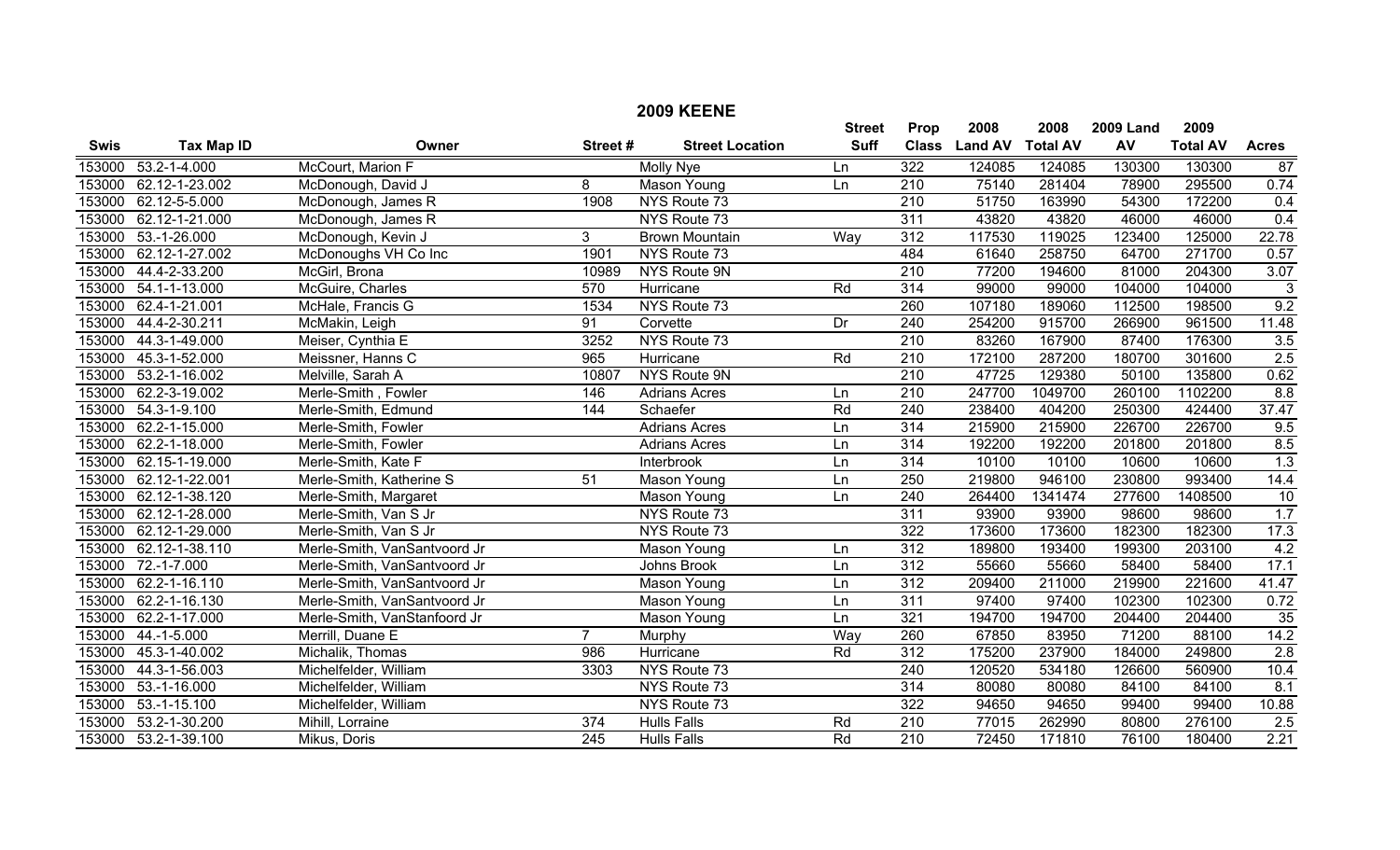|             |                     |                          |                  | <b>2009 KEENE</b>      |                          |                  |                |                 |                  |                 |                  |
|-------------|---------------------|--------------------------|------------------|------------------------|--------------------------|------------------|----------------|-----------------|------------------|-----------------|------------------|
|             |                     |                          |                  |                        | <b>Street</b>            | Prop             | 2008           | 2008            | <b>2009 Land</b> | 2009            |                  |
| <b>Swis</b> | <b>Tax Map ID</b>   | Owner                    | Street#          | <b>Street Location</b> | <b>Suff</b>              | <b>Class</b>     | <b>Land AV</b> | <b>Total AV</b> | AV               | <b>Total AV</b> | <b>Acres</b>     |
| 153000      | 62.59-2-33.000      | Miller, Bernard R        | $\overline{32}$  | Market                 | $\overline{\mathsf{St}}$ | $\overline{210}$ | 40600          | 170200          | 42600            | 178700          | 0.2              |
| 153000      | 62.2-3-23.002       | Miller, Jonathan W       | 93               | <b>Adrians Acres</b>   | Ln                       | 210              | 195100         | 520700          | 204800           | 546700          | 4.7              |
| 153000      | 62.12-3-1.100       | Miller, Noel C           | $\overline{12}$  | Lowrie                 | Way                      | $\overline{210}$ | 156750         | 674250          | 164600           | 708000          | 7.5              |
| 153000      | 62.15-1-5.100       | Miller, Sidney T IV      |                  | Interbrook             | Ln                       | 312              | 110800         | 114800          | 116300           | 120500          | 3.7              |
| 153000      | 54.1-1-17.000       | Miner, Alan N            | 638              | Hurricane              | Rd                       | 312              | 132800         | 165600          | 139500           | 173900          | 2.4              |
| 153000      | 44.2-1-36.210       | Mingone, Thomas M        |                  | <b>Irish Hill</b>      | Ln                       | 322              | 154560         | 154560          | 162300           | 162300          | 12.6             |
| 153000      | 44.2-1-36.220       | Mingone, Thomas M        | 49               | Sentinel Mountain      | Way                      | $\overline{210}$ | 125720         | 601120          | 132000           | 631200          | 4.23             |
| 153000      | 44.2-1-36.300       | Mingone, Thomas M        |                  | <b>Irish Hill</b>      | Ln                       | 322              | 146630         | 146630          | 154000           | 154000          | 12.6             |
| 153000      | $53.4 - 1 - 6.110$  | Mish, Leslie K           |                  | <b>Hulls Falls</b>     | Rd                       | 322              | 105500         | 105500          | 110800           | 110800          | 18.62            |
| 153000      | 54.3-1-49.000       | Mitchell, Bruce K        | 10120            | NYS Route 9N           |                          | 483              | 89010          | 307100          | 93500            | 322500          | 4.4              |
| 153000      | 62.4-1-13.001       | Moench, Robert H         | 74               | Evergreen              | Ln                       | $\overline{240}$ | 152260         | 283820          | 159900           | 298000          | 19               |
| 153000      | 53.4-1-50.000       | Mongno, Steven R         | 85               | <b>Hulls Falls</b>     | Rd                       | 260              | 72000          | 172300          | 75600            | 180900          | 1.2              |
| 153000      | 53.4-1-5.000        | Mongno, Steven R         | 95               | <b>Hulls Falls</b>     | Rd                       | 210              | 65340          | 212560          | 68600            | 223200          | $\overline{2.2}$ |
| 153000      | 62.59-2-48.000      | Monroe, John             | 68               | Market                 | $\overline{\mathsf{St}}$ | $\overline{210}$ | 53300          | 243200          | 56000            | 255400          | 0.3              |
| 153000      | 44.2-1-22.000       | Moody, Gloria            |                  | <b>Styles Brook</b>    | Rd                       | $\overline{240}$ | 136045         | 170660          | 142900           | 179200          | 32.95            |
| 153000      | 44.2-1-19.000       | Moody, Gloria            | 11576            | NYS Route 9N           |                          | 314              | 9000           | 9000            | 9400             | 9400            | 0.1              |
| 153000      | 44.2-1-18.000       | Moody, Gloria E          | 17               | <b>Styles Brook</b>    | Rd                       | 260              | 39675          | 61065           | 41600            | 64100           | 0.4              |
| 153000      | 44.2-1-11.000       | Moody, Paul H            | 11597            | NYS Route 9N           |                          | $\overline{210}$ | 68195          | 165255          | 71600            | 173500          | 1.2              |
| 153000      | 62.2-3-49.000       | <b>Moogy Trust</b>       |                  | <b>Adrians Acres</b>   | Ln                       | 314              | 127800         | 127800          | 134200           | 134200          | 1.9              |
| 153000      | 44.3-1-13.000       | Moon, Leona E            |                  | <b>Alstead Hill</b>    | Ln                       | 322              | 84410          | 84410           | 88600            | 88600           | 17.5             |
| 153000      | 62.2-1-16.200       | Mooney, James C          | 29               | Adrians Acres          | Ln                       | $\overline{210}$ | 181300         | 525000          | 190300           | 551200          | 3.8              |
| 153000      | 72.2-1-43.002       | Morley, James T          | 6                | Noonmark Trail         | Way                      | 260              | 180300         | 388800          | 189300           | 408200          | 3.3              |
| 153000      | 53.2-2-2.200        | Morrelli, Matthew        | $\overline{32}$  | <b>Bell Meadow</b>     | Way                      | $\overline{210}$ | 68655          | 172500          | 72100            | 181100          | 1.17             |
| 153000      | 62.2-3-36.000       | Morris, Roland           |                  | <b>Adrians Acres</b>   | Ln                       | 314              | 187200         | 187200          | 196600           | 196600          | 6.96             |
| 153000      | $63.-2-7.200$       | Morrison, Matthew J      |                  | Stage Coach            | Way                      | 314              | 59340          | 59340           | 62300            | 62300           | 7.1              |
| 153000      | 44.4-2-36.222       | Mosey, George F          | 15               | Mannings               | Way                      | $\overline{240}$ | 107065         | 315905          | 112400           | 331700          | 13.3             |
| 153000      | 45.3-1-26.000       | Mountain House LLC       | 846              | <b>Hurricane</b>       | Rd                       | 260              | 63300          | 75900           | 66500            | 79700           | 1.5              |
| 153000      | 45.3-1-24.000       | Mountain House Lodge LLC | 5                | OToole                 | Ln                       | 240              | 256680         | 339980          | 269500           | 357000          | 19.9             |
| 153000      | 45.3-1-8.000        | Mower, Amy W             | $\overline{112}$ | <b>OToole</b>          | Ln                       | 260              | 192000         | 261700          | 201600           | 274800          | 6.5              |
| 153000      | 54.1-1-40.000       | Munson Gerald V Jr       | $\overline{25}$  | Cavanaugh              | Ln                       | 210              | 156500         | 309800          | 164300           | 325300          |                  |
| 153000      | 62.4-1-20.001       | Munson, Douglas H Jr     |                  | NYS Route 73           |                          | 314              | 8800           | 8800            | 9200             | 9200            | 2.02             |
| 153000      | 53.26-2-1.220       | Murphy, James            | 2854             | NYS Route 73           |                          | 270              | 41520          | 148810          | 43600            | 156300          | 0.47             |
| 153000      | 45.3-1-64.001       | Murphy, John R           | $\overline{9}$   | Leslie Gay             | Ln                       | $\overline{210}$ | 177200         | 338000          | 186100           | 354900          | 3.2              |
|             | 153000 54.3-2-1.000 | Murphy, Marilyn J        | 10057            | NYS Route 9N           |                          | $\overline{210}$ | 58305          | 247710          | 61200            | 260100          | 0.84             |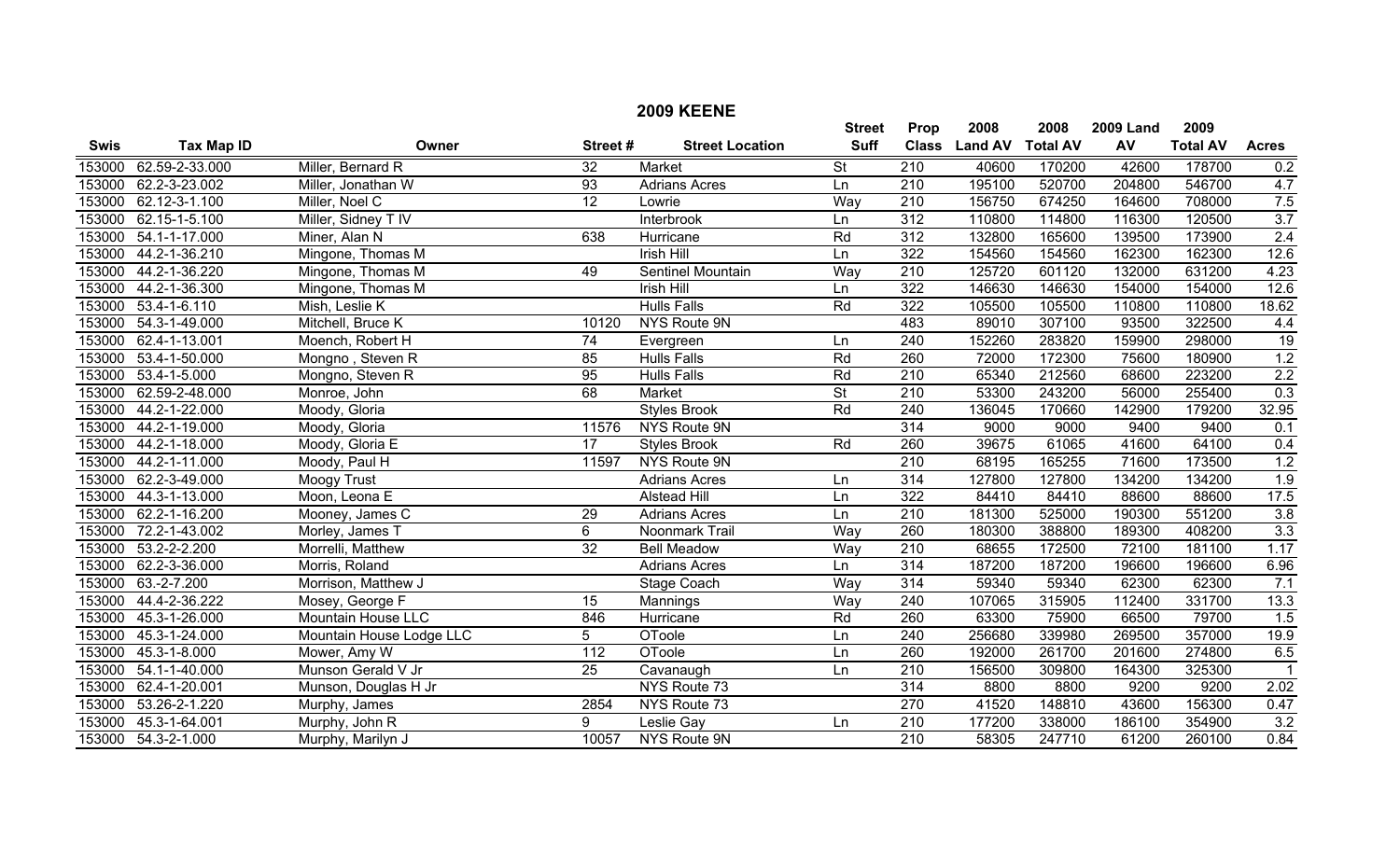|             |                   |                             |                 | <b>2009 KEENE</b>      |                          |                  |                |                 |                  |                 |                 |
|-------------|-------------------|-----------------------------|-----------------|------------------------|--------------------------|------------------|----------------|-----------------|------------------|-----------------|-----------------|
|             |                   |                             |                 |                        | <b>Street</b>            | Prop             | 2008           | 2008            | <b>2009 Land</b> | 2009            |                 |
| <b>Swis</b> | <b>Tax Map ID</b> | Owner                       | Street#         | <b>Street Location</b> | <b>Suff</b>              | <b>Class</b>     | <b>Land AV</b> | <b>Total AV</b> | AV               | <b>Total AV</b> | <b>Acres</b>    |
| 153000      | $44.-1-4.200$     | Murphy, Patrick C           | 31              | Murphy                 | Way                      | 260              | 71875          | 100510          | 75400            | 105500          | 26.15           |
| 153000      | 44.19-1-2.000     | Musci, Paul A               | 99              | Gilmore Hill           | Rd                       | $\overline{210}$ | 74290          | 94650           | 78000            | 99400           | 2.4             |
| 153000      | 62.-1-17.002      | Nachbur, Jennifer A         | 276             | Johns Brook            | Ln                       | 240              | 302800         | 610200          | 317900           | 640700          | 19.83           |
| 153000      | 62.2-3-22.001     | Naktenis, Anne M            | 33              | Racoon Ridge           | Way                      | 260              | 146400         | 193400          | 153700           | 203100          | 3.7             |
| 153000      | 53.2-3-20.211     | Nania, Anthony J            |                 | Jackson                | Rd                       | 322              | 252000         | 252000          | 219000           | 219000          | 15.3            |
| 153000      | 62.2-3-15.200     | Nardelli, Raymond D Jr      | $\overline{26}$ | Wieschhoff             | Ln                       | $\overline{210}$ | 182700         | 516300          | 191800           | 542100          | 3.52            |
| 153000      | 53.2-1-26.000     | Nason, Charles K            | $\overline{27}$ | Nasons Nubble          | Way                      | 210              | 94700          | 275900          | 99400            | 289700          | 4.7             |
| 153000      | 53.2-1-25.000     | Nason, Leslie               | 101             | Nasons Nubble          | Way                      | 210              | 95795          | 168250          | 100600           | 176700          | 5.5             |
| 153000      | 53.2-1-27.000     | Nason, Leslie S             |                 | Nasons Nubble          | Way                      | 322              | 255600         | 255600          | 268400           | 268400          | 123.52          |
| 153000      | 53.2-1-23.002     | Nason, Leslie S             |                 | NYS Route 9N           |                          | 322              | 144800         | 144800          | 152000           | 152000          | 43              |
| 153000      | 53.2-1-22.000     | Nason, Leslie S             | 8               | Nasons Nubble          | Way                      | 240              | 125400         | 419900          | 131700           | 440900          | 43.1            |
| 153000      | 53.2-1-24.100     | Nason, Leslie S             |                 | Nasons Nubble          | Way                      | 322              | 104400         | 104400          | 109600           | 109600          | 21.19           |
| 153000      | 62.59-4-3.000     | Nassan, Mark                | $\overline{23}$ | Market                 | $\overline{\mathsf{St}}$ | $\overline{210}$ | 36110          | 110980          | 37900            | 116500          | 0.2             |
| 153000      | 62.59-2-20.000    | Nature Conservancy Inc      | 8               | Nature                 | Way                      | 464              | 93047          | 902265          | 97700            | 947400          | 1.04            |
| 153000      | 53.4-1-14.000     | Nature Conservancy Inc      |                 | <b>Hulls Falls</b>     | Rd                       | 322              | 55000          | 55000           | 57800            | 57800           | $\overline{12}$ |
| 153000      | 44.2-1-12.000     | Nature Conservancy Inc      |                 | <b>NYS Route 9N</b>    |                          | 322              | 59800          | 59800           | 62800            | 62800           | 40.11           |
| 153000      | 72.2-1-39.000     | <b>Neilson Family Trust</b> | 14              | Neilson                | Way                      | 260              | 156400         | 274500          | 164200           | 288200          | -1              |
| 153000      | 72.2-1-14.002     | Neilson, Barbara            |                 | NYS Route 73           |                          | $\overline{314}$ | 205200         | 205200          | 215500           | 215500          | 8.5             |
| 153000      | 72.2-1-28.100     | Neilson, Barbara L          | 28              | Neilson                | Way                      | 260              | 243900         | 373200          | 256100           | 391900          | 15.62           |
| 153000      | 54.3-1-48.002     | Netti, Francis L            | 10146           | NYS Route 9N           |                          | 260              | 74800          | 101900          | 78500            | 107000          | 1.67            |
| 153000      | 53.4-1-40.000     | Neville, Marcy              | 2152            | NYS Route 73           |                          | $\overline{210}$ | 100165         | 215395          | 105200           | 226200          | 7.5             |
| 153000      | 62.16-5-6.000     | Neville, Tam L              | 118             | <b>Neville</b>         | Way                      | $\overline{240}$ | 223445         | 541420          | 234600           | 568500          | 24.9            |
| 153000      | 44.3-1-3.000      | Newman, Dorothy S           |                 | <b>Alstead Hill</b>    | Ln                       | 322              | 115350         | 115350          | 121100           | 121100          | 33.8            |
| 153000      | 62.-1-22.000      | Newman, William J           | 43              | Panther                | Path                     | $\overline{210}$ | 172600         | 216000          | 181200           | 226800          | 2.53            |
| 153000      | 53.26-4-1.001     | Nicholson, Sharron          | 498             | <b>Hulls Falls</b>     | Rd                       | $\overline{210}$ | 56120          | 148010          | 58900            | 155400          | 0.79            |
| 153000      | 44.4-2-24.000     | Nields Jenifer              | 1134            | Hurricane              | Rd                       | 280              | 236100         | 513360          | 247900           | 539000          | 14.7            |
| 153000      | 54.3-2-15.000     | Nields, John W Jr           | $\overline{70}$ | Round Top              | Ln                       | 210              | 146970         | 337180          | 154300           | 354000          | 7.6             |
| 153000      | 62.59-1-23.000    | Nigra, Jame B               |                 | Adirondack             | St                       | 311              | 64170          | 64170           | 67400            | 67400           | 0.7             |
| 153000      | 62.59-1-9.000     | Nigra, Jame B               | 13              | Nigra                  | Way                      | 260              | 47265          | 169100          | 49700            | 177600          | 0.3             |
| 153000      | 62.59-1-7.000     | Nigra, Thomas P             | $\overline{7}$  | Nigra                  | Way                      | 260              | 63825          | 114080          | 67000            | 119800          | 0.6             |
| 153000      | 44.19-1-20.000    | Nissen, Holger              |                 | NYS Route 73           |                          | $\overline{314}$ | 56700          | 56700           | 59500            | 59500           | 3.45            |
| 153000      | 44.19-1-17.000    | Nissen, Holger              | 162             | Gilmore Hill           | Rd                       | 260              | 82225          | 172390          | 86300            | 181000          | 4.1             |
| 153000      | 53.6-1-2.000      | Nolett, Donald E            |                 | NYS Route 73           |                          | 311              | 26600          | 26600           | 27900            | 27900           | 0.5             |
| 153000      | 44.19-1-8.000     | Nolte, Melina               | 3162            | NYS Route 73           |                          | $\overline{210}$ | 51635          | 188490          | 54200            | 197900          | 0.7             |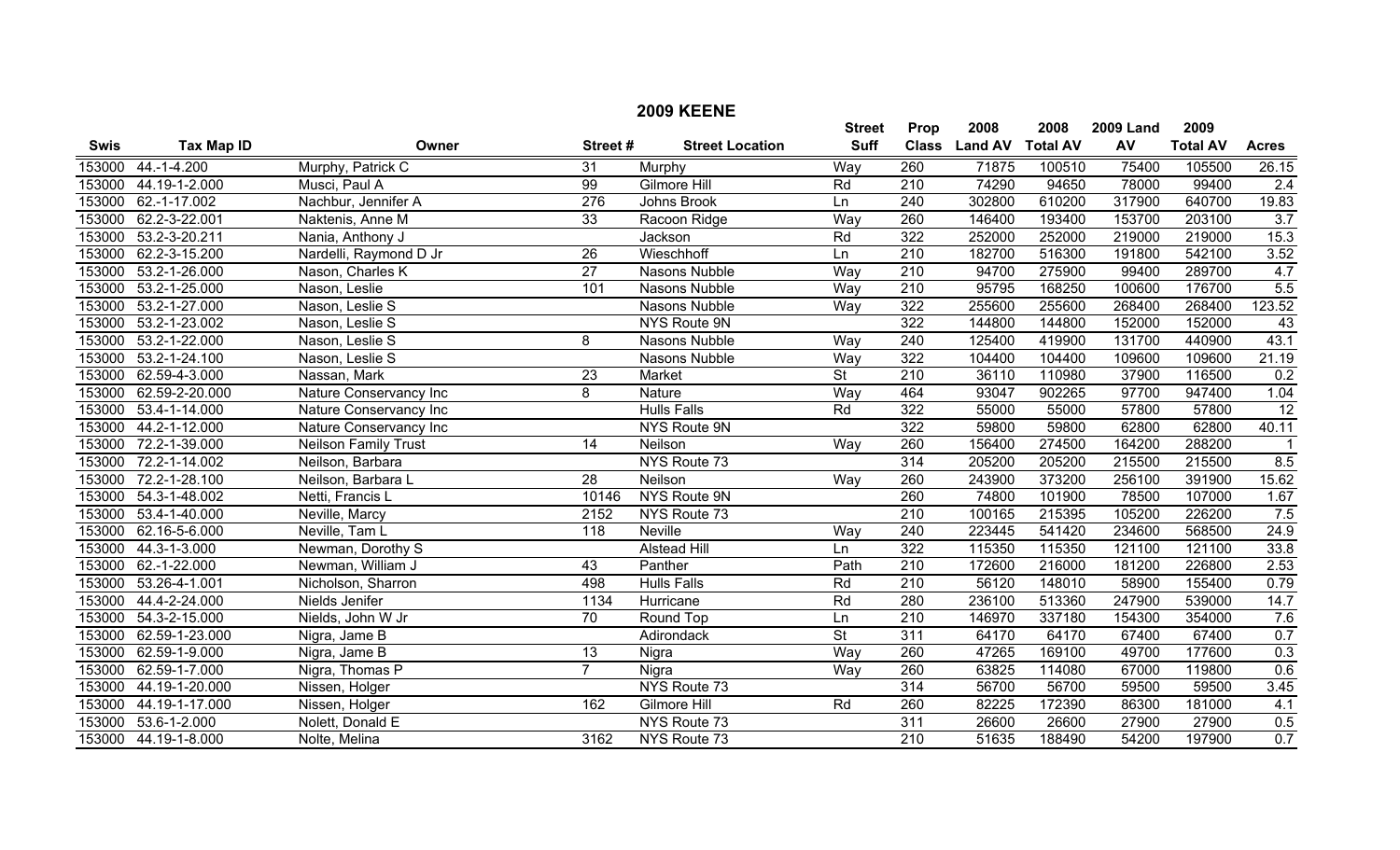|             |                        |                             |                  | <b>2009 KEENE</b>          |                          |                  |                |                 |                  |                 |                |
|-------------|------------------------|-----------------------------|------------------|----------------------------|--------------------------|------------------|----------------|-----------------|------------------|-----------------|----------------|
|             |                        |                             |                  |                            | <b>Street</b>            | Prop             | 2008           | 2008            | <b>2009 Land</b> | 2009            |                |
| <b>Swis</b> | <b>Tax Map ID</b>      | Owner                       | Street#          | <b>Street Location</b>     | <b>Suff</b>              | <b>Class</b>     | <b>Land AV</b> | <b>Total AV</b> | AV               | <b>Total AV</b> | <b>Acres</b>   |
| 153000      | 44.4-2-36.120          | Nordic Moon Enterprises LLC |                  | <b>NYS Route 9N</b>        |                          | 314              | 99820          | 99820           | 104800           | 104800          | 10.7           |
| 153000      | 44.4-2-34.000          | Norman, Bozena K            | 11050            | NYS Route 9N               |                          | 280              | 51640          | 249060          | 54200            | 261500          | 0.8            |
| 153000      | 53.2-3-32.000          | Norton Cemetery             | 54               | Cemetery                   | Ln                       | 695              | 24100          | 28900           | 25300            | 30300           | 9.8            |
| 153000      | 53.2-3-31.000          | Norton Cemetery             |                  | Cemetery                   | Ln                       | 695              | 16000          | 16000           | 16800            | 16800           | 4.6            |
| 153000      | 62.59-3-8.000          | Noth, Jeanne P              | 45               | <b>Market</b>              | $\overline{\mathsf{St}}$ | $\overline{210}$ | 60145          | 281640          | 63100            | 295700          | 0.55           |
| 153000      | 62.16-5-12.000         | Notman, Derek NH            |                  | NYS Route 73               |                          | 322              | 149730         | 149730          | 157200           | 157200          | 13.6           |
| 153000      | 62.12-5-46.000         | Notman, Derek NH            |                  | <b>Phelps Brook</b>        | Ln                       | 322              | 131790         | 131790          | 138400           | 138400          | 19.6           |
| 153000      | 62.16-5-4.000          | Notman, Derek NH            | $\overline{26}$  | <b>Country Club</b>        | Way                      | 250              | 156745         | 842260          | 164600           | 884400          | 7.4            |
| 153000      | 62.16-5-5.000          | Notman, Derek NH            |                  | NYS Route 73               |                          | 314              | 94760          | 94760           | 99500            | 99500           | 2.4            |
| 153000      | 44.4-3-8.000           | Notman, Derek NH            |                  | Limekiln                   | Rd                       | 322              | 96370          | 96370           | 101200           | 101200          | 12             |
| 153000      | 54.1-1-56.001          | Nowicki, Paul Z             | 501              | Hurricane                  | Rd                       | 280              | 318300         | 1140000         | 334200           | 1197000         | 25.34          |
| 153000      | 54.1-1-27.002          | Nowicki, Sandra G           | 537              | Hurricane                  | Rd                       | 240              | 296800         | 926700          | 311600           | 973000          | 77.99          |
| 153000      | 54.1-1-49.200          | Nowicki, Stefan M           | 533              | Hurricane                  | Rd                       | 311              | 170900         | 170900          | 179400           | 179400          | 6.44           |
| 153000      | 53.2-3-47.000          | Nye, Colleen K              |                  | NYS Route 73               |                          | $\overline{314}$ | 84700          | 84700           | 88900            | 88900           | 8.7            |
| 153000      | 44.2-1-61.123          | Nye, Janet                  |                  | Lacy                       | Rd                       | 314              | 105190         | 105190          | 110400           | 110400          | 4.9            |
| 153000      | 53.2-1-11.320          | Nye, Janet L                | 30               | Fairview                   | Way                      | $\overline{210}$ | 85560          | 356390          | 89800            | 374200          | 3.85           |
| 153000      | 62.2-3-4.000           | Nye, Jonathan P             | 48               | Racoon Ridge               | Way                      | 260              | 174200         | 343600          | 182900           | 360800          | 2.7            |
| 153000      | 53.2-1-63.000          | Nye, Richard C              | 65               | <b>Keene Knolls</b>        | Way                      | $\overline{210}$ | 132135         | 303140          | 138700           | 318300          | 5.1            |
| 153000      | 44.2-1-47.112          | Nye, Spencer                | $\overline{32}$  | Coyote                     | Way                      | $\overline{311}$ | 47040          | 47040           | 49400            | 49400           | 1.3            |
| 153000      | 62.59-2-22.000         | Nye, Spencer O              | 9                | <b>Nature</b>              | Way                      | $\overline{210}$ | 25190          | 119260          | 26400            | 125200          | 0.14           |
| 153000      | 630.-9999-131.600/1881 | <b>NYSEG</b>                |                  | <b>Total Electric Dist</b> |                          | 884              | $\mathbf 0$    | 1730623         | $\mathbf 0$      | 1916059         | $\mathbf 0$    |
| 153000      | 630.-9999-131.600/1001 | <b>NYSEG</b>                |                  | Northeast Grouped Trans L  |                          | 882              | $\mathbf 0$    | 203530          | $\mathbf 0$      | 227668          | $\overline{0}$ |
| 153000      | 53.4-1-30.000          | <b>NYSEG Corp</b>           | 10478            | NYS Route 9N               |                          | 872              | 48960          | 104539          | 48960            | 128518          | 1.4            |
| 153000      | 72.8-1-25.200          | <b>OConnor Edmund E</b>     | $\overline{56}$  | <b>St Huberts</b>          | Rd                       | $\overline{210}$ | 95795          | 251510          | 100600           | 264100          | 1.51           |
| 153000      | 72.8-1-25.100          | OConnor, William A          |                  | NYS Route 73               |                          | $\overline{311}$ | 63940          | 63940           | 67100            | 67100           | 0.75           |
| 153000      | 62.2-3-24.000          | OConnor, William A          | $\overline{123}$ | <b>Adrians Acres</b>       | Ln                       | 210              | 192100         | 484300          | 201700           | 508500          | 4.4            |
| 153000      | 62.12-5-20.000         | ODell, John D               | $\overline{4}$   | Levi Lamb                  | Way                      | $\overline{270}$ | 74290          | 218385          | 78000            | 229300          | 0.72           |
| 153000      | 54.3-1-22.000          | ODonoghue, Polly P          | 69               | <b>Bear Brook</b>          | Way                      | 240              | 350400         | 901800          | 367900           | 946900          | 124.9          |
| 153000      | 62.12-1-17.000         | Ohman, Katrina M            | 1919             | NYS Route 73               |                          | $\overline{210}$ | 36110          | 104540          | 37900            | 109800          | 0.2            |
| 153000      | 54.3-2-5.000           | Oliva, Stan                 | 10027            | NYS Route 9N               |                          | $\overline{210}$ | 91425          | 183310          | 96000            | 192500          | 4.81           |
| 153000      | 63.-2-68.000           | Oliwa, Maria F              |                  | Phelps Brook               | Ln                       | 260              | 137310         | 364440          | 144200           | 382700          | 6.2            |
| 153000      | 62.12-2-1.120          | Ormsby, Gerald              | 1960             | NYS Route 73               |                          | 210              | 73485          | 170780          | 77100            | 179300          | 0.73           |
| 153000      | 53.6-1-11.000          | Osteyee, Ian A              | $\overline{36}$  | <b>Owls Head</b>           | Ln                       | $\overline{210}$ | 113000         | 214900          | 118600           | 225600          | 7.5            |
| 153000      | 62.12-5-2.000          | Otis, John L                | 1918             | NYS Route 73               |                          | $\overline{210}$ | 56465          | 268836          | 59300            | 208500          | 0.5            |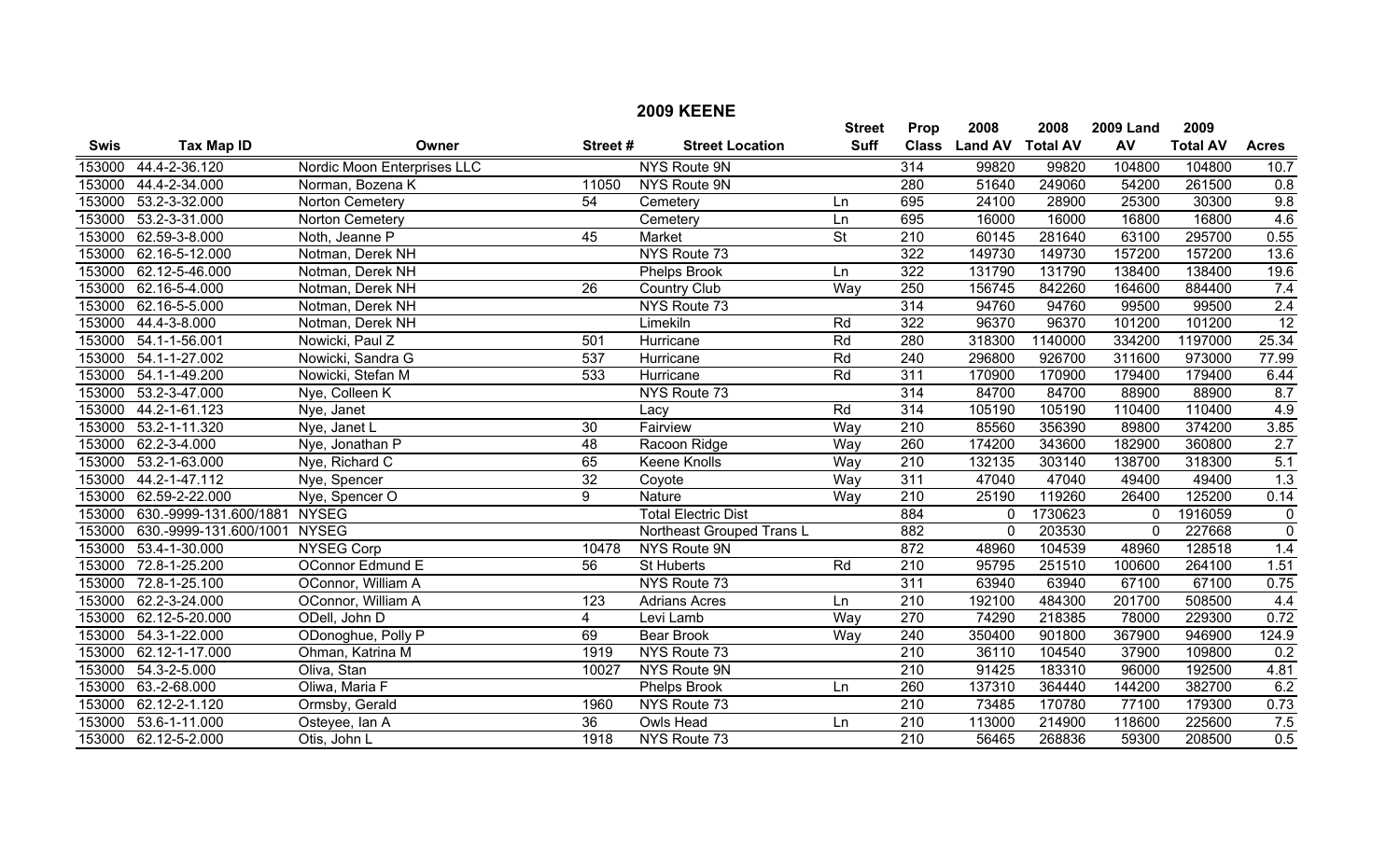|             |                             |                              |                 | <b>2009 KEENE</b>      |                          |                  |                |                 |                  |                 |                  |
|-------------|-----------------------------|------------------------------|-----------------|------------------------|--------------------------|------------------|----------------|-----------------|------------------|-----------------|------------------|
|             |                             |                              |                 |                        | <b>Street</b>            | Prop             | 2008           | 2008            | <b>2009 Land</b> | 2009            |                  |
| <b>Swis</b> | <b>Tax Map ID</b>           | Owner                        | Street#         | <b>Street Location</b> | <b>Suff</b>              | <b>Class</b>     | <b>Land AV</b> | <b>Total AV</b> | AV               | <b>Total AV</b> | <b>Acres</b>     |
| 153000      | 72.8-1-19.000               | Otis, William D              | 30              | <b>St Huberts</b>      | Rd                       | $\overline{210}$ | 47380          | 87170           | 49700            | 91500           | 0.3              |
| 153000      | 62.59-2-2.000               | Owen, Frank                  | 49              | Adirondack             | $\overline{\mathsf{St}}$ | 449              | 92810          | 215100          | 97500            | 225900          | 1.1              |
| 153000      | 62.16-5-32.001              | Owen, Franklin C             | 1774            | NYS Route 73           |                          | 483              | 51750          | 416300          | 54300            | 437100          | 0.4              |
| 153000      | 62.59-3-1.000               | Owen, Martha L               | $\overline{71}$ | Johns Brook            | Ln                       | $\overline{210}$ | 48530          | 241270          | 50900            | 253300          | 0.33             |
| 153000      | 63.-2-16.200                | Owen, Martha Lee             |                 | <b>Stage Coach</b>     | Way                      | 311              | 30820          | 30820           | 32400            | 32400           | $\overline{3.7}$ |
| 153000      | 63.-2-16.300                | Owen, Martha Lee             |                 | Stage Coach            | Way                      | 311              | 24150          | 24150           | 25400            | 25400           | 2.9              |
| 153000      | 54.3-1-69.310               | Owen, Martha Lee             |                 | NYS Route 9N           |                          | 311              |                |                 | 5000             | 5000            | 0.3              |
| 153000      | 62.59-1-4.000               | Owen, Martha Lee             |                 | Interbrook             | Ln                       | 311              | 51351          | 51351           | 53900            | 53900           | $\overline{2}$   |
| 153000      | 62.59-2-7.000               | Owen, Martha Lee             |                 | Adirondack             | $\overline{\mathsf{St}}$ | 311              | 45715          | 45715           | 48000            | 48000           | 1.1              |
| 153000      | $\overline{62.2}$ -1-11.000 | Owen, Martha Lee             |                 | <b>Adrians Acres</b>   | Ln                       | 314              | 12600          | 12600           | 13200            | 13200           | 4.2              |
| 153000      | 62.2-1-3.000                | Owen, Martha Lee             |                 | <b>Adrians Acres</b>   | Ln                       | 314              | 12600          | 12600           | 13200            | 13200           | 4.2              |
| 153000      | 62.2-1-10.000               | Owen, Martha Lee             |                 | <b>Adrians Acres</b>   | Ln                       | $\overline{314}$ | 12600          | 12600           | 13200            | 13200           | 4.2              |
| 153000      | 62.2-1-4.000                | Owen, Martha Lee             |                 | <b>Adrians Acres</b>   | Ln                       | $\overline{314}$ | 12600          | 12600           | 13200            | 13200           | 4.2              |
| 153000      | 62.2-1-9.000                | Owen, Martha Lee             |                 | <b>Adrians Acres</b>   | Ln                       | 314              | 14400          | 14400           | 15100            | 15100           | 4.9              |
| 153000      | 62.2-1-8.000                | Owen, Martha Lee             |                 | <b>Adrians Acres</b>   | Ln                       | 314              | 12600          | 12600           | 13200            | 13200           | 4.2              |
| 153000      | 62.2-1-12.000               | Owen, Martha Lee             |                 | <b>Adrians Acres</b>   | Ln                       | 314              | 12600          | 12600           | 13200            | 13200           | 4.2              |
| 153000      | 62.2-1-7.000                | Owen, Martha Lee             |                 | <b>Adrians Acres</b>   | Ln                       | 314              | 12600          | 12600           | 13200            | 13200           | 4.2              |
| 153000      | 62.2-1-5.000                | Owen, Martha Lee             |                 | <b>Adrians Acres</b>   | Ln                       | 314              | 12600          | 12600           | 13200            | 13200           | 4.2              |
| 153000      | 62.2-1-6.000                | Owen, Martha Lee             |                 | <b>Adrians Acres</b>   | Ln                       | 314              | 12600          | 12600           | 13200            | 13200           | 4.1              |
| 153000      | 62.2-1-46.001               | Owen, Martha Lee             |                 | NYS Route 73           |                          | 322              | 179515         | 179515          | 188500           | 188500          | 23.06            |
| 153000      | 62.2-3-12.000               | Owen, Martha Lee             |                 | <b>Adrians Acres</b>   | Ln                       | 314              | 66800          | 66800           | 70100            | 70100           | 3.1              |
| 153000      | 53.6-1-5.120                | Owen, Martha Lee             |                 | NYS Route 73           |                          | 314              | 62500          | 62500           | 65600            | 65600           | 5.8              |
| 153000      | 54.3-1-68.000               | Owen, Martha Lee E           |                 | <b>NYS Route 9N</b>    |                          | 322              | 97900          | 97900           | 102800           | 102800          | 12.4             |
| 153000      | 54.3-1-10.120               | Owens, Jane A                |                 | Hurricane              | Rd                       | 322              | 232600         | 232600          | 244200           | 244200          | 15.61            |
| 153000      | 72.2-1-10.004               | <b>Owls Cote Partnership</b> | 6               | Lee                    | Ln                       | 280              | 225500         | 452400          | 236800           | 475000          | 7.2              |
| 153000      | 72.2-1-57.000               | <b>Owls Cote Partnership</b> |                 | NYS Route 73           |                          | 311              | 4400           | 4400            | 4600             | 4600            | 0.27             |
| 153000      | 62.4-1-48.000               | Pacifico Partnership LLC     | $\overline{58}$ | <b>Trails End</b>      | Way                      | 483              | 103270         | 649476          | 108400           | 681900          | 2.45             |
| 153000      | 53.2-1-60.000               | Pacifico Partnership LLC     | 150             | Gristmill              | Ln                       | 210              | 45425          | 179975          | 47700            | 189000          | 0.57             |
| 153000      | 44.3-1-18.000               | Page, Mark N                 |                 | <b>Alstead Hill</b>    | Ln                       | 322              | 64170          | 64170           | 67400            | 67400           | 60               |
| 153000      | 44.3-1-17.000               | Page, Mark N                 | 457             | <b>Alstead Hill</b>    | Ln                       | $\overline{240}$ | 143640         | 221260          | 150800           | 232300          | 50.73            |
| 153000      | 54.1-1-16.112               | Palange, John J              | 636             | Hurricane              | Rd                       | $\overline{314}$ | 191200         | 191200          | 200800           | 200800          | 8.42             |
| 153000      | 54.1-1-41.001               | Palange, John J              | 628             | Hurricane              | Rd                       | 312              | 158369         | 257730          | 100120           | 125120          | 1.15             |
| 153000      | 44.3-1-1.120                | Palen, Edward M              | 615             | <b>Alstead Hill</b>    | Ln                       | 418              | 121440         | 1276160         | 127500           | 1340000         | 24.01            |
|             | 153000 44.3-1-1.110         | Palen, Edward M              | 623             | <b>Alstead Hill</b>    | Ln                       | $\overline{311}$ | 100170         | 100170          | 105200           | 105200          | 48.1             |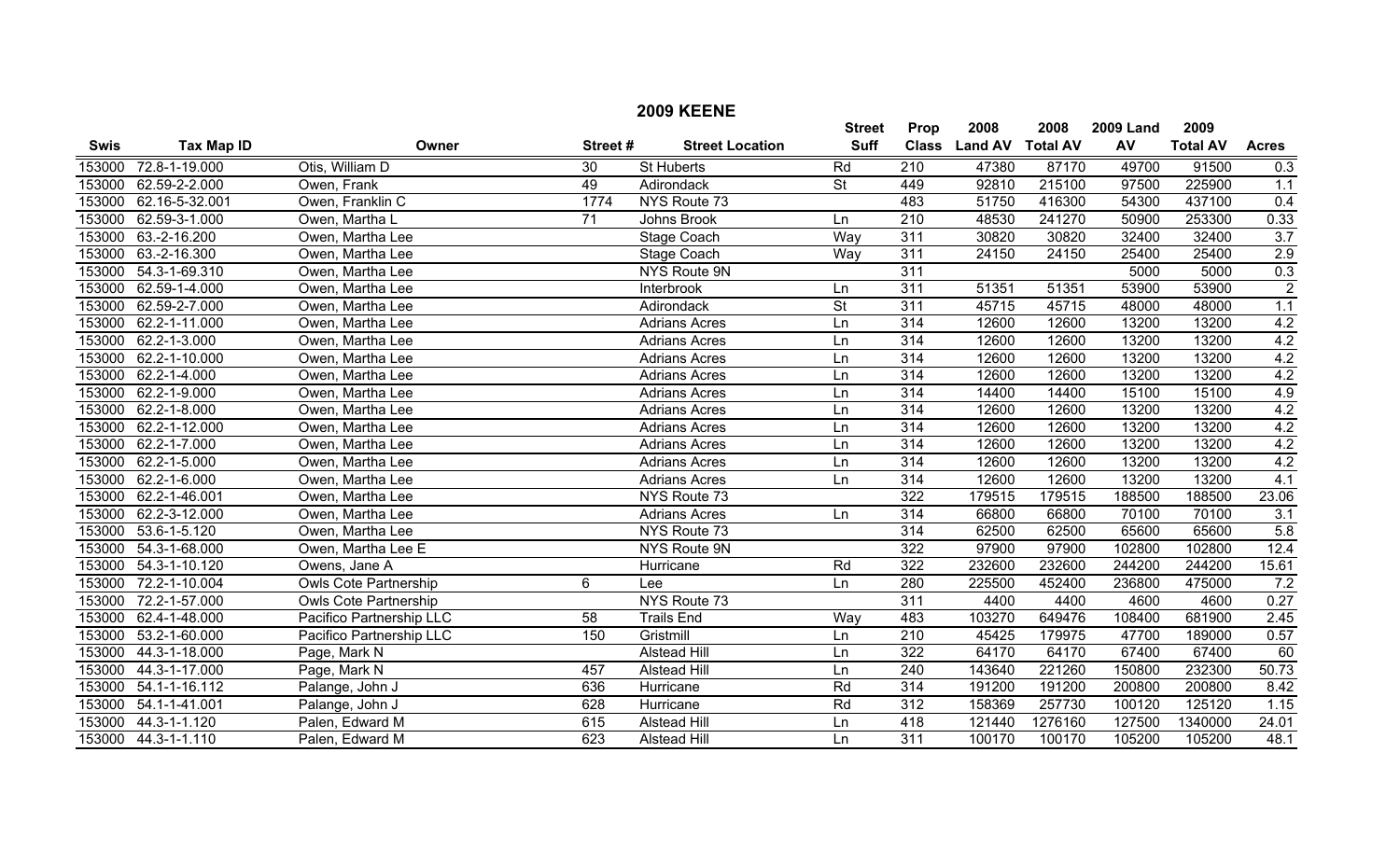|             |                     |                            |                 | <b>2009 KEENE</b>      |                 |                  |                |                 |                  |                 |                  |
|-------------|---------------------|----------------------------|-----------------|------------------------|-----------------|------------------|----------------|-----------------|------------------|-----------------|------------------|
|             |                     |                            |                 |                        | <b>Street</b>   | Prop             | 2008           | 2008            | <b>2009 Land</b> | 2009            |                  |
| <b>Swis</b> | <b>Tax Map ID</b>   | Owner                      | Street#         | <b>Street Location</b> | <b>Suff</b>     | <b>Class</b>     | <b>Land AV</b> | <b>Total AV</b> | AV               | <b>Total AV</b> | <b>Acres</b>     |
| 153000      | 44.3-1-1.200        | Palen, Edward M            |                 | <b>Alstead Hill</b>    | Ln              | 418              | 68890          | 274275          | 72300            | 288000          | 1.2              |
| 153000      | 44.2-1-15.000       | Papineau, Barbara          | 11564           | NYS Route 9N           |                 | 210              | 79580          | 185495          | 83600            | 194800          | 2.6              |
| 153000      | 62.59-2-44.000      | Parmele, Charles R IV      | 56              | Market                 | <b>St</b>       | $\overline{210}$ | 18170          | 105690          | 19100            | 111000          | 0.1              |
| 153000      | 72.8-1-22.000       | Pasymowski, Eugene         | $\overline{45}$ | <b>St Huberts</b>      | Rd              | 210              | 48760          | 155000          | 51200            | 162800          | 0.33             |
| 153000      | $63.-2-6.300$       | Paternotte, William L      |                 | <b>Stage Coach</b>     | Way             | 311              | 61410          | 61410           | 64500            | 64500           | 7.35             |
| 153000      | $63.-2-8.200$       | Paternotte, William L      |                 | <b>Stage Coach</b>     | Way             | 311              | 23460          | 23460           | 24600            | 24600           | 2.8              |
| 153000      | $63.-2-7.120$       | Paternotte, William L      |                 | Stage Coach            | Way             | 322              | 91890          | 91890           | 96500            | 96500           | $\overline{11}$  |
| 153000      | $63.-2-8.300$       | Paternotte, William L      |                 | Stage Coach            | Way             | 311              | 17600          | 17600           | 18500            | 18500           | 2.1              |
| 153000      | $63.-2-7.110$       | Paternotte, William L      |                 | Stage Coach            | Way             | 322              | 94420          | 94420           | 99100            | 99100           | 11.3             |
| 153000      | 63.-2-8.100         | Paternotte, William L      |                 | Round Top              | Ln              | 311              | 40140          | 40140           | 42100            | 42100           | 4.8              |
| 153000      | $63.-2-6.100$       | Paternotte, William L      | 162             | Round Top              | Ln              | $\overline{210}$ | 156285         | 2134860         | 164100           | 2241600         | 9.44             |
| 153000      | $63.-2-9.000$       | Paternotte, William L      |                 | <b>Stage Coach</b>     | Way             | 314              | 26680          | 26680           | 28000            | 28000           | 3.2              |
| 153000      | 63.-2-11.000        | Paternotte, William L      |                 | <b>Stage Coach</b>     | Way             | 311              | 26680          | 26680           | 28000            | 28000           | $\overline{3.2}$ |
| 153000      | 63.-2-12.000        | Paternotte, William L      |                 | <b>Stage Coach</b>     | Way             | 314              | 54280          | 54280           | 57000            | 57000           | 6.5              |
| 153000      | 63.-2-13.000        | Paternotte, William L      |                 | <b>Stage Coach</b>     | Way             | 314              | 31100          | 31100           | 32700            | 32700           | 3.72             |
| 153000      | $63.-2-6.200$       | Paternotte, William L      |                 | Stage Coach            | Way             | 311              | 61410          | 61410           | 64500            | 64500           | 7.35             |
| 153000      | 54.3-1-1.000        | Peabody, Michael B         | 138             | Schaefer               | Rd              | 314              | 199500         | 199500          | 209500           | 209500          | 9.12             |
| 153000      | 54.3-1-9.200        | Peabody, Michael B         | 128             | Schaefer               | Rd              | $\overline{210}$ | 235400         | 482000          | 247200           | 506100          | 8.93             |
| 153000      | 62.12-2-1.200       | Pelkey, Gregory            | $\overline{12}$ | Alan Washbond          | $\overline{Dr}$ | $\overline{210}$ | 92000          | 232650          | 96600            | 244300          |                  |
| 153000      | 45.3-1-34.100       | Pell, Anthony D            | 923             | Hurricane              | Rd              | $\overline{240}$ | 220500         | 1054400         | 231500           | 1107100         | 27.84            |
| 153000      | 45.3-1-32.100       | Pell, Anthony D            |                 | Hurricane              | Rd              | 322              | 219100         | 219100          | 230100           | 230100          | 9.5              |
| 153000      | 45.3-1-13.000       | Pelmas, Ruth H             | 144             | <b>OToole</b>          | Ln              | $\overline{210}$ | 196700         | 1052600         | 206500           | 1105200         | 6.1              |
| 153000      | 72.2-1-26.000       | Pelmas, Ruth H             | 44              | <b>Windy Brow</b>      | Way             | 260              | 264300         | 609800          | 277500           | 640300          | 10               |
| 153000      | 62.59-1-21.000      | Pelosi, Andrew J           | $\overline{12}$ | Adirondack             | <b>St</b>       | 210              | 47260          | 122940          | 49600            | 129100          | 0.3              |
| 153000      | 53.2-3-17.000       | Pendlebury, Thomas J       | 161             | Jackson                | Rd              | $\overline{210}$ | 168309         | 492170          | 176700           | 635000          | 4.8              |
| 153000      | 53.2-3-9.001        | Penn, William A            |                 | Jackson                | Rd              | 322              | 108200         | 108200          | 113600           | 113600          | 10.36            |
| 153000      | 62.12-5-35.000      | Penrose, George B          | 52              | Senecal                | Way             | 260              | 81650          | 126270          | 85700            | 132600          | $\overline{1.9}$ |
| 153000      | 62.12-5-36.000      | Penrose, John F            | 51              | Senecal                | Way             | 260              | 90620          | 193430          | 95100            | 203100          | 1.9              |
| 153000      | 53.6-1-17.000       | Pepe, Takis J              | 134             | Owls Head              | Ln              | $\overline{210}$ | 195960         | 195960          | 100000           | 205800          | $\overline{7}$   |
| 153000      | 53.6-1-16.000       | Pepe, Takis J              |                 | NYS Route 73           |                 | 311              | 83840          | 83840           | 88000            | 88000           | 7.2              |
| 153000      | 53.6-1-15.000       | Pepe, Takis J              |                 | NYS Route 73           |                 | 311              | 70040          | 70040           | 73500            | 73500           | $\overline{5}$   |
| 153000      | 44.2-1-28.000       | <b>Phelps Family Trust</b> | 136             | <b>Styles Brook</b>    | Rd              | 240              | 122130         | 140070          | 128300           | 147100          | 14.4             |
| 153000      | 53.26-1-6.000       | Phillips, Peter W          | $\overline{10}$ | Gristmill              | Ln              | $\overline{210}$ | 41300          | 150000          | 43400            | 157500          | 0.35             |
|             | 153000 54.1-1-7.200 | Piller, Jacob              |                 | Jackson                | Rd              | $\overline{240}$ | 162100         | 757300          | 170200           | 711000          | 12.7             |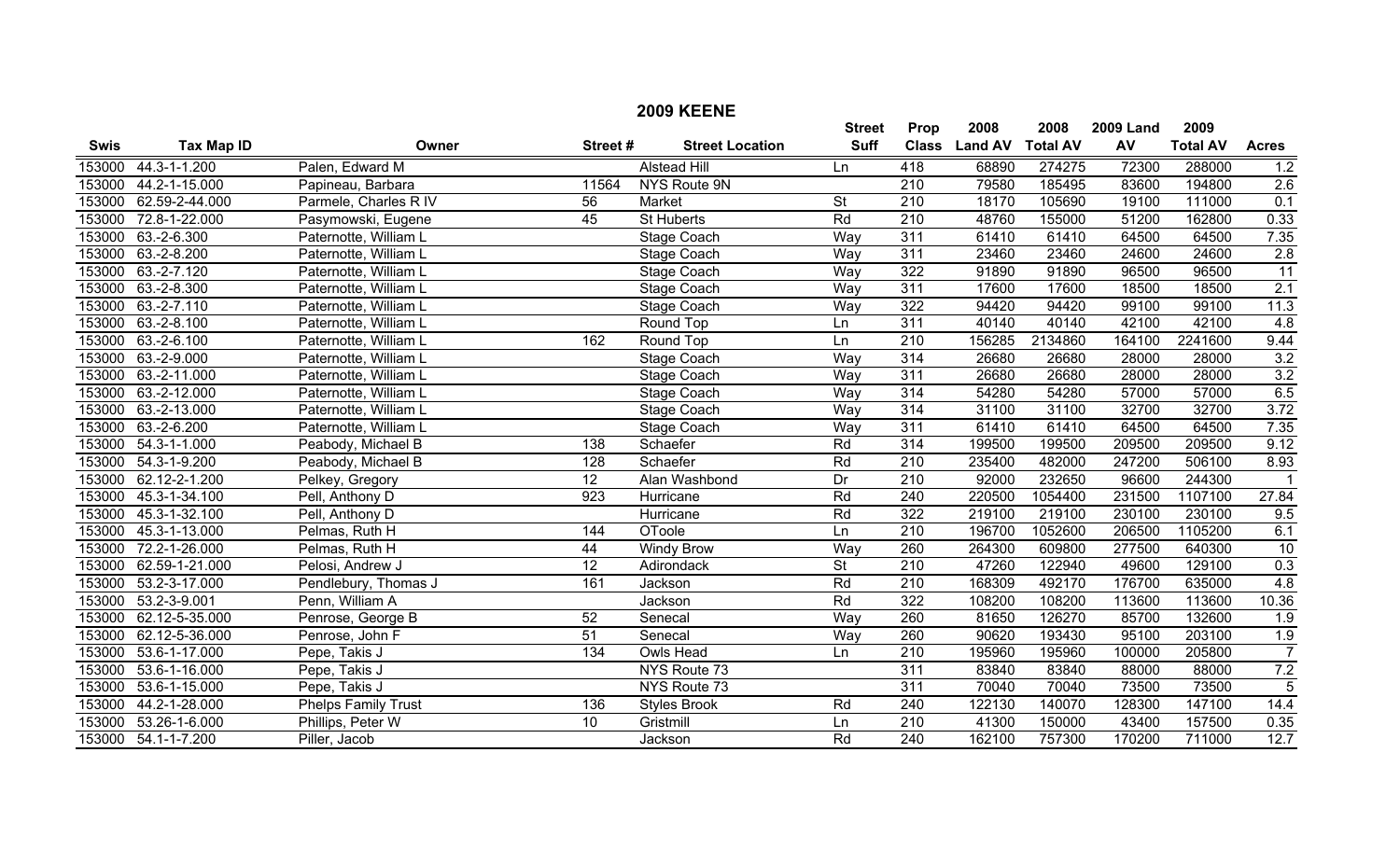|             |                       |                              |                 | <b>2009 KEENE</b>      |                              |                      |                        |                         |                        |                         |                      |
|-------------|-----------------------|------------------------------|-----------------|------------------------|------------------------------|----------------------|------------------------|-------------------------|------------------------|-------------------------|----------------------|
| <b>Swis</b> | <b>Tax Map ID</b>     | Owner                        | Street#         | <b>Street Location</b> | <b>Street</b><br><b>Suff</b> | Prop<br><b>Class</b> | 2008<br><b>Land AV</b> | 2008<br><b>Total AV</b> | <b>2009 Land</b><br>AV | 2009<br><b>Total AV</b> | <b>Acres</b>         |
|             | 153000 54.1-1-15.000  | Piller, Samuel               | 546             | <b>Hurricane</b>       | Rd                           | $\overline{210}$     | 144800                 | 295900                  | 152000                 | 310700                  | $\overline{3}$       |
| 153000      | 53.26-4-6.100         | Piserchia, Michael           |                 | <b>NYS Route 9N</b>    |                              | 330                  | 6200                   | 6200                    | 6500                   | 6500                    | 0.07                 |
| 153000      | 53.26-4-8.000         | Piserchia, Michael           | 10913           | NYS Route 9N           |                              | 483                  | 39100                  | 425040                  | 41100                  | 446300                  | 0.35                 |
| 153000      | 53.27-1-3.012         | Piserchia, Michael           | 6               | <b>Bucks</b>           | Ln                           | 270                  | 36690                  | 65550                   | 38500                  | 68800                   | 0.32                 |
| 153000      | 44.-1-8.000           | Plano, Vincent R             | 427             | <b>Bartlett</b>        | Rd                           | 260                  | 24150                  | 120520                  | 25300                  | 126500                  | 0.42                 |
| 153000      | 62.12-5-8.000         | Platt, Charles J             | 1898            | NYS Route 73           |                              | $\overline{210}$     | 69805                  | 209880                  | 73300                  | 220400                  | 0.68                 |
| 153000      | 62.12-5-56.000        | <b>Platukis Family Trust</b> | 14              | Laight Hall            | Ln                           | 210                  | 125235                 | 293020                  | 131500                 | 307700                  | 2.97                 |
| 153000      | 53.4-1-49.000         | Pohlman, Virginia H          |                 | <b>Hulls Falls</b>     | Rd                           | 260                  | 51405                  | 55320                   | 54000                  | 58100                   | $\overline{2}$       |
| 153000      | 53.27-1-10.000        | Poljanic, Joseph A           | 10904           | NYS Route 9N           |                              | $\overline{210}$     | 14900                  | 109000                  | 15600                  | 114400                  | 0.11                 |
|             | 153000 53.26-1-3.300  | Pollock, Ivana B             | 2863            | NYS Route 73           |                              | 210                  | 15400                  | 53700                   | 16200                  | 142900                  | 0.24                 |
| 153000      | 53.6-1-5.320          | Pominville, Brandon J        |                 | NYS Route 73           |                              | 314                  | 68100                  | 68100                   | 51975                  | 51975                   | 4.22                 |
| 153000      | 62.12-1-9.000         | Porter, John S               | 1961            | NYS Route 73           |                              | 260                  | 58420                  | 72450                   | 61400                  | 76100                   | 1.7                  |
| 153000      | 62.12-1-12.002        | Porter, Richard A            | 1937            | NYS Route 73           |                              | 280                  | 107065                 | 321500                  | 112400                 | 337600                  | 7.3                  |
| 153000      | 62.2-1-2.000          | Porter, Richard A            |                 | <b>Porter Mill</b>     | Way                          | 910                  | 65700                  | 65700                   | 69000                  | 69000                   | 50                   |
| 153000      | 44.3-1-15.000         | <b>Pratt Cemetery</b>        | 432             | <b>Alstead Hill</b>    | Ln                           | 695                  | 11300                  | 11300                   | 11900                  | 11900                   | 0.3                  |
| 153000      | 54.1-1-39.200         | Prendergast, Edward Jr       | $\overline{25}$ | Cavanaugh              | Ln                           | $\overline{210}$     | 156700                 | 250500                  | 164500                 | 263000                  | $\mathbf{1}$         |
|             | 153000 63.-2-78.000   | <b>Preston Family Trust</b>  | 34              | <b>Bushnell</b>        | Way                          | 210                  | 130065                 | 1275580                 | 136600                 | 1100000                 | 3.25                 |
|             | 153000 62.16-5-36.002 | Preston, Seymour Jr          | 1762            | NYS Route 73           |                              | 280                  | 92047                  | 1099743                 | 96600                  | 1154700                 | $\blacktriangleleft$ |
|             | 153000 63.-2-56.000   | Price, Karen L               | 384             | <b>Jim Estes</b>       | Way                          | $\overline{312}$     | 128800                 | 189520                  | 135200                 | 199000                  | $\overline{3.1}$     |
|             | 153000 62.16-5-7.001  | Prince, Augusta A            | 1798            | NYS Route 73           |                              | $\overline{210}$     | 51865                  | 327290                  | 54500                  | 343700                  | 0.4                  |
|             | 153000 62.16-5-2.000  | Prince, Edward               | 6               | <b>Country Club</b>    | Way                          | 260                  | 99705                  | 212290                  | 104700                 | 222900                  | $\overline{2}$       |
| 153000      | 62.12-5-60.000        | Prince, Edward               |                 | <b>Neville</b>         | Way                          | 311                  | 88550                  | 88550                   | 93000                  | 93000                   | 2.3                  |
| 153000      | 54.1-1-48.000         | Principato, Joseph           | 404             | Hurricane              | Rd                           | 314                  | 133100                 | 133100                  | 139800                 | 139800                  | 2.66                 |
| 153000      | 45.3-1-37.000         | Pugsley, James H             | 914             | Hurricane              | Rd                           | 260                  | 115900                 | 154200                  | 121700                 | 161900                  | 0.61                 |
| 153000      | 53.2-1-13.100         | Purdy, Denise                | 10827           | NYS Route 9N           |                              | 220                  | 68770                  | 334420                  | 72200                  | 351100                  | 1.2                  |
| 153000      | 44.19-1-18.000        | Purdy, Diane L               | 176             | Gilmore Hill           | Rd                           | $\overline{210}$     | 74750                  | 155830                  | 78500                  | 163600                  | 2.54                 |
| 153000      | 54.3-1-11.001         | Purdy, Kathleen A            |                 | <b>NYS Route 9N</b>    |                              | 322                  | 147000                 | 147000                  | 154400                 | 154400                  | 72.18                |
| 153000      | 53.26-3-4.002         | Purdy, Kathleen A            | 10926           | NYS Route 9N           |                              | 210                  | 45200                  | 266000                  | 47500                  | 279300                  | 0.52                 |
| 153000      | 44.19-1-43.000        | Purdy, Kathleen A            |                 | NYS Route 73           |                              | 314                  | 58400                  | 58400                   | 61300                  | 61300                   | 3.7                  |
| 153000      | 53.26-2-5.000         | Purdy, Ronald                | 2836            | NYS Route 73           |                              | 421                  | 42205                  | 335690                  | 44300                  | 352500                  | 0.5                  |
| 153000      | 44.19-1-1.000         | Purdy, Ronald                |                 | Gilmore Hill           | Rd                           | 314                  | 45000                  | 45000                   | 47200                  | 47200                   | 3                    |
| 153000      | 44.19-1-31.000        | Purdy, Ronald M              | $\overline{78}$ | Church                 | $\overline{\mathsf{St}}$     | 210                  | 81190                  | 283590                  | 85300                  | 297800                  | 3.14                 |
| 153000      | 44.19-1-15.000        | Purdy, Ronald M              |                 | NYS Route 73           |                              | 314                  | 47380                  | 47380                   | 49700                  | 49700                   | 1.5                  |
|             | 153000 62.12-5-3.000  | Purdy, Stacey L              | 1916            | NYS Route 73           |                              | $\overline{210}$     | 50030                  | 153530                  | 52500                  | 161200                  | 0.37                 |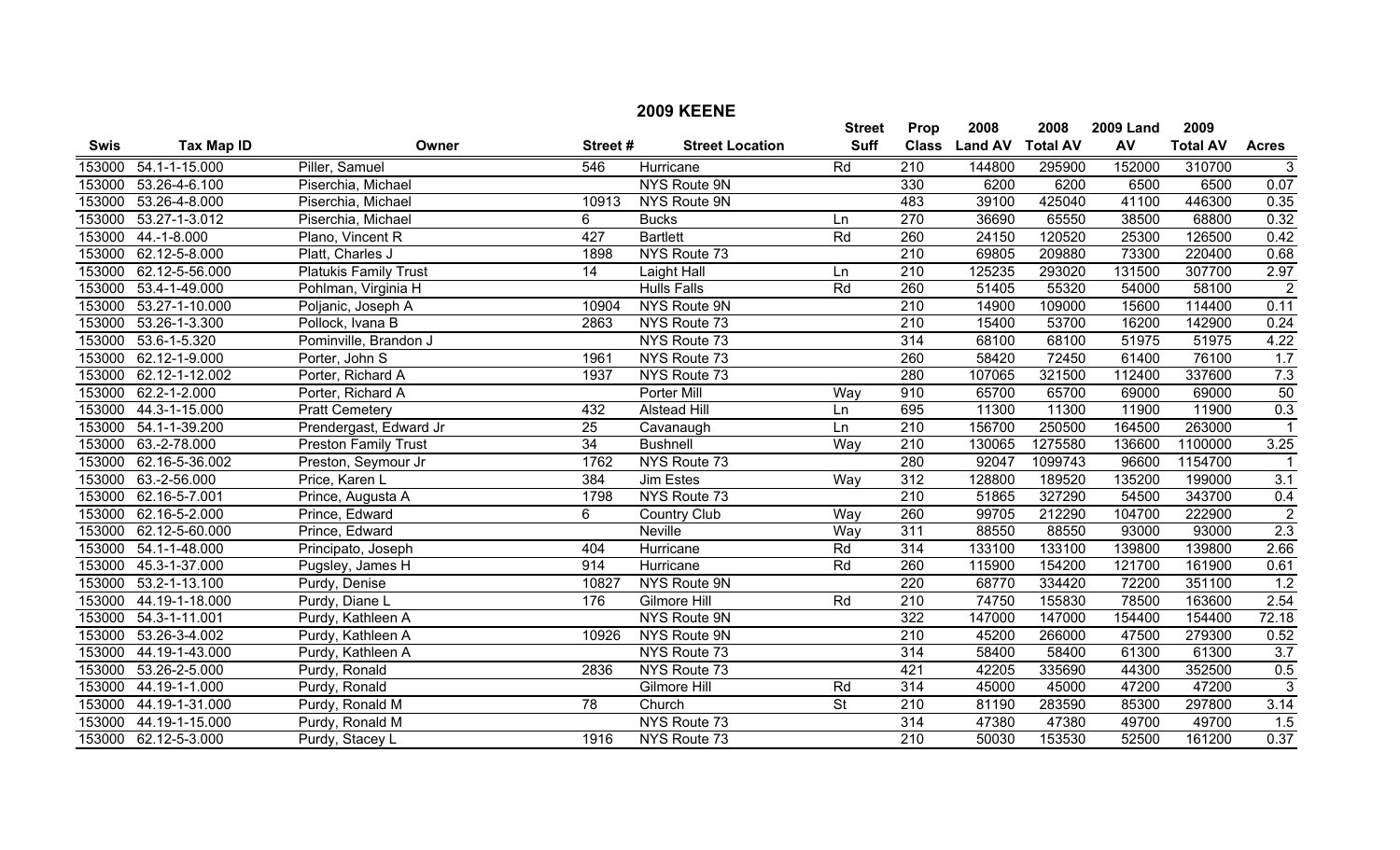|             |                      |                        |                 | <b>2009 KEENE</b>      |                          |                  |                |                 |                  |                 |                  |
|-------------|----------------------|------------------------|-----------------|------------------------|--------------------------|------------------|----------------|-----------------|------------------|-----------------|------------------|
|             |                      |                        |                 |                        | <b>Street</b>            | Prop             | 2008           | 2008            | <b>2009 Land</b> | 2009            |                  |
| <b>Swis</b> | <b>Tax Map ID</b>    | Owner                  | Street#         | <b>Street Location</b> | <b>Suff</b>              | <b>Class</b>     | <b>Land AV</b> | <b>Total AV</b> | AV               | <b>Total AV</b> | <b>Acres</b>     |
| 153000      | 44.19-1-23.000       | Purdy, Todd J          | 3084            | NYS Route 73           |                          | $\overline{210}$ | 60864          | 173504          | 63900            | 182200          | 0.92             |
| 153000      | 44.19-1-30.000       | Purdy, Virginia A      | 82              | Church                 | $\overline{\mathsf{St}}$ | 210              | 35650          | 120865          | 37400            | 126900          | 0.25             |
| 153000      | 72.2-1-9.000/4       | Putnam Camp            |                 | NYS Route 73           |                          | 312              | 100            | 7200            | 100              | 7600            | 0.01             |
| 153000      | 72.2-1-9.000/3       | <b>Putnam Camp</b>     |                 | NYS Route 73           |                          | 260              | 100            | 207200          | 100              | 217600          | 0.01             |
| 153000      | 72.2-1-9.000/2       | Putnam Camp            |                 | NYS Route 73           |                          | 260              | 100            | 63500           | 100              | 66700           | 0.01             |
| 153000      | $72.2 - 1 - 9.000/1$ | Putnam Camp            |                 | NYS Route 73           |                          | 312              | 200            | 7000            | 300              | 7400            | 0.01             |
| 153000      | 72.2-1-9.000         | Putnam Camp Inc        | 1196            | NYS Route 73           |                          | 920              | 256900         | 374900          | 269700           | 393600          | 9.48             |
| 153000      | $73.-1-2.100$        | Putnam Camp Inc        |                 | NYS Route 73           |                          | 322              | 259100         | 259100          | 272100           | 272100          | 208.63           |
| 153000      | 72.2-1-45.000        | Putnam, William A III  |                 | Ausable                | Rd                       | $\overline{210}$ | 146200         | 1094000         | 153500           | 1148700         | $\overline{0.9}$ |
| 153000      | 53.2-3-37.110        | Quimby, Peter H        | 10788           | NYS Route 9N           |                          | 240              | 368600         | 744500          | 387000           | 781700          | 101.13           |
| 153000      | 44.19-1-33.200       | Quinn, Jeremy C        | 51              | Church                 | $\overline{\mathsf{St}}$ | $\overline{210}$ | 24035          | 192400          | 25200            | 202000          | 0.17             |
| 153000      | 62.16-5-35.000       | Quinn, Patricia K      | 1756            | NYS Route 73           |                          | 280              | 147315         | 478290          | 154700           | 502200          | 10.8             |
| 153000      | 53.6-1-4.120         | Quinty, Timothy        |                 | NYS Route 73           |                          | $\overline{314}$ | 73800          | 73800           | 77500            | 77500           | 5.1              |
| 153000      | 62.16-5-38.000       | Radcliffe, Warren A    | 1745            | NYS Route 73           |                          | 280              | 122600         | 764400          | 126600           | 768400          | 4.3              |
| 153000      | 62.12-5-33.000       | Ralston, David T       |                 | <b>Phelps Brook</b>    | Ln                       | 312              | 93380          | 105340          | 98000            | 110600          | 2.9              |
| 153000      | 72.8-1-3.000         | Rand, Donald           | $\overline{22}$ | Deer Brook             | Way                      | 260              | 131790         | 266570          | 138400           | 279900          | 32.7             |
| 153000      | 62.59-1-22.000       | Rapelye, Peter         | 8               | Wildflower             | Way                      | 260              | 47380          | 260360          | 49800            | 273400          | 0.3              |
| 153000      | 53.2-1-48.000        | Rapp, Franklin W       | 126             | <b>Molly Nye</b>       | Ln                       | 312              | 116610         | 156060          | 122500           | 163900          | 9.7              |
| 153000      | 53.26-4-10.000       | Rasco, Timothy J       | 10905           | NYS Route 9N           |                          | $\overline{210}$ | 56810          | 209645          | 59600            | 220100          | 0.8              |
| 153000      | 62.2-1-40.220        | <b>RC Hall LLC</b>     | 178             | Mason Young            | Rd                       | 260              | 146500         | 175900          | 153800           | 184700          | 6.15             |
| 153000      | 44.4-2-26.120        | Reding, Philip J       |                 | Hurricane              | Rd                       | 314              | 102500         | 102500          | 107600           | 107600          | 2.5              |
| 153000      | 54.1-1-20.001        | Redpath, William M     | $\overline{23}$ | Warren                 | Way                      | $\overline{210}$ | 207200         | 313000          | 217500           | 328600          | 5.86             |
| 153000      | 53.26-1-2.000        | Reed, Bruce B          | 2865            | NYS Route 73           |                          | $\overline{210}$ | 41800          | 122460          | 43900            | 128600          | 0.48             |
| 153000      | 62.2-1-41.320        | Reed, Carol H          | 146             | Mason Young            | Ln                       | 210              | 156800         | 313600          | 164700           | 329300          | $\overline{3.1}$ |
| 153000      | 62.2-1-27.200        | Reed, Frances T        | 51              | Airport                | Rd                       | $\overline{210}$ | 115115         | 383180          | 120800           | 402300          | 8.3              |
| 153000      | 62.2-2-1.000         | Reed, Frances T        |                 | NYS Route 73           |                          | 322              | 124000         | 124000          | 130200           | 130200          | 32               |
| 153000      | 45.3-1-63.000        | Reed, James A          | 985             | Hurricane              | Rd                       | 210              | 158700         | 237500          | 166700           | 249400          | 1.2              |
| 153000      | 45.3-1-61.000        | Reed, Peter A          | 16              | Geiser                 | Way                      | 312              | 135000         | 138600          | 141700           | 145500          | 2.6              |
| 153000      | 54.3-1-51.000        | Reid, Robert F         | 10093           | NYS Route 9N           |                          | 260              | 34155          | 84640           | 35900            | 88900           | 1.98             |
| 153000      | 54.3-1-47.001        | Reid, Robert F         |                 | <b>NYS Route 9N</b>    |                          | 314              | 47500          | 47500           | 49900            | 49900           | 8.6              |
| 153000      | 62.12-2-7.001        | Reinstein, Robert J    | 30              | Alan Washbond          | Dr                       | $\overline{210}$ | 82800          | 251280          | 125500           | 255000          | 1.89             |
| 153000      | 62.-1-18.000         | Reitz, Curtis R        | 45              | Snow Shoe              | Way                      | 260              | 107200         | 616100          | 112600           | 646900          | 6.15             |
| 153000      | 62.59-1-5.000        | Rencia Investments LLC | $\overline{54}$ | Adirondack             | $\overline{\mathsf{St}}$ | 260              | 108330         | 276810          | 113800           | 290700          | 3.88             |
|             | 153000 44.4-3-2.000  | Retz, Carol A          |                 | <b>Alstead Hill</b>    | Ln                       | $\overline{314}$ | 46350          | 46350           | 48700            | 48700           | 1.2              |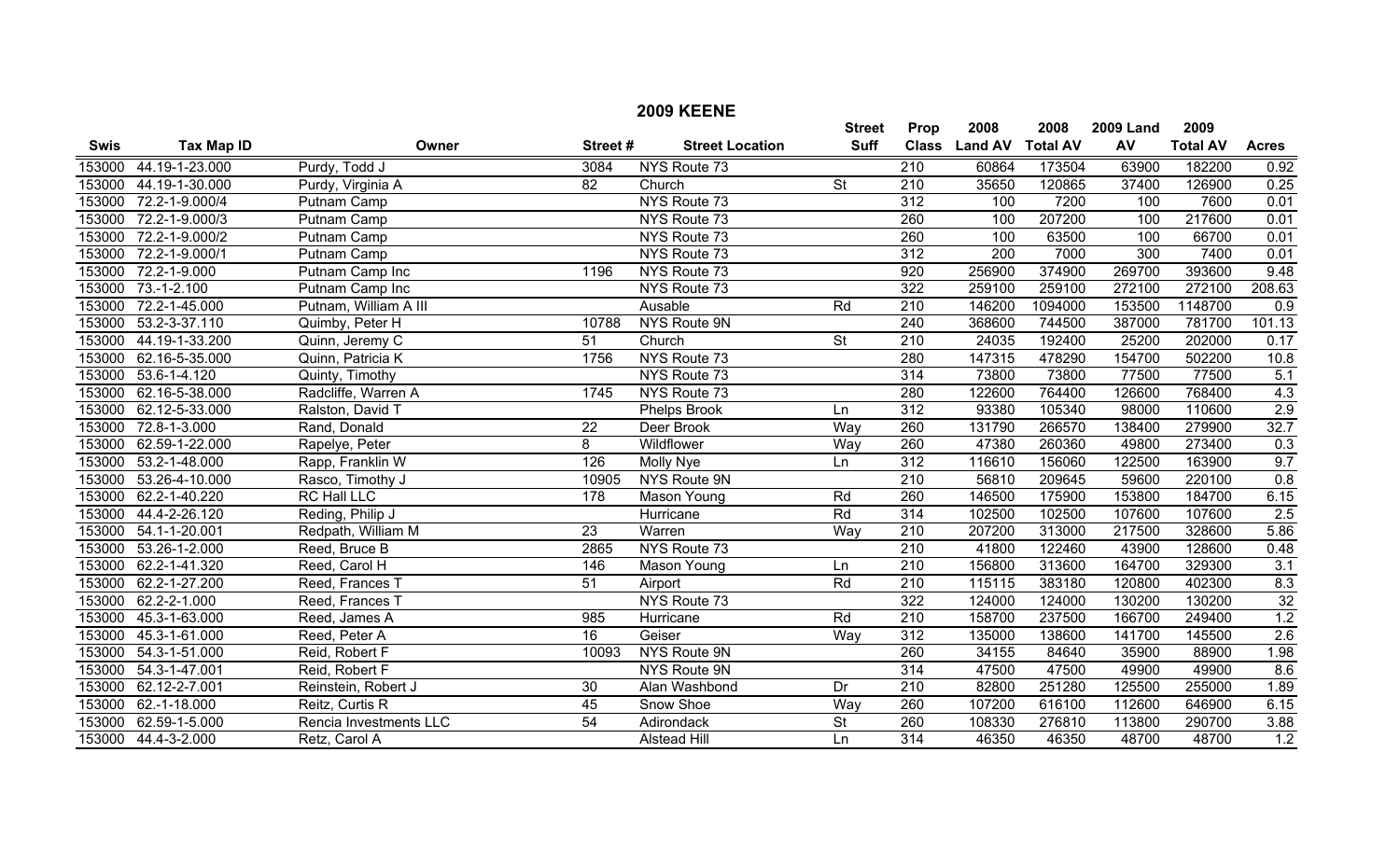|             |                      |                            |                  | <b>2009 KEENE</b>      |               |                  |                |                 |                  |                 |                  |
|-------------|----------------------|----------------------------|------------------|------------------------|---------------|------------------|----------------|-----------------|------------------|-----------------|------------------|
|             |                      |                            |                  |                        | <b>Street</b> | Prop             | 2008           | 2008            | <b>2009 Land</b> | 2009            |                  |
| <b>Swis</b> | <b>Tax Map ID</b>    | Owner                      | Street#          | <b>Street Location</b> | <b>Suff</b>   | <b>Class</b>     | <b>Land AV</b> | <b>Total AV</b> | AV               | <b>Total AV</b> | <b>Acres</b>     |
| 153000      | 62.15-1-24.000       | <b>Reynolds Family LLC</b> | 10               | Smith                  | Way           | 210              | 161700         | 364170          | 169800           | 382400          | 1.5              |
| 153000      | 53.26-4-5.000        | Reynolds, Charles R        | 10917            | NYS Route 9N           |               | $\overline{210}$ | 42200          | 175260          | 44300            | 184000          | 0.5              |
| 153000      | 53.2-1-62.000        | Reynolds, Craig            | 61               | <b>Keene Knolls</b>    | Way           | 210              | 39560          | 373060          | 41500            | 391700          | 0.4              |
| 153000      | 44.19-1-25.000       | Rich, Donald               | 3072             | NYS Route 73           |               | $\overline{210}$ | 56930          | 140070          | 59800            | 147100          | 0.8              |
| 153000      | 53.2-1-10.200        | Richert, Elizabeth A       | 14               | Cedar Wood             | Way           | 210              | 67620          | 158590          | 71000            | 166500          |                  |
| 153000      | 53.2-1-29.220        | Richert, Elizabeth A       |                  | <b>Hulls Falls</b>     | Rd            | 314              | 105690         | 105690          | 111000           | 111000          | $\overline{3.7}$ |
| 153000      | $53.-1-22.000$       | Riebesell, John F          | 153              | Molly Nye              | Ln            | 322              | 158130         | 158130          | 166000           | 166000          | 100.2            |
| 153000      | $53.4 - 1 - 2.000$   | Riebesell, John F          |                  | <b>Hulls Falls</b>     | Rd            | 322              | 78100          | 78100           | 82000            | 82000           | 62.86            |
| 153000      | $53.4 - 1 - 1.000$   | Riebesell, John F          |                  | <b>Hulls Falls</b>     | Rd            | $\overline{312}$ | 68080          | 71875           | 71500            | 75500           | 20               |
|             | 153000 53.26-4-9.000 | Riedl, Irene               | 10909            | NYS Route 9N           |               | 210              | 39220          | 139610          | 41200            | 146600          | 0.35             |
|             | 153000 53.2-3-18.000 | Ring Gail E                | 12               | Moose Hill             | Way           | 240              | 227300         | 527540          | 238600           | 553900          | 10.71            |
| 153000      | 53.2-3-21.000        | Ripps, Robert A            |                  | Jackson                | Rd            | 314              | 149600         | 149600          | 157100           | 157100          | 3.98             |
| 153000      | 53.2-3-3.054         | Ripps, Robert A            |                  | Jackson                | Rd            | 322              | 250900         | 250900          | 263400           | 263400          | 14.92            |
|             | 153000 62.2-2-3.000  | Rivermede Inc              |                  | NYS Route 73           |               | 322              | 196200         | 196200          | 206000           | 206000          | 128.5            |
|             | 153000 62.12-2-2.000 | Rivermede Inc              | 49               | Beede                  | Ln            | 240              | 177220         | 704150          | 186100           | 739400          | 39.8             |
| 153000      | 62.12-1-16.000       | Rivers, Raymond            | 1921             | NYS Route 73           |               | 210              | 35765          | 64520           | 37500            | 67700           | 0.2              |
| 153000      | 72.2-1-44.000        | Roaring Brook Trust        |                  | Ausable                | Rd            | 260              | 226900         | 470200          | 238200           | 493700          | 7.3              |
| 153000      | 44.4-2-3.120         | Roberts, Linda E           |                  | <b>NYS Route 9N</b>    |               | $\overline{312}$ | 69920          | 71530           | 73400            | 75100           | 8.9              |
| 153000      | 45.3-1-59.000        | Roberts, William B         | 1019             | Hurricane              | Rd            | $\overline{210}$ | 192900         | 494800          | 202500           | 519500          | 4.6              |
| 153000      | 45.3-1-48.200        | Roberts, William B         |                  | <b>Hurricane</b>       | Rd            | 314              | 100            | 100             | 100              | 100             | 0.02             |
| 153000      | 62.4-1-40.003        | Robinson, Sandra R         | 271              | Johns Brook            | Ln            | $\overline{210}$ | 212500         | 381000          | 223100           | 400000          | 7.6              |
| 153000      | 53.27-2-5.000        | Roche, Maureen A           | 10886            | NYS Route 9N           |               | $\overline{210}$ | 56900          | 146800          | 59700            | 154100          | 0.76             |
| 153000      | 62.2-2-7.003         | Rockwell, Gary F           | 177              | Beede                  | Ln            | 260              | 170900         | 600700          | 179400           | 630700          | 27.43            |
| 153000      | 72.2-1-31.000        | Rodgers, John S            | $\overline{211}$ | Ausable                | Rd            | 260              | 160500         | 278500          | 168500           | 292400          | 1.4              |
| 153000      | 62.2-3-25.000        | Rose, Paul E               | 126              | <b>Adrians Acres</b>   | Ln            | $\overline{312}$ | 183900         | 190900          | 193000           | 200400          | 4.5              |
| 153000      | 54.3-1-23.000        | Rosenthal, Daniel J        | $\overline{7}$   | Sky High               | Way           | $\overline{312}$ | 37100          | 42600           | 38900            | 44700           | $\overline{2}$   |
| 153000      | 62.12-5-51.000       | Roth, Gary                 |                  | NYS Route 73           |               | $\overline{311}$ | 122710         | 122710          | 128800           | 128800          | 6.6              |
| 153000      | 72.8-1-13.120        | Roussin, Andre T           | 58               | <b>Beers Bridge</b>    | Way           | 210              | 106030         | 178020          | 111300           | 186900          | 3                |
| 153000      | 62.2-3-26.000        | Roussin, Theodore W        | 90               | <b>Adrians Acres</b>   | Ln            | 260              | 132900         | 139200          | 139600           | 146200          | 2.4              |
| 153000      | 44.4-2-18.000        | Rubin, Alissa              | 1077             | Hurricane              | Rd            | 280              | 321400         | 571300          | 337500           | 599900          | 26.5             |
| 153000      | 44.4-2-19.000        | Rubin, Alissa              |                  | Hurricane              | Rd            | $\overline{312}$ | 1100           | 2000            | 1200             | 2100            | 0.1              |
| 153000      | 44.4-2-15.000        | Rubin, Alissa              |                  | Hurricane              | Rd            | $\overline{314}$ | 11600          | 11600           | 12200            | 12200           | 2.8              |
| 153000      | 44.4-2-17.000        | Rubin, Alissa              |                  | Hurricane              | Rd            | 322              | 203200         | 203200          | 213400           | 213400          | 14.2             |
|             | 153000 54.3-1-50.000 | Russell, Kathleen T        | 10101            | NYS Route 9N           |               | 210              | 76130          | 145480          | 80000            | 152800          | 2.35             |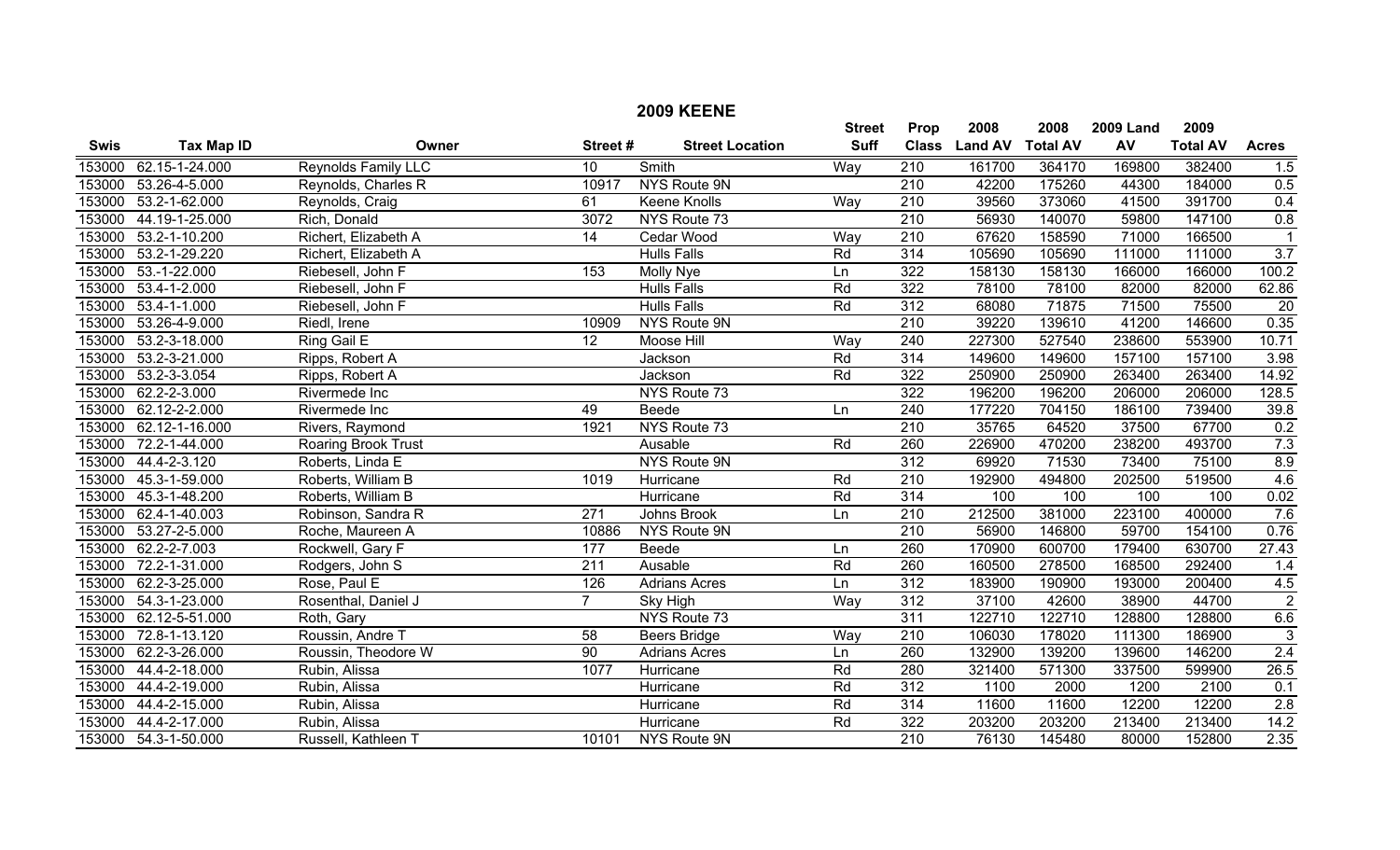|             |                    |                           |                 | <b>2009 KEENE</b>      |                          |                  |                |                 |                  |                 |                  |
|-------------|--------------------|---------------------------|-----------------|------------------------|--------------------------|------------------|----------------|-----------------|------------------|-----------------|------------------|
|             |                    |                           |                 |                        | <b>Street</b>            | Prop             | 2008           | 2008            | <b>2009 Land</b> | 2009            |                  |
| <b>Swis</b> | <b>Tax Map ID</b>  | Owner                     | Street#         | <b>Street Location</b> | <b>Suff</b>              | <b>Class</b>     | <b>Land AV</b> | <b>Total AV</b> | AV               | <b>Total AV</b> | <b>Acres</b>     |
| 153000      | 72.2-1-20.000      | Rutherford, John          |                 | <b>St Huberts</b>      | Rd                       | 314              | 142100         | 142100          | 149200           | 149200          | 3.3              |
| 153000      | 72.2-1-22.000      | Rutherfurd, John          | $\overline{33}$ | Noonmark Trail         | Way                      | 260              | 229600         | 574700          | 241000           | 603400          | 7.5              |
| 153000      | $63.-2-4.100$      | <b>RWF Management LLC</b> |                 | Beede                  | Ln                       | 322              | 187000         | 187000          | 196400           | 196400          | 16.34            |
| 153000      | 44.2-1-23.000      | Ryan, Arthur L            | $\overline{38}$ | <b>Styles Brook</b>    | Rd                       | 312              | 45080          | 63480           | 47400            | 66700           | 0.9              |
| 153000      | 44.2-1-24.000      | Ryan, John K              | 46              | <b>Styles Brook</b>    | Rd                       | $\overline{210}$ | 47150          | 192970          | 49500            | 202600          | 0.6              |
| 153000      | 53.27-1-4.000      | Ryder, James              | 15              | <b>Bucks</b>           | Ln                       | $\overline{210}$ | 26600          | 47800           | 27900            | 102900          | 0.53             |
| 153000      | 62.12-1-15.000     | Sabbow, Fritz             | 1925            | NYS Route 73           |                          | $\overline{210}$ | 66240          | 153870          | 69600            | 161600          | 0.63             |
| 153000      | 62.4-1-9.001       | <b>Sachs Family Trust</b> |                 | NYS Route 73           |                          | 314              | 145600         | 145600          | 152900           | 152900          | 8.2              |
| 153000      | 62.4-1-11.001      | Sachs Family Trust        | $\overline{21}$ | <b>Rushing Brook</b>   | Way                      | 322              | 172000         | 172000          | 180600           | 180600          | 13.4             |
| 153000      | 62.4-1-34.002      | Sachs Family Trust        |                 | NYS Route 73           |                          | 260              | 115100         | 440700          | 120800           | 462700          | 2.4              |
| 153000      | 62.4-1-6.001       | Sachs, Ernest P           |                 | NYS Route 73           |                          | 314              | 93900          | 93900           | 98600            | 98600           | 1.7              |
| 153000      | 62.4-1-27.001      | Sachs, Ernest P           | $\overline{12}$ | Evergreen              | Ln                       | $\overline{210}$ | 121555         | 391000          | 127700           | 410600          | 5.2              |
| 153000      | 62.2-1-25.046      | Salisbury, Janet          |                 | NYS Route 73           |                          | 311              | 130800         | 130800          | 137300           | 137300          | $\overline{5}$   |
| 153000      | 62.2-1-45.000      | Salisbury, William S      |                 | NYS Route 73           |                          | 311              | 139200         | 139200          | 146200           | 146200          | $\overline{5}$   |
| 153000      | 53.6-1-7.000       | Sampath, Lester           |                 | NYS Route 73           |                          | $\overline{314}$ | 74400          | 74400           | 78100            | 78100           | 5.2              |
| 153000      | 53.26-2-4.000      | Sappah, Jon C             | 10936           | NYS Route 9N           |                          | $\overline{210}$ | 90400          | 198200          | 94900            | 208100          | 5.04             |
| 153000      | 44.4-3-3.000       | Sardella, Cynthia E       | 202             | Alstead Hill           | Ln                       | 240              | 148810         | 475985          | 156300           | 499800          | 22.89            |
| 153000      | 62.12-5-28.200     | Sargent, John A           |                 | Levi Lamb              | Way                      | 311              |                |                 | 10000            | 10000           | 0.44             |
| 153000      | 62.12-5-29.000     | Sargent, John A           | $\overline{71}$ | Levi Lamb              | Way                      | 260              | 97980          | 212870          | 102900           | 223500          | 1.5              |
| 153000      | 72.8-1-30.000      | Savage, Arthur V          | 46              | Deer Brook             | Way                      | 210              | 124085         | 375700          | 130300           | 394500          | 6.7              |
| 153000      | 44.19-1-51.000     | Sawczyn, Eric J           | 3115            | NYS Route 73           |                          | 210              | 78430          | 140530          | 82400            | 147600          | $\overline{3.7}$ |
| 153000      | 53.27-4-4.000      | Sawczyn, Joseph           | 10867           | NYS Route 9N           |                          | $\overline{210}$ | 39445          | 155710          | 41400            | 163500          | 0.4              |
| 153000      | 44.19-1-35.000     | Sawczyn, Joseph S         | $\overline{32}$ | Church                 | $\overline{\mathsf{St}}$ | 210              | 56810          | 349400          | 59700            | 366900          | 0.8              |
| 153000      | $53.-1-21.100$     | Sayers, Ann C             | 146             | Molly Nye              | Ln                       | 260              | 182965         | 384910          | 192200           | 404200          | 77.2             |
| 153000      | $53.-1-21.200$     | Sayers, Peter M           | 146             | Molly Nye              | Ln                       | $\overline{240}$ | 168475         | 385020          | 176300           | 325000          | $\overline{13}$  |
| 153000      | $53.-1-3.122$      | Scaife, Betsy A           | 8               | <b>Butternut</b>       | Way                      | $\overline{210}$ | 96255          | 171350          | 101100           | 179900          | 8.02             |
| 153000      | $53.-1-3.200$      | Scaife, James             | 45              | <b>Butternut</b>       | Way                      | $\overline{210}$ | 77855          | 100400          | 81700            | 105400          | $\overline{3.5}$ |
| 153000      | $53.-1-3.121$      | Scaife, Theodore F        | 3402            | NYS Route 73           |                          | 240              | 105225         | 171350          | 110500           | 179900          | 10.41            |
| 153000      | 63.-2-57.000       | Schedler, Spencer J       |                 | <b>Phelps Brook</b>    | Ln                       | 322              | 83840          | 83840           | 88000            | 88000           | 17.1             |
| 153000      | 63.-2-58.000       | Schedler, Spencer J       |                 | <b>Phelps Brook</b>    | Ln                       | 322              | 76600          | 76600           | 80400            | 80400           | 13.2             |
| 153000      | 53.2-1-38.000      | Schubert, Peter N         | 244             | <b>Hulls Falls</b>     | Rd                       | $\overline{240}$ | 129030         | 331085          | 135400           | 347600          | $\overline{20}$  |
| 153000      | $53.-1-2.120$      | Schulte, Gerhard J        |                 | NYS Route 73           |                          | 311              | 77050          | 77050           | 80900            | 80900           | 6.1              |
| 153000      | $62.-1-7.000$      | Schwartz, Robert J        |                 | <b>Adrians Acres</b>   | Ln                       | 314              | 165400         | 165400          | 173700           | 173700          | 5.5              |
|             | 153000 62.-1-8.000 | Schwartz, Robert J        |                 | <b>Adrians Acres</b>   | Ln                       | $\overline{314}$ | 127800         | 127800          | 134200           | 134200          | 1.9              |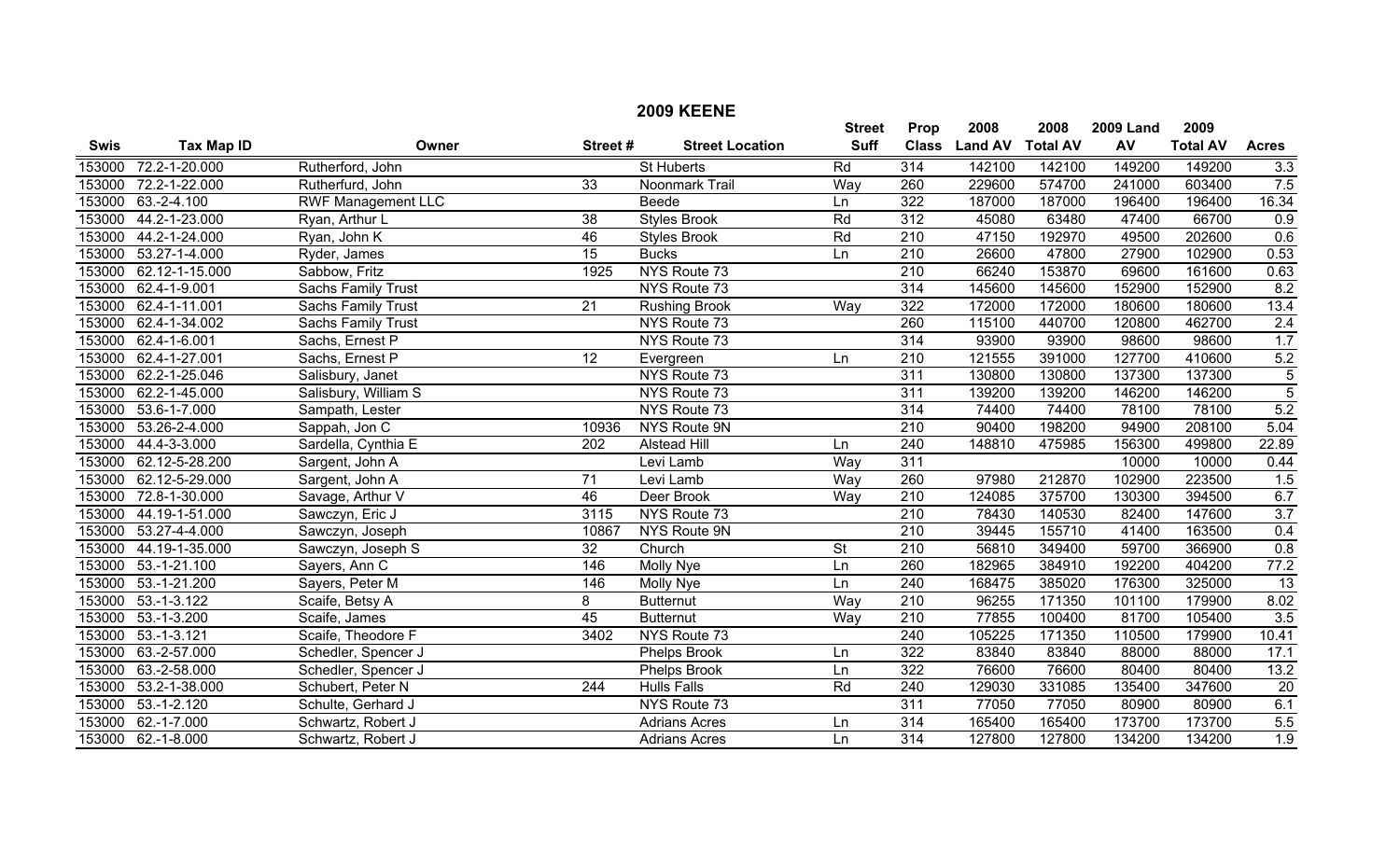|             |                    |                         |                  |                        | <b>Street</b>            | Prop             | 2008           | 2008            | <b>2009 Land</b> | 2009            |                  |
|-------------|--------------------|-------------------------|------------------|------------------------|--------------------------|------------------|----------------|-----------------|------------------|-----------------|------------------|
| <b>Swis</b> | <b>Tax Map ID</b>  | Owner                   | Street#          | <b>Street Location</b> | <b>Suff</b>              | <b>Class</b>     | <b>Land AV</b> | <b>Total AV</b> | AV               | <b>Total AV</b> | <b>Acres</b>     |
| 153000      | 62.2-1-33.200      | Scovell, Laurence       | $\overline{36}$  | Old Sugar              | Way                      | 210              | 194800         | 381340          | 204500           | 400400          | 7.71             |
| 153000      | 62.59-2-38.000     | Scrafford, Charles W Jr | 40               | Market                 | <b>St</b>                | 210              | 50720          | 237250          | 53200            | 249100          | 0.4              |
| 153000      | 44.-1-2.000        | Scutieri, John          | 106              | Murphy                 | Way                      | 260              | 24495          | 36340           | 25800            | 38200           | 0.8              |
| 153000      | 53.2-3-35.100      | Segard, Charles M       |                  | Spring                 | Way                      | 311              | 5800           | 5800            | 6100             | 6100            | 1.5              |
| 153000      | 53.2-3-35.200      | Segard, Charles M       | $\overline{27}$  | Spring                 | Way                      | $\overline{210}$ | 70500          | 314084          | 74000            | 329800          | 1.7              |
| 153000      | 53.2-3-35.300      | Segard, Charles M       |                  | Spring                 | Way                      | 311              | 5500           | 5500            | 5800             | 5800            | 2.2              |
| 153000      | 44.19-1-48.100     | Segard, Charles M       |                  | NYS Route 73           |                          | 311              | 67700          | 67700           | 71100            | 71100           | 5.23             |
| 153000      | 53.26-1-4.000      | Segard, Charles M       | 4                | Gristmill              | Ln                       | $\overline{210}$ | 42090          | 217880          | 44200            | 131250          | 0.5              |
| 153000      | 44.19-1-48.200     | Segard, Charles M       |                  | NYS Route 73           |                          | 311              | 200            | 200             | 200              | 200             | 0.06             |
| 153000      | 53.26-1-5.000      | Segard, Charles M       | 8                | Gristmill              | Ln                       | 464              | 18055          | 93150           | 19000            | 97800           | 0.1              |
| 153000      | 53.2-1-50.004      | Selleck, Nathaniel      | 102              | Molly Nye              | Ln                       | $\overline{240}$ | 131100         | 357770          | 137700           | 375700          | 33.24            |
| 153000      | 44.4-3-27.000      | Shackett, Amy W         | $\overline{227}$ | <b>Alstead Hill</b>    | Ln                       | $\overline{210}$ | 83260          | 168020          | 87400            | 176400          | 4.13             |
| 153000      | 44.19-1-13.000     | Shackett, Francis       |                  | Gilmore Hill           | Rd                       | 314              | 18000          | 18000           | 18900            | 18900           | 0.2              |
| 153000      | 53.2-1-14.000      | Shackett, Mary          | 10821            | <b>NYS Route 9N</b>    |                          | $\overline{210}$ | 79120          | 186300          | 83100            | 195600          | 2.9              |
| 153000      | 44.3-1-59.000      | Shackett, Raymond S     | 3307             | NYS Route 73           |                          | 311              | 29300          | 29300           | 30800            | 30800           | 0.6              |
| 153000      | 53.-1-14.000       | Shackett, Raymond S Jr  | $\overline{11}$  | Hedgehog               | Way                      | 314              | 62100          | 62100           | 48500            | 48500           | $\overline{3.7}$ |
| 153000      | 54.1-1-7.310       | Shakun, William R       | 10               | Woodpecker             | Way                      | 210              | 208000         | 479900          | 218400           | 503900          | 5.94             |
| 153000      | 53.27-1-7.001      | Shaw, Andrew E          | 10906            | NYS Route 9N           |                          | 210              | 28290          | 205050          | 29700            | 215300          | 0.2              |
| 153000      | 53.2-2-4.200       | Sheasby, Morgan R       |                  | <b>Bell Meadow</b>     | Way                      | $\overline{314}$ | 45770          | 45770           | 48100            | 48100           | 1.11             |
| 153000      | 53.2-2-1.300       | Sheasby, Richard R      | 210              | <b>Bell Meadow</b>     | Way                      | 260              | 161965         | 181450          | 170000           | 190500          | 63.31            |
| 153000      | 53.2-2-3.000       | Sheasby, Richard R      | 23               | <b>Bell Meadow</b>     | Way                      | 312              | 45540          | 62100           | 47800            | 65200           | 1.1              |
| 153000      | $53.2 - 1 - 7.001$ | Sheasby, Richard R      | $\overline{43}$  | Cedar Wood             | Way                      | $\overline{210}$ | 93725          | 251510          | 98400            | 264100          | 5.16             |
| 153000      | 53.2-1-44.001      | Sheasby, Wendy G        |                  | <b>Hulls Falls</b>     | Rd                       | 314              | 50800          | 50800           | 53300            | 53300           | 3.12             |
| 153000      | 53.4-1-37.000      | Sheldon, Daniel F       | 10367            | NYS Route 9N           |                          | $\overline{312}$ | 35190          | 35190           | 36800            | 36900           | 15               |
| 153000      | 62.59-2-43.000     | Sheldon, Daniel F       | 52               | Market                 | $\overline{\mathsf{St}}$ | 210              | 47380          | 141110          | 49800            | 148200          | 0.3              |
| 153000      | 53.27-2-12.000     | Sheldrick, Malcolm B Jr | 1273             | Hurricane              | Rd                       | $\overline{210}$ | 41400          | 133300          | 43500            | 140000          | 0.4              |
| 153000      | 54.3-1-71.000      | Shelton, Robert H       | $\overline{35}$  | Baxter Mountain        | Ln                       | $\overline{210}$ | 117600         | 209000          | 123400           | 219400          | 6.6              |
| 153000      | 62.16-5-15.100     | Shipps, Lawrence M      | 1814             | NYS Route 73           |                          | 210              | 51750          | 248000          | 54300            | 260400          | 0.12             |
| 153000      | 63.-2-5.000        | Shontz, Gloria JP       | 165              | Stage Coach            | Way                      | $\overline{312}$ | 134440         | 151920          | 141100           | 159500          | 26.8             |
| 153000      | 62.59-2-3.000      | Shopmaker, Laurence I   | 41               | Adirondack             | <b>St</b>                | 210              | 104075         | 185200          | 109300           | 194500          | 2.7              |
| 153000      | 45.3-1-14.100      | Shoumatoff, Alex        | $\overline{173}$ | OToole                 | Ln                       | $\overline{240}$ | 169800         | 350200          | 178300           | 367700          | 12.7             |
| 153000      | 45.3-1-14.220      | Shoumatoff, Rosette R   |                  | <b>OToole</b>          | Ln                       | 311              | 91800          | 91800           | 96400            | 96400           | 4.31             |
| 153000      | 62.16-5-1.100      | Shunick, Gregory A      | 1820             | NYS Route 73           |                          | 210              | 36110          | 186880          | 37900            | 196200          | 0.2              |
| 153000      | 53.-1-5.000        | Siemon, Leonard R       | 3392             | NYS Route 73           |                          | 260              | 69575          | 104650          | 73100            | 109900          | 1.3              |

## **2009 KEENE**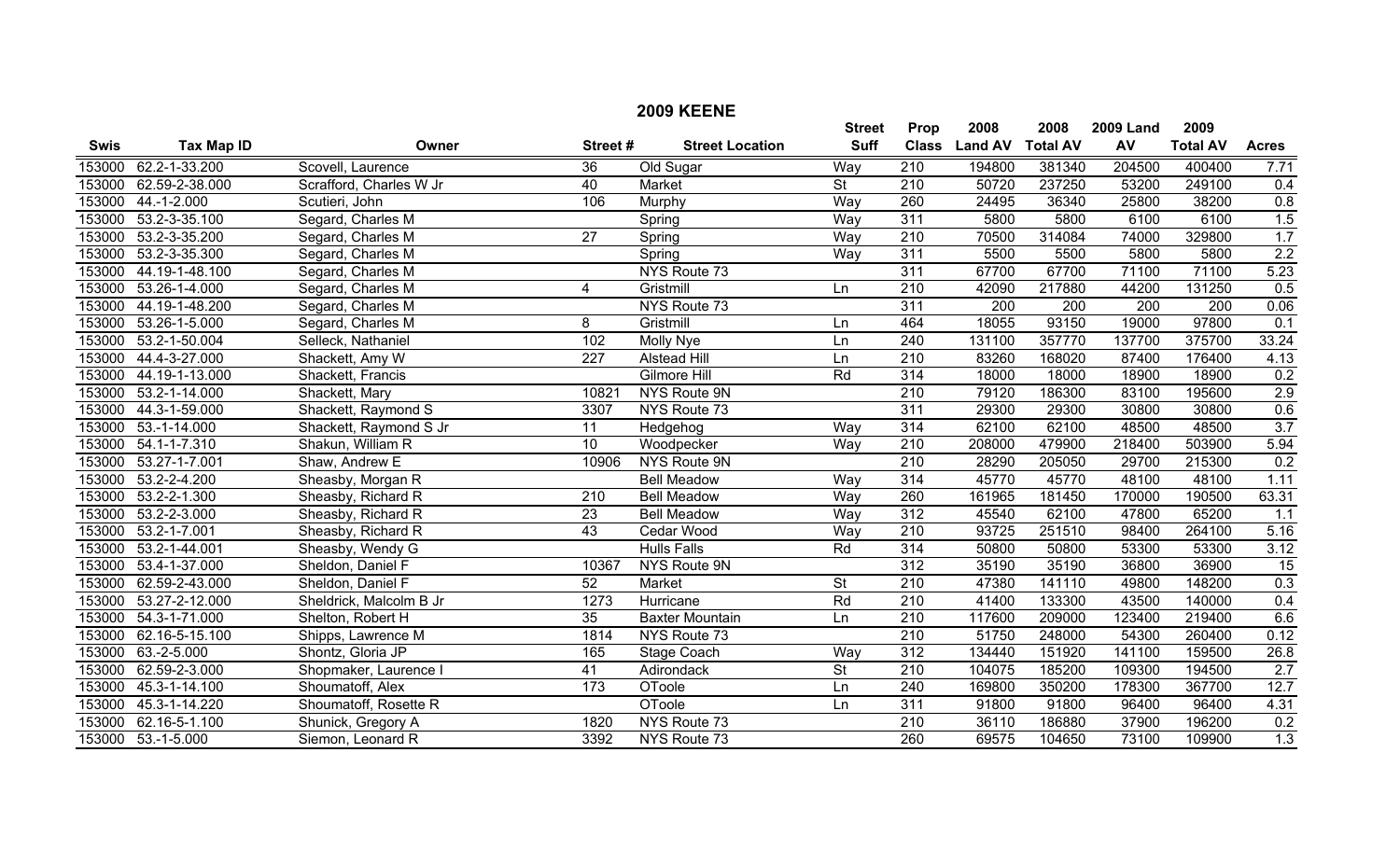|             |                       |                      |                  | <b>2009 KEENE</b>      |                          |                  |                |                 |                  |                 |                |
|-------------|-----------------------|----------------------|------------------|------------------------|--------------------------|------------------|----------------|-----------------|------------------|-----------------|----------------|
|             |                       |                      |                  |                        | <b>Street</b>            | Prop             | 2008           | 2008            | <b>2009 Land</b> | 2009            |                |
| <b>Swis</b> | <b>Tax Map ID</b>     | Owner                | Street#          | <b>Street Location</b> | <b>Suff</b>              | <b>Class</b>     | <b>Land AV</b> | <b>Total AV</b> | AV               | <b>Total AV</b> | <b>Acres</b>   |
| 153000      | 45.3-1-17.000         | Silverstein, Joshua  | $\overline{72}$  | Leslie Gay             | Ln                       | $\overline{240}$ | 187233         | 352833          | 196600           | 370500          | 53.5           |
| 153000      | 44.3-1-25.000         | Simmeth, Geraldine A | $\overline{72}$  | <b>Bartlett</b>        | Rd                       | 260              | 98325          | 115810          | 103200           | 121600          | 9.5            |
| 153000      | 54.1-1-14.000         | Smith Daniel F       |                  | Hurricane              | Rd                       | 314              | 68700          | 68700           | 72100            | 72100           | 2.9            |
| 153000      | $53.-1-4.000$         | Smith, Dean          |                  | NYS Route 73           |                          | 314              | 45080          | 45080           | 47300            | 47300           | 0.83           |
| 153000      | 44.2-1-50.001         | Smith, Deborah A     |                  | Lacy                   | Rd                       | 311              | 70500          | 70500           | 74000            | 74000           | $\overline{9}$ |
| 153000      | 44.4-2-32.112         | Smith, Donald E      | 11000            | NYS Route 9N           |                          | $\overline{210}$ | 81535          | 151570          | 85600            | 159100          | 4.15           |
| 153000      | 62.12-2-6.775         | Smith, Headley H     | $\overline{133}$ | Beede                  | Ln                       | $\overline{210}$ | 137300         | 338200          | 144200           | 355100          | 3.84           |
| 153000      | 44.2-1-61.002         | Smith, Jeffrey M     |                  | <b>Bartlett</b>        | Rd                       | 311              | 54740          | 54740           | 57500            | 57500           | 9.5            |
| 153000      | 44.3-1-38.000         | Smith, Jerry         | 65               | Gilmore Hill           | Rd                       | $\overline{210}$ | 51865          | 127535          | 54400            | 133900          | 0.7            |
| 153000      | 44.3-1-50.120         | Smith, Jerry         |                  | Gilmore Hill           | Rd                       | 311              | 4800           | 4800            | 5000             | 5000            | 0.16           |
| 153000      | 44.3-1-51.000         | Smith, Jerry         |                  | Gilmore Hill           | Rd                       | 314              | 2900           | 2900            | 3000             | 3000            | 0.1            |
| 153000      | 62.59-2-30.000        | Smith, Jerry         |                  | <b>Market</b>          | $\overline{\mathsf{St}}$ | $\overline{270}$ | 25300          | 28290           | 26600            | 29700           | 0.14           |
| 153000      | 62.59-2-28.000        | Smith, Jerry         |                  | Market                 | $\overline{\mathsf{St}}$ | $\overline{270}$ | 25300          | 28290           | 26600            | 29700           | 0.14           |
| 153000      | 62.59-2-27.000        | Smith, Jerry         |                  | Market                 | St                       | 270              | 25300          | 28290           | 26600            | 29700           | 0.14           |
| 153000      | 62.59-2-24.000        | Smith, Jerry         |                  | Market                 | $\overline{\mathsf{St}}$ | 312              | 36110          | 37610           | 37900            | 39500           | 0.2            |
| 153000      | 72.8-1-27.000         | Smith, Jerry D       |                  | NYS Route 73           |                          | $\overline{314}$ | 82230          | 82230           | 86300            | 86300           | 1.6            |
| 153000      | 62.59-2-9.000         | Smith, Jerry D       | 16               | Ivan Brown             | Wav                      | 271              | 77740          | 145820          | 81600            | 153100          | 0.79           |
| 153000      | 62.59-2-10.000        | Smith, Jerry D       | 19               | Adirondack             | $\overline{\mathsf{St}}$ | 210              | 47265          | 87630           | 49600            | 92000           | 0.3            |
|             | 153000 62.59-2-11.100 | Smith, Jerry D       |                  | Market                 | $\overline{\mathsf{St}}$ | 270              | 16508          | 22260           | 17400            | 23400           | 0.12           |
|             | 153000 62.59-2-11.200 | Smith, Jerry D       |                  | Market                 | $\overline{\mathsf{St}}$ | $\overline{210}$ | 33520          | 73660           | 35200            | 77300           | 0.24           |
| 153000      | 44.3-1-37.000         | Smith, Leroy         | $\overline{73}$  | <b>Gilmore Hill</b>    | Rd                       | $\overline{210}$ | 51635          | 157780          | 54200            | 165700          | 0.7            |
| 153000      | 44.3-1-50.200         | Smith, Mark M        | 3232             | NYS Route 73           |                          | 270              | 45000          | 48600           | 47200            | 51000           | 0.79           |
| 153000      | 62.4-1-17.001         | Smith, Maureen R     |                  | NYS Route 73           |                          | 314              | 8400           | 8400            | 8800             | 8800            | $\mathbf{1}$   |
|             | 153000 62.4-1-44.000  | Smith, Nancy L       | 116              | Smith                  | Way                      | $\overline{210}$ | 187200         | 699400          | 196600           | 734400          | 6.6            |
| 153000      | 62.4-1-43.000         | Smith, Norman F      | $\overline{123}$ | Smith                  | Wav                      | $\overline{210}$ | 215600         | 837900          | 226400           | 879800          | 6.5            |
| 153000      | 53.4-1-35.000         | Smith, Norman F      |                  | NYS Route 9N           |                          | 322              | 271055         | 271055          | 284600           | 284600          | 191            |
| 153000      | 54.3-1-72.000         | Smith, Norman F      |                  | NYS Route 9N           |                          | 322              | 131905         | 131905          | 138500           | 138500          | 60.2           |
| 153000      | 62.15-1-25.000        | Smith, Norman F Jr   | 30               | Smith                  | Way                      | 280              | 216500         | 1311600         | 227300           | 1377200         | 10.4           |
| 153000      | $71.-1-2.000$         | Smith, Norman F Jr   |                  | Johns Brook            | Ln                       | $\overline{322}$ | 32430          | 32430           | 34100            | 34100           | 30.3           |
| 153000      | 62.16-5-8.000         | Smith, Normand       |                  | NYS Route 73           |                          | 314              | 94760          | 94760           | 99500            | 99500           | 2.4            |
| 153000      | 62.16-5-21.000        | Smith, Normand       |                  | NYS Route 73           |                          | 322              | 236670         | 236670          | 248500           | 248500          | 179.1          |
| 153000      | 62.4-1-14.100         | Smith, Normand F III |                  | Johns Brook            | Ln                       | 322              | 202900         | 202900          | 213000           | 213000          | 277.25         |
| 153000      | 62.4-1-14.261         | Smith, Normand F III |                  | Smith                  | Way                      | 311              | 37000          | 37000           | 38800            | 38800           | 6.56           |
|             | 153000 62.-1-12.000   | Smith, Normand F III | 229              | Smith                  | Way                      | 240              | 438700         | 893200          | 460700           | 937900          | 238.3          |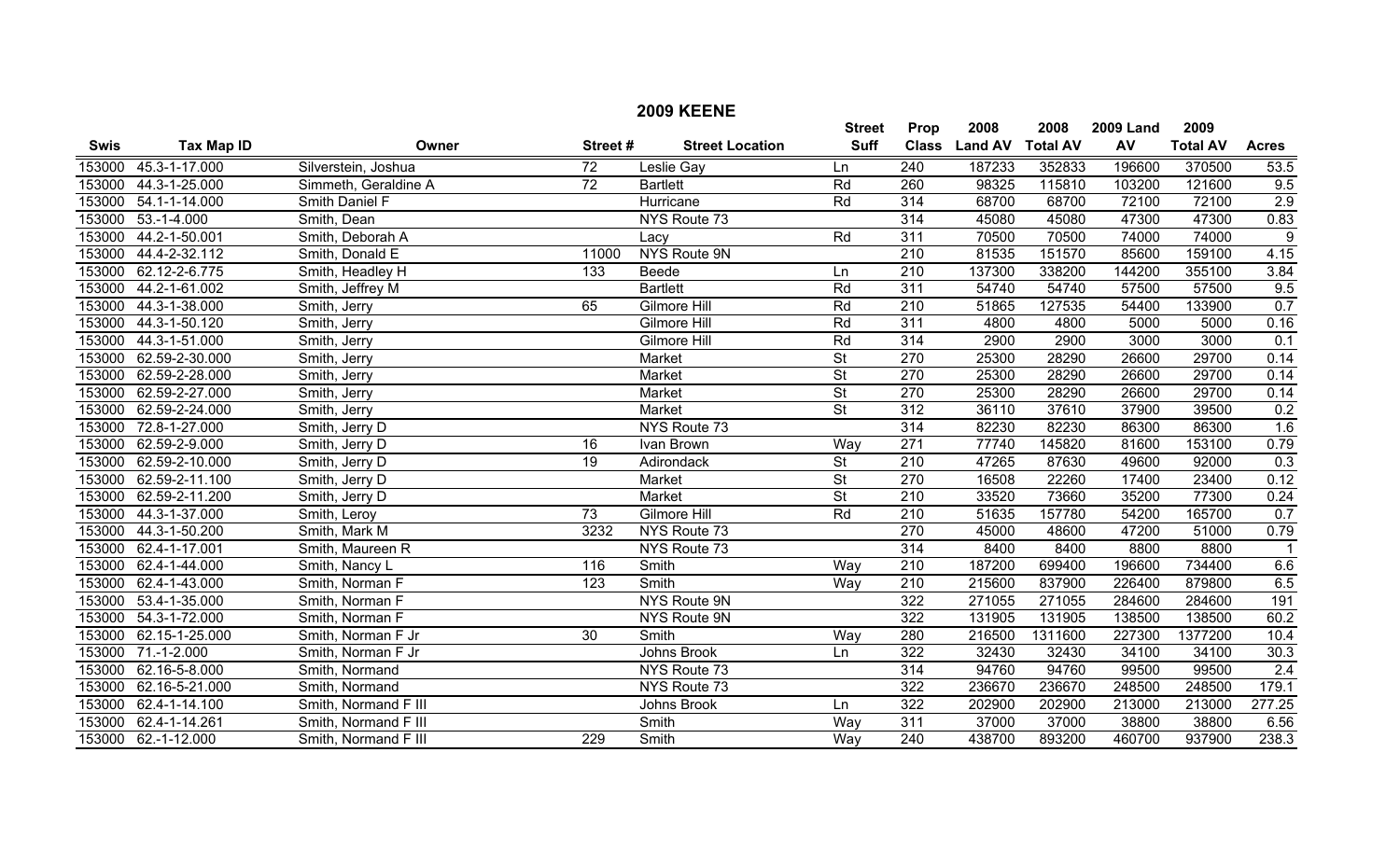| <b>2009 KEENE</b> |                    |                                  |                  |                        |                          |                  |                |                 |                  |                 |                         |
|-------------------|--------------------|----------------------------------|------------------|------------------------|--------------------------|------------------|----------------|-----------------|------------------|-----------------|-------------------------|
|                   |                    |                                  |                  |                        | <b>Street</b>            | Prop             | 2008           | 2008            | <b>2009 Land</b> | 2009            |                         |
| <b>Swis</b>       | <b>Tax Map ID</b>  | Owner                            | Street#          | <b>Street Location</b> | <b>Suff</b>              | <b>Class</b>     | <b>Land AV</b> | <b>Total AV</b> | AV               | <b>Total AV</b> | <b>Acres</b>            |
| 153000            | 44.3-1-36.100      | Smith, Orville R                 | 69               | <b>Gilmore Hill</b>    | Rd                       | 240              | 102695         | 154220          | 107800           | 161900          | 15.74                   |
| 153000            | 62.12-2-18.100     | Smith, Patricia                  | 47               | Beede                  | Ln                       | 210              | 36110          | 118680          | 37900            | 124600          | 0.2                     |
| 153000            | 62.12-2-18.200     | Smith, Patricia                  |                  | Beede                  | Ln                       | 311              | 12765          | 12765           | 13400            | 13400           | 1.7                     |
| 153000            | 63.-2-15.100       | Smith, Patricia L                | 226              | <b>Stage Coach</b>     | Way                      | $\overline{312}$ | 74520          | 83610           | 78300            | 87800           | 8.9                     |
| 153000            | $53.2 - 1 - 1.000$ | Smith, Reginald                  | 95               | Hedgehog               | Way                      | 312              | 24035          | 25530           | 25200            | 26800           | 0.9                     |
| 153000            | 44.3-1-53.000      | Smith, Rena D                    | 80               | <b>Gilmore Hill</b>    | Rd                       | 210              | 99130          | 129400          | 104100           | 135900          | $\overline{10}$         |
| 153000            | 44.19-1-4.000      | Smith, Roland E Jr               | 114              | Gilmore Hill           | Rd                       | 270              | 67620          | 130410          | 71000            | 136900          | $\overline{\mathbf{1}}$ |
| 153000            | 44.19-1-34.000     | Smith, Scott C                   | 38               | Church                 | $\overline{\mathsf{St}}$ | $\overline{210}$ | 40575          | 193690          | 42600            | 203400          | 0.6                     |
| 153000            | 44.3-1-52.000      | Smith, Stephen E                 | 3218             | NYS Route 73           |                          | $\overline{210}$ | 58075          | 84200           | 61000            | 88400           | $\overline{1.8}$        |
| 153000            | 44.3-1-50.110      | Smith, Stephen E                 |                  | Gilmore Hill           | Rd                       | 314              | 52400          | 52400           | 55000            | 55000           | 1.82                    |
| 153000            | 44.3-1-39.000      | Smith, Stephen E                 |                  | Gilmore Hill           | Rd                       | $\overline{311}$ | 52670          | 52670           | 55300            | 55300           | $\overline{2.2}$        |
| 153000            | 62.4-1-14.305      | Smith, Thomas L                  | $\overline{81}$  | Smith                  | Way                      | $\overline{240}$ | 187800         | 448000          | 197200           | 470400          | 27.24                   |
| 153000            | 62.16-5-22.000     | Smith, Thomas L                  |                  | NYS Route 73           |                          | 314              | 57390          | 57390           | 60300            | 60300           | 5.9                     |
| 153000            | 44.19-1-9.000      | Smith, Todd                      | 120              | Gilmore Hill           | Rd                       | 270              | 89815          | 97640           | 94300            | 102500          | 5.72                    |
| 153000            | 62.4-1-30.001      | Snyder, Mason E                  | 23               | Dunham                 | Ln                       | 260              | 108330         | 195160          | 113700           | 204900          | 3.3                     |
| 153000            | 44.19-1-38.000     | Solar Pines Inc                  | 2881             | NYS Route 73           |                          | 432              | 32400          | 94100           | 34000            | 98800           | 0.34                    |
| 153000            | 53.4-1-58.000      | Somerville, Amy M                | 101              | Airport                | Rd                       | 240              | 134900         | 752680          | 141600           | 790300          | 10.82                   |
| 153000            | 62.2-3-9.001       | Sommers, Dora S                  | 55               | Racoon Ridge           | Way                      | 260              | 178200         | 418700          | 187100           | 439600          | 3.08                    |
| 153000            | 62.12-5-27.000     | Sommers, Dora S                  | 40               | <b>Phelps Brook</b>    | Ln                       | $\overline{210}$ | 100395         | 422970          | 105400           | 444100          | 1.8                     |
| 153000            | 53.2-1-55.000      | Sparkowski, Edward               | 184              | Gristmill              | Ln                       | 260              | 340000         | 385400          | 357000           | 404700          | 17.68                   |
| 153000            | 44.19-1-49.400     | Sparkowski, Edward F             | 3151             | NYS Route 73           |                          | $\overline{210}$ | 87285          | 337640          | 91600            | 354500          | 5.8                     |
| 153000            | 54.1-1-50.000      | Speert, Harold                   | 415              | Hurricane              | Rd                       | 240              | 273200         | 493100          | 286900           | 517800          | 53                      |
| 153000            | 54.1-1-51.000      | Speert, Harold                   | $\overline{133}$ | Schaefer               | Rd                       | 260              | 396600         | 418700          | 416400           | 439600          | 91.8                    |
| 153000            | 44.3-1-57.000      | Sperbeck, Charles A              | 3259             | NYS Route 73           |                          | 210              | 79005          | 323610          | 83000            | 339800          | 3                       |
| 153000            | 54.3-2-12.000      | Spitzner, Thomas F               | $\overline{123}$ | Round Top              | Ln                       | $\overline{314}$ | 141000         | 141000          | 148000           | 148000          | 7.23                    |
| 153000            | 62.12-1-2.000      | Spongberg, Harmony C             |                  | Pillar                 | Way                      | 311              | 8100           | 8100            | 8500             | 8500            | 1.28                    |
| 153000            | 62.12-1-3.000      | Spongberg, Harmony C             |                  | NYS Route 73           |                          | 311              | 40920          | 40920           | 43000            | 43000           | 0.6                     |
| 153000            | 62.2-1-39.000      | Spongberg, Harmony C             |                  | NYS Route 73           |                          | 314              | 100200         | 100200          | 105200           | 105200          | 2.27                    |
| 153000            | 62.2-1-37.000      | Spongberg, Harmony C             |                  | Pillar                 | Way                      | 322              | 55200          | 55200           | 58000            | 58000           | 14.24                   |
| 153000            | 62.2-1-22.000      | Spongberg, Harmony C             | 73               | Mesa                   | Way                      | 280              | 281600         | 683900          | 295700           | 718100          | 23.68                   |
| 153000            | 54.3-1-38.000      | <b>Spruce Hill Trust</b>         | $\overline{114}$ | Hurricane              | Rd                       | $\overline{240}$ | 131700         | 229400          | 138300           | 240900          | 15                      |
| 153000            | 54.3-1-37.000      | Spruce Hill Trust                |                  | Hurricane              | Rd                       | 322              | 101800         | 101800          | 106900           | 106900          | 22.5                    |
| 153000            | 44.19-1-42.000     | St Brendans Catholic Church      | 25               | Church                 | $\overline{\mathsf{St}}$ | 620              | 23345          | 385825          | 24500            | 405100          | 2.2                     |
| 153000            | 44.19-1-41.000     | <b>St Brendans Catholic Rect</b> | $\overline{17}$  | Church                 | $\overline{\mathsf{St}}$ | 620              | 15640          | 173305          | 16500            | 182000          | 0.5                     |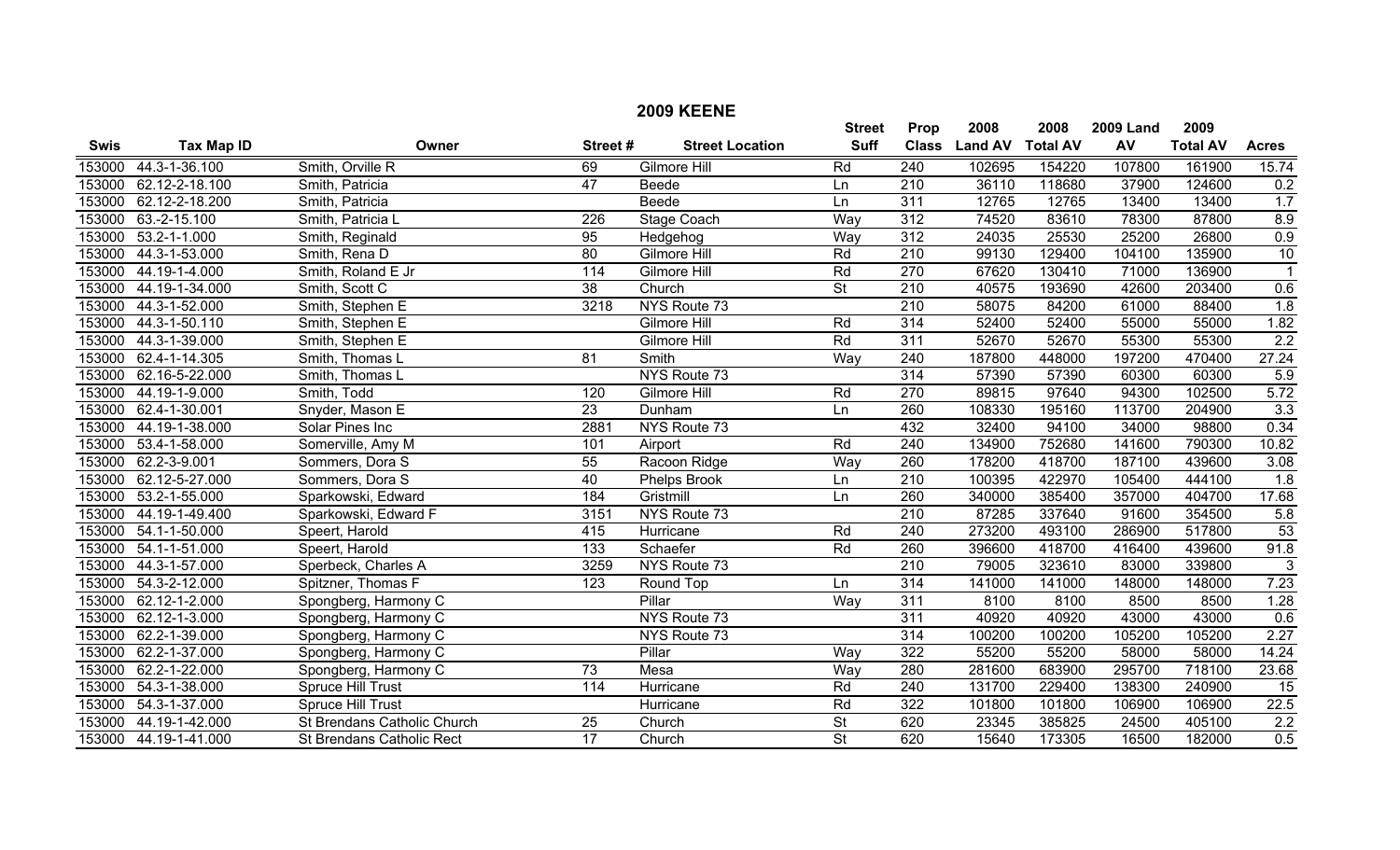|             |                       |                           |                 | <b>2009 KEENE</b>      |               |                  |                |                 |                  |                 |                         |
|-------------|-----------------------|---------------------------|-----------------|------------------------|---------------|------------------|----------------|-----------------|------------------|-----------------|-------------------------|
|             |                       |                           |                 |                        | <b>Street</b> | Prop             | 2008           | 2008            | <b>2009 Land</b> | 2009            |                         |
| <b>Swis</b> | <b>Tax Map ID</b>     | Owner                     | Street#         | <b>Street Location</b> | <b>Suff</b>   | <b>Class</b>     | <b>Land AV</b> | <b>Total AV</b> | AV               | <b>Total AV</b> | <b>Acres</b>            |
|             | 153000 53.27-2-11.000 | Staats, Florence M        | 26              | <b>Hill Top</b>        | Ln            | $\overline{210}$ | 69345          | 161460          | 72800            | 169500          | 1.27                    |
| 153000      | 62.12-2-20.000        | Stamm, Mabel B            | $\overline{27}$ | Beede                  | Ln            | $\overline{210}$ | 92230          | 211030          | 96900            | 221600          | 1.2                     |
| 153000      | 44.19-1-6.000         | Stark, Ronald             | 3178            | NYS Route 73           |               | $\overline{312}$ | 8970           | 13570           | 9400             | 14200           | 0.1                     |
| 153000      | 44.19-1-5.000         | Stark, Ronald E           |                 | Gilmore Hill           | Rd            | 311              | 16100          | 16100           | 16900            | 16900           | 0.18                    |
| 153000      | 53.4-1-19.000         | State Of New York         |                 | Ausable                | Rd            | 961              | 173700         | 173700          | 182400           | 182400          | 9                       |
| 153000      | 53.4-1-20.000         | State Of New York         |                 | <b>NYS Route 9N</b>    |               | 961              | 2000           | 2000            | 2100             | 2100            | 0.1                     |
| 153000      | 53.4-1-16.000         | State Of New York         |                 | NYS Route 73           |               | 961              | 66800          | 66800           | 70100            | 70100           | 40.2                    |
| 153000      | 53.4-1-17.000         | State Of New York         |                 | NYS Route 73           |               | 961              | 70600          | 70600           | 74100            | 74100           | 43                      |
| 153000      | 53.4-1-34.000         | State Of New York         |                 | NYS Route 9N           |               | 961              | 7700           | 7700            | 8100             | 8100            | 0.4                     |
|             | 153000 53.4-1-27.000  | State Of New York         |                 | NYS Route 9N           |               | 961              | 21200          | 21200           | 22300            | 22300           | 1.1                     |
| 153000      | 53.4-1-18.000         | State Of New York         |                 | NYS Route 73           |               | 961              | 4600           | 28900           | 4800             | 30300           | $\overline{\mathbf{1}}$ |
| 153000      | 53.4-1-28.000         | State Of New York         |                 | Ausable                | Rd            | 961              | 32000          | 32000           | 33600            | 33600           | 13.1                    |
|             | 153000 53.4-1-46.000  | State Of New York         |                 | NYS Route 73           |               | 961              | 15300          | 15300           | 16100            | 16100           | 5.3                     |
|             | 153000 53.4-1-21.000  | State Of New York         |                 | NYS Route 9N           |               | 961              | 21200          | 21200           | 22300            | 22300           | 1.1                     |
|             | 153000 53.4-1-29.000  | State Of New York         |                 | NYS Route 9N           |               | 961              | 32200          | 32200           | 33800            | 33800           | 13.4                    |
|             | 153000 53.4-1-22.000  | State Of New York         |                 | NYS Route 73           |               | 961              | 54000          | 54000           | 56700            | 56700           | 31                      |
| 153000      | 84.-1-33.000          | State Of New York         |                 | NYS Route 73           |               | 931              | 3500           | 3500            | 3700             | 3700            | 0.6                     |
|             | 153000 84.-1-34.000   | State Of New York         |                 | NYS Route 73           |               | 931              | 10600          | 10600           | 11100            | 11100           | 1.84                    |
|             | 153000 72.8-1-14.000  | Stebbins, James F         | 82              | <b>Beers Bridge</b>    | Way           | 280              | 154675         | 477020          | 162400           | 500900          | 13.93                   |
|             | 153000 72.8-1-15.000  | Stebbins, James F         |                 | NYS Route 73           |               | 322              | 69120          | 69120           | 72600            | 72600           | 18.4                    |
| 153000      | 72.8-1-16.000         | Stebbins, James F         |                 | NYS Route 73           |               | $\overline{322}$ | 47380          | 47380           | 49700            | 49700           | 30.7                    |
|             | 153000 62.12-5-9.000  | Stechschulte, Ben         | 1894            | NYS Route 73           |               | 210              | 60145          | 210800          | 63100            | 221300          | 0.55                    |
| 153000      | 44.2-1-51.000         | Stempien, Bruno M         |                 | Limekiln               | Rd            | $\overline{312}$ | 62215          | 79120           | 65300            | 83100           | 4.4                     |
|             | 153000 53.2-3-16.000  | Stern, Phyllis B          | 151             | Jackson                | Rd            | 210              | 180800         | 341900          | 189800           | 359000          | 3.9                     |
| 153000      | 44.4-2-14.000         | Stevens, Robert A         |                 | Hurricane              | Rd            | 314              | 191900         | 191900          | 201500           | 201500          | 7.54                    |
| 153000      | 53.2-1-12.000         | Stewarts Ice Cream Co Inc | 10857           | <b>NYS Route 9N</b>    |               | 486              | 76500          | 430600          | 80300            | 452100          | $\overline{1}$          |
|             | 153000 62.4-1-33.002  | Stinson, Elizabeth A      | 171             | Johns Brook            | Ln            | 210              | 163300         | 349300          | 171500           | 366800          | 2.3                     |
|             | 153000 53.-1-11.200   | Stipp, Jerry W            | 3345            | NYS Route 73           |               | 484              | 81000          | 319800          | 85100            | 335800          | 2.6                     |
| 153000      | $53.-1-11.100$        | Stipp, Jerry W            | $\overline{15}$ | Nordic Run             | Way           | $\overline{240}$ | 115690         | 231500          | 121500           | 243100          | 26.3                    |
| 153000      | 53.-1-10.000          | Stipp, Jerry W            |                 | NYS Route 73           |               | 322              | 106490         | 106490          | 111800           | 111800          | 33.5                    |
| 153000      | 53.-1-9.000           | Stipp, Jerry W            |                 | NYS Route 73           |               | 314              | 73600          | 73600           | 77300            | 77300           | 6.7                     |
| 153000      | $53.-1-8.000$         | Stipp, Jerry W            |                 | NYS Route 73           |               | $\overline{314}$ | 70610          | 70610           | 74100            | 74100           | 6.1                     |
| 153000      | 44.3-1-43.100         | Stoller, Barbara          |                 | Gilmore Hill           | Rd            | 314              | 72910          | 72910           | 76600            | 76600           | 5.45                    |
|             | 153000 44.3-1-42.432  | Stoller, Robert           |                 | Gilmore Hill           | Rd            | $\overline{322}$ | 143400         | 143400          | 150600           | 150600          | 18.65                   |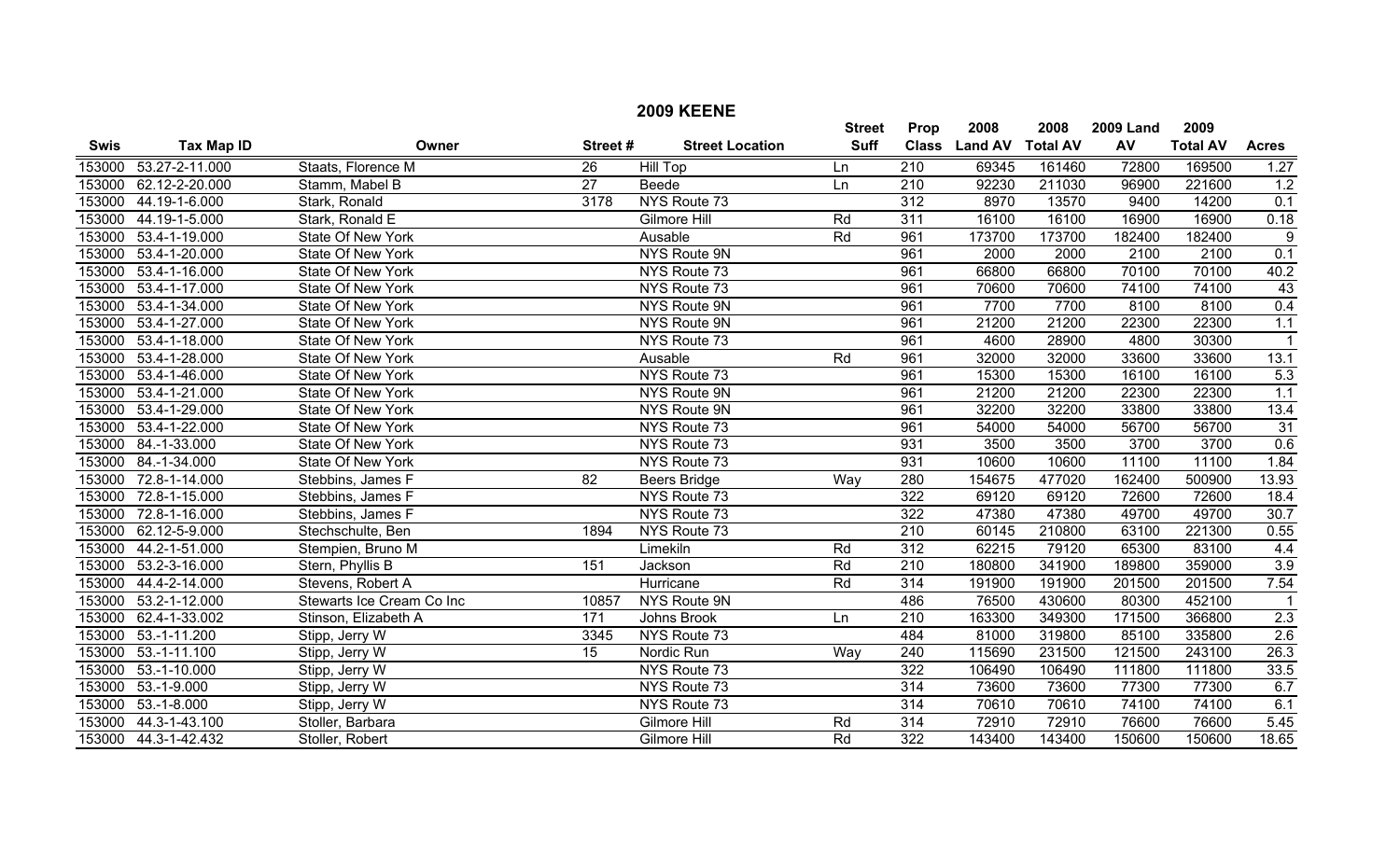|             |                      |                           |                  | <b>2009 KEENE</b>      |               |                  |                |                 |                  |                 |                  |
|-------------|----------------------|---------------------------|------------------|------------------------|---------------|------------------|----------------|-----------------|------------------|-----------------|------------------|
|             |                      |                           |                  |                        | <b>Street</b> | Prop             | 2008           | 2008            | <b>2009 Land</b> | 2009            |                  |
| <b>Swis</b> | <b>Tax Map ID</b>    | Owner                     | Street#          | <b>Street Location</b> | <b>Suff</b>   | <b>Class</b>     | <b>Land AV</b> | <b>Total AV</b> | AV               | <b>Total AV</b> | <b>Acres</b>     |
| 153000      | 53.27-4-3.000        | Stolz, Robert             | 10873            | NYS Route 9N           |               | $\overline{210}$ | 39675          | 146400          | 41600            | 153700          | 0.47             |
| 153000      | 72.8-1-2.000         | Stoner Kenneth W Jr       | 1433             | NYS Route 73           |               | 240              | 151340         | 427350          | 158900           | 448700          | 12.7             |
| 153000      | 63.-2-67.120         | Stover, Lanse             | 46               | Stage Coach            | Way           | 240              | 204010         | 753710          | 214200           | 791400          | 44.3             |
| 153000      | 62.2-3-34.000        | Stover, Nancy             |                  | <b>Adrians Acres</b>   | Ln            | 314              | 171800         | 171800          | 180400           | 180400          | 6.1              |
| 153000      | 62.2-3-30.000        | Stover, Nancy Merle-Smith | 99               | <b>Adrians Acres</b>   | Ln            | 240              | 212000         | 677100          | 222600           | 711000          | 25.7             |
| 153000      | 62.2-3-33.000        | Stover, Nancy Merle-Smith |                  | <b>Adrians Acres</b>   | Ln            | 314              | 142100         | 142100          | 149200           | 149200          | $\overline{3.3}$ |
| 153000      | 62.12-1-38.200       | Stover, Nancy Merle-Smith |                  | Mason Young            | Ln            | 311              | 106100         | 106100          | 111400           | 111400          | 0.81             |
| 153000      | 62.12-1-37.000       | Stover, Nancy Merle-Smith |                  | <b>Mason Young</b>     | Ln            | $\overline{322}$ | 218600         | 218600          | 229500           | 229500          | 10               |
| 153000      | 54.3-1-7.000         | Straight, Kevin E         | 10322            | NYS Route 9N           |               | $\overline{210}$ | 71760          | 165000          | 75300            | 173200          | 2.3              |
| 153000      | 54.3-1-6.000         | Straight, Kevin E         |                  | NYS Route 9N           |               | 314              | 12700          | 12700           | 13300            | 13300           | 0.4              |
| 153000      | 44.2-1-61.122        | Strang Shorter T Jr       |                  | Lacy                   | Rd            | 314              | 116990         | 116990          | 122800           | 122800          | $\overline{7}$   |
| 153000      | 62.12-1-24.000       | Strasko, James            | $\overline{30}$  | <b>Mason Young</b>     | Ln            | $\overline{210}$ | 36110          | 107300          | 38000            | 112700          | 0.2              |
| 153000      | 62.12-5-37.000       | Streb, Theresa M          | $\overline{38}$  | Senecal                | Way           | $\overline{312}$ | 90270          | 97290           | 94800            | 102200          | 1.86             |
| 153000      | 62.4-1-31.001        | Strickler, Thomas S       | $\overline{29}$  | Dunham                 | Ln            | 260              | 204400         | 371300          | 214700           | 389900          | 22.7             |
| 153000      | 54.3-1-42.000        | Strobeck, Judith A        | $\overline{119}$ | Hurricane              | Rd            | $\overline{210}$ | 76360          | 330510          | 80100            | 347000          | 2.4              |
| 153000      | 62.15-1-22.000       | Strode, Lawrence J        | 89               | Johns Brook            | Ln            | $\overline{210}$ | 158100         | 699700          | 166000           | 734700          | 1.14             |
| 153000      | 62.16-5-39.000       | Strowger, Barbara R       | 15               | <b>Trails End</b>      | Wav           | 210              | 47725          | 411590          | 50100            | 432200          | 0.31             |
| 153000      | 53.2-3-8.200         | Strowger, Richard         | 66               | Jackson                | Rd            | 240              | 288300         | 704600          | 302700           | 739800          | 14.63            |
| 153000      | $53.2 - 3 - 8.110$   | Strowger, Richard J       |                  | Jackson                | Rd            | 311              | 83500          | 83500           | 87700            | 87700           | 7.1              |
| 153000      | 62.2-3-41.200        | Sturges, Mark D           | 239              | <b>Adrians Acres</b>   | Ln            | $\overline{210}$ | 193200         | 729100          | 202900           | 765600          | 4.52             |
| 153000      | $53.-1-27.000$       | Suchy, Frederick R Jr     | $\overline{3}$   | <b>Brown Mountain</b>  | Way           | $\overline{210}$ | 106950         | 215510          | 112300           | 226300          | 10               |
| 153000      | 53.4-1-47.200        | Sullivan, Dennis T II     | 19               | <b>Hulls Falls</b>     | Rd            | 240              | 126130         | 315450          | 132400           | 331200          | 10.34            |
| 153000      | 44.19-1-49.200       | Summo Patrick             | 3169             | NYS Route 73           |               | 210              | 85270          | 274520          | 89500            | 288200          | 7.43             |
| 153000      | 54.3-1-44.000        | Superior, William A       | 10150            | NYS Route 9N           |               | $\overline{210}$ | 108700         | 426400          | 114100           | 447700          | 9.8              |
| 153000      | 45.3-1-51.000        | Surhoff, Charles J        | 957              | Hurricane              | Rd            | $\overline{210}$ | 160500         | 259100          | 168600           | 272100          | 1.4              |
| 153000      | 63.-2-2.000          | Suttmeier, Richard P      | 207              | Beede                  | Ln            | 210              | 130760         | 463800          | 137300           | 487000          | 5.4              |
| 153000      | 62.2-3-21.002        | Swirsky George L          | 89               | <b>Adrians Acres</b>   | Ln            | 210              | 184900         | 584300          | 194100           | 613500          | 4.2              |
| 153000      | 53.2-3-38.000        | Szot, Joseph              |                  | NYS Route 73           |               | 210              | 70500          | 153200          | 74100            | 160900          | 0.9              |
| 153000      | 53.2-3-39.000        | Szot, Joseph              | 10774            | NYS Route 9N           |               | $\overline{312}$ | 31000          | 72200           | 32500            | 75800           | 0.6              |
| 153000      | 44.2-1-42.000        | T-Bar Assets Inc          |                  | NYS Route 9N           |               | 322              | 113050         | 113050          | 118700           | 118700          | 50.3             |
| 153000      | 44.2-1-41.000        | T-Bar Assets Inc          |                  | NYS Route 9N           |               | 322              | 169970         | 169970          | 178500           | 178500          | 92.2             |
| 153000      | 44.4-2-4.000         | T-Bar Assets Inc          |                  | NYS Route 9N           |               | 322              | 133200         | 133200          | 139900           | 139900          | 109.6            |
| 153000      | 72.2-1-11.001        | Taki-Tesi LLC             | 27               | Adler                  | Way           | 280              | 288900         | 1504100         | 303300           | 1579300         | 15.2             |
|             | 153000 54.3-1-25.000 | Tanis, Merle D            | 8                | Sky High               | Way           | 260              | 102000         | 106900          | 107100           | 112200          | 21.7             |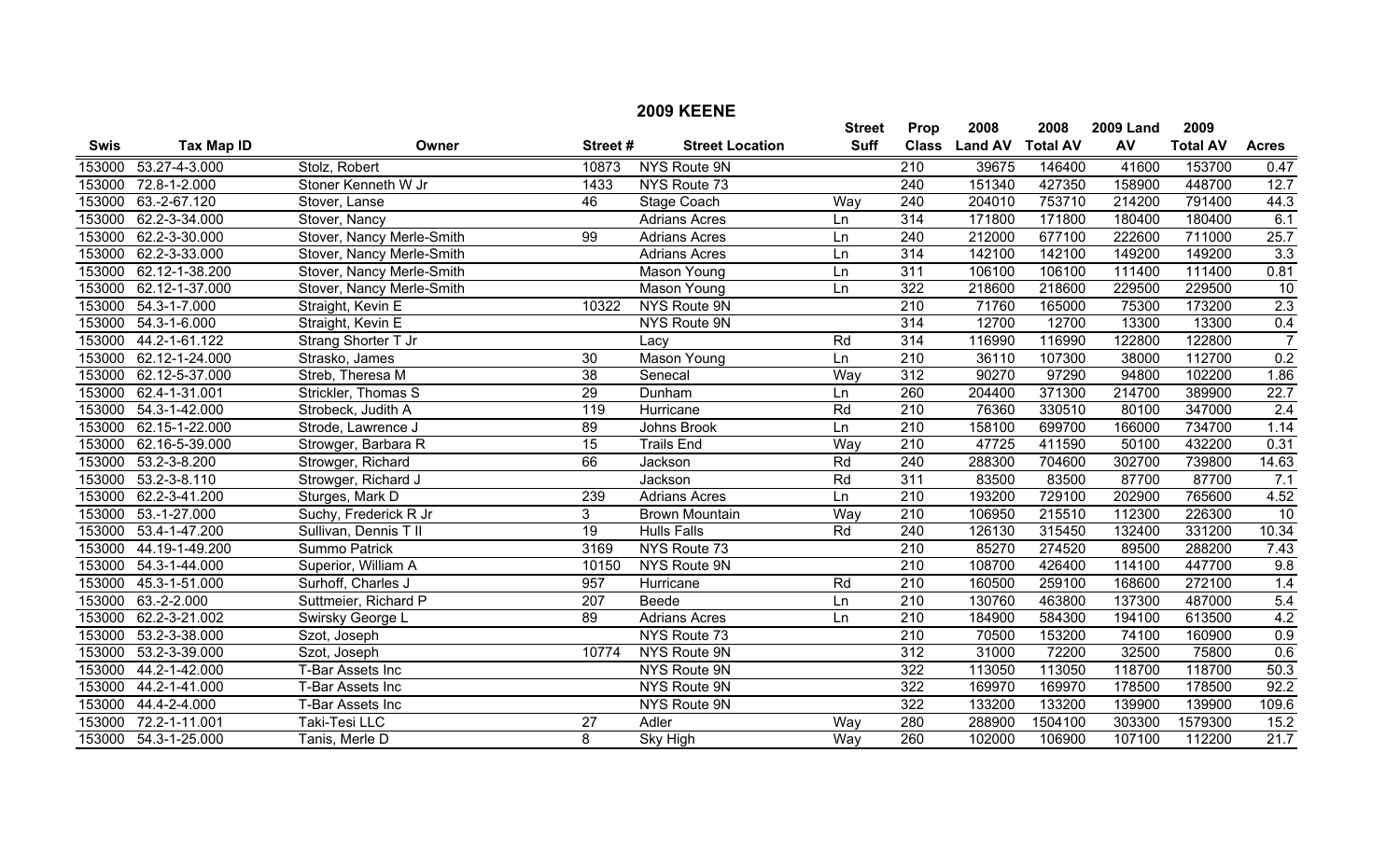|             |                      |                               |                 | <b>2009 KEENE</b>      |               |                  |                |                 |                  |                 |                |
|-------------|----------------------|-------------------------------|-----------------|------------------------|---------------|------------------|----------------|-----------------|------------------|-----------------|----------------|
|             |                      |                               |                 |                        | <b>Street</b> | Prop             | 2008           | 2008            | <b>2009 Land</b> | 2009            |                |
| <b>Swis</b> | <b>Tax Map ID</b>    | Owner                         | Street#         | <b>Street Location</b> | <b>Suff</b>   | <b>Class</b>     | <b>Land AV</b> | <b>Total AV</b> | AV               | <b>Total AV</b> | <b>Acres</b>   |
| 153000      | $54.1 - 1 - 7.100$   | Taylor, Catherine B           | 55              | Woodpecker             | Way           | 322              | 221700         | 221700          | 232800           | 232800          | 11             |
| 153000      | 54.3-1-57.001        | Thaxton, John                 | $\overline{84}$ | <b>Baxter Mountain</b> | Ln            | $\overline{240}$ | 180000         | 393500          | 189000           | 413200          | 16.19          |
| 153000      | 53.2-1-57.000        | Thayer, Arlene L              |                 | Molly Nye              | Ln            | 314              | 42000          | 42000           | 44100            | 44100           | -1             |
| 153000      | 53.2-1-59.000        | Thayer, Arlene L              | 10              | <b>Molly Nye</b>       | Ln            | 260              | 70035          | 177220          | 73600            | 186100          | 1.5            |
| 153000      | 62.2-3-2.000         | Thompson, Fairman R           | 302             | <b>Adrians Acres</b>   | Ln            | $\overline{210}$ | 176300         | 583500          | 185100           | 612700          | 2.9            |
| 153000      | 62.2-3-18.001        | Thompson, Fairman R           |                 | <b>Adrians Acres</b>   | Ln            | $\overline{314}$ | 19800          | 19800           | 20800            | 20800           | 1.9            |
| 153000      | $62.12 - 1 - 1.100$  | Thorne, Phebe                 |                 | NYS Route 73           |               | 260              | 190200         | 272700          | 199700           | 286300          | 4.22           |
| 153000      | 62.12-1-11.200       | Thorne, Phebe                 |                 | Mason Young            | Ln            | 314              | 166900         | 166900          | 175200           | 175200          | $\overline{5}$ |
| 153000      | 62.12-1-19.001       | Thorne, Phebe T               | 35              | Thorne                 | Way           | 250              | 199180         | 886995          | 209100           | 931300          | 10.51          |
| 153000      | 62.12-1-26.001       | Thorne, Phebe T               |                 | NYS Route 73           |               | 311              | 221300         | 221300          | 232400           | 232400          | 10.47          |
| 153000      | $53.2 - 3 - 2.100$   | Ticknor, Arthur W             | 40              | <b>High Meadow</b>     | Way           | 260              | 226900         | 659900          | 238300           | 692900          | 17.81          |
| 153000      | 54.3-1-36.120        | Tillema, Yvette               |                 | NYS Route 9N           |               | 311              | 78100          | 78100           | 82000            | 82000           | 9.5            |
| 153000      | 54.3-2-6.000         | Tillema, Yvette               | 10015           | NYS Route 9N           |               | $\overline{210}$ | 102120         | 211600          | 107200           | 222200          | 7.5            |
| 153000      | 62.2-3-13.000        | Timon, Mark L                 | $\overline{14}$ | <b>Bobcat Basin</b>    | Way           | $\overline{210}$ | 210100         | 1092000         | 220600           | 1146600         | 6.15           |
| 153000      | 53.26-4-6.200        | <b>Tip-A-Canoe Restaurant</b> | 10915           | NYS Route 9N           |               | 485              | 36900          | 157300          | 38800            | 165200          | 0.25           |
| 153000      | 62.12-5-50.000       | Titsworth, Randolph           | 68              | Laight Hall            | Ln            | 280              | 159275         | 543490          | 167300           | 570700          | 32.37          |
| 153000      | 62.12-5-45.000       | Titsworth, Randolph G         |                 | Levi Lamb              | Way           | 322              | 133060         | 133060          | 139700           | 139700          | 10.2           |
| 153000      | 62.12-5-49.000       | Titsworth, Randolph G         |                 | <b>Beede</b>           | Ln            | $\overline{314}$ | 102700         | 102700          | 107800           | 107800          | 4.6            |
| 153000      | 54.3-2-10.000        | <b>TJB Roundtop LLC</b>       |                 | Round Top              | Ln            | 210              | 171695         | 627200          | 180300           | 658600          | 8.23           |
| 153000      | 53.2-1-10.113        | Tofanelli, John M             | 444             | <b>Hulls Falls</b>     | Rd            | 314              | 51640          | 51640           | 54200            | 54200           | 2.06           |
| 153000      | 44.2-1-47.002        | Tomasello, Joseph G           | 379             | Lacy                   | Rd            | $\overline{210}$ | 123970         | 369840          | 130100           | 388300          | 10             |
| 153000      | 45.3-1-60.000        | <b>Torrance Katherine R</b>   | 1011            | Hurricane              | Rd            | $\overline{210}$ | 189000         | 575900          | 198500           | 434400          | 4.11           |
| 153000      | 44.4-2-26.200        | Torrance, Scott P             | 1121            | Hurricane              | Rd            | 210              | 203800         | 444100          | 214000           | 466300          | 6.5            |
| 153000      | 53.2-1-3.000         | Torrance, Sean M              |                 | NYS Route 73           |               | 322              | 121440         | 121440          | 127500           | 127500          | 85.1           |
| 153000      | 44.3-1-55.000        | Torrance, Sean M              |                 | NYS Route 73           |               | $\overline{322}$ | 120200         | 120200          | 126200           | 126200          | 20.8           |
| 153000      | 53.2-3-30.000        | Town Dump                     | 80              | <b>Town Shed</b>       | Ln            | 852              | 147800         | 1210000         | 155200           | 1270500         | 51.4           |
| 153000      | 53.27-2-2.002        | <b>Town Hall</b>              | 10892           | NYS Route 9N           |               | 652              | 25400          | 130665          | 26700            | 137200          | 0.17           |
| 153000      | 53.4-1-42.000        | Town Of Keene                 |                 | NYS Route 73           |               | 963              | 5700           | 5700            | 6000             | 6000            | 0.3            |
| 153000      | 53.26-3-1.003        | Town Of Keene                 | 10928           | NYS Route 9N           |               | 611              | 36754          | 119704          | 38600            | 125700          | 0.3            |
| 153000      | 53.4-1-52.000        | <b>Town Of Keene</b>          |                 | NYS Route 73           |               | 322              | 66200          | 66200           | 69500            | 69500           | 44.6           |
| 153000      | 53.4-1-15.000        | Town Of Keene                 |                 | <b>Hulls Falls</b>     | Rd            | 963              | 17700          | 17700           | 18600            | 18600           | 0.12           |
| 153000      | 53.4-1-43.000        | Town Of Keene                 | 2204            | NYS Route 73           |               | 651              | 24200          | 88900           | 25400            | 93300           | $\overline{1}$ |
| 153000      | 62.59-1-16.000       | Town of Keene                 | 1817            | NYS Route 73           |               | $\overline{311}$ | 44300          | 44300           | 46500            | 46500           | 0.24           |
|             | 153000 62.12-2-1.111 | Town Of Keene                 |                 | NYS Route 73           |               | 330              | 16000          | 16000           | 16800            | 16800           | 9.12           |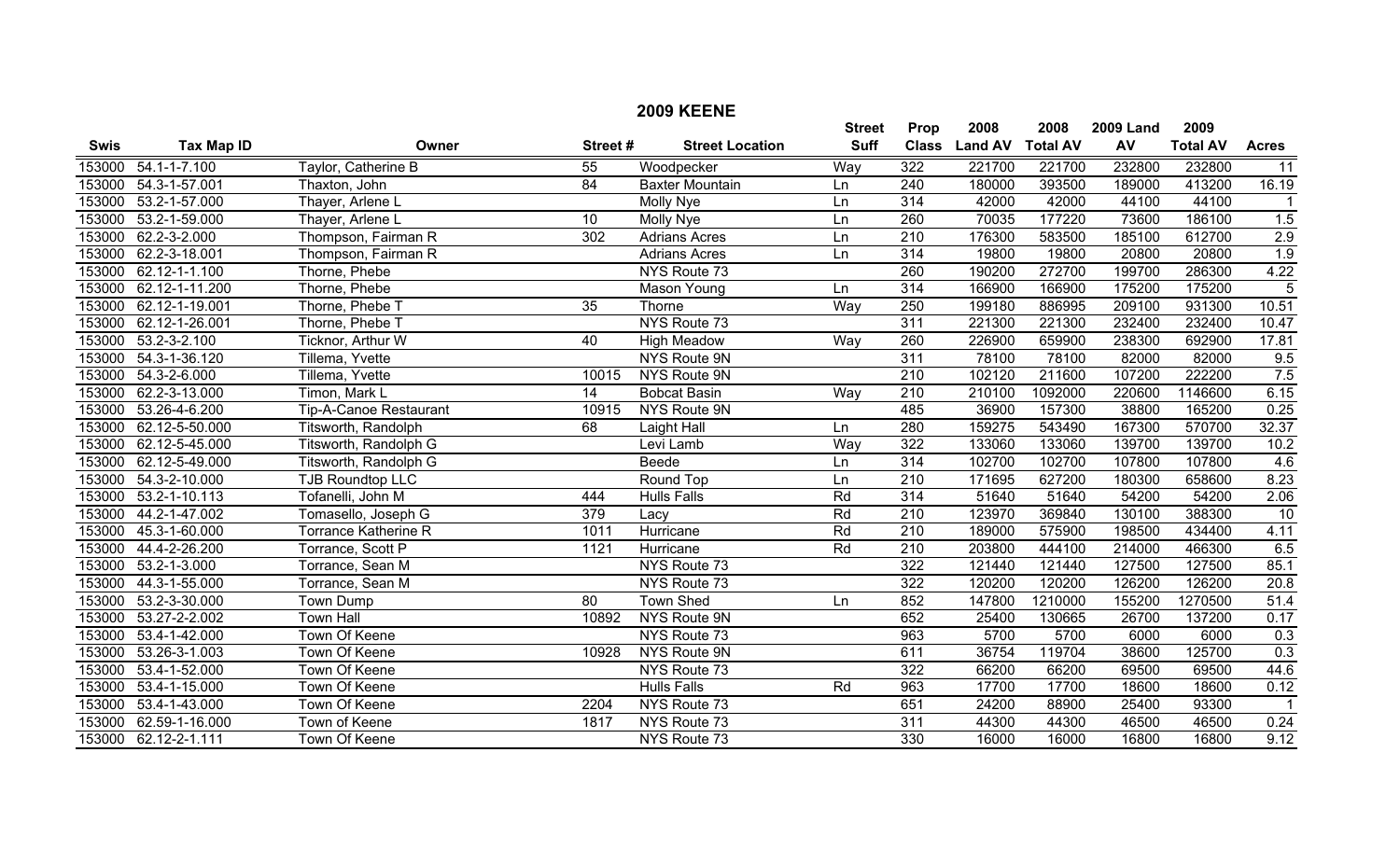|             |                       |                                |                 | <b>2009 KEENE</b>      |                          |                  |                  |         |                  |                 |                  |
|-------------|-----------------------|--------------------------------|-----------------|------------------------|--------------------------|------------------|------------------|---------|------------------|-----------------|------------------|
|             |                       |                                |                 |                        | <b>Street</b>            | Prop             | 2008             | 2008    | <b>2009 Land</b> | 2009            |                  |
| <b>Swis</b> | <b>Tax Map ID</b>     | Owner                          | Street#         | <b>Street Location</b> | <b>Suff</b>              | <b>Class</b>     | Land AV Total AV |         | AV               | <b>Total AV</b> | <b>Acres</b>     |
| 153000      | 62.12-5-65.000        | Town Of Keene                  |                 | NYS Route 73           |                          | 330              | 1200             | 1200    | 1300             | 1300            | 0.4              |
| 153000      | 62.12-5-64.000        | <b>Town Of Keene</b>           |                 | NYS Route 73           |                          | 311              | 33000            | 33000   | 34600            | 34600           | 0.22             |
| 153000      | 53.2-3-43.000         | Town of Keene                  |                 | NYS Route 9N           |                          | 323              | 5600             | 5600    | 5900             | 5900            | $\overline{0.8}$ |
| 153000      | 44.4-2-36.114         | Town of Keene                  | 11133           | NYS Route 9N           |                          | 311              | 60200            | 108200  | 63200            | 113600          | 6.84             |
| 153000      | 53.2-3-37.120         | Town of Keene                  |                 | NYS Route 9N           |                          | 314              | 8800             | 8800    | 9200             | 9200            | 1.84             |
| 153000      | 53.2-3-37.200         | Town of Keene                  |                 | NYS Route 73           |                          | 314              | 4800             | 4800    | 5000             | 5000            | $\mathbf{1}$     |
| 153000      | 63.-2-20.000          | Tracy, Darren                  | 174             | Stage Coach            | Way                      | 260              | 25645            | 73490   | 27000            | 77200           | 0.8              |
| 153000      | 63.-2-61.000          | Train, David HS                |                 | Phelps Brook           | Ln                       | 314              | 120980           | 120980  | 127000           | 127000          | 5.5              |
| 153000      | 62.59-2-31.000        | Tri-Vista Trust                | $\overline{24}$ | Market                 | $\overline{\mathsf{St}}$ | $\overline{210}$ | 45100            | 150420  | 47300            | 157900          | 0.25             |
|             | 153000 62.15-1-11.000 | Tri-Vista Trust                | 200             | Johns Brook            | Ln                       | 260              | 158000           | 273500  | 165900           | 287200          | 1.14             |
|             | 153000 62.4-1-2.000   | Tri-Vista Trust                |                 | Interbrook             | Ln                       | 314              | 129700           | 129700  | 136200           | 136200          | 2.1              |
|             | 153000 54.3-1-69.100  | Trimbur, John                  | 111             | <b>Baxter Mountain</b> | Ln                       | 210              | 151900           | 325800  | 159500           | 342100          | 7.3              |
| 153000      | $53.-1-3.112$         | Troskowski, Richard J          |                 | NYS Route 73           |                          | $\overline{311}$ | 61410            | 61410   | 64500            | 64500           | 3.59             |
| 153000      | 45.3-1-32.200         | <b>Trust B</b>                 | 891             | Hurricane              | Rd                       | 240              | 213800           | 1320100 | 224500           | 996540          | 10.4             |
|             | 153000 62.59-4-8.000  | Tryon Paul V                   |                 | Market                 | $\overline{\mathsf{St}}$ | 311              | 15070            | 15070   | 2500             | 2500            | 0.1              |
|             | 153000 62.59-4-7.000  | <b>Tryon Paul V</b>            | 3 <sup>1</sup>  | Market                 | $\overline{\mathsf{St}}$ | 210              | 85220            | 381340  | 89500            | 300000          | 0.9              |
|             | 153000 53.26-3-5.001  | Tupper, Robert                 | 10920           | NYS Route 9N           |                          | 210              | 29500            | 173300  | 31000            | 182000          | 0.2              |
| 153000      | 53.6-1-12.000         | Turner, Alfred H Jr            | 64              | <b>Owls Head</b>       | Ln                       | $\overline{210}$ | 94800            | 457800  | 99500            | 480700          | 4.72             |
| 153000      | $71.-1-5.000$         | Turner, Breck K                |                 | Johns Brook            | Ln                       | 312              | 71300            | 73830   | 74800            | 82590           | 34.7             |
|             | 153000 62.15-1-4.000  | Turner, Karen M                | 35              | Interbrook             | Ln                       | $\overline{312}$ | 78315            | 80960   | 82200            | 85000           | 0.6              |
| 153000      | 62.15-1-4.000/1       | Turner, Karen M                |                 | Interbrook             | Ln                       | 260              | 100              | 27720   | 100              | 29100           | 0.01             |
| 153000      | 62.15-1-4.000/2       | Turner, Karen M                |                 | Interbrook             | Ln                       | 314              | 100              | 100     | 100              | 100             | 0.01             |
| 153000      | 62.15-1-4.000/3       | Turner, Karen M                |                 | Interbrook             | Ln                       | $\overline{312}$ | 100              | 2900    | 100              | 3000            | 0.01             |
| 153000      | 62.15-1-7.000         | Twichell, Cary H               | 15              | Interbrook             | Ln                       | $\overline{210}$ | 157500           | 230100  | 165400           | 241600          | 1.1              |
| 153000      | 44.4-2-7.004          | Twichell, Chase P              | 1026            | Hurricane              | Rd                       | 240              | 266300           | 431800  | 279600           | 453400          | 56.3             |
| 153000      | 62.15-1-6.000         | Twichell, Eliza                | 21              | Interbrook             | Ln                       | 260              | 157600           | 218300  | 165500           | 229200          | 1.1              |
| 153000      | 72.-1-11.000          | Twichell, Johns B              |                 | Johns Brook            | Ln                       | $\overline{312}$ | 23805            | 25990   | 25000            | 27300           | 4.5              |
| 153000      | 36.-2-12.200          | U M Assoc of Essex LP          |                 | <b>Styles Brook</b>    | Rd                       | 910              |                  |         | 202000           | 202000          | 114.6            |
| 153000      | 36.-2-11.200          | U M Assoc of Essex LP          | 400             | Styles Brook           | Rd                       | 240              |                  |         | 200000           | 400200          | 139.6            |
| 153000      | 36.-2-10.200          | U M Assoc of Essex LP          |                 | <b>Styles Brook</b>    | Rd                       | 322              |                  |         | 69400            | 69400           | 60               |
| 153000      | $36.-2-9.200$         | U M Assoc of Essex LP          |                 | <b>Styles Brook</b>    | Rd                       | 322              |                  |         | 65700            | 65700           | 62.35            |
| 153000      | $36.-2-4.000$         | U M Assoc of Essex LP          |                 | Glen                   | Rd                       | 322              | 172385           | 172385  | 181000           | 181000          | 117.53           |
| 153000      | 36.-2-13.000          | U M Assoc of Essex LP          |                 | <b>Styles Brook</b>    | Rd                       | 910              | 96950            | 96950   | 101800           | 101800          | 49.26            |
|             | 153000 53.27-3-7.002  | <b>United Methodist Church</b> | 10881           | NYS Route 9N           |                          | 620              | 10235            | 80600   | 10700            | 84600           | 0.3              |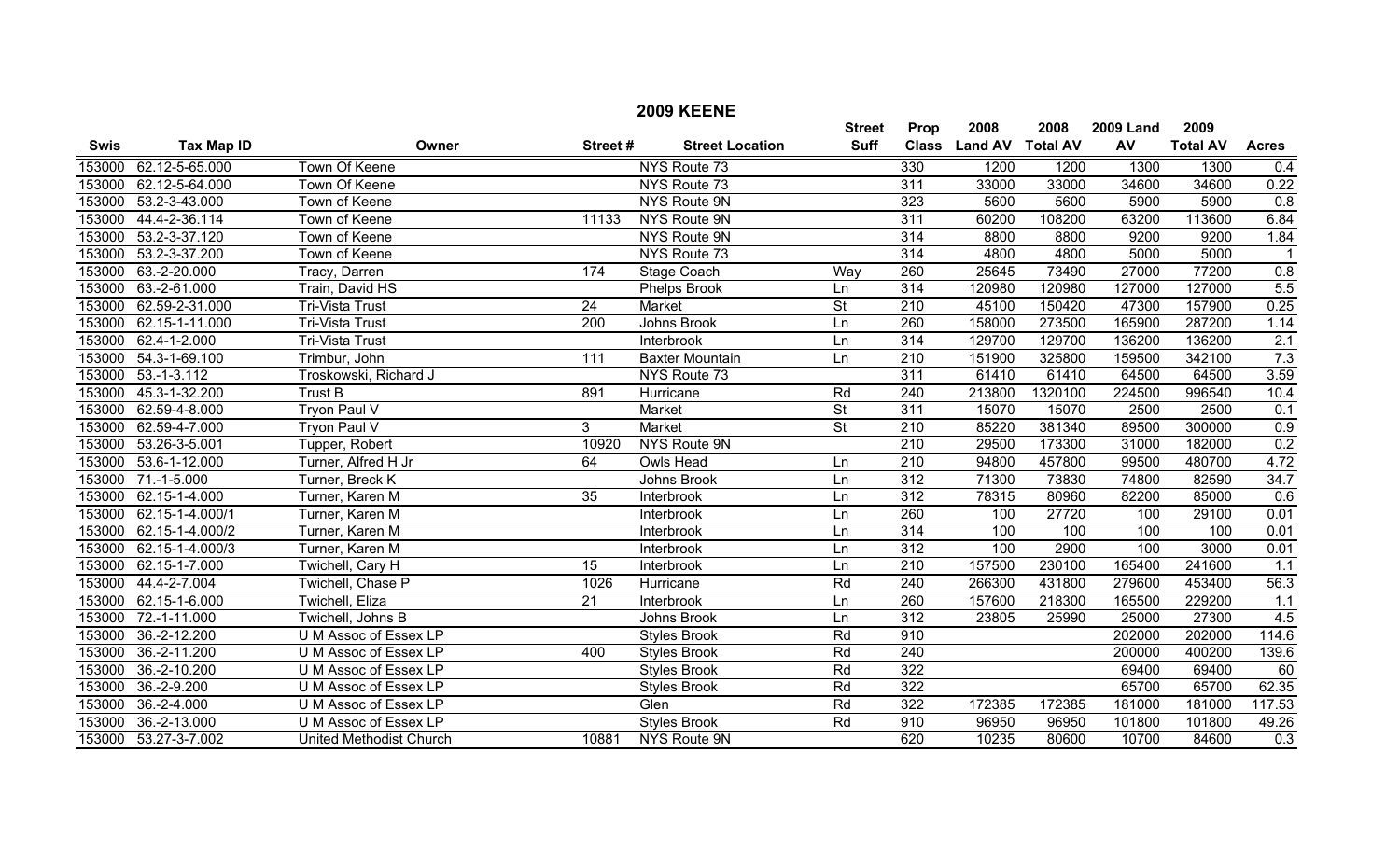|             |                        |                              |                  | <b>2009 KEENE</b>      |                          |                  |                |                 |                  |                 |                  |
|-------------|------------------------|------------------------------|------------------|------------------------|--------------------------|------------------|----------------|-----------------|------------------|-----------------|------------------|
|             |                        |                              |                  |                        | <b>Street</b>            | Prop             | 2008           | 2008            | <b>2009 Land</b> | 2009            |                  |
| <b>Swis</b> | <b>Tax Map ID</b>      | Owner                        | Street#          | <b>Street Location</b> | <b>Suff</b>              | <b>Class</b>     | <b>Land AV</b> | <b>Total AV</b> | AV               | <b>Total AV</b> | <b>Acres</b>     |
| 153000      | $53.2 - 2 - 1.400$     | <b>Unknown Owner</b>         |                  | <b>Bell Meadow</b>     | Way                      | 314              | 88600          | 88600           | 93000            | 93000           | 1.21             |
| 153000      | 62.2-1-36.000          | Upjohn, Sabra G              | $\overline{47}$  | Holt                   | Rd                       | 210              | 92115          | 247710          | 96700            | 260100          | 1.5              |
| 153000      | $62.-1-3.113$          | Upper Porter Mtn Water Assoc |                  | <b>Adrians Acres</b>   | Ln                       | 314              | 34350          | 34350           | 36100            | 36100           | 1.8              |
| 153000      | $62 - 1 - 3.112$       | Upper Porter Mtn Water Assoc |                  | <b>Adrians Acres</b>   | Ln                       | 314              | 13612          | 13612           | 14300            | 14300           | 0.1              |
| 153000      | 53.27-4-5.000          | Vagnarelli, Shirley A        | 10865            | NYS Route 9N           |                          | $\overline{210}$ | 36800          | 126390          | 38600            | 132700          | 0.3              |
| 153000      | 53.2-3-20.240          | Vanderhorst, Gregory S       |                  | Jackson                | Rd                       | 311              | 189500         | 189500          | 199000           | 199000          | 7.37             |
| 153000      | 44.19-1-49.300         | Vanderlee, Victorie          |                  | NYS Route 73           |                          | 314              | 60950          | 60950           | 64000            | 64000           | 4.88             |
| 153000      | 62.4-1-36.000          | VanderPoel, Wynant D         | 211              | Johns Brook            | Ln                       | $\overline{210}$ | 177700         | 773300          | 186600           | 812000          | 3.63             |
| 153000      | 44.2-1-61.112          | VanNess, Addison             | 101              | Lacy                   | Rd                       | 280              | 120130         | 651110          | 126200           | 683700          | 12.09            |
| 153000      | 45.3-1-55.100          | VanSchoick, Herbert R        | 25               | Geiser                 | Way                      | 210              | 188000         | 259000          | 197400           | 272000          | 4.01             |
| 153000      | 45.3-1-55.300          | VanSchoick, Herbert R        |                  | Hurricane              | Rd                       | $\overline{311}$ | 180100         | 180100          | 189100           | 189100          | 8.18             |
| 153000      | 44.3-1-7.000           | VanSise, David B             | $\overline{512}$ | <b>Alstead Hill</b>    | Ln                       | $\overline{240}$ | 99250          | 276810          | 104300           | 290700          | 14.6             |
| 153000      | 53.2-1-21.001          | VanSise, Keith               | 44               | <b>Keene Knolls</b>    | Way                      | 280              | 86200          | 472400          | 90500            | 496000          | $\overline{3.4}$ |
| 153000      | 72.2-1-29.100          | Varney, Margaret R           | 238              | Ausable                | Rd                       | 260              | 159800         | 230900          | 167700           | 242400          | 1.3              |
| 153000      | 72.2-1-29.200          | Varney, Margaret R           | 232              | Ausable                | Rd                       | $\overline{210}$ | 96200          | 197300          | 101000           | 207200          | 0.4              |
| 153000      | 44.3-1-60.001          | Vayo, Harris W               |                  | NYS Route 73           |                          | 314              | 70700          | 70700           | 74200            | 74200           | $\overline{5}$   |
| 153000      | 54.3-2-3.000           | Venner, Charles E            | 10043            | <b>NYS Route 9N</b>    |                          | 270              | 51865          | 188720          | 54500            | 198200          | 0.7              |
| 153000      | 62.12-1-13.000         | Verizon New York Inc         | 1931             | NYS Route 73           |                          | 831              | 41900          | 74900           | 41900            | 74900           | 0.2              |
| 153000      | 630.-9999-631.900/1881 | Verizon New York Inc         |                  | <b>Outside Plant</b>   |                          | 836              | $\mathbf 0$    | 749423          | 0                | 641186          | $\overline{0}$   |
| 153000      | 44.3-1-58.000          | Vincent, Lorilee A           | 3303             | NYS Route 73           |                          | $\overline{210}$ | 86250          | 195160          | 90500            | 204900          | 4.3              |
| 153000      | 44.4-2-38.000          | Vincent, Paul F              | 6                | <b>Granite Hills</b>   | Way                      | $\overline{210}$ | 74830          | 97630           | 78600            | 135800          | 3.03             |
| 153000      | 62.16-5-34.000         | Viposcodunc Partnership      | 1730             | NYS Route 73           |                          | $\overline{210}$ | 153000         | 380600          | 160600           | 399600          | 8.7              |
| 153000      | 72.8-1-17.100          | Vona, Samuel A Jr            | 1322             | NYS Route 73           |                          | $\overline{210}$ | 102000         | 274300          | 107100           | 288000          | 3.74             |
| 153000      | 62.59-1-19.000         | Wadsworth R Keith            | 1809             | NYS Route 73           |                          | 421              | 40800          | 355900          | 42800            | 373700          | 0.2              |
| 153000      | 53.2-1-9.200           | Wadsworth, Keith R           | $\overline{35}$  | Fairview               | Way                      | 210              | 84180          | 457590          | 88400            | 480500          | 3.62             |
| 153000      | 53.27-3-6.002          | Wadsworth, R Keith           | 10875            | NYS Route 9N           |                          | $\overline{210}$ | 48300          | 339710          | 50700            | 356700          | 0.63             |
| 153000      | 53.2-1-31.100          | Wadsworth, Raymond R         |                  | <b>Hulls Falls</b>     | Rd                       | 322              | 114500         | 114500          | 120200           | 120200          | 34.89            |
| 153000      | 72.2-1-19.000          | Wagner, Katrina R            | 12               | Icy Brook              | Way                      | 210              | 156600         | 306100          | 164400           | 321400          | -1               |
| 153000      | 62.59-3-10.000         | Walsh, Elaine                | 35               | Market                 | $\overline{\mathsf{St}}$ | $\overline{210}$ | 45080          | 178370          | 47300            | 187300          | 0.25             |
| 153000      | 45.3-1-56.200          | Walton, Anthony J            | 57               | Geiser                 | Way                      | 210              | 227400         | 916500          | 238700           | 962300          | 9.03             |
| 153000      | 45.3-1-55.200          | Walton, Anthony J            |                  | Hurricane              | Rd                       | 311              | 178000         | 178000          | 186900           | 186900          | 7.97             |
| 153000      | 62.12-5-67.000         | Warner, Valerie A            | 1874             | NYS Route 73           |                          | $\overline{210}$ | 36110          | 129950          | 37900            | 136400          | 0.18             |
| 153000      | 44.4-2-29.000          | Warren, Robert F             | 51               | Partridge              | Way                      | $\overline{210}$ | 235600         | 500400          | 247400           | 525400          | 8.54             |
|             | 153000 62.2-1-1.000    | Washbond, Bruce A            | $\overline{205}$ | Porter Mill            | Way                      | 312              | 63700          | 65700           | 66900            | 69000           | 50               |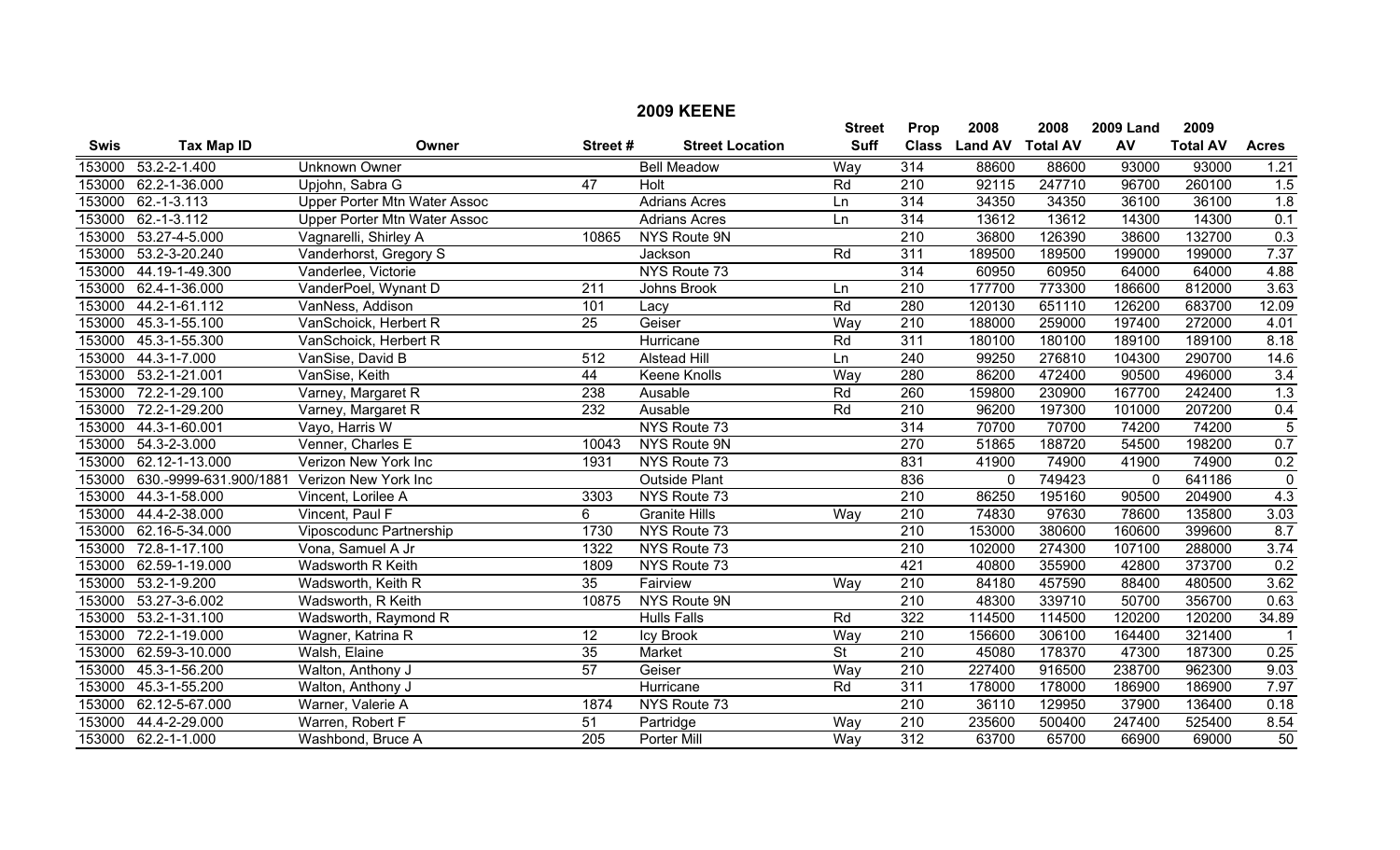|             |                      |                     |                 | <b>2009 KEENE</b>      |                          |                  |                |                 |                  |                 |                |
|-------------|----------------------|---------------------|-----------------|------------------------|--------------------------|------------------|----------------|-----------------|------------------|-----------------|----------------|
|             |                      |                     |                 |                        | <b>Street</b>            | Prop             | 2008           | 2008            | <b>2009 Land</b> | 2009            |                |
| <b>Swis</b> | <b>Tax Map ID</b>    | Owner               | Street#         | <b>Street Location</b> | <b>Suff</b>              | <b>Class</b>     | <b>Land AV</b> | <b>Total AV</b> | AV               | <b>Total AV</b> | <b>Acres</b>   |
| 153000      | 62.2-2-9.000         | Washbond, Waightman | 2032            | NYS Route 73           |                          | 240              | 113275         | 212640          | 119000           | 223300          | 10.7           |
| 153000      | 62.15-1-9.000        | Water Dist #2       | 8               | Interbrook             | Ln                       | 822              | 99727          | 99727           | 104700           | 104700          | 0.7            |
| 153000      | 53.2-3-27.000        | Water Dist No 1     | 61              | Spring                 | Way                      | 822              | 40100          | 80300           | 42100            | 84300           | 3.4            |
| 153000      | 54.1-1-11.012        | Watkins, E Gray     | 590             | Hurricane              | Rd                       | 210              | 224000         | 331200          | 235200           | 347800          | 7.1            |
| 153000      | 44.3-1-64.000        | Wawanolett, Lise    |                 | NYS Route 73           |                          | 314              | 50300          | 50300           | 52800            | 52800           | 1.5            |
| 153000      | 62.59-3-9.000        | Waxgiser, Todd J    | 41              | Market                 | $\overline{\mathsf{St}}$ | 210              | 50800          | 234880          | 53300            | 246600          | 0.25           |
| 153000      | 54.3-1-69.200        | Webb, Ethel S       | $\overline{71}$ | <b>Baxter Mountain</b> | Ln                       | $\overline{210}$ | 152000         | 348700          | 159600           | 366100          | 7.3            |
| 153000      | 72.2-1-23.100        | Webster John CB     | 78              | Ausable                | Rd                       | 280              | 208800         | 439800          | 219200           | 461800          | $\overline{6}$ |
| 153000      | 62.12-1-36.100       | Weckel, Karl F      | 1829            | NYS Route 73           |                          | $\overline{210}$ | 135240         | 329820          | 142000           | 346300          | 7.13           |
| 153000      | 62.2-3-41.100        | Weeks, Robert D Jr  |                 | <b>Adrians Acres</b>   | Ln                       | 314              | 147500         | 147500          | 154900           | 154900          | 3.8            |
| 153000      | 62.15-1-16.200       | Wei Robert C        |                 | Interbrook             | Ln                       | 311              | 125500         | 125500          | 131800           | 131800          | 1.74           |
| 153000      | 44.4-3-1.000         | Wei, Elizabeth P    |                 | <b>Bartlett</b>        | Rd                       | $\overline{322}$ | 111090         | 111090          | 116600           | 116600          | 31.8           |
| 153000      | 62.15-1-15.000       | Wei, Robert C       | 114             | Johns Brook            | Ln                       | 210              | 97750          | 534430          | 102700           | 561200          | 3.06           |
| 153000      | 62.12-5-17.000       | Weig, Jeff          | 54              | Beede                  | Ln                       | 210              | 50945          | 163650          | 53500            | 171800          | 0.38           |
| 153000      | 53.26-2-3.000        | Weiland, Peter      |                 | NYS Route 9N           |                          | 311              | 32400          | 32400           | 34000            | 34000           | 0.69           |
| 153000      | 53.26-2-2.000        | Weiland, Peter      | 10941           | NYS Route 9N           |                          | $\overline{210}$ | 71100          | 174100          | 74600            | 182800          | 1.1            |
| 153000      | 62.2-1-41.210        | Welch, Tad          |                 | NYS Route 73           |                          | 322              | 206800         | 206800          | 217100           | 217100          | 16.15          |
| 153000      | 45.3-1-56.100        | Weld, David L Jr    | 32              | Geiser                 | Way                      | 240              | 269500         | 753100          | 283000           | 790800          | 10.37          |
| 153000      | 44.2-1-25.000        | Weld, Jonathan M    |                 | <b>NYS Route 9N</b>    |                          | 322              | 79700          | 79700           | 83700            | 83700           | 37.2           |
| 153000      | 44.2-1-35.000        | Weld, Jonathan M    |                 | <b>Irish Hill</b>      | Ln                       | $\overline{322}$ | 82460          | 82460           | 86600            | 86600           | 38.5           |
| 153000      | 44.2-1-34.000        | Weld, Jonathan M    | 141             | <b>Irish Hill</b>      | Ln                       | $\overline{240}$ | 154905         | 463910          | 162600           | 487100          | 41.8           |
| 153000      | 44.2-1-33.200        | Weld, Jonathan M    |                 | <b>Irish Hill</b>      | Ln                       | 322              | 120980         | 120980          | 127000           | 127000          | 20.8           |
| 153000      | 62.2-3-48.000        | Welles, Michael H   |                 | <b>Adrians Acres</b>   | Ln                       | 314              | 127800         | 127800          | 134200           | 134200          | 1.9            |
| 153000      | 63.-2-19.000         | Wells, Kent T       |                 | Beede                  | Ln                       | $\overline{314}$ | 20360          | 20360           | 21400            | 21400           | 0.8            |
| 153000      | 62.4-1-35.000        | Wells John H        | 201             | Johns Brook            | Ln                       | 260              | 204000         | 422700          | 214200           | 443800          | 6.8            |
| 153000      | 53.27-1-1.000        | Wells Kent T        | $\overline{7}$  | <b>Bucks</b>           | Ln                       | 312              | 26600          | 46760           | 27900            | 49100           | 0.5            |
| 153000      | 53.2-1-11.330        | Wells, Eric T       | 45              | Fairview               | Way                      | 210              | 65905          | 269220          | 69200            | 282700          | 4.66           |
| 153000      | 53.27-1-2.003        | Wells, Kent T       | 9               | <b>Bucks</b>           | Ln                       | 210              | 23690          | 188580          | 27747            | 190580          | 0.26           |
| 153000      | 44.3-1-41.000        | Wells, Kent T       |                 | <b>Gilmore Hill</b>    | Rd                       | $\overline{311}$ | 17250          | 17250           | 18100            | 18100           | 0.2            |
| 153000      | $63.-2-4.200$        | Wells, Kent T       | 158             | Stage Coach            | Wav                      | 260              | 96030          | 150650          | 100800           | 158200          | 3.6            |
| 153000      | 44.3-1-46.000        | Wells, Thomas E     | 3296            | NYS Route 73           |                          | 210              | 78315          | 121100          | 82300            | 127200          | 2.7            |
| 153000      | 44.3-1-21.200        | Wells, Wendell      | 360             | <b>Alstead Hill</b>    | Ln                       | $\overline{210}$ | 78540          | 247940          | 82400            | 260300          | 4.26           |
| 153000      | $44.-1-4.100$        | Wells, Wendell B    | 83              | Murphy                 | Way                      | 312              | 47840          | 59000           | 50300            | 62000           | 1.76           |
|             | 153000 44.2-1-10.000 | Wessman, Harold R   | 11597           | NYS Route 9N           |                          | $\overline{210}$ | 63595          | 146590          | 66800            | 153900          | 1.47           |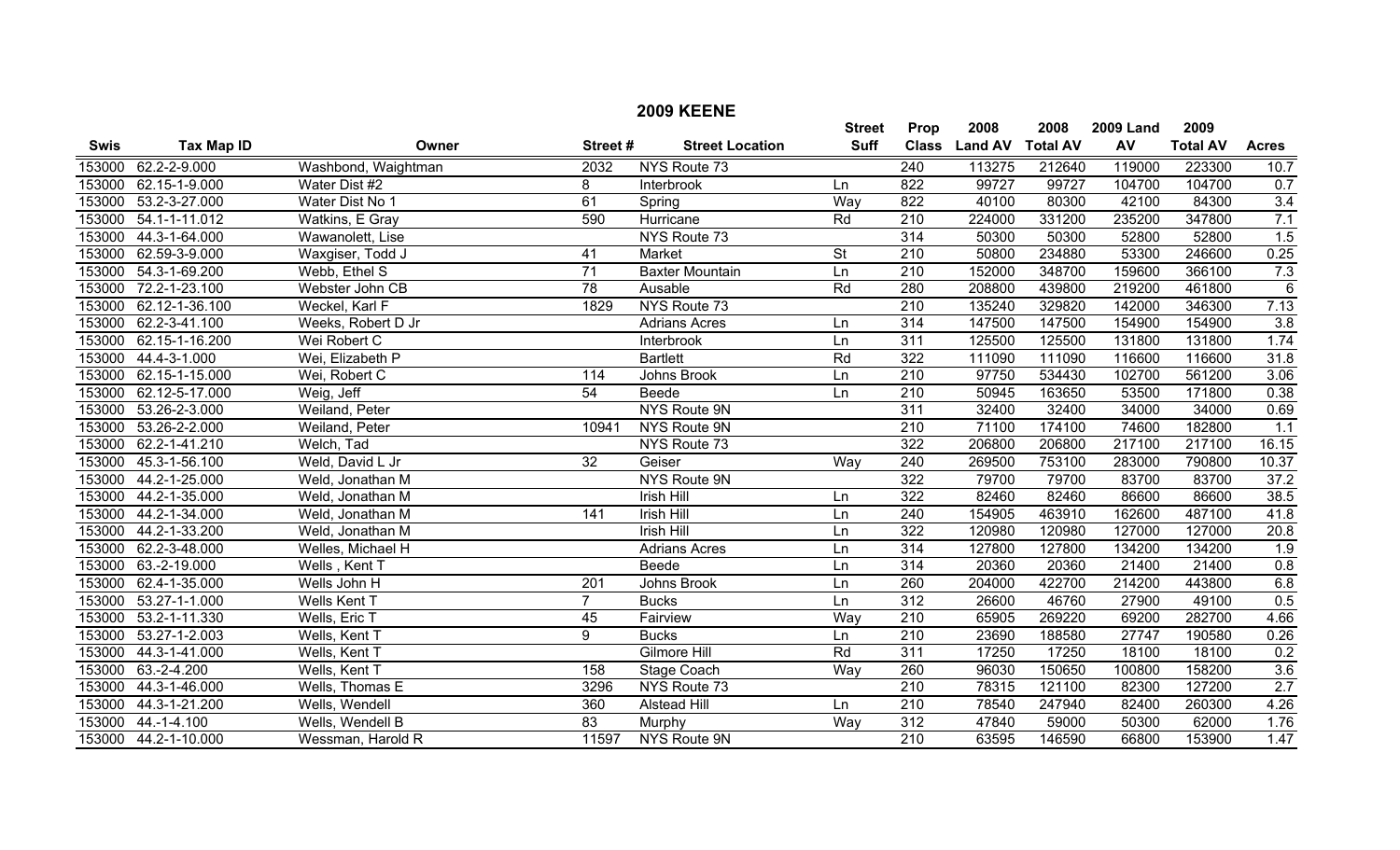| <b>2009 KEENE</b> |                      |                        |                  |                        |               |                  |                |                 |                  |                 |                  |
|-------------------|----------------------|------------------------|------------------|------------------------|---------------|------------------|----------------|-----------------|------------------|-----------------|------------------|
|                   |                      |                        |                  |                        | <b>Street</b> | Prop             | 2008           | 2008            | <b>2009 Land</b> | 2009            |                  |
| <b>Swis</b>       | <b>Tax Map ID</b>    | Owner                  | Street#          | <b>Street Location</b> | <b>Suff</b>   | <b>Class</b>     | <b>Land AV</b> | <b>Total AV</b> | AV               | <b>Total AV</b> | <b>Acres</b>     |
| 153000            | 44.2-1-21.210        | Wessman, Harold R      |                  | NYS Route 9N           |               | 314              | 55200          | 55200           | 58000            | 58000           | 6.38             |
| 153000            | 45.3-1-38.050        | Weston, Burns H        | $\overline{920}$ | Hurricane              | Rd            | 280              | 255400         | 619600          | 268200           | 650600          | 30.9             |
| 153000            | 45.3-1-34.200        | Weston, Burns H        |                  | Hurricane              | Rd            | 311              | 22500          | 22500           | 23600            | 23600           | 2.16             |
| 153000            | 45.3-1-11.000        | Weston, Monique        |                  | <b>OToole</b>          | Ln            | 314              | 180100         | 180100          | 189100           | 189100          | 8.5              |
| 153000            | 62.2-3-45.000        | Wetchler, Jonathan D   | 319              | <b>Adrians Acres</b>   | Ln            | $\overline{210}$ | 150500         | 423300          | 158100           | 444500          | 4.2              |
| 153000            | 53.4-1-24.001        | Wetherell, Valerie H   |                  | NYS Route 73           |               | 322              | 26600          | 26600           | 27900            | 27900           | $\overline{27}$  |
| 153000            | 53.4-1-54.000        | Wetherell, Valerie H   | 107              | Airport                | Rd            | 210              | 72910          | 429630          | 76500            | 451100          | 1.8              |
| 153000            | 62.-1-21.000         | Wheeler, Edward F      | 33               | Panther                | Path          | $\overline{210}$ | 172100         | 413100          | 180800           | 433800          | 2.49             |
| 153000            | 53.2-3-33.200        | White, Larry T         | $\overline{36}$  | <b>Hill Top</b>        | Ln            | $\overline{210}$ | 79120          | 187450          | 83100            | 196800          | 2.84             |
| 153000            | 44.4-2-26.110        | Whitehead, Robert N    | 53               | Jackson                | Rd            | 210              | 240700         | 511900          | 252700           | 537500          | 9.8              |
| 153000            | 54.1-1-24.000        | Whitman, D Bruce       | $\overline{20}$  | <b>OToole</b>          | Ln            | 280              | 278800         | 1123115         | 292800           | 1179300         | 11.1             |
| 153000            | 72.8-1-8.002         | Whitney, Carol M       |                  | NYS Route 73           |               | $\overline{314}$ | 43360          | 43360           | 45500            | 45500           | 0.4              |
| 153000            | 72.8-1-1.200         | Whitney, Carol M       | 1447             | NYS Route 73           |               | $\overline{240}$ | 147545         | 452525          | 155000           | 475200          | 43.4             |
| 153000            | 72.8-1-1.100         | Whitney, Carol M       |                  | NYS Route 73           |               | 322              | 123100         | 123100          | 129300           | 129300          | 25.3             |
| 153000            | 53.2-2-1.230         | Whitney, Jennifer L    | 40               | <b>Bell Meadow</b>     | Way           | $\overline{210}$ | 61855          | 345433          | 64900            | 362700          | 1.56             |
| 153000            | 44.4-3-26.000        | Whitney, Jody A        | $\overline{209}$ | <b>Alstead Hill</b>    | Ln            | 210              | 89540          | 178140          | 94000            | 187000          | 5.4              |
| 153000            | 62.12-5-38.000       | Whitney, Kerry L       | 144              | Levi Lamb              | Way           | 311              | 36600          | 36600           | 38400            | 38400           | 8.4              |
| 153000            | 62.12-5-21.000       | Whitney, Kerry L       | $\overline{70}$  | Beede                  | Ln            | $\overline{210}$ | 93380          | 126500          | 98000            | 132800          | 1.4              |
| 153000            | 62.12-5-34.000       | Whitney, Kerry L       |                  | Senecal                | Way           | 314              | 104600         | 104600          | 109800           | 109800          | 3.74             |
| 153000            | 62.12-5-22.000       | Whitney, Kerry L       | $\overline{14}$  | Levi Lamb              | Way           | 270              | 50950          | 68430           | 53500            | 71900           | 0.59             |
| 153000            | 44.4-3-24.000        | Whitney, Michael J     | 175              | Alstead Hill           | Ln            | $\overline{210}$ | 80960          | 218500          | 85000            | 229400          | $\overline{3.7}$ |
| 153000            | 44.3-1-9.000         | Whitney, Michael J     | 57               | Nichols Brook          | Way           | 260              | 72795          | 84990           | 76400            | 89200           | 17.3             |
| 153000            | 44.4-3-25.000        | Whitney, Patrick J     | 177              | <b>Alstead Hill</b>    | Ln            | $\overline{210}$ | 79695          | 246330          | 83600            | 258600          | 3.4              |
| 153000            | 72.-1-4.000          | Whitney, Patrick J     |                  | Smith                  | Way           | 312              | 8970           | 13690           | 9400             | 14400           | 0.4              |
| 153000            | 72.-1-5.000          | Whitney, Patrick J     |                  | Smith                  | Way           | 312              | 16445          | 22770           | 17300            | 23900           | 1.5              |
| 153000            | 44.4-3-23.200        | Whitney, Reginald J Jr | 14               | <b>Bartlett</b>        | Rd            | $\overline{210}$ | 99705          | 197340          | 104700           | 207200          | 6.03             |
| 153000            | 44.4-3-23.100        | Whitney, Timothy A     | $\overline{4}$   | <b>Bartlett</b>        | Rd            | $\overline{240}$ | 165485         | 310155          | 173800           | 325700          | 59.87            |
| 153000            | 54.3-1-27.100        | Whitney, Tracey G      |                  | NYS Route 9N           |               | 322              | 114900         | 114900          | 120600           | 120600          | 69.95            |
| 153000            | 54.3-1-27.202        | Whitney, Tracey G      |                  | NYS Route 9N           |               | 322              | 172000         | 172000          | 180600           | 180600          | 100.17           |
| 153000            | 62.59-2-19.000       | Whitney, Tracey G      | 1799             | NYS Route 73           |               | 484              | 16330          | 74410           | 17100            | 78100           | 0.1              |
| 153000            | 62.59-2-18.000       | Whitney, Tracey G      | 1803             | NYS Route 73           |               | $\overline{210}$ | 47730          | 136510          | 50100            | 143300          | 0.31             |
| 153000            | 44.3-1-14.200        | Whitney, Wade          | 15               | Nichols Brook          | Way           | 210              | 92000          | 280260          | 96600            | 294300          | 8.2              |
| 153000            | 44.3-1-11.000        | Whitney, Wade H        | 117              | Nichols Brook          | Way           | 260              | 53480          | 74640           | 56200            | 78400           | 9.6              |
|                   | 153000 54.3-1-30.200 | Whitney, Wade H        |                  | <b>NYS Route 9N</b>    |               | 322              | 180895         | 180895          | 189900           | 189900          | 72.36            |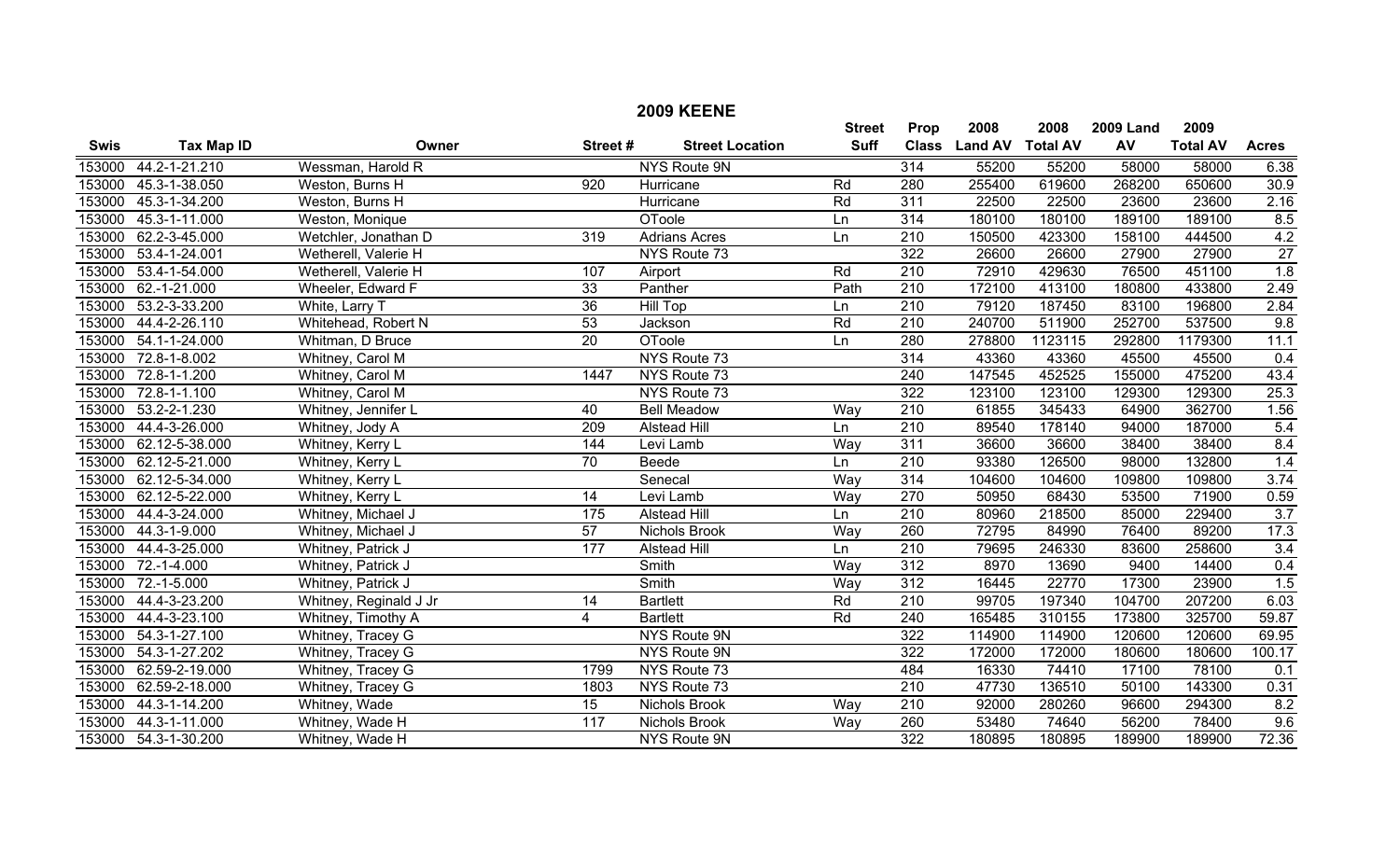| <b>2009 KEENE</b> |                      |                              |                 |                        |               |                  |                |                 |                  |                 |                  |
|-------------------|----------------------|------------------------------|-----------------|------------------------|---------------|------------------|----------------|-----------------|------------------|-----------------|------------------|
|                   |                      |                              |                 |                        | <b>Street</b> | Prop             | 2008           | 2008            | <b>2009 Land</b> | 2009            |                  |
| <b>Swis</b>       | <b>Tax Map ID</b>    | Owner                        | Street#         | <b>Street Location</b> | <b>Suff</b>   | <b>Class</b>     | <b>Land AV</b> | <b>Total AV</b> | AV               | <b>Total AV</b> | <b>Acres</b>     |
| 153000            | 44.2-1-21.100        | Whitney, Wade H              |                 | <b>NYS Route 9N</b>    |               | 910              | 196190         | 196190          | 206000           | 206000          | 116.48           |
| 153000            | 44.3-1-12.000        | Whitney, Wade H              |                 | Alstead Hill           | Ln            | 322              | 72570          | 72570           | 76200            | 76200           | 17               |
| 153000            | 44.2-1-20.000        | Whitney, Wade H              | 11646           | NYS Route 9N           |               | $\overline{210}$ | 106375         | 248860          | 111700           | 261300          | 7.17             |
| 153000            | 44.3-1-14.100        | Whitney, Wade H              |                 | <b>Alstead Hill</b>    | Ln            | 314              | 61530          | 61530           | 64600            | 64600           | 9.2              |
| 153000            | 62.59-1-14.000       | Whitney, Walter D            | 1821            | NYS Route 73           |               | $\overline{210}$ | 51750          | 143870          | 54400            | 151100          | 0.4              |
| 153000            | 62.12-5-19.000       | Whitney, Wesley C            | 64              | Beede                  | Ln            | 270              | 62330          | 76360           | 65500            | 80200           | 0.58             |
| 153000            | 62.12-2-17.000       | Whitson, Debra A             | 51              | Beede                  | Ln            | $\overline{210}$ | 108100         | 241900          | 113500           | 254000          | 1.5              |
| 153000            | 62.12-2-16.000       | Wiaczek, Luke M              | $\overline{55}$ | <b>Beede</b>           | Ln            | $\overline{210}$ | 71300          | 125350          | 74800            | 131600          | 0.7              |
| 153000            | 53.2-1-56.000        | Widlund William B            |                 | <b>Hulls Falls</b>     | Rd            | $\overline{314}$ | 65900          | 65900           | 69200            | 69200           | 3.9              |
| 153000            | 53.2-1-31.200        | Widlund, William B           |                 | <b>Hulls Falls</b>     | Rd            | 322              | 102120         | 102120          | 107200           | 107200          | 10.1             |
| 153000            | 53.2-1-29.210        | Widlund, William B           |                 | <b>Hulls Falls</b>     | Rd            | 322              | 176580         | 176580          | 185400           | 185400          | 15.8             |
| 153000            | 53.2-1-30.100        | Widlund, William B           |                 | <b>Hulls Falls</b>     | Rd            | 322              | 120860         | 120860          | 126900           | 126900          | 17.2             |
| 153000            | 44.4-2-20.000        | Wiegand, Jeffrey P           | 1080            | Hurricane              | Rd            | 240              | 338400         | 888500          | 355300           | 932900          | 81.5             |
| 153000            | 44.4-2-23.000        | Wiegand, Jeffrey P           |                 | Hurricane              | Rd            | 314              | 135100         | 135100          | 141900           | 141900          | 6.7              |
| 153000            | 44.2-1-37.000        | Wienert, Doris B             | 192             | <b>Irish Hill</b>      | Ln            | $\overline{210}$ | 158930         | 208040          | 166800           | 218400          | 8.6              |
| 153000            | 62.2-3-31.000        | <b>Wieschhoff Family LLC</b> | 41              | Wieschhoff             | Ln            | $\overline{210}$ | 198300         | 483600          | 208200           | 507800          | $\overline{5}$   |
| 153000            | 62.2-3-38.200        | <b>Wieschhoff Family LLC</b> | 15              | Wieschhoff             | Ln            | 210              | 188700         | 342800          | 198100           | 359900          | 4.1              |
| 153000            | 62.2-3-40.000        | Wieschhoff Family LLC        |                 | Adrians Acres          | Ln            | 311              | 139200         | 139200          | 134000           | 134000          | 3                |
| 153000            | 62.12-5-23.000       | Wikoff, Naj M                | $\overline{22}$ | Levi Lamb              | Way           | $\overline{210}$ | 119490         | 243340          | 125500           | 255500          | 1.98             |
| 153000            | 62.12-5-72.000       | Wilber, Stephanie            | 1890            | NYS Route 73           |               | $\overline{210}$ | 36600          | 157900          | 38400            | 165800          | 0.18             |
| 153000            | 54.3-1-20.000        | Wilberding, Stephen          | 182             | Hurricane              | Rd            | 240              | 449400         | 666400          | 471900           | 699700          | 138.4            |
| 153000            | 62.2-3-29.002        | Wiley, Kathleen              | 41              | Wieschhoff             | Ln            | 260              | 197300         | 214100          | 207200           | 224800          | 4.9              |
| 153000            | 53.2-1-35.000        | Wilkins, Howard              | 262             | <b>Hulls Falls</b>     | Rd            | $\overline{240}$ | 112355         | 234140          | 117900           | 245800          | 11.91            |
| 153000            | 72.2-1-23.200        | Williams, Emily W            | 78              | Ausable                | Rd            | 260              | 179400         | 374200          | 188400           | 392900          | 3.14             |
| 153000            | 44.2-1-59.000        | <b>Wilson Family Trust</b>   |                 | <b>Bartlett</b>        | Rd            | 322              | 211370         | 211370          | 221900           | 221900          | 128              |
| 153000            | 44.2-1-54.000        | <b>Wilson Family Trust</b>   |                 | Lacy                   | Rd            | $\overline{314}$ | 46580          | 46580           | 48900            | 48900           | $\overline{3.5}$ |
| 153000            | 44.2-1-57.000        | <b>Wilson Family Trust</b>   |                 | Lacy                   | Rd            | 322              | 203205         | 203205          | 213400           | 213400          | 105.4            |
| 153000            | 44.4-3-15.000        | Wilson Family Trust          |                 | NYS Route 73           |               | 314              | 4300           | 4300            | 4500             | 4500            | 0.2              |
| 153000            | 63.-2-67.110         | Wilson, Elaine               | $\overline{4}$  | Stage Coach            | Way           | 322              | 199530         | 199530          | 209500           | 209500          | 80.41            |
| 153000            | 44.4-3-22.000        | Wilson, Eleanor              |                 | <b>Gilmore Hill</b>    | Rd            | 322              | 110300         | 110300          | 115800           | 115800          | $\overline{14}$  |
| 153000            | 44.4-3-21.000        | Wilson, Eleanor              | 3034            | NYS Route 73           |               | 322              | 121700         | 121700          | 127800           | 127800          | 34.4             |
| 153000            | 44.4-3-4.000         | Wilson, Joseph P             |                 | <b>Alstead Hill</b>    | Ln            | 314              | 60380          | 60380           | 63400            | 63400           | $\frac{1}{3.45}$ |
| 153000            | 44.4-3-6.000         | Wilson, Joseph P             | $\overline{35}$ | <b>Bark Eater</b>      | Way           | 418              | 212980         | 388240          | 223700           | 407700          | 76.47            |
|                   | 153000 44.4-3-11.000 | Wilson, Joseph P             |                 | <b>Alstead Hill</b>    | Ln            | 322              | 126270         | 126270          | 132600           | 132600          | 52               |